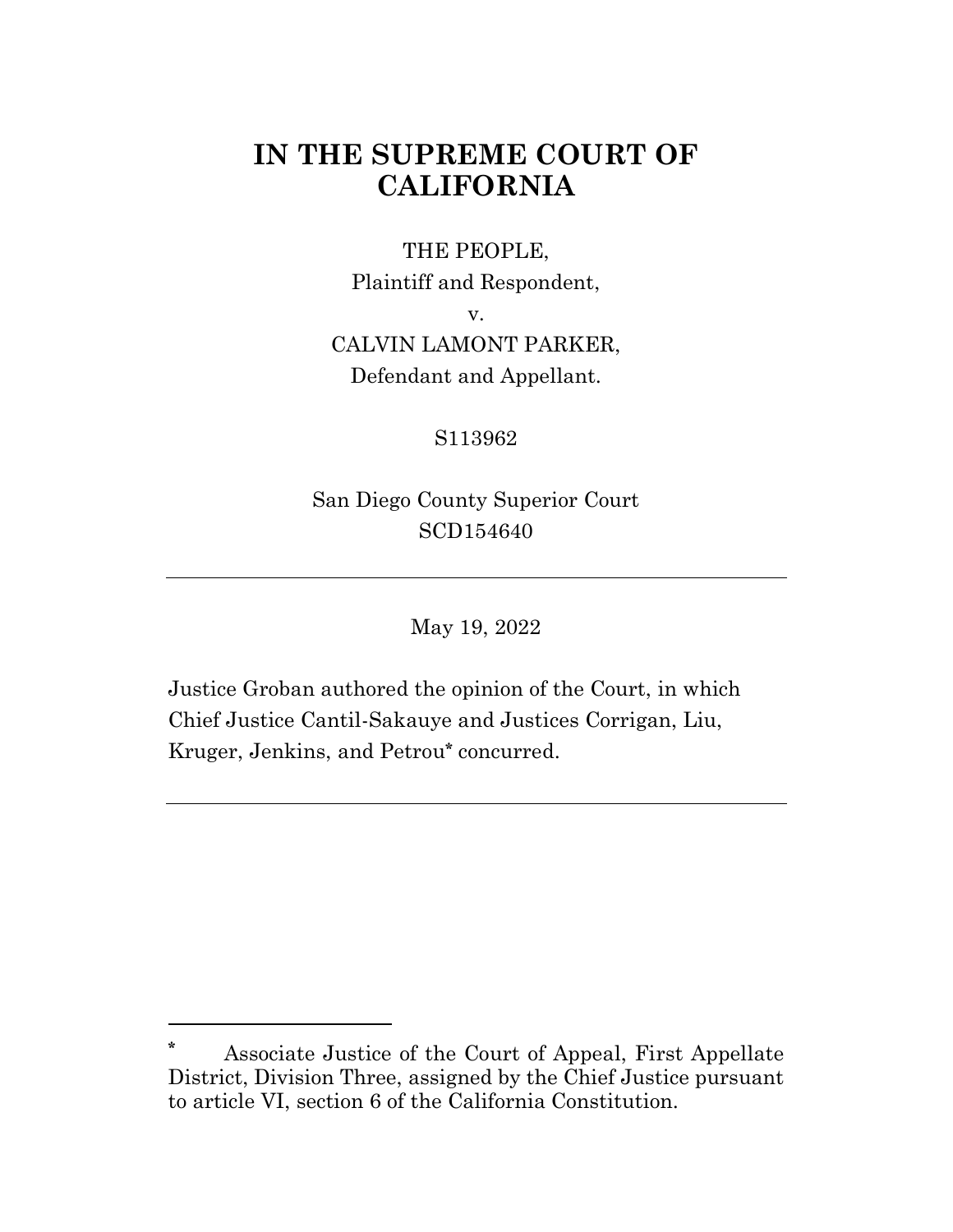# PEOPLE v. PARKER S113962

Opinion of the Court by Groban, J.

This automatic appeal follows from defendant Calvin Lamont Parker's 2002 conviction and death sentence for the murder of Patricia Gallego. Defendant was found guilty of first degree murder in violation of Penal Code**<sup>1</sup>** section 187, subdivision (a), and the jury also found true the lying-in-wait special circumstance  $(\S 190.2, \text{subd. (a)}(15))$ , as well as the special circumstance allegations that defendant intentionally killed Gallego for financial gain (§ 190.2, subd. (a)(1)), while engaged in the commission or attempted commission of rape (§ 190.2, subd. (a)(17)). After a penalty trial, the jury returned a verdict of death. We affirm the judgment.

#### **FACTUAL BACKGROUND**

#### **A. Guilt Phase**

#### *1. Prosecution's Evidence*

Defendant and Gallego were roommates who met while she was dating his former roommate, Charles Ijames, in 1997. Gallego was a Brazilian citizen and had moved to the United States in 1996. In 1998, after Gallego had dated Ijames for some time, defendant told Ijames that Gallego had offered to pay him \$5,000 if he would marry her. Ijames understood the offer to be

**<sup>1</sup>** All further unspecified statutory references are to the Penal Code.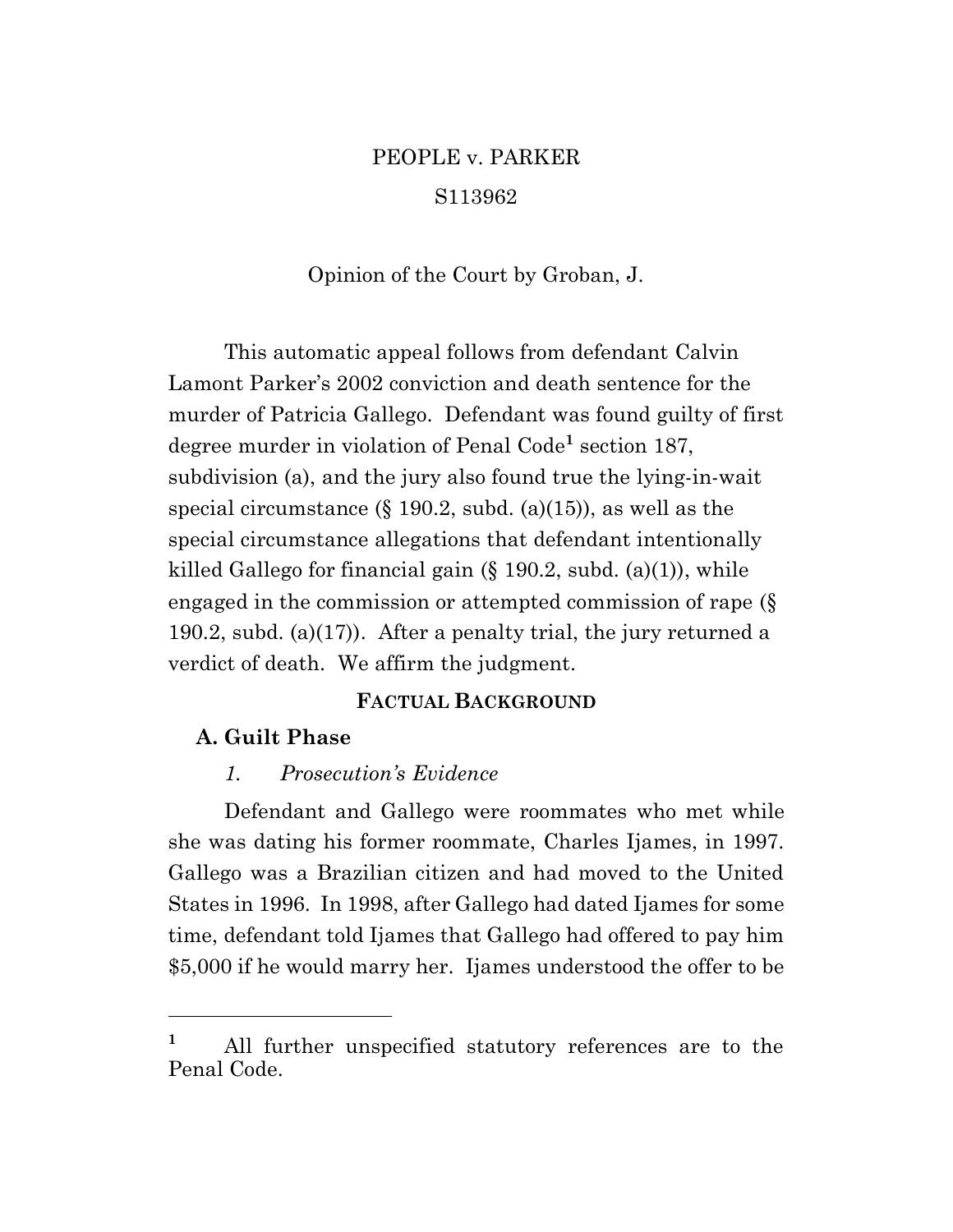purely transactional, not romantic. Ijames got the impression defendant was uneasy about Gallego's request and that he would turn her down.

Gallego and Ijames broke up in late 1998, and Gallego went back to Brazil. She returned to the United States in late 1999. Ijames and defendant stopped living together in November 1999, and about six months after that, defendant told his friend Leilani Kaloha that he was moving in with Gallego. Defendant told Kaloha that he had known Gallego previously, that he planned to marry her in exchange for money, and that they were moving in to make their marriage appear plausible. A month or two after defendant told Kaloha he planned to marry Gallego, Kaloha asked defendant if that was still the case, and defendant said it was not. Marilyn Powell, defendant's exgirlfriend, learned defendant and Gallego no longer planned to marry some months after moving in together, and Powell thought defendant was upset about the change in plans.

Gallego held two jobs while living with defendant. She was a server at Yakimono restaurant and a supervisor at Café Chloe. Several days before her disappearance, Gallego told Eudes De Crecy, the owner of Café Chloe, that she wanted to change her life and move out of the apartment she shared with defendant. De Crecy observed that Gallego was stressed, tired, and unhappy in the days immediately preceding her disappearance.

Gallego was last seen after her shift at Café Chloe on August 10, 2000; she did not return for her next scheduled shift on Monday, August 14 or any time before that shift. Several days after she was last seen, a man who identified himself as Gallego's roommate called both restaurants to tell them Gallego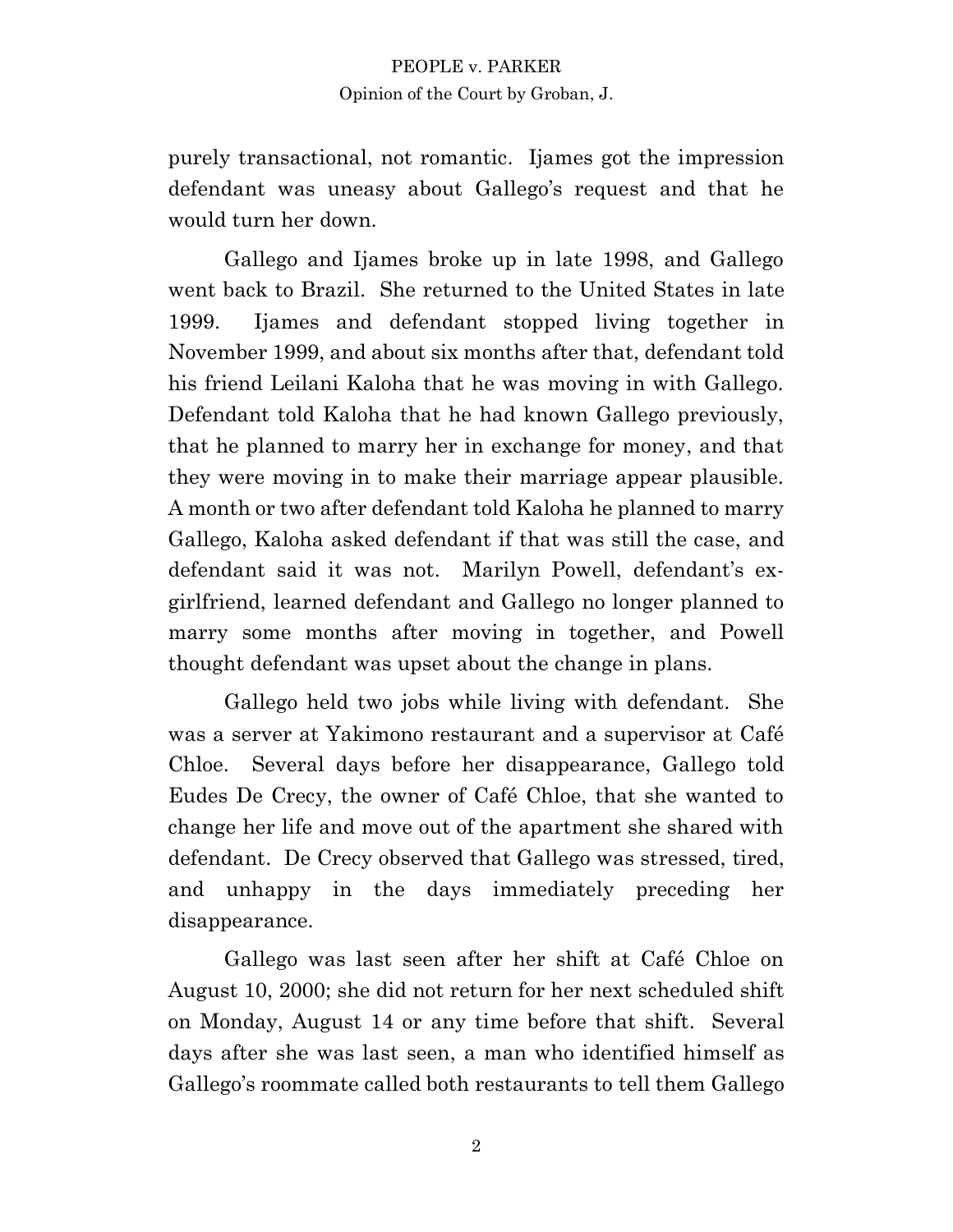returned to Brazil temporarily and asked them not to terminate Gallego's employment.

In late July 2000, defendant wrote a letter to his supervisor at work requesting time off in August. He explained that his mother had terminal cancer, and despite the store's understaffing, his request for nearly a week of leave, from August 7–12, was granted. In fact, pursuant to the parties' stipulation, defendant's foster mother, Eva Nunn, did not have cancer or any other terminal illness, and he had not spoken with her in over three years.

In the months leading up to Gallego's disappearance, defendant began calling Wells Fargo Bank, where Gallego did her banking, to check on the status of her accounts. He called on June 20 and 28, 2000, and on July 18, 2000.

On August 12, 2000, defendant rented a U-Haul truck, which he parked overnight outside of his apartment. Later that day, defendant bought a "45-gallon roughneck trash can with wheels" and a hand drill at a Home Depot. He then went to a Wells Fargo Bank branch, where he cashed a \$300 check written from Gallego's account to him.

The next morning, defendant purchased bolt cutters from a Home Depot store, where he also rented a Rug Doctor carpet cleaning machine. That evening, around 5:00 p.m., a man was seen parking a U-Haul next to dumpsters located outside a PetSmart. The U-Haul held garbage bags and a Rug Doctor carpet cleaning machine; the man was seen throwing two large garbage bags into a dumpster, flicking an object — later revealed to be a human fingertip — into the brush nearby, and driving away. That night, Josh Dubois, defendant's upstairs neighbor, heard a great deal of noise coming from defendant's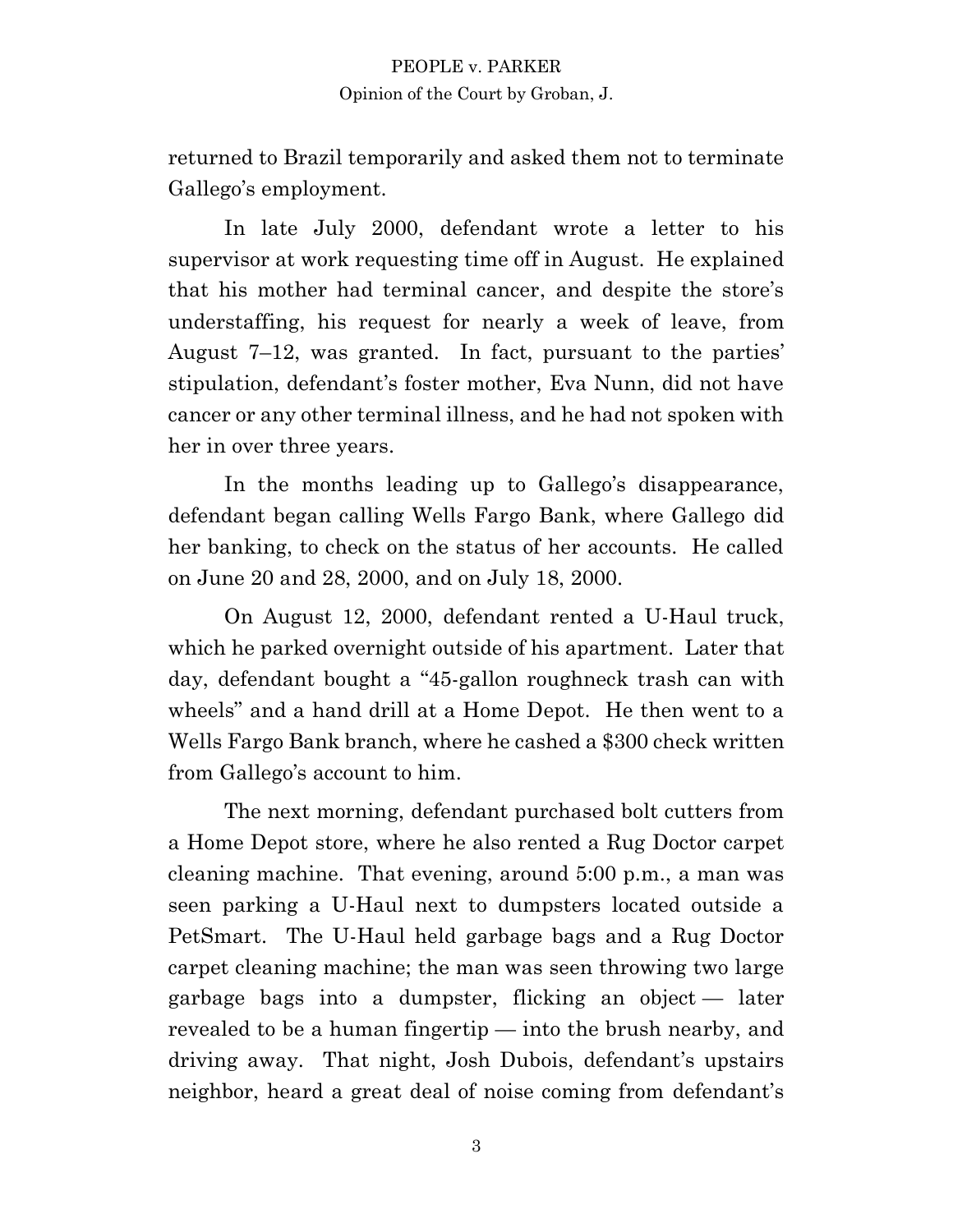apartment between 3:00 a.m. and 4:00 a.m. He testified he heard duct tape being torn off of a roll numerous times, as well as car doors opening and closing outside of the apartment's windows.

Around 11:30 a.m. on August 14, 2000, defendant visited a Wells Fargo Bank branch and attempted to cash a \$350 check written from Gallego's account to him. The bank's computers were unable to process the check, and defendant left the bank without having completed the transaction.

That evening, defendant called Anna Ching, Yakimono's owner, to tell her Gallego's mother had had an accident in Brazil, and Gallego flew there temporarily. Defendant conveyed that Gallego needed her job and asked that Ching not terminate her employment. The next day defendant telephoned Loic Vacher, a manager at Café Chloe, and told him a similar story: that Gallego went to Brazil "because one of her parents was in the hospital" and that she planned to return and "didn't quit or something like that."

Early in the morning on August 14, 2000, Steve Gomez, a maintenance worker for a PetSmart shopping center, was looking through the dumpsters behind the PetSmart store, a practice he engaged in routinely to search for discarded items he could take home to his pet. That morning, as he looked through some discarded trash bags, he saw several fingertips. Gomez contacted his supervisor, Cauhtemoc Topete ("Temo"), who called law enforcement. Temo noted the fingers appeared to be burned, and Gomez believed the fingertips were feminine.

San Diego Police Officer Phillip Franchina responded to the PetSmart parking lot and saw "severed fingers" among the trash in the dumpsters. James Francis Hergenroeather, a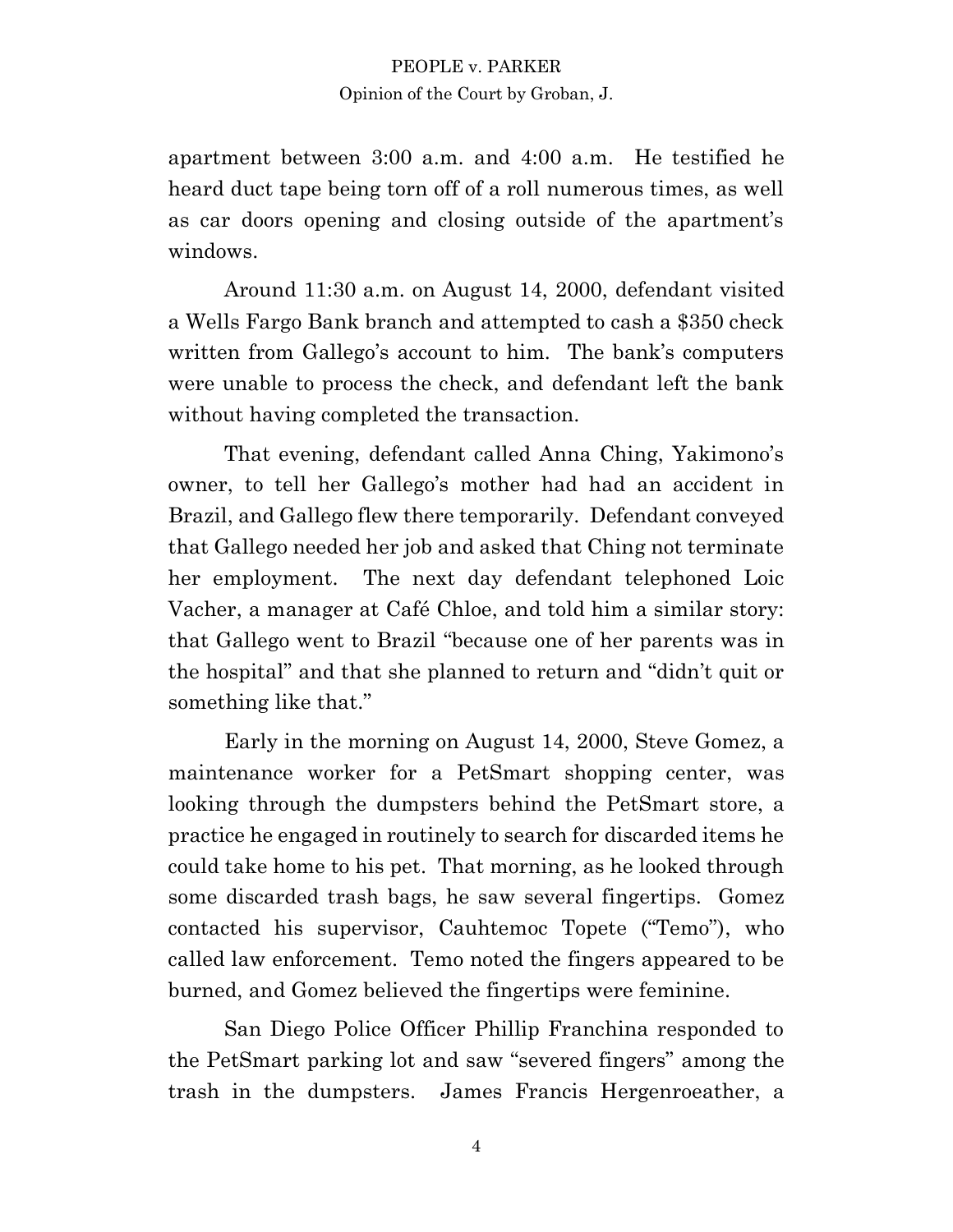homicide detective with the San Diego Police Department, responded to the PetSmart scene, where he removed and cataloged items found in and around the dumpsters. The items found included: eight fingertips found in and around the dumpsters;<sup>2</sup> cigarettes and lighters; "two yellow rubber gloves with red stains"; a razor blade; an empty bottle of "Tile Action" cleaner; wet paper towels; duct tape packaging, tape, and bolt cutters with a Home Depot sticker attached; and a separate bag containing many items, among them a banana peel, a pair of jeans, a hand drill, a wet washcloth, and empty perfume bottles labeled "Bath and Body Works Splash Freesia" and "Dazzling Gold Estee Lauder."

Within the bag containing the banana peel, Detective Hergenroeather also found two pieces of paper with writing on them. The first paper read, "Please do not disturb. Sleeping. Thanx [sic]." The second was a handwritten "to-do" list, which included the following items and notations: "2-4am; M-Th; shaver cord; dish wash gloves; Adidas jacket; knit cap insideout; long black nylon (Nike sweats); digi cam (scanner); cucumber; get info  $\rightarrow$  software for moving, altering, or enlarging photos; burn palms + face thoroughly; (small hand truck  $\&$ drawer for extraction from apt.); 2 S.A.S.E. letters re: 11 day hiatus to visit w/ grieveng [sic] relatives; need these checks; 5day hiatus for me; Su  $\rightarrow$  Th & slave screams; Ads in Reader + Internet Baby!!; on Aug. 2nd/10th/ & 15th; ensure 7,200.00 avail…; close all windows + kitchen; lock doors; on her stomach;

**<sup>2</sup>** Detective Sergeant William Holmes returned to the PetSmart parking lot the day after Detective Hergenroeather's search to investigate an allegation that a witness saw an item being thrown or flicked away near the dumpsters. He found a human thumb in the planters near the dumpsters.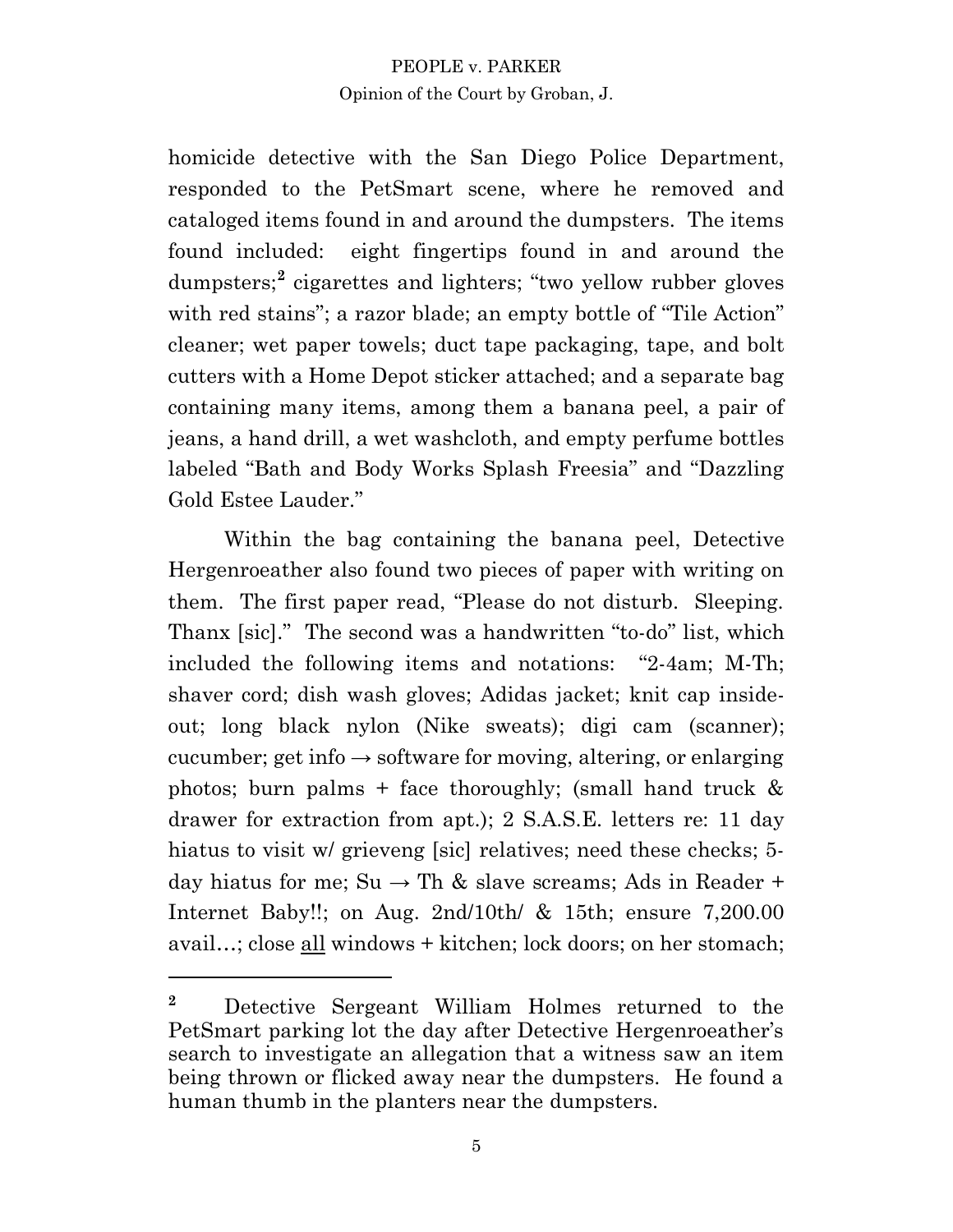$(\text{shape} + \text{plug} \text{a virgin push} \& \text{clenching} \text{ass checks pound 'em})$ ; (rub your nuts . . . lubed-up tits & lubed-up asshole!!!); (your nuts . . .); (30 & afraid to take a dick — what a fuckin' joke)." The list also had a drawing on it showing two people lying on top of each other with the caption, "um you got daddy all big n wet, now let's spank that tight lil asshole."

On the morning of August 13, 2000, Dale Kaler noticed a mattress left in the roadway along the fence line of his neighbor, Scott Carroll's, house. Their daughters, who had been running a lemonade stand that day, noticed the mattress was bloodstained. Kaler and Carroll notified the San Diego Police Department, and officers responded.

On the evening of August 14, 2000, Debra Desrosiers was walking with a friend in her Carlsbad neighborhood when they noticed a duct-tape-wrapped trash can in a ditch off the road. The trash can was out of place, particularly in the wellmanicured subdivision, so they decided to kick the trash can and noted it was heavy. Desrosiers's walking partner lifted the trash can's lid, and both women saw what appeared to be flesh and dark hair in the can and immediately called the police. A body was found in the trash can, ultimately identified as Gallego.

On August 15, 2000, defendant telephonically transferred the \$4,670.02 balance of Gallego's savings account to her checking account. Later that day, he was arrested at the apartment he shared with Gallego.

Detectives Hergenroeather, Holmes, and Washington searched the home. The apartment looked clean, the windows were closed, and Gallego's bedroom and bathroom appeared to have been cleaned. In Gallego's bedroom, a bed frame and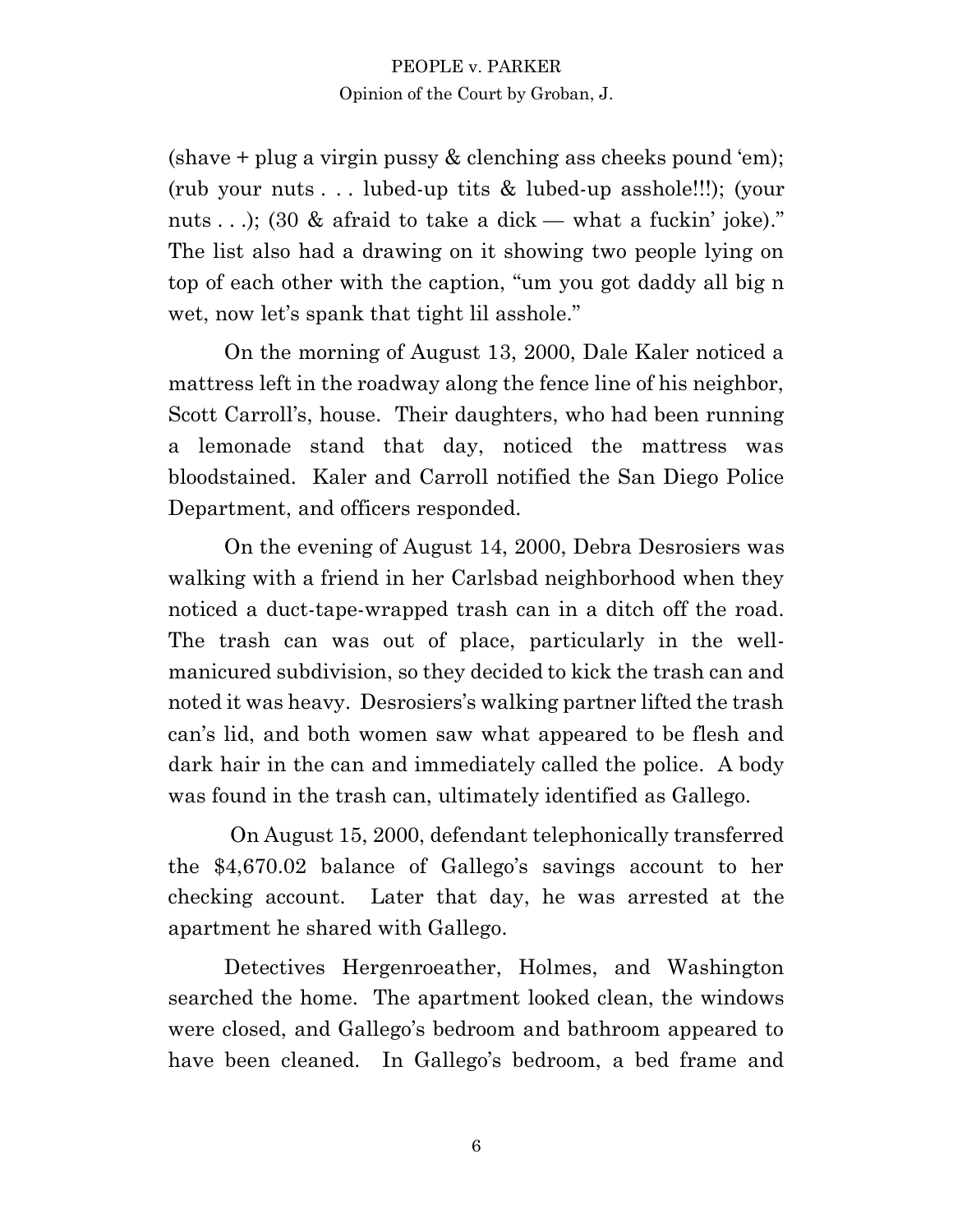mattress were propped against a wall, and there was a red stain on the carpet.

A number of items were found in the apartment matching what was listed on the note in the dumpster, including: a shaver with its cord (found in defendant's bathroom under the sink); dishwashing gloves; an Adidas jacket (found in defendant's closet); a knit cap (found on defendant's bed); and Nike pants (found in defendant's closet). A search of Gallego's car and the U-Haul revealed items listed on the handwritten note found in the dumpster or similar to items located in the dumpster, including a dust mask and bottle of Chanel perfume and a hand cart. A Nash brand scarf was found in the living room closet.

Defendant's apartment contained a number of cleaning supplies, including a towel and a wet washcloth found in a laundry basket in the living room, black garbage bags with red pull tabs like those found in the dumpster, several used mops, and assorted cleaning products found in the kitchen and beneath the sink in defendant's bathroom.

Gallego's passport photos and other identification documents were found in the living room in a manila envelope on the living room floor with the letters "CAL" and "P.R.G." written on it. Check No. 201 from Gallego's account, made payable to "Cal," was found in the kitchen trash. Gallego's car keys were located in the dining room, along with a notebook and a note with instructions on how to drive a manual car.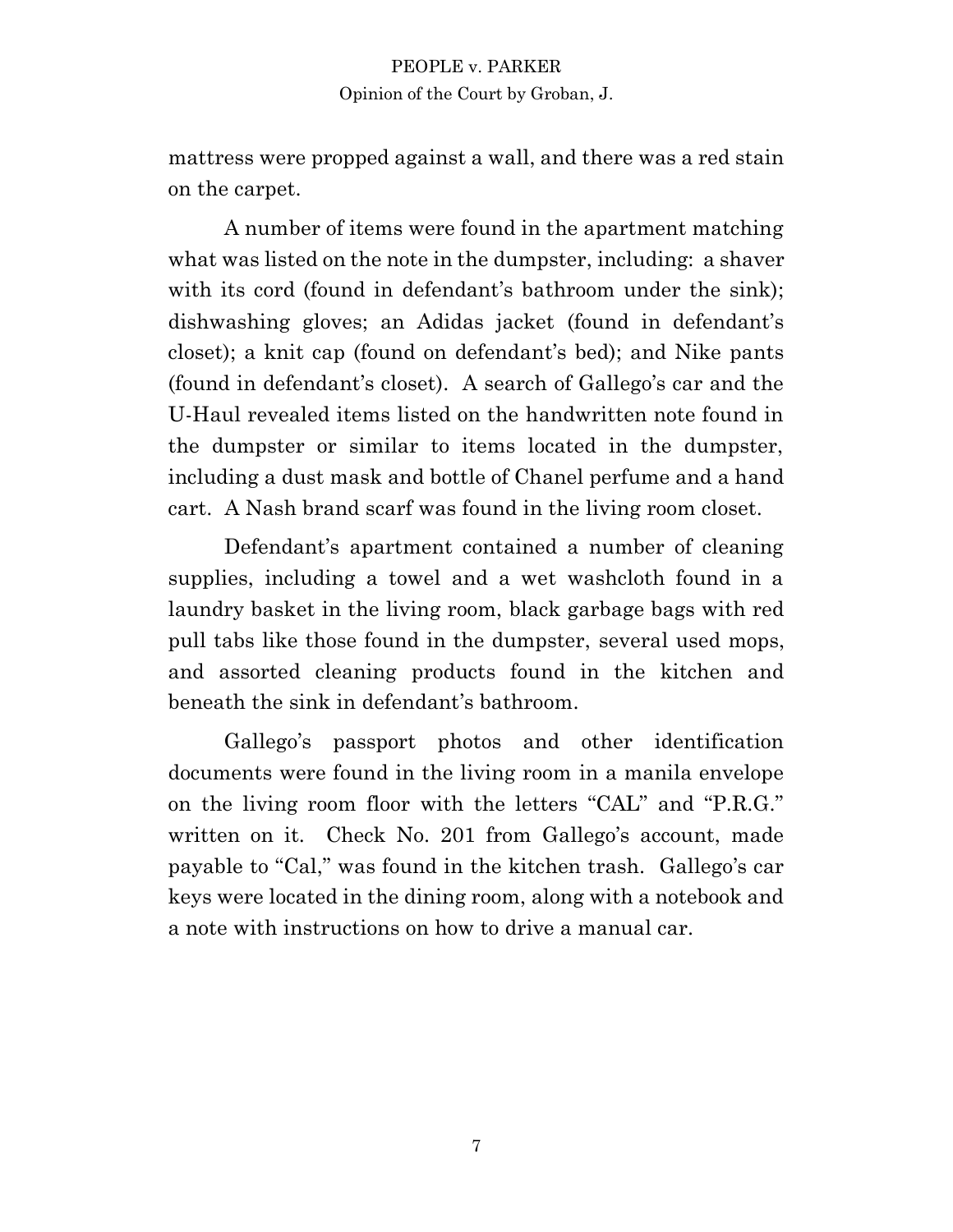Several receipts**<sup>3</sup>** and credit card applications**<sup>4</sup>** were found on the kitchen counter, along with a credit card in defendant's name, defendant's driver's license, \$194.30, and a sheet of paper listing names, phone numbers, social security numbers, and a driver's license number. The check defendant tried to cash at the Wells Fargo in Mission Valley, No. 202, was also found on the kitchen counter. More papers were located in defendant's bedroom, including: a Ralphs receipt for garbage bags and food dated August 13, 2000 at 11:41 p.m.; an envelope with the words "Patricia G." on it, along with numbers and place names; a note with no intended recipient that said, "I am sorry that I'm not able to finish my shifts"; two shorter notes; and a letter. **5**

**<sup>3</sup>** The receipts included: an August 13, 2000 receipt for a Rug Doctor rental; an August 14, 2000 receipt for the return of the U-Haul truck; a receipt from a Sav-On in Carlsbad dated August 14, 2000 at 11:38 p.m.; and a receipt from a Togo's in Carlsbad dated August 15, 2000 at 11:40 a.m.

**<sup>4</sup>** The credit card applications included: a J.C. Penney credit card application made under the name "Pat R. Gallego"; a Nordstrom FSB credit card application made under the name of "Pat Ramos Gallego"; a Mervyn's credit card application made under the name of "Pat R. Gallego"; a Robinsons-May credit card application made under the name of "Pat R. Gallego"; and a Wells Fargo credit card application made under the name "Patricia Ramos Gallego."

<sup>&</sup>lt;sup>5</sup> The letter stated, in full: "I underline 'true self,' because if that's your thinking. [¶] I didn't feel much like talking last night, because all my life long, I've been lousy with any . . . of verbal confrontation. So much so that you'd be left with the impression that I'm the fuckin' foreigner. [¶] Plus, I was pissedoff about your agenda — just like a God damn Nazi!! Are you the only men you'll show your true self to, have to fit some fuckin' media mind controlling criteria of T.V. actor looks or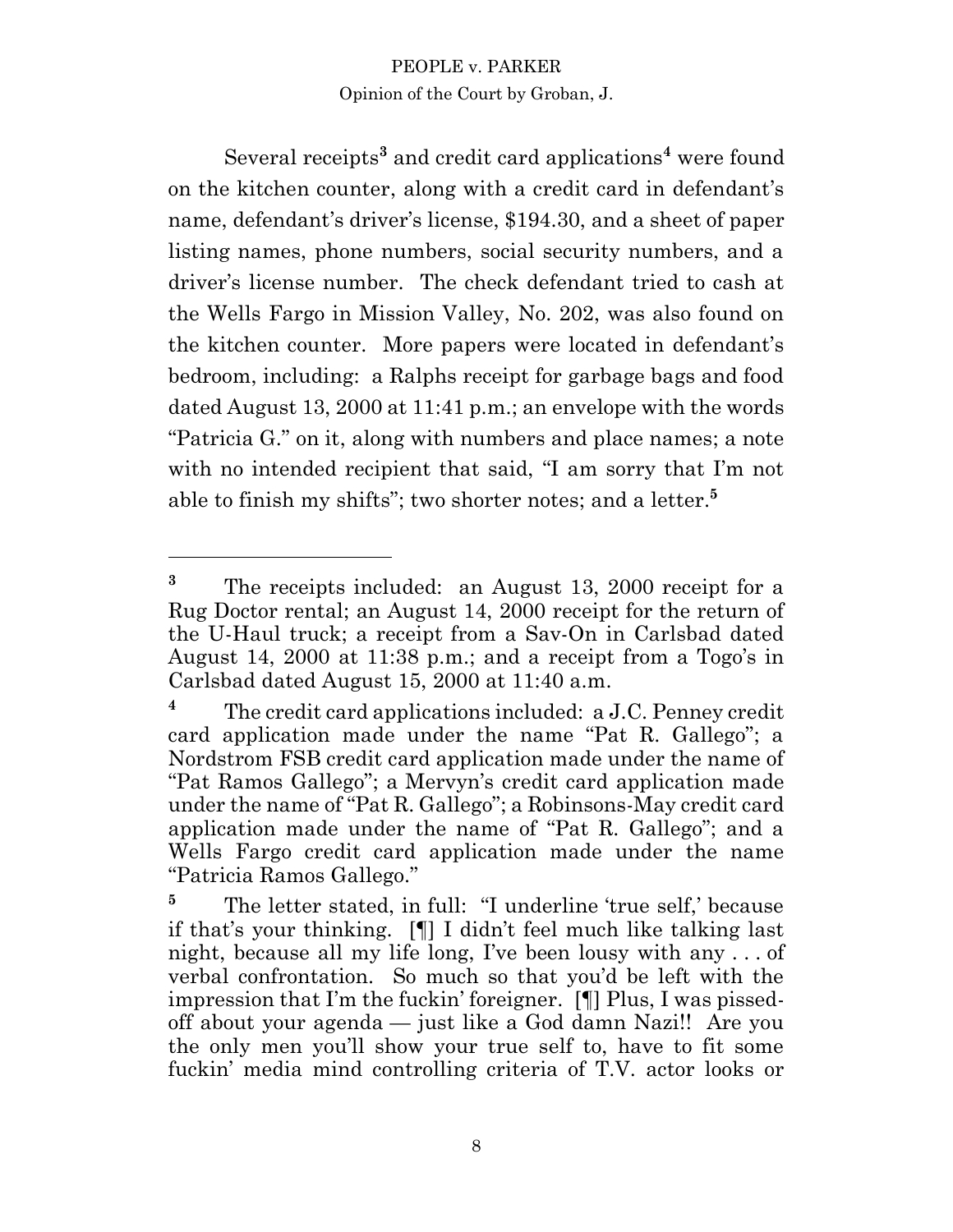Hundreds of pornographic images were recovered, including hand-altered images depicting body parts from one image pasted to another. Several of these images were collaged photographs of Gallego's face combined with body parts of models from pornographic magazines. Pornographic videotapes, pages from pornographic magazines, and hundreds of altered images comprised the concededly large collection, which the trial court described as "six to ten cubic feet" of materials.

San Diego Police Department Criminalist Shawn Montpetit saw drops of blood on the carpet in Gallego's bedroom and applied Luminol to parts of her bedroom and bathroom. Luminol testing also revealed blood present on a bed frame that was leaning against a wall. Samples from the carpet in Gallego's bedroom that had fluoresced following Luminol application were DNA tested, and the blood in the carpet was consistent with Gallego's. Blood was seen at the threshold of Gallego's bathroom door along the metal strip and along the door frame. Dirt patterns suggested a rug had been removed from Gallego's bathroom floor. Swabs were taken from the fluoresced areas of Gallego's bathroom floor underneath the towel rack and near the shower door, but no blood could be

money or blond hair and blue eyes. You're such a fucking puppeted piece of shit at a whimsical society's mercy. [¶] With all that you've ever said I do you do your best and succeed at making me feel completely insignificant — about half the time — while in the early weeks of our cohabitation, I just wanted to confront you. I call it feeling and acting like a human being, by yielding, caring, respect, attention and notes and flowers to perpetuate said intentions. [¶] Your brain can only hope to aspire to be my liquid excrement!!"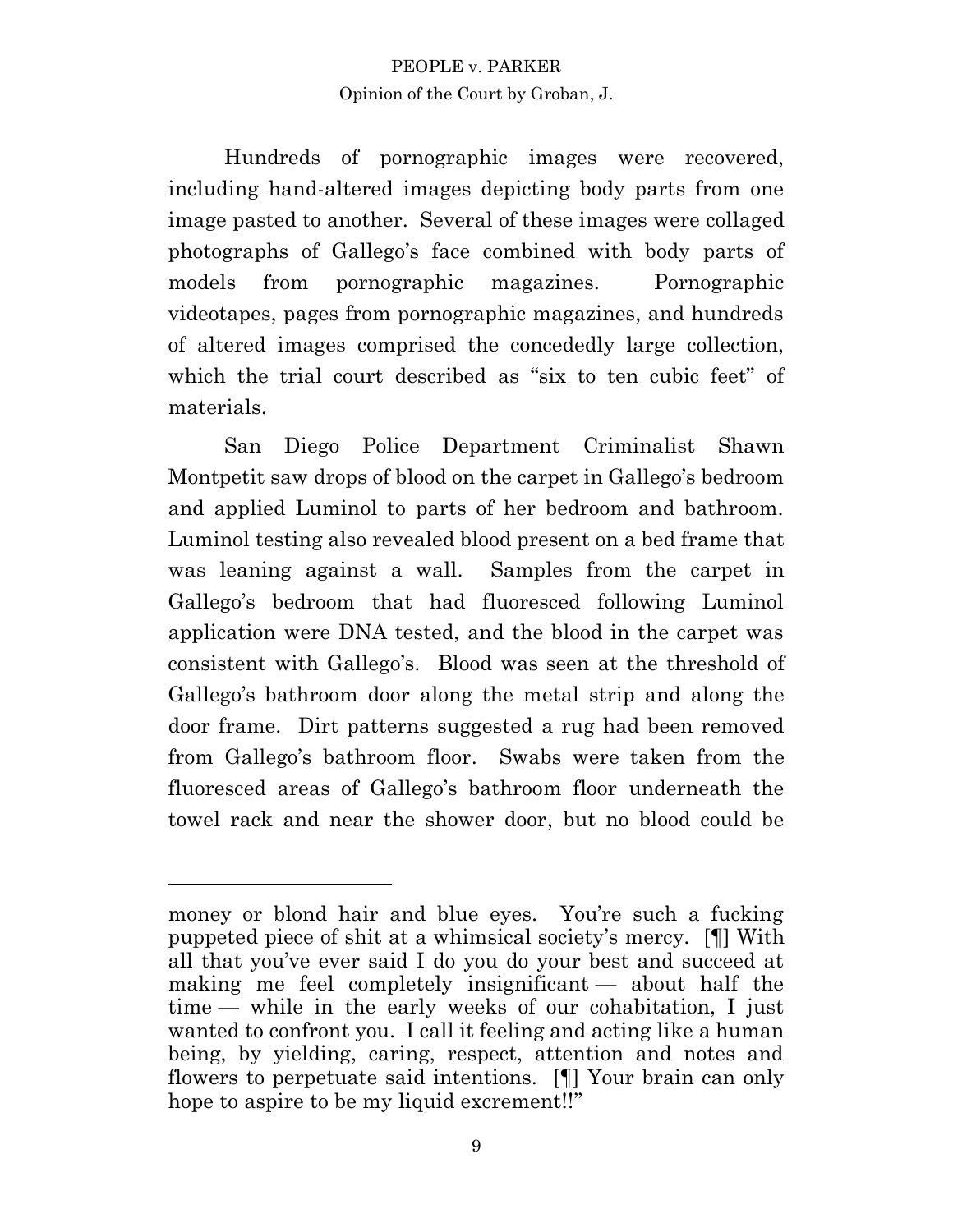confirmed from those tests. Montpetit testified that cleaning the bathroom could have removed all of the blood.

Deputy Medical Examiner Christopher I. Swalwell performed an autopsy on Gallego's body on August 15, 2000. The body arrived in a plastic trash can, wrapped in plastic, and without clothing save a Nash brand scarf looped and tied loosely around Gallego's head in a double knot. Her body emitted both a foul odor and a sweet one, the latter smelling of Bath and Body Works Freesia Body Splash or Estee Lauder Dazzling Gold perfume, bottles of which were found in the PetSmart dumpster and believed to have been used to mask the smell of decomposition.

A number of external changes and injuries were visible including: pre- and postmortem discoloration due to decomposition; a shaved pubic area with no regrowth of hair; missing fingers, eight of which and a thumb were later matched to the body; blackened and wrinkled skin around her hands suggesting postmortem burning; bruising and marks on her arms, wrists, head, neck, back and ankle; and a postmortem fracture of her thyroid cartilage, an injury common in asphyxia by hanging or strangulation.

Swalwell did not definitively determine the time of Gallego's death, but estimated it occurred two or three days before his examination. Gallego suffered blunt force trauma to her head resulting in a skull fracture. Assuming she was not already unconscious, Gallego's contact with the object would likely have caused her to lose consciousness. Her head injury, caused by a sharp object like the corner of a desk or a rock, would not have been fatal and likely occurred premortem because there was bleeding. Gallego also suffered a  $cut - or$  sharp force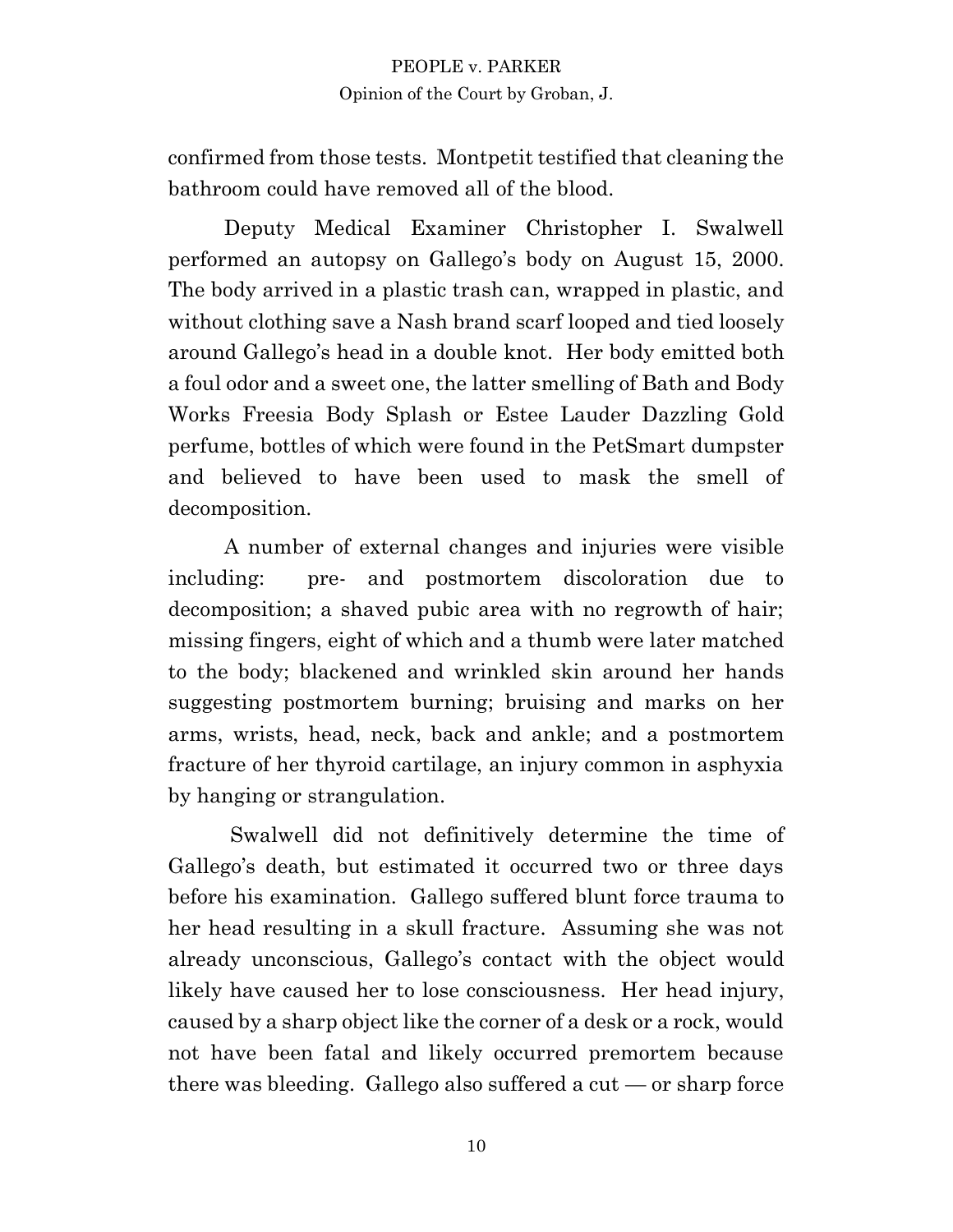trauma — to her neck, severing her internal jugular vein. Gallego's neck injury occurred premortem, and blood loss resulting from her injuries was the cause of her death. Gallego's body contained no blood, and she had no blood on her body, suggesting she lost blood somewhere other than the trash can she was found in. Swalwell testified that submerging a wound in water tends to keep it moist and prevents clotting, allowing blood to flow. He testified that if Gallego was submerged in a bathtub or if water was run over her neck injury, that could have played a role in her total blood loss. Gallego's death would not have been immediate; it would have occurred between one minute and one hour after suffering her injury.

Sergeant Holmes viewed postmortem photographs of Gallego's wrists and back and believed based on marks he observed that handcuffs may have been used during the homicide. Detective Hergenroeather likewise noted Gallego's left wrist was bruised or marked in a pattern similar to someone who had been handcuffed for too long.<sup>6</sup> Holmes sought the assistance of Dr. Norman Sperber, a forensic dentist and expert

**<sup>6</sup>** Defendant had been known to lock his bicycle using handcuffs; he did so during the period he lived with Ijames. Powell also testified she was aware of defendant using heavy metallic silver handcuffs as a bike lock. Defendant rode his bicycle to Powell's house several times a week during their relationship, and he would either lock it outside with the handcuffs or bring the bicycle inside and keep the handcuffs in his backpack. Powell described the handcuffs as similar to the type police used, with a metal chain linking the two bracelet portions of the cuffs. Following Gallego's death, the property from the shared apartment was moved to a storage facility, including a bike that had been stored in a common area, photographed both with and without a lock.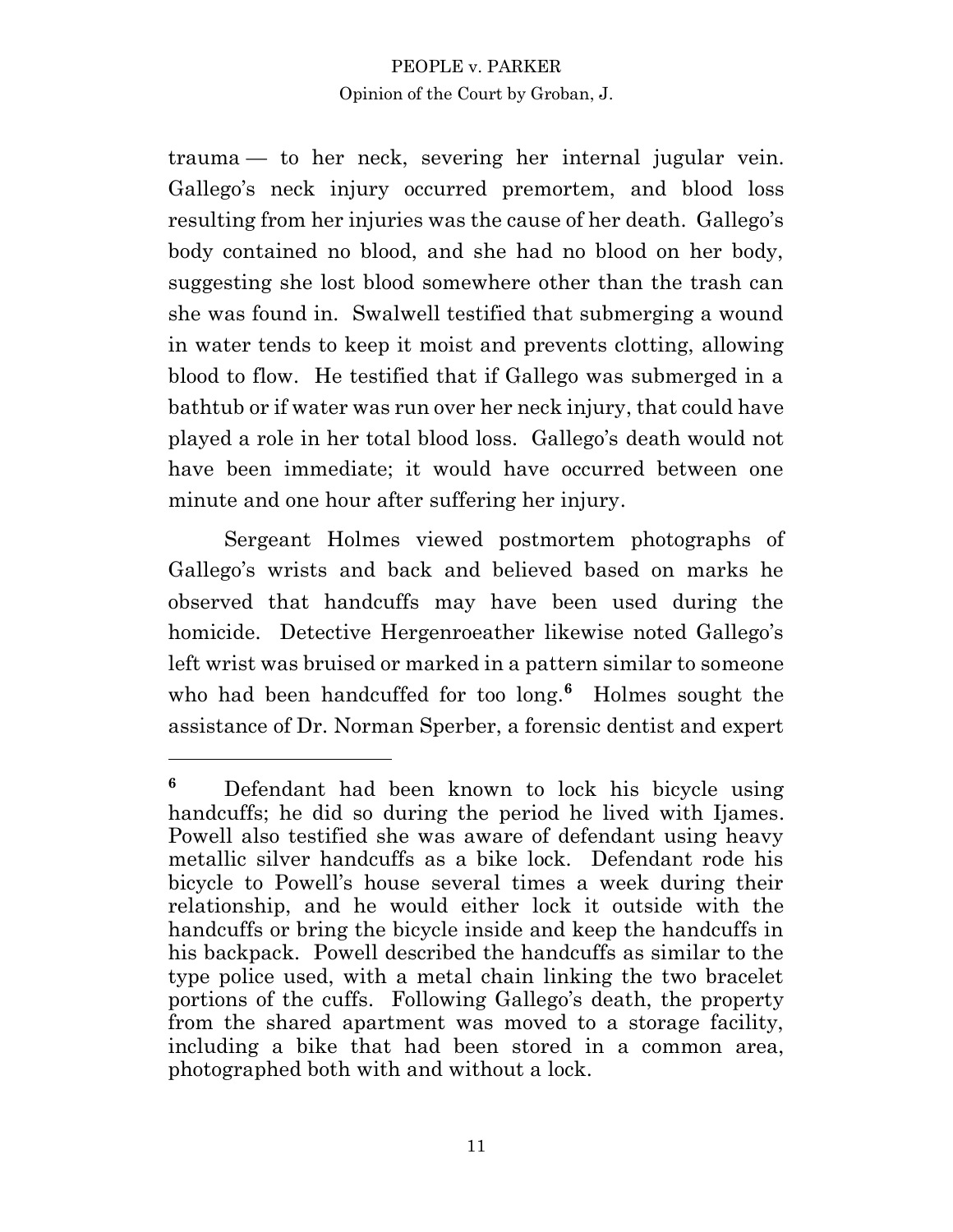in tool mark identification — that is, marks left by any object on a soft or hard material, which includes marks left by teeth. Sperber examined Gallego's body in the medical examiner's office to assess whether a mark on her lower back could have resulted from having had her hands cuffed behind her back. Sperber compared the marks against several varieties of handcuffs kept in the police department's property room. To do this, Sperber turned Gallego's body facedown, positioned her hands behind her back, and placed handcuffs on her wrists observing that the metal chain connecting the two rings of the handcuffs was directly over the marked area on her back. Sperber also noted Gallego's right wrist bore a faint mark consistent with having worn handcuffs.

Gallego's body was examined for physical evidence of sexual assault, and no injuries were seen. Montpetit found a mixture of sperm and epithelial cells on vaginal swabs taken from Gallego, of which defendant and Gallego were "possible contributors." The probability that someone other than defendant and Gallego contributed to the DNA was "1 in 1200 for the Caucasian population, 1 in 2400 for the African-American population, and 1 in 1800 for the Hispanic population."

Additional DNA evidence was collected from the bolt cutters, which matched Gallego's. The scarf found tied on Gallego's body was tested for the presence of saliva and blood, with inclusive results for the former and positive results for the latter. The mattress was tested for the presence of blood and sperm, and Montpetit found DNA from blood consistent with Gallego's and DNA from sperm cells consistent with defendant's. Gallego's DNA was also found in bloodstained areas of the carpet in Gallego's bedroom.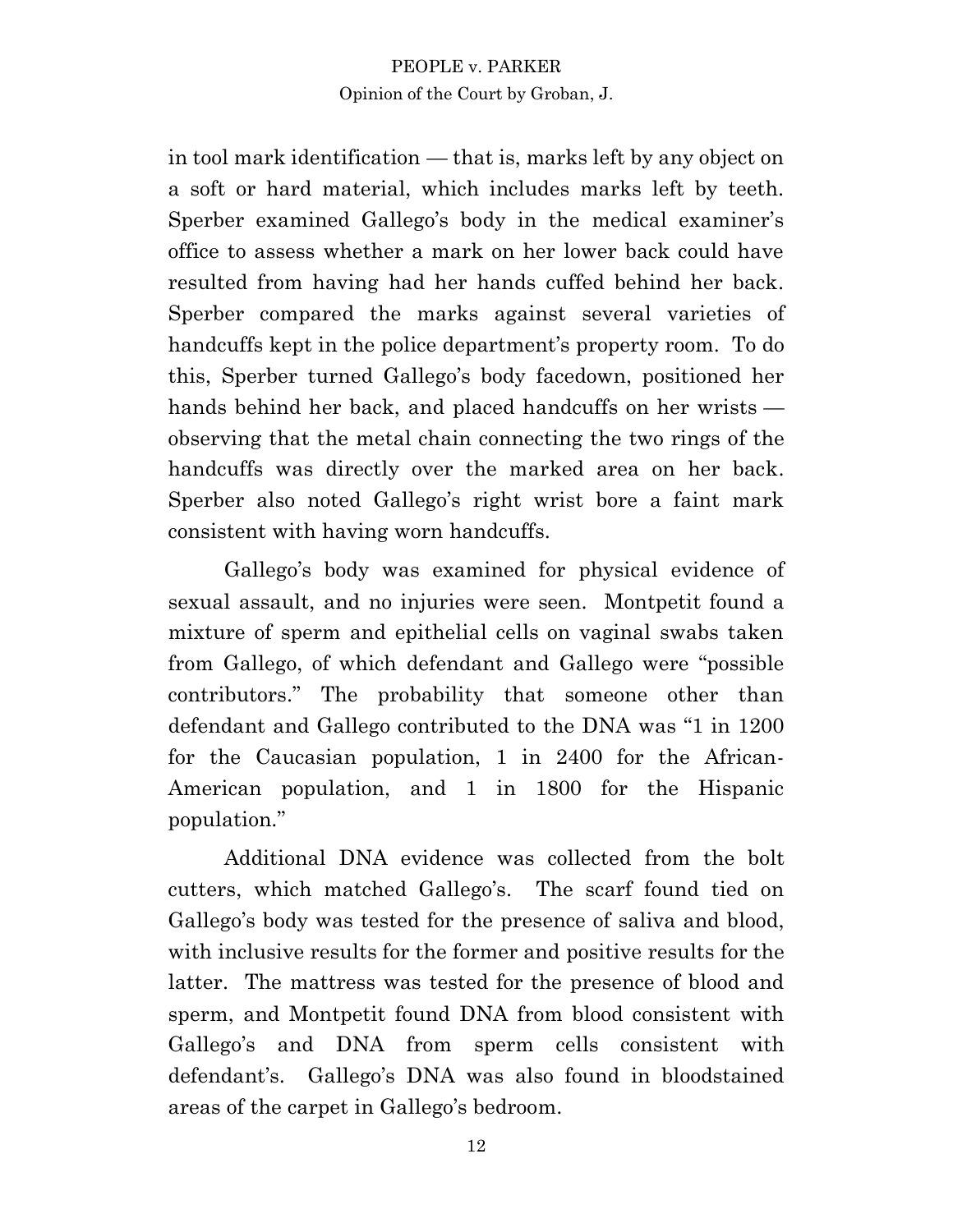Montpetit tested the rubber gloves with red stains, which were negative for blood. A sperm cell was found on the banana peel that had been discarded in the same trash bag as the to-do list found in the PetSmart dumpster, but Montpetit was unable to test it given the sample size. The U-Haul truck contained several bloodstains and droplets, and testing of those suggested Gallego was the most likely source.

Following his arrest, defendant met Edward Lee — who had been arrested on drug-related charges — and made several statements to him. Defendant told Lee he had been arrested for murder, having initially planned to marry a woman from Brazil for \$2,000 but later deciding "to do another thing" because he learned she had approximately \$15,000 in the bank. Lee understood defendant had been roommates with the woman he planned to marry and that she intended to put money into a joint bank account to make the marriage seem legitimate.

Defendant told Lee that after he killed the woman, he cut off her fingers with bolt cutters, and it was more difficult to accomplish that task than he had anticipated. Defendant "said he had to just kind of jerk it around to get it to pop. The skin, you know. He was cutting the knuckles." Lee testified defendant believed he would not be caught since the woman he killed was from a different country. Lee testified that defendant told him he drove a truck to Carlsbad to dispose of the body and that he was startled by a light while in the process of disposal, so he drove away. Defendant told Lee that he bagged up Gallego's fingers and threw away several bags — including the one with her fingers — in a dumpster while an older woman watched him doing so. Defendant allegedly told Lee he drained the woman's blood in a bathtub before disposing of her body.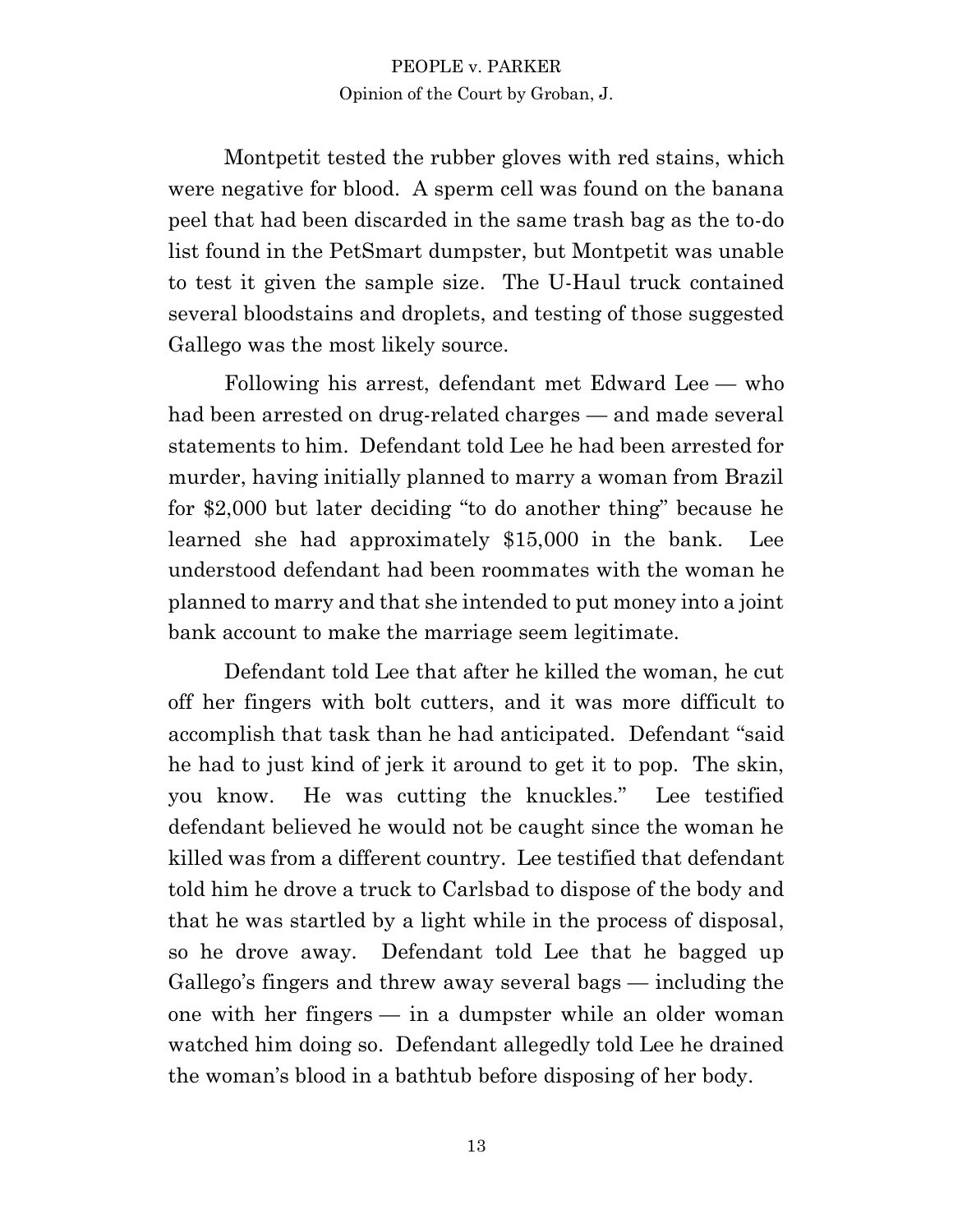David Oleksow, an expert in handwriting, compared some documents against defendant's handwriting exemplars. Oleksow concluded defendant was responsible for creating the handwritten portions of six credit card applications in Gallego's name and a portion of Rug Doctor receipt.

## *2. Defense Evidence*

Defendant presented evidence from Gallego's friends and former roommates, their neighbors, law enforcement officials, a forensic pathologist, an acoustics expert, and the jailhouse informant's mother.

Gallego's former roommate, Stephanie Ortiz, testified that Gallego discussed marrying a United States citizen to gain citizenship. Gallego told her former roommate, Kristina Stepanof, that she was living with a friend to make it appear they were in love.

San Diego Police Officer James Tomsovic testified that De Crecy, the owner of Café Chloe, said Gallego seemed "normal" and "upbeat" the last time he saw her and had relayed her plans to get married on August 27, 2000. Defendant presented testimony from Café Chloe customer and immigration attorney, Giacomo Behar, who recalled speaking to several of the Brazilian servers at the café and leaving his business card should any of them need his assistance.

Gallego and defendant's next door neighbor, Laura Balza, heard an argument the week of August 6 that she thought was coming from the apartment above her.

An acoustics expert, Jack Goldberg, testified that the sound of a woman screaming in defendant's apartment would be loud enough to wake someone in the adjacent apartment and would likely wake someone in the apartment above, particularly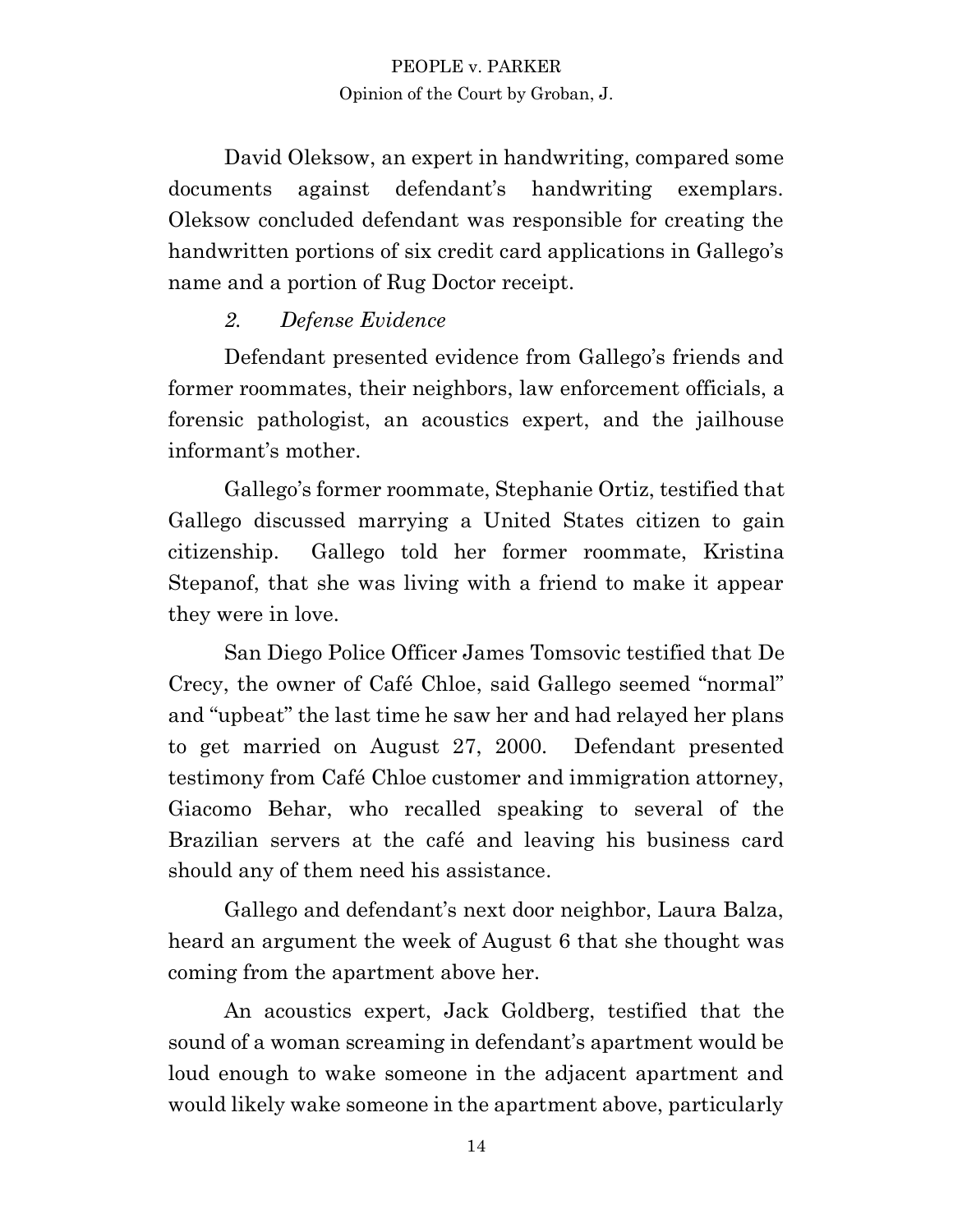if their windows were open. No evidence of a scream being heard was presented. Goldberg measured the decibel level of ripping duct tape, determined it to be much lower than a scream, and concluded that if a nearby apartment resident was able to hear duct tape ripping, that resident would also likely be able to hear a scream.

Powell testified that Gallego and her then boyfriend, Ijames, had fights that involved cursing and raised voices.

Dr. William Brady, a forensic pathologist, testified Gallego died as a result of the deep cut to her neck and resultant bleeding. Brady believed Gallego's head injury was not necessarily fatal. Brady concluded Gallego was not gagged, was not handcuffed while alive, and suffered no forcible sexual contact.

Annie Lee, Edward Lee's mother, provided impeachment evidence against Lee. She testified Lee threatened to kill her and her tenant. Although she was not afraid he would harm her, she sought a restraining order against him because he was addicted to drugs, and she wanted him to seek treatment.

## **B. Penalty Phase**

## *1. Victim Impact Evidence*

Gallego's mother, father, and former roommate testified. Gallego's mother, Terezinha Ramos da Silva, testified Gallego was a happy and hard-working young woman. Gallego's mother last spoke with her daughter a week or two prior to her death. She learned of her daughter's death after Gallego's father received phone calls he did not understand, and da Silva called her daughter's number and was told by the woman who answered that her daughter was dead. Gallego's mother testified that Gallego was "everything to" her. Although da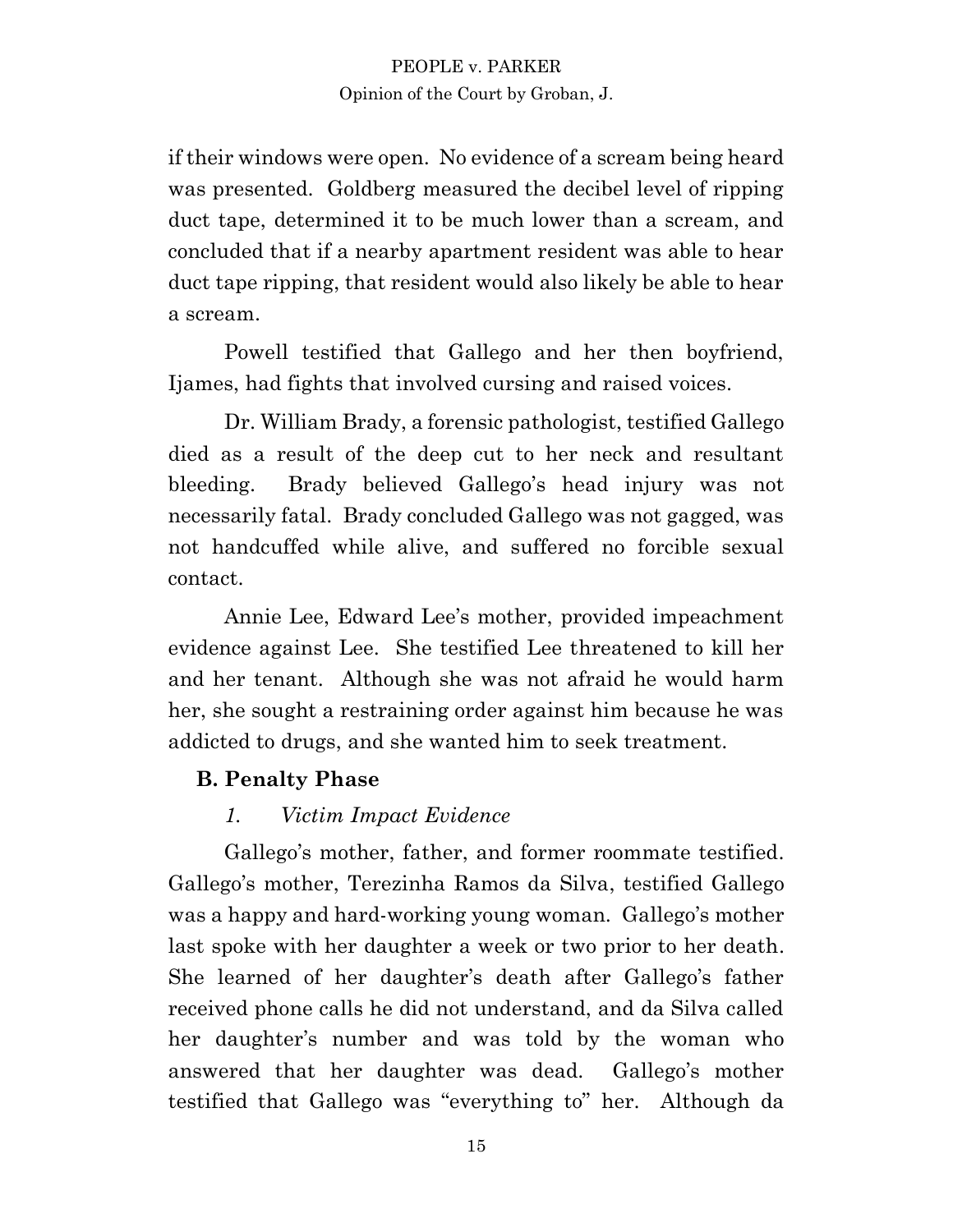Silva learned her daughter was dead from the woman who answered Gallego's phone, she did not learn the circumstances of her death until later; she testified Gallego died twice — once when da Silva heard about her death and again in the courtroom while testifying.

Gallego's father, Rubens Gallego, also testified that Gallego was "an enchanting girl. She was always happy. She would just play. And she pleased everybody." Her brothers were distraught upon hearing the news of her death. Rubens had planned to visit his daughter to celebrate her upcoming birthday. He learned the news of his daughter's death from his family and then the consulate, and attending the trial and learning the whole story is "much wors[e] than [he] had thought."

Gallego's former roommate, Stepanof, also testified for the prosecution, describing how she and Gallego became friendly after Gallego temporarily moved in with her. Stepanof described Gallego as warm, friendly, and energetic. Gallego introduced Stepanof to some of her friends from Brazil, and Gallego attended church services with Stepanof. Stepanof learned of Gallego's murder from Detective Keyser and described its effect on her as "hard."

## *2. Defense Evidence*

Defendant's mother, father, sister, aunt, foster mother, foster brother, and social worker testified about his upbringing. A pediatrician testified about the effects of child abuse and neglect.

Defendant's mother, Brenda Graves, appeared in court accompanied by a social worker. She last saw defendant at one of his foster homes and recalled that he was born in July, but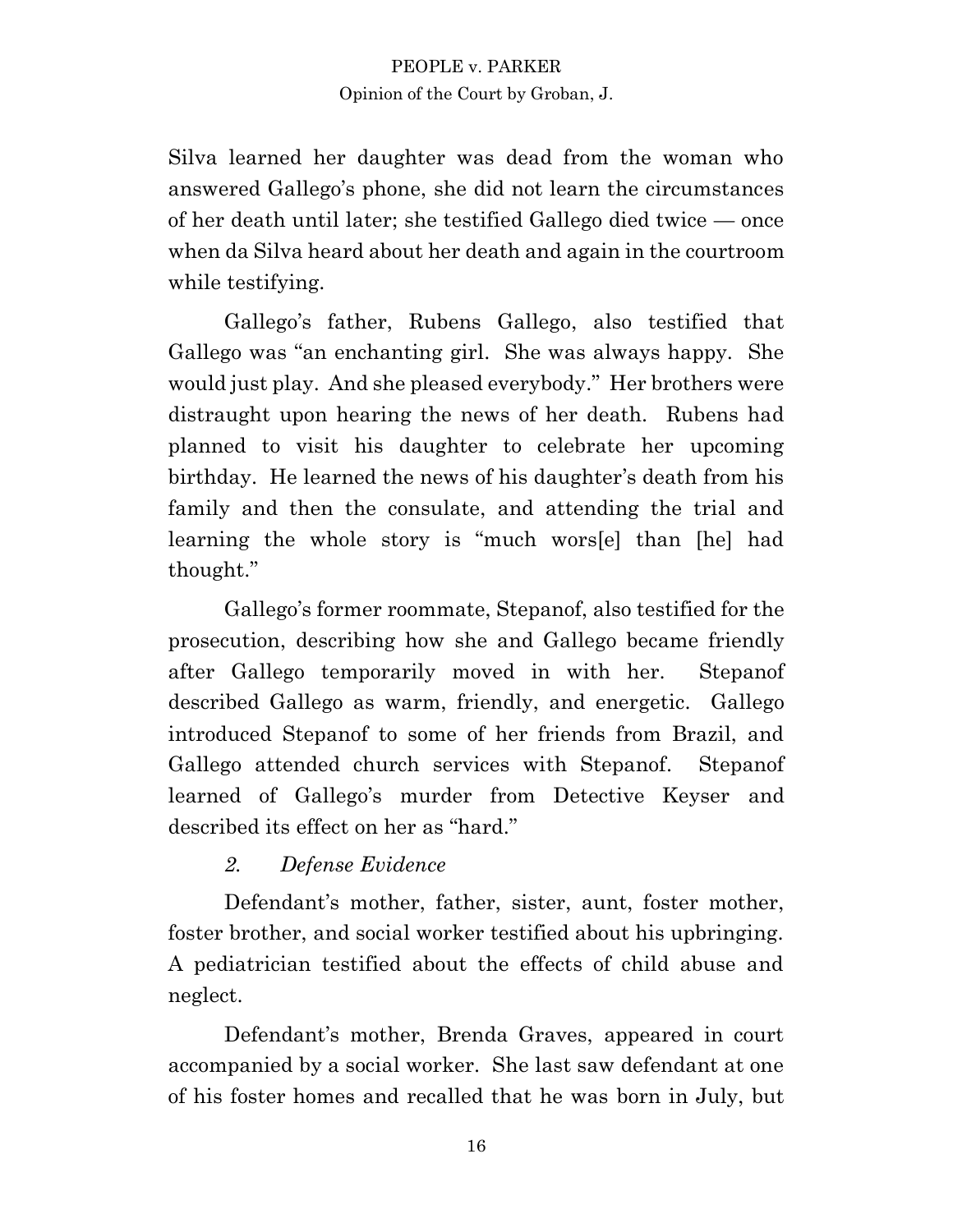she did not know which day. Defendant and his sister, J.G., were removed from her care at some point; both were initially placed with her mother and then in foster homes. She visited them in both placements. Graves was incarcerated in a state hospital and treated for heroin and alcohol addiction; she denied being physically violent toward her children. Ollie Lee, Graves's sister, testified defendant's father was physically abusive to Graves, and Graves was physically abusive with defendant.

Defendant's father, Lawrence Parker, testified he did not recall what day in July defendant was born. He described injuries defendant suffered as a child. When defendant was one year old, he swallowed some of Graves's pills and was taken to the hospital where his stomach was pumped; he recuperated after a few days. One year later, Lawrence observed Graves running angrily up the stairs, heard furniture moving and defendant screaming, and saw a large cut on defendant's head that bled profusely. Lawrence called the police and defendant was treated and removed from the home. After separating from Graves, Lawrence saw defendant just twice more during his childhood and once during his adulthood, each time for a period of just a few hours.

Defendant was made a ward of the court. He and J.G. were placed with their grandmother and aunt. Living conditions at the home were found to be "deplorable" due to his grandmother's ill health and numerous other children living in the home. Katherine Graves, defendant's grandmother, also cared for Ollie, two of her brothers, defendant, J.G., and 11 of their cousins. J.G. testified that there was not always enough to eat while living there.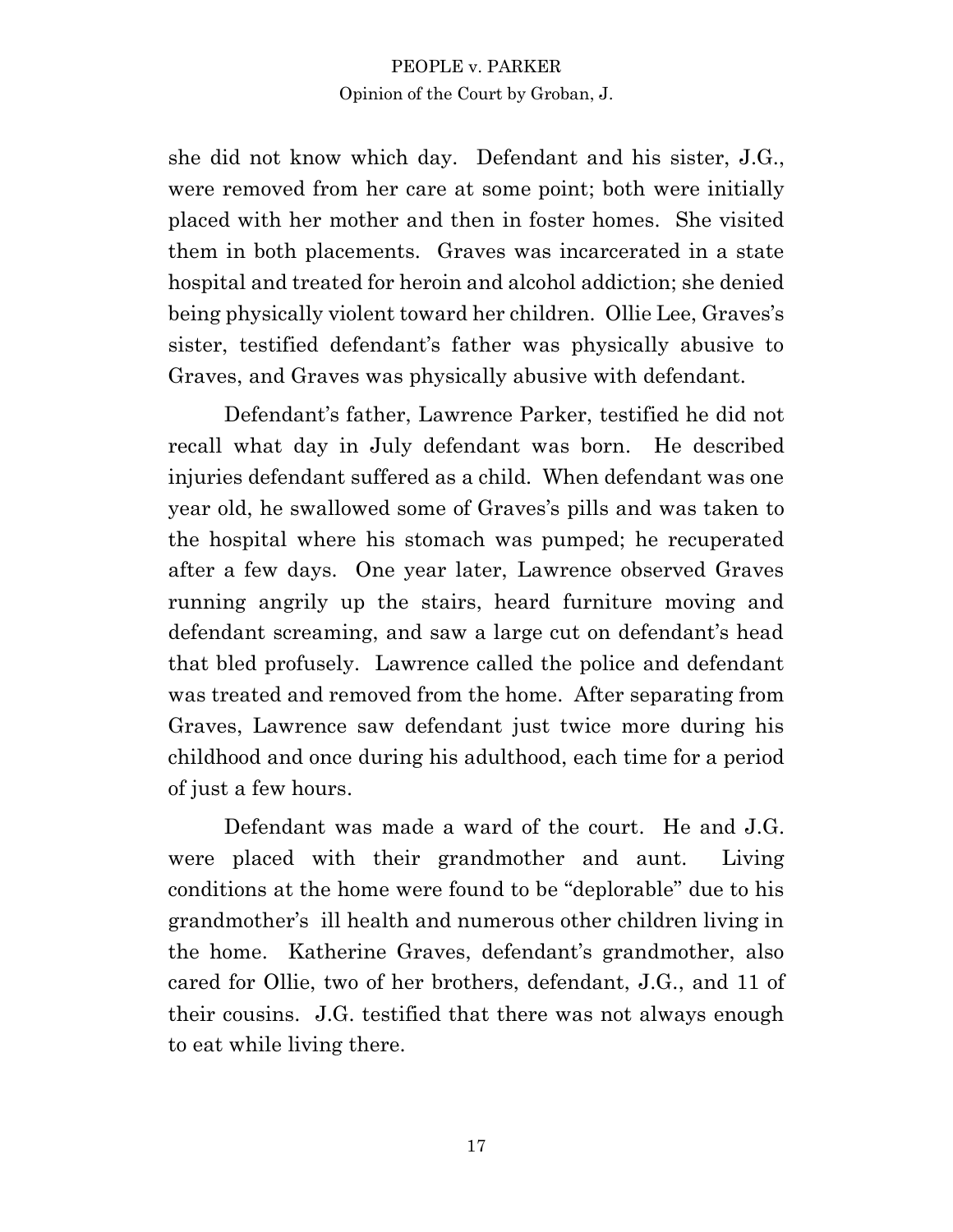While defendant was living with Katherine and Ollie, when he was about six years old, he contracted gonorrhea. When doctors asked defendant who was "messing with him," he told Ollie that his uncle's girlfriend had done so, and his uncle responded to that information with pride. J.G. also suffered physical and sexual abuse by her cousins and uncles while living with Katherine and Ollie.

When defendant and J.G. were nine and seven, respectively, they were placed with foster parents Eva Nunn and her husband. They arrived at Nunn's home with matted hair and trash bags filled with adult-sized clothing that smelled of urine. J.G. testified that the Nunns treated her well, and she came to appreciate as an adult how much effort they expended caring for her. Nunn described defendant as a quiet child who liked to draw. Nunn also cared for an unrelated foster child. eight-year-old John Breen. Breen testified that while he and defendant lived with the Nunns, Breen mentally and physically abused defendant for years, once slamming a ceramic piggy bank against defendant's head, and sometimes using a butcher knife to threaten and scare him. J.G. testified that Breen was a "horrible" brother and "bad kid."

Graves wrote letters to defendant and J.G. while they lived at the Nunn's home, and she visited sometimes. Nunn described Graves's demeanor as childlike during those visits; Graves mumbled to herself, spoke like a child, and talked about her plans to marry Michael Jackson and other musicians.

Defendant also presented testimony from Dr. Marilyn Kaufhold, a pediatrician expert in child abuse and neglect. Kaufhold testified that a child who suffers trauma is often "hyperaroused." If such a child also suffers neglect, the person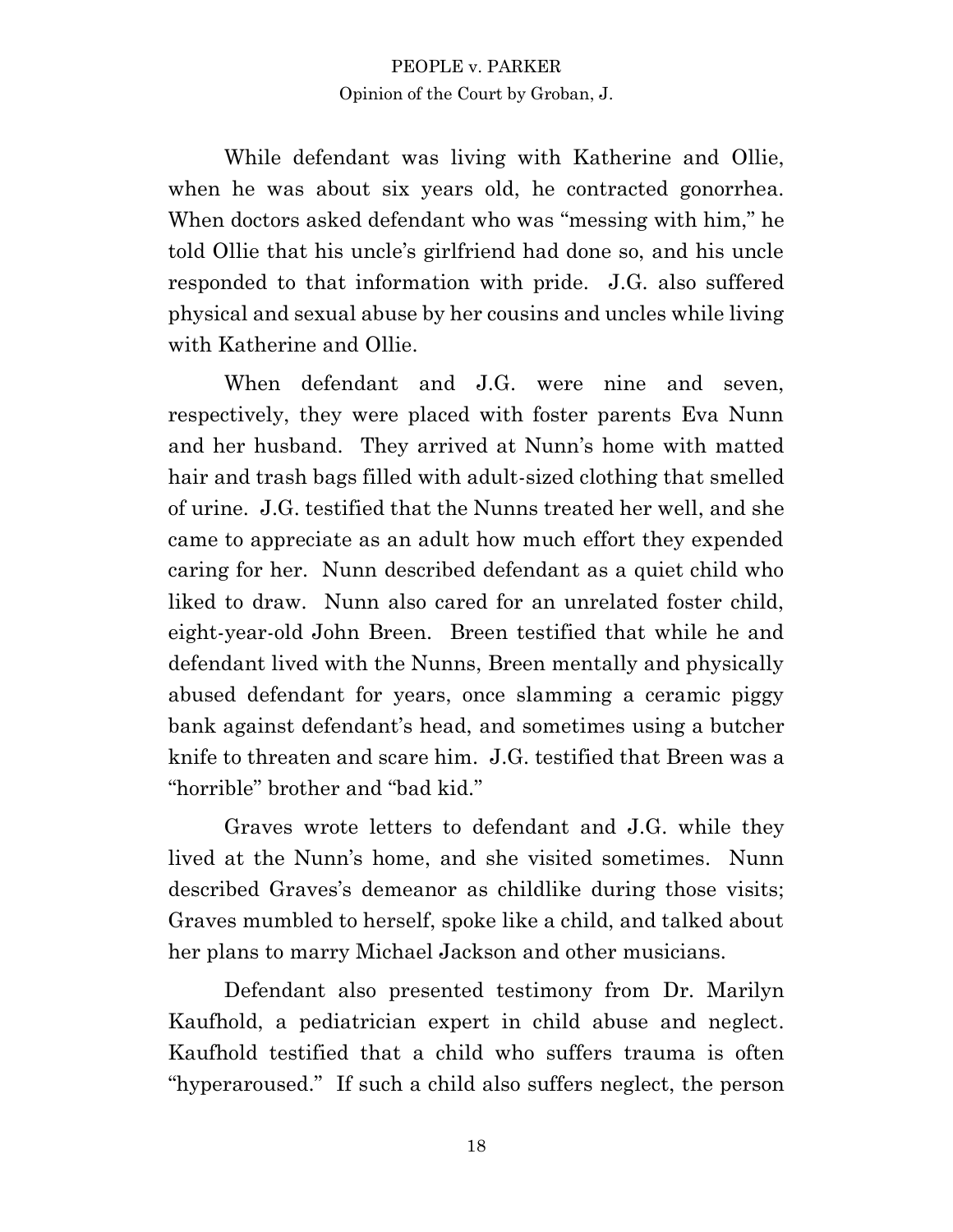experiences difficulty forming relationships in adulthood. Kaufhold explained that a parent with a mental illness may not be able to provide a safe environment for a child because the parent may be unable to discern what would be dangerous for the child and because that parent may be unable to provide a structured and predictable home.

Kaufhold reviewed defendant's medical records, noting that when defendant was 12 months old, Graves hit him to stop him from crying, causing his lip to split and bleed. In March 1971, defendant ingested 118 prenatal iron tablets and was admitted to the hospital, where he remained in critical condition for five days. In July 1971, in an effort to stop defendant from crying, Graves hit his head into a dresser causing a two-inch laceration. While he was recuperating from his head injury, defendant was again admitted to the hospital with abdominal pain, and surgery revealed an abdominal abscess and intestinal obstruction resulting from corrosion caused by his earlier ingestion of iron pills. Kaufhold characterized these incidents as abusive and neglectful. Defendant had a history of bedwetting, which persisted throughout his childhood and adolescence.

## *3. Rebuttal Evidence*

Defendant's ex-girlfriend, Brenda Chamberlain, provided rebuttal evidence. She testified that she and defendant met through a mutual friend, and when he returned from a sixmonth long deployment with the Navy, the two began dating. They moved in together three months later, and for three years enjoyed a normal relationship. In their third year of dating, they broke up a few times; Chamberlain describes the final year of their relationship as "on and off quite a bit." Chamberlain loved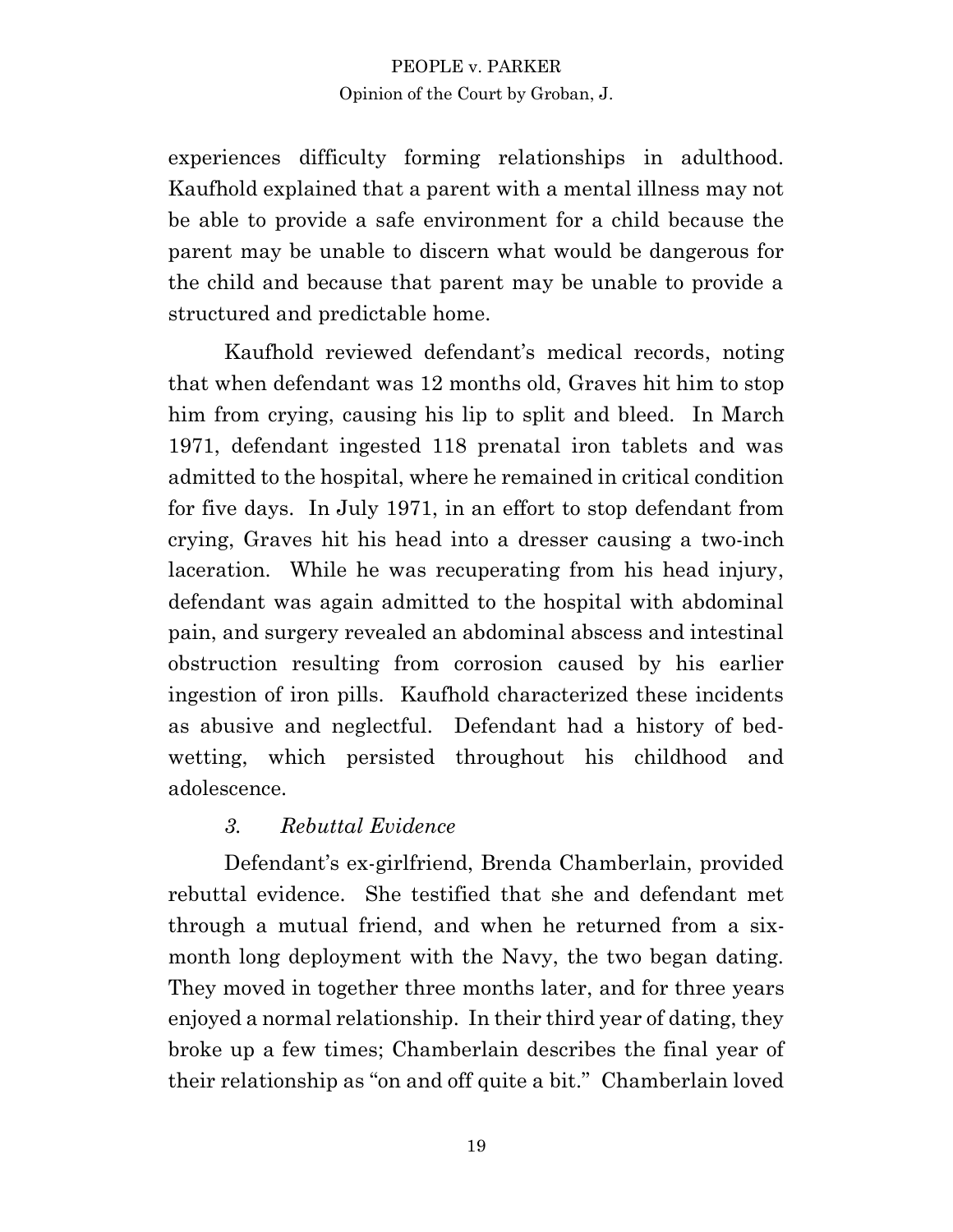defendant and believed he loved her, although once they broke up, she did not maintain contact.

When they were dating, Chamberlain and defendant would engage in various social activities and would take photographs of one another while doing so. Chamberlain was shown collaged images of her face and nude bodies or body parts and testified that those images were not how the photographs originally appeared. Chamberlain testified she never saw anything like those images while she dated defendant, and he treated her well, aside from their mutual arguments.

#### **PRETRIAL**

## **A. Defendant's Competence To Stand Trial**

Defendant argues the trial court abused its discretion by failing to declare a doubt concerning his competence to stand trial, suspend proceedings, and hold a competency trial. He contends that the trial court was obligated to initiate competency proceedings based on the evidence before it largely in the form of defendant's conduct and in propria persona filings — suggesting that due to a mental impairment, defendant was unable to understand the proceedings and rationally assist counsel in his defense. We disagree.

On several occasions during the course of pretrial proceedings and at trial, defendant asked the trial court to relieve counsel, permit him to represent himself, or appoint different counsel. During pretrial proceedings, defendant moved to represent himself, and the court held a *Faretta***<sup>7</sup>** hearing. At that hearing, defendant complained he was not

**<sup>7</sup>** *Faretta v. California* (1975) 422 U.S. 806.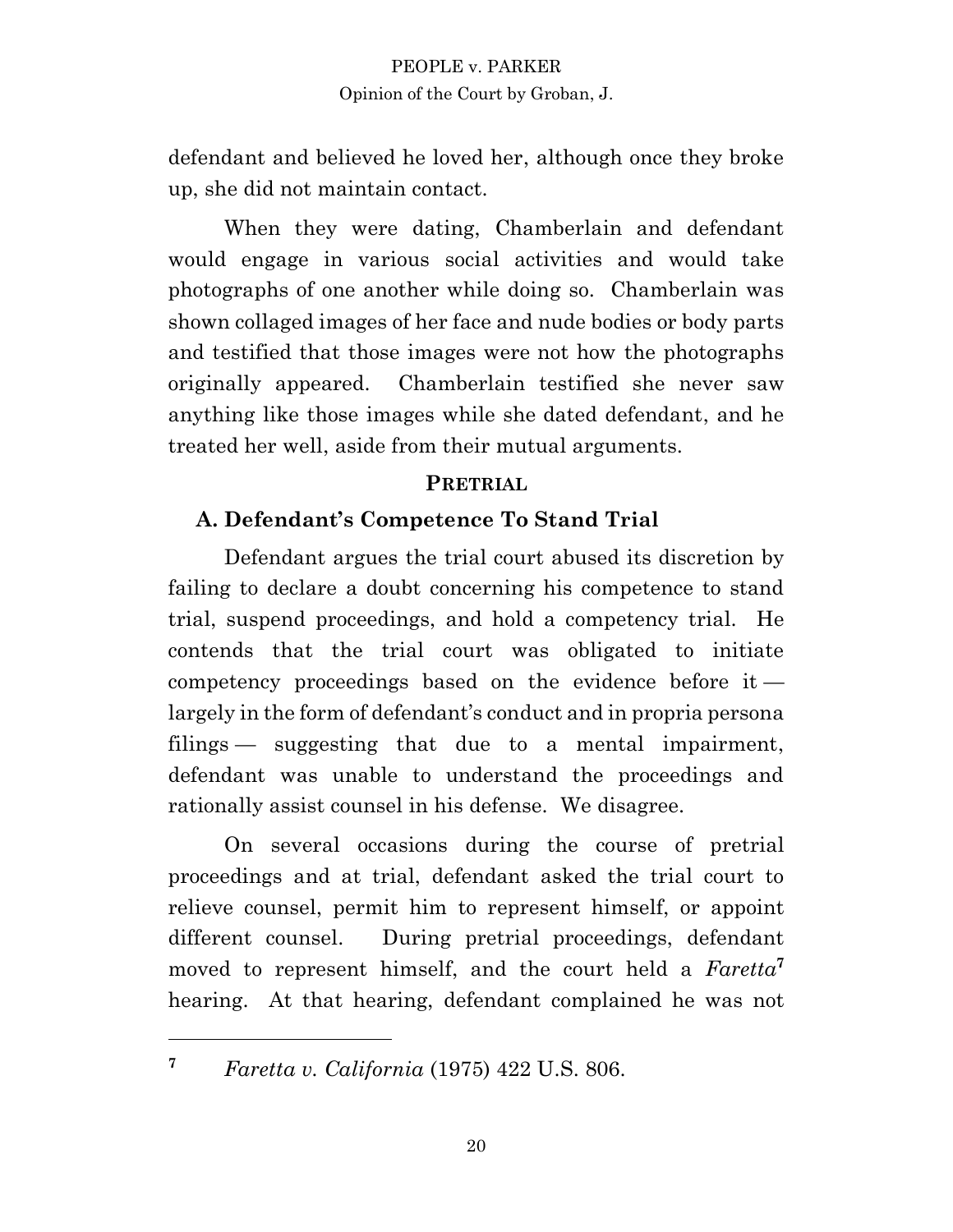being given "100 percent of everything" by his attorneys, and he specifically sought autopsy photos to compare against the medical examiner's report. The trial court asked defense counsel whether there were any concerns about defendant's competence. Counsel replied, "I don't know of anything, your honor, that would cause me to make a declaration under 1368." The court then asked whether counsel was aware of any disability that would interfere with defendant's ability to waive his right to counsel, and his attorney responded in the negative. The court also asked defendant directly for information related to competence: After advising defendant about the nature of self-representation in connection with a *Faretta* motion, it asked defendant about his mental health history. Defendant denied ever taking psychiatric medication or being treated for mental illness. The court asked if defendant wished to convey anything further, and defendant reiterated his request for copies of autopsy photos. The court pointed out the significance of waiving counsel, and defendant requested more time to consider whether he wished to do so. The court did not suspend proceedings then, or at any other time, to conduct a competency hearing.

About six months after the *Faretta* hearing, defendant twice sought the appointment of new counsel pursuant to *People v. Marsden* (1970) 2 Cal.3d 118, claiming his attorneys were dishonest when communicating with him and failed to give him all discovery. Those motions were denied following in camera proceedings.

At the first *Marsden* proceeding, conducted to consider his request for new counsel, defendant alleged there was a general conspiracy among the court and counsel, and that his attorneys were lying to him. Defendant was especially concerned about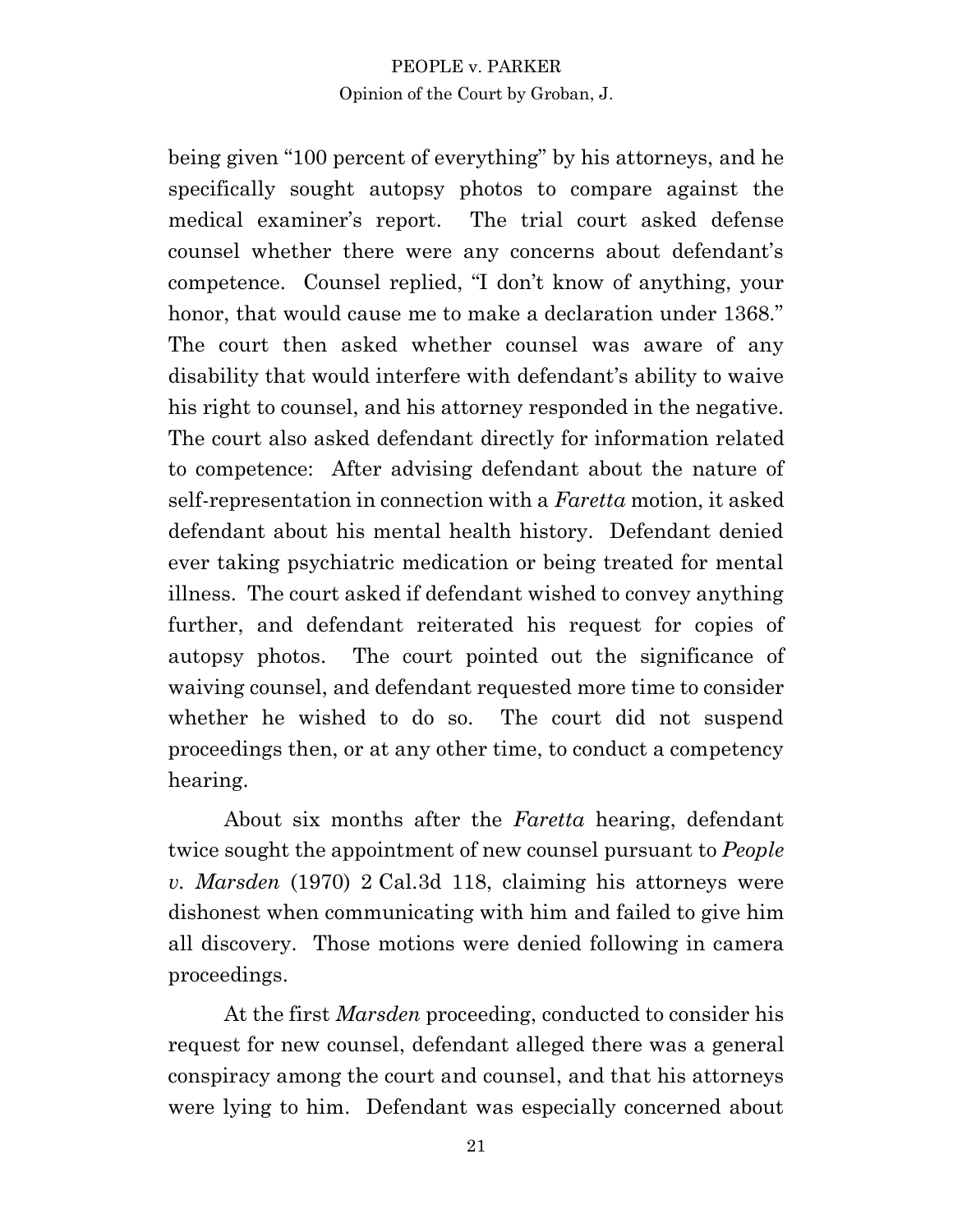the pathologist's findings as to whether the victim was alive or dead during the sexual assault and the extent to which that mattered to substantiate a rape charge or special circumstance finding. The court and counsel expressed concern that defendant was wading into discussion of the cause of death, which was an area that should remain attorney-client privileged. Ignoring those warnings, defendant continued to explain that he disagreed with the pathologist's findings.

Shortly thereafter, defendant filed a second *Marsden* motion, and the court again conducted an in camera hearing to address it. At that hearing, counsel informed the court that defendant was consistently making demands on counsel concerning the investigation and defense strategy, explaining, "[T]here isn't any give-and-take with Mr. Parker. There's nothing that I can do that will . . . stop the torrent of marginallyrelevant requests and demands on our time that — that keep us from preparing issues of unquestioned legal significance and magnitude." Cocounsel agreed that defendant was very engaged in the investigation, asking a number of questions — sometimes repetitively — despite having received answers to them during previous communications.

After defense counsel expressed frustration to the court concerning defendant's "constant forays into marginallyrelevant areas; which, frankly, border on delusions sometimes," the court interrupted to ask whether counsel was "expressing concerns that would cause a suspension of the proceedings." Counsel responded in the negative, and the court agreed, stating it had "seen no[]" "basis on which to" suspend proceedings. Counsel also explained to the court that the defense had retained the services of a mental health expert to examine defendant regarding "threshold issues [of] competency and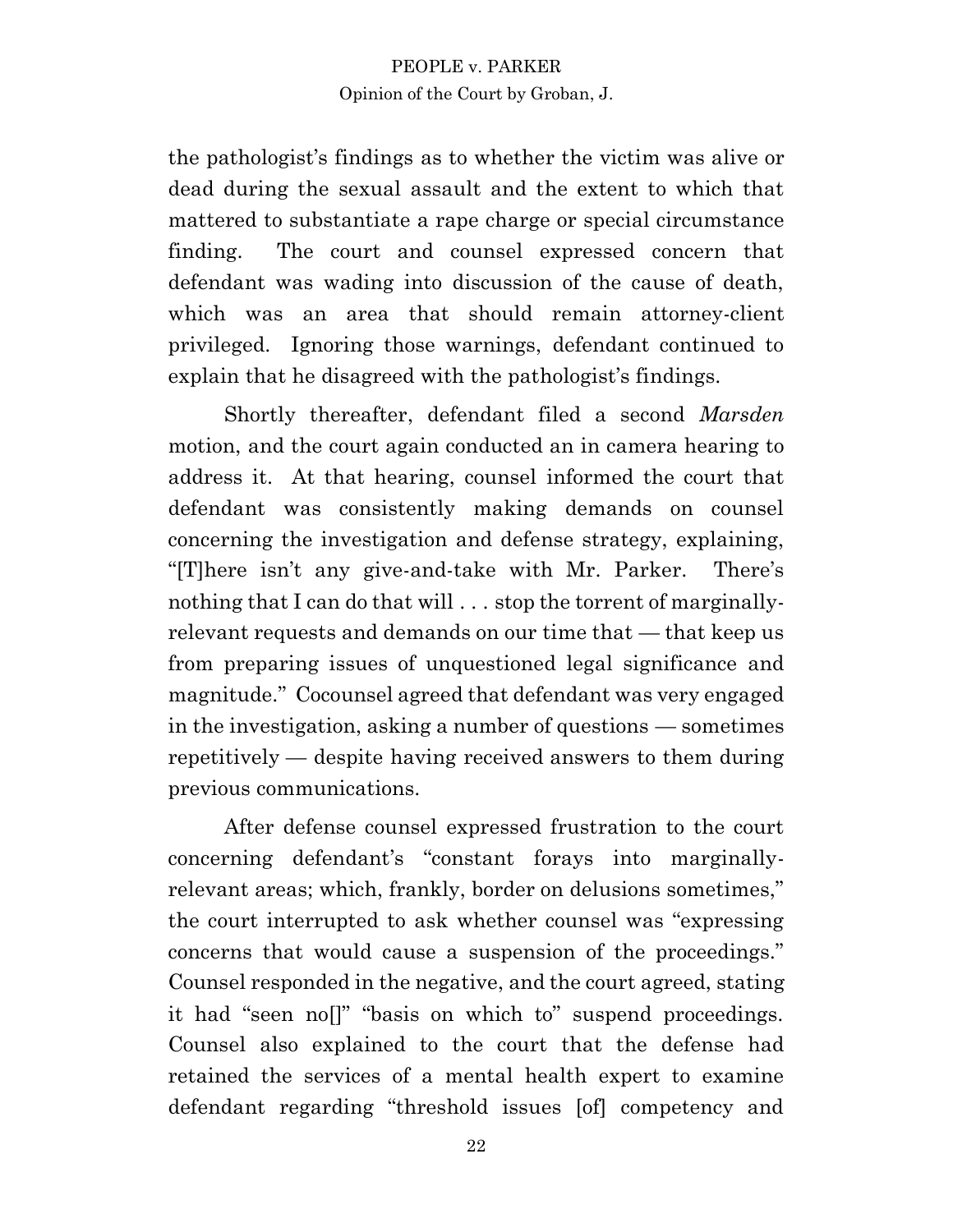sanity, Axis I diagnoses, mental health issues, to see if there were any mental health issues . . . that might impact the guilt phase or the penalty phase." Counsel stated that although defendant was not wholly cooperative with the expert's investigative efforts, the expert conveyed his belief that defendant did not "suffer[] from any mental health condition that would impact his competency or sanity" or that would rise to the level of a potential defense at the guilt phase of this case. The court ultimately denied the second *Marsden* motion.

Defendant filed no other *Marsden* motions and did not again complain about counsel until the conclusion of the guilt phase. Defendant "deliver[ed] a verbal *Marsden*" alleging his attorneys sometimes provided him conflicting information, colluded with opposing counsel, and counseled him against testifying on his own behalf. The court conducted in camera proceedings to address defendant's concerns, after which it denied his third *Marsden* request. These proceedings focused on defendant's desire to testify on his own behalf, counsel's conduct, and defendant's relationship with counsel; the court did not ask questions going specifically to defendant's competence.

Following the penalty phase but before a verdict had been reached, defendant submitted a lengthy handwritten motion alleging trial counsel had been ineffective and had colluded with the court and prosecution. In response, the trial court appointed an attorney with the alternate public defender's office to investigate whether the claim was meritorious. After the attorney concluded the claim lacked merit, the trial court heard and denied defendant's handwritten motion. At the hearing on that motion, the court stated its belief, given the high quality of advocacy provided by defense counsel and the alternate public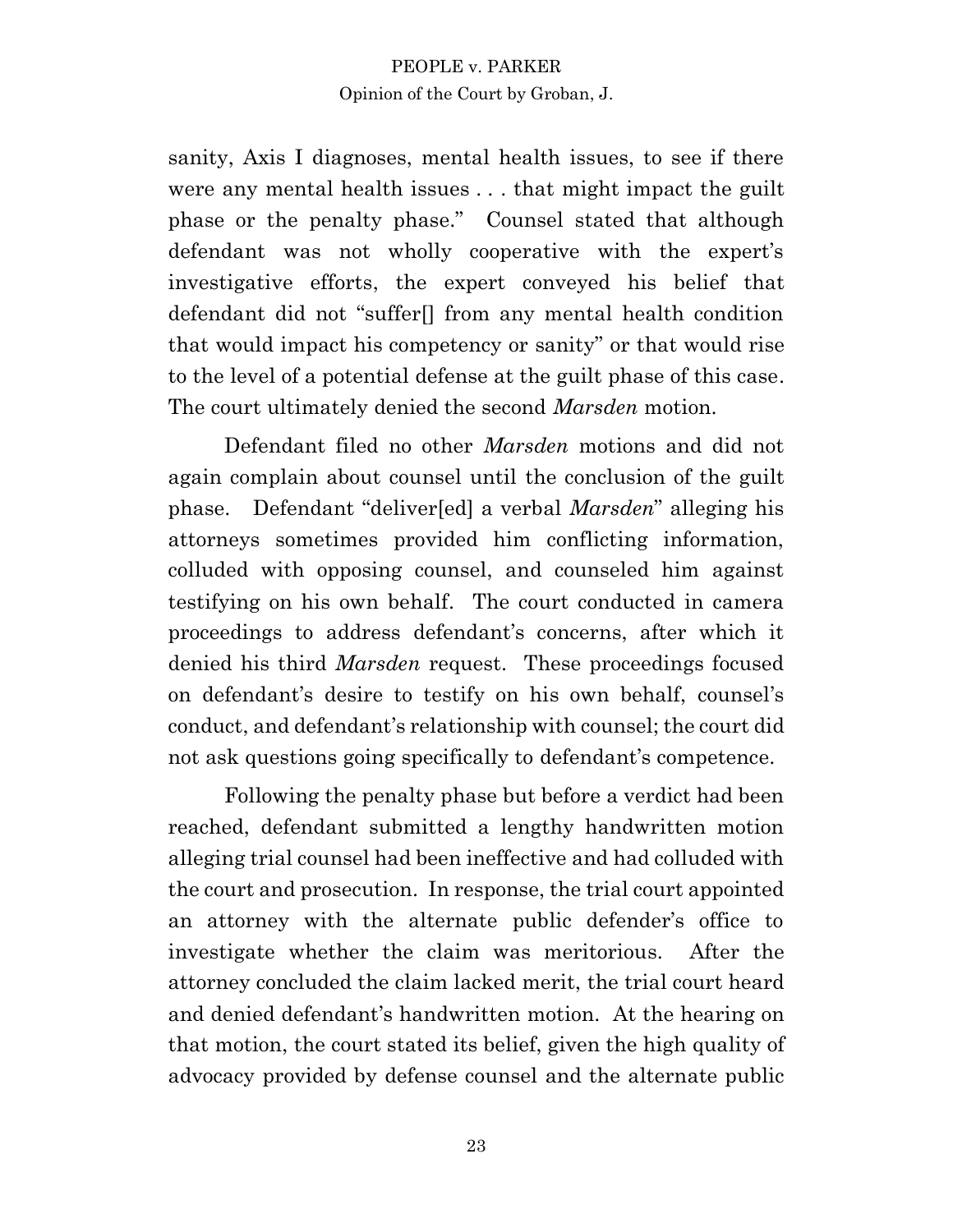defender's office, that there was no attorney with whom defendant would have been satisfied.

On February 24, 2003, defendant submitted two copies of a second, lengthy handwritten document reiterating his concerns that a conspiracy between the defense, prosecution, and court existed. Appended to this filing were defendant's notes taken on various copies of pleadings and documents filed in his case. In a few instances, defendant drew sexually graphic sketches on these pages, all but one of which he made an effort to redact before submitting the document to the court. That document was initially filed under seal, but after defendant requested it be publicly filed and began reading it aloud during his sentencing hearing — during which he alleged collusion between the court and counsel — the document was publicly filed.

A defendant is incompetent to stand trial when "as a result of a mental health disorder or developmental disability, the defendant is unable to understand the nature of the criminal proceedings or to assist counsel in the conduct of a defense in a rational manner." (§ 1367, subd. (a); see *People v. Wycoff* (2021) 12 Cal.5th 58, 81–82 (*Wycoff*).) The trial court's "duty to assess competence is a continuing one." (*People v. Rodas* (2018) 6 Cal.5th 219, 236, fn. 5.) The obligation to suspend proceedings and hold a competency trial is triggered whenever " 'the court is presented with substantial evidence of incompetence, that is, evidence that raises a reasonable or bona fide doubt concerning the defendant's competence to stand trial.' " (*People v. Johnson* (2018) 6 Cal.5th 541, 575 (*Johnson*).) "The word 'substantial' does not mean that for a doubt to arise, there must be a large quantity of evidence of a defendant's incompetence; rather, it means that there must be some evidence of sufficient substance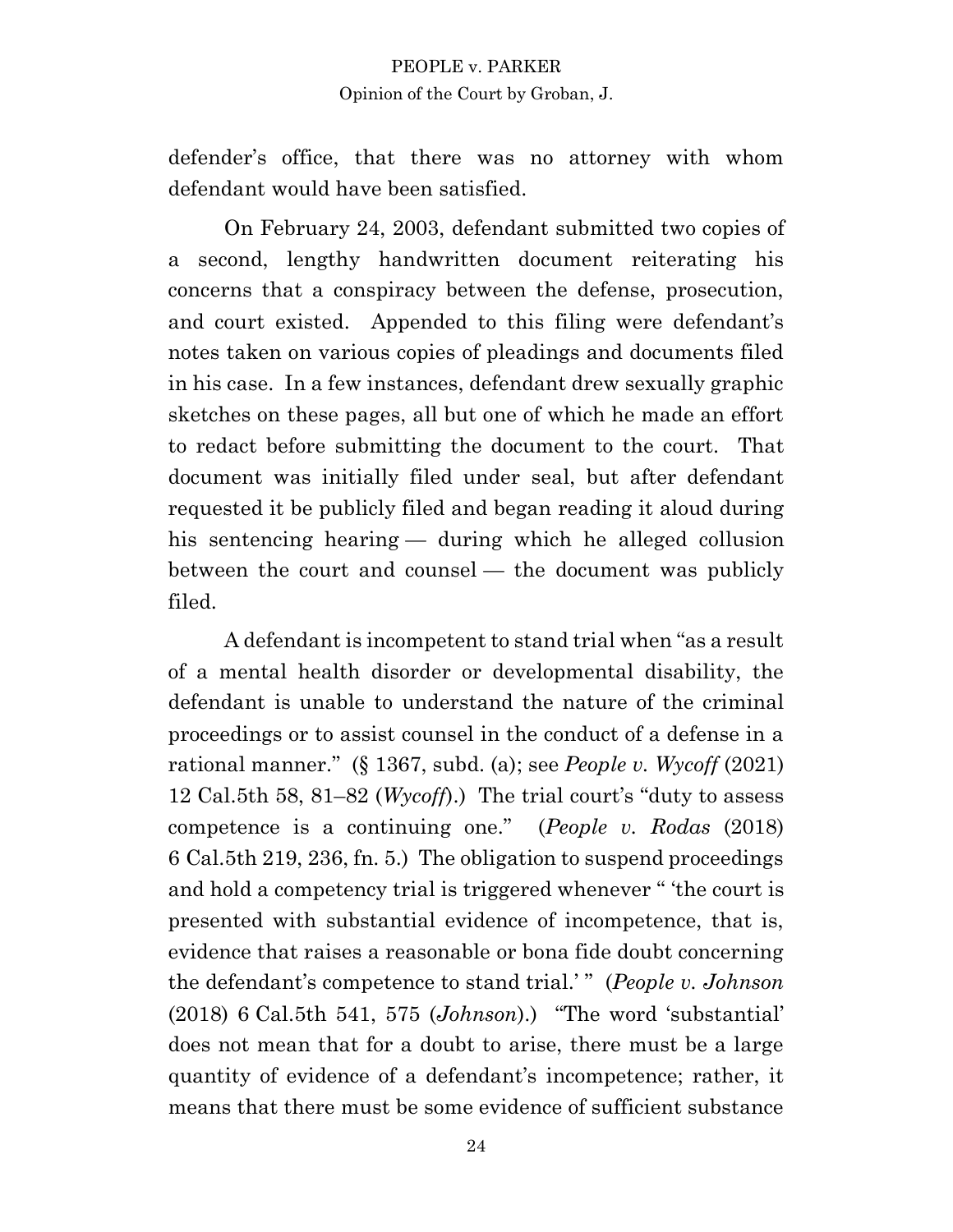that it cannot be dismissed as being inherently unpersuasive." (*Wycoff*, *supra*, at p. 83.)

The obligation to initiate formal competency proceedings arises "even if the evidence . . . is presented by the defense or if the sum of the evidence is in conflict." (*People v. Lightsey* (2012) 54 Cal.4th 668, 691.) "When faced with conflicting evidence regarding competence, the trial court's role . . . is only to decide whether the evidence of incompetence is substantial, not to resolve the conflict. Resolution must await expert examination and the opportunity for a full evidentiary hearing." (*People v. Rodas*, *supra*, 6 Cal.5th at p. 234.) "In other words, once a trial court has before it substantial evidence that a defendant is not mentally competent, its own observations of the defendant's competence cannot take the place of the formal competence inquiry . . . ." (*Wycoff*, *supra*, 12 Cal.5th at p. 83.)

"The decision whether to order a competency hearing rests within the trial court's discretion, and may be disturbed upon appeal 'only where a doubt as to [mental competence] may be said to appear as a matter of law or where there is an abuse of discretion.'" (*People v. Mickel* (2016) 2 Cal.5th 181, 195.) "[A]bsent a showing of 'incompetence' that is 'substantial' as a matter of law, the trial judge's decision not to order a competency hearing is entitled to great deference, because the trial court is in the best position to observe the defendant during trial." (*People v. Mai* (2013) 57 Cal.4th 986, 1033 (*Mai*).)

Defendant claims the trial court erred by failing to initiate competency proceedings based on the evidence the court had before it suggesting he may have been unable to rationally assist his attorneys in the conduct of his defense, including evidence of his "consistent mistrust of his counsel, his belief that there was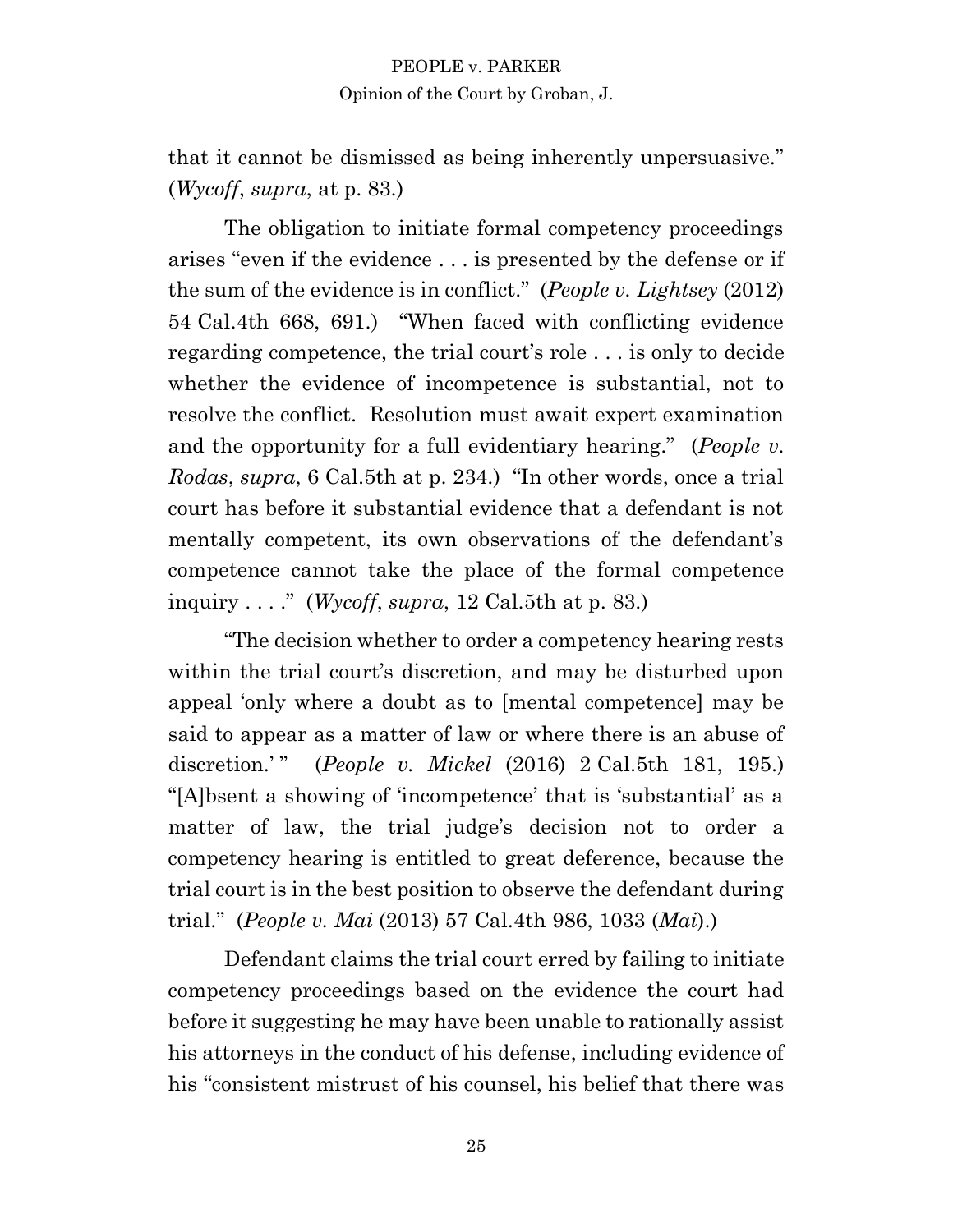a conspiracy against him . . . [and] his belief that evidence in his case was fabricated." We disagree. Defendant asserts that over the course of his trial, he came to distrust his own attorneys, the prosecution team, and the court, becoming convinced that all "were joined in a conspiracy to fabricate evidence and secure a death sentence." As evidence that this distrust impaired his ability to rationally assist his attorneys, he points to the fact that he: submitted various documents to the court over counsel's objection, one of which contained a sexually graphic drawing; repeatedly attempted — sometimes successfully against counsel's wishes, to put evidence before the court that could impair his defense; failed to cooperate with the mental health expert retained to evaluate his competence and possible defenses; and made a lengthy statement at his sentencing hearing again alleging collusion and disclosing evidence that could impair his defense. Defendant argues that although he was never overtly disruptive, this conduct should have alerted the court to the possibility that due to mental illness, he was unable to rationally assist counsel in the conduct of his defense.

Nothing in defendant's conduct suggests the court abused its discretion by failing to suspend proceedings to assess defendant's competence. (See *Johnson*, *supra*, 6 Cal.5th at p. 575.) An uncooperative defendant is not tantamount to an incompetent one. (See *Mai*, *supra*, 57 Cal.4th at p. 1034 ["We have frequently recognized . . . and have made clear that an uncooperative attitude is not, in and of itself, substantial evidence of incompetence"].) And here, although defendant was distrustful of counsel, at times disagreed with the defense strategy, and even publicly filed a document despite counsel's and the court's attempts to maintain it under seal, he was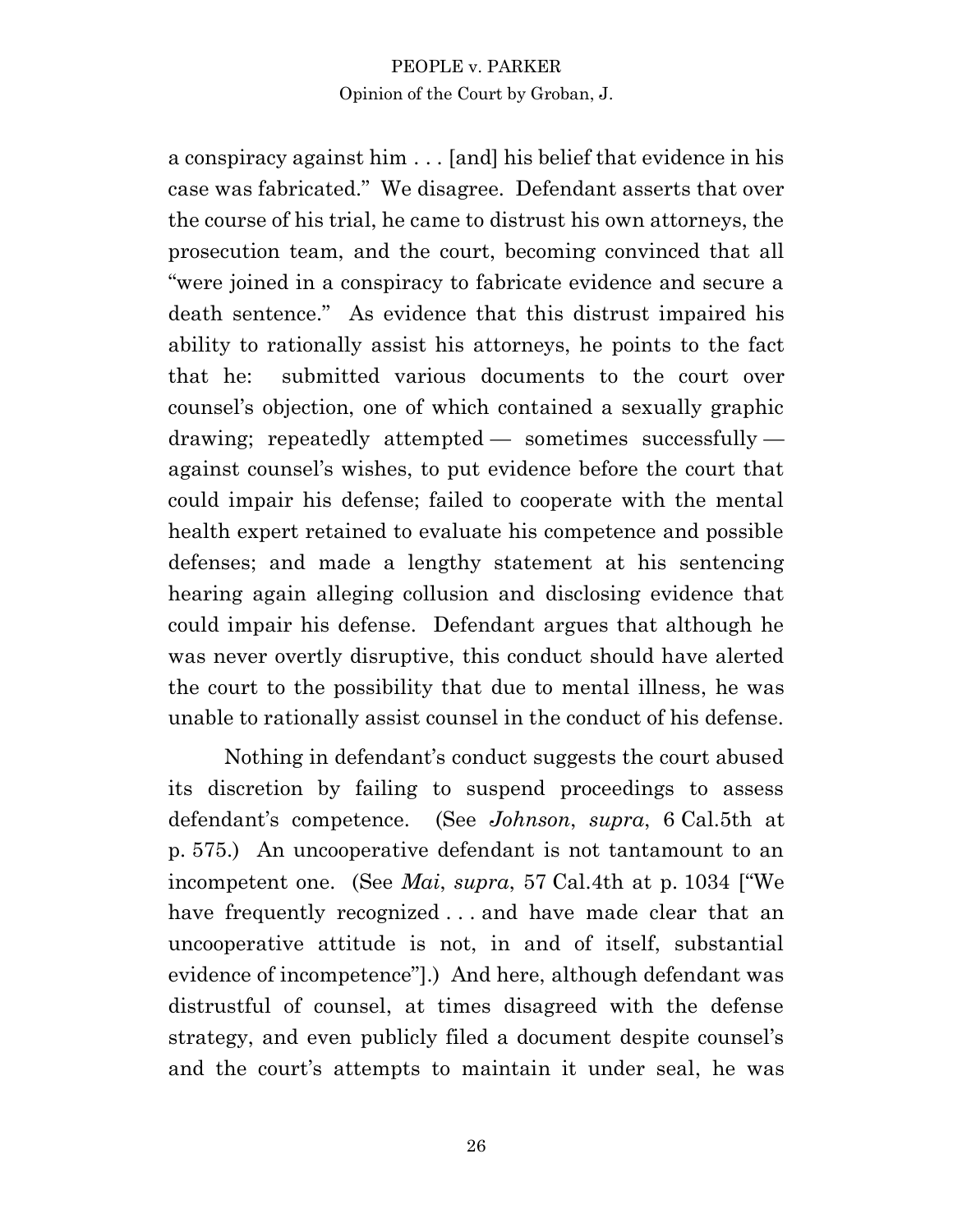actively engaged in his defense and generally cooperative with proceedings, as he concedes.

We see no substantial evidence compelling us to conclude that defendant's behavior resulted from mental illness as opposed to unwillingness to cooperate. (See *Mai*, *supra*, 57 Cal.4th at p. 1033.) Recently, in *Wycoff*, *supra*, 12 Cal.5th 58, 84, we concluded the trial court erred in failing to initiate competency proceedings when the court had before it a psychologist's report that constituted substantial evidence of the defendant's incompetence to stand trial as a matter of law. In the instant case, no mental health expert ever testified or reported defendant was unable to assist counsel, nor was there any other evidence before the court that constituted substantial evidence of the defendant's incompetence as a matter of law.

The court took steps to assure itself that defendant's mistrust of his counsel was not rooted in a mental impairment. Indeed, the court twice inquired of counsel whether proceedings should be suspended due to concerns about his competence, to which counsel responded in the negative. During the *Faretta* hearing, the court asked defendant's attorneys whether there were any concerns about his competence, to which they replied no. And it separately asked defendant whether he had taken psychiatric medications or been treated for mental illness, to which he replied he had not. At a *Marsden* hearing held several months later, when defense counsel noted defendant's requests "border[ed] on delusions sometimes," the court interrupted to ask whether counsel was concerned to a degree necessitating "a suspension of the proceedings." After defense counsel responded in the negative, the court agreed it had "seen no[]" "basis on which to" suspend proceedings. During defendant's second *Marsden* hearing, counsel told the court that an expert had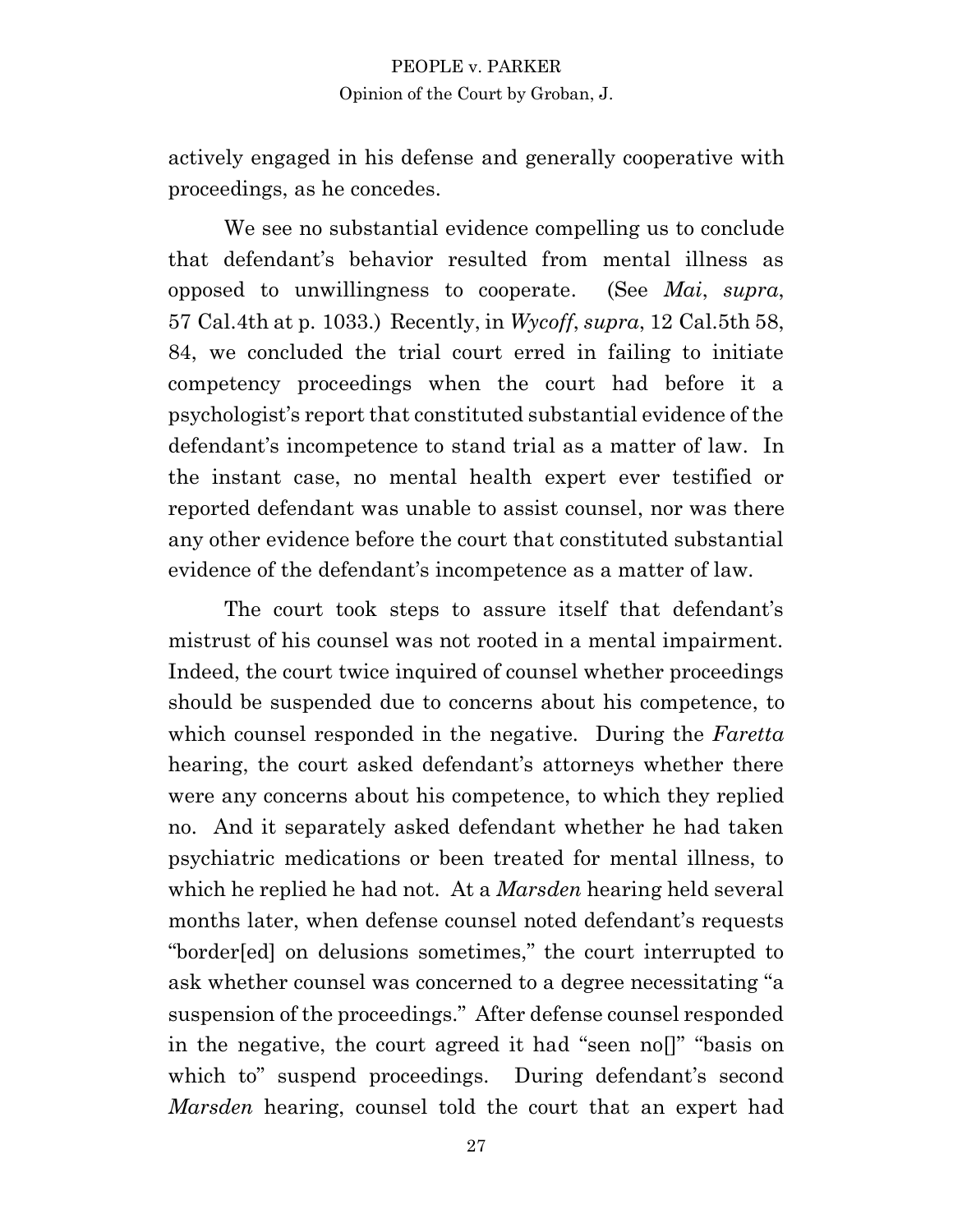examined defendant and concluded there was no basis to assert he lacked competence. While an expert's opinion is not required to find a defendant incompetent, we have noted that "to discard [expert] evidence" when it is available "for mere psychiatric speculation" is "clearly outside our province." (*People v. Laudermilk* (1967) 67 Cal.2d 272, 288.) In the absence of evidence of incompetence that is substantial as a matter of law, we give great deference to the trial judge's decision not to initiate formal competency proceedings. (*Mai, supra*, 57 Cal.4th at p. 1033.)

Defendant complains that in denying his second *Marsden* motion, the court failed to acknowledge defendant's paranoia and delusions, because the court "viewed the motion only through the lens of the conventional *Marsden* inquiry" rather than more broadly assessing defendant's competence. That does not appear to be the case. When counsel mentioned defendant's requests seemed at times "delusional," the court immediately inquired after defendant's competence and was reassured by counsel that there were no issues of incompetence. " 'Although trial counsel's failure to seek a competency hearing is not determinative [citation], it is significant because trial counsel interacts with the defendant on a daily basis and is in the best position to evaluate whether the defendant is able to participate meaningfully in the proceedings.<sup>'</sup>" (*People v. Ghobrial* (2018) 5 Cal.5th 250, 273.) Particularly considering counsel's assurances, we cannot conclude that the trial court abused its discretion in failing to initiate competency proceedings.

We likewise reject defendant's assertion that his childhood history and the nature of the crimes he stood accused of committing constituted evidence of incompetence that would have " 'raise<sup>[d]</sup> a reasonable or bona fide doubt concerning the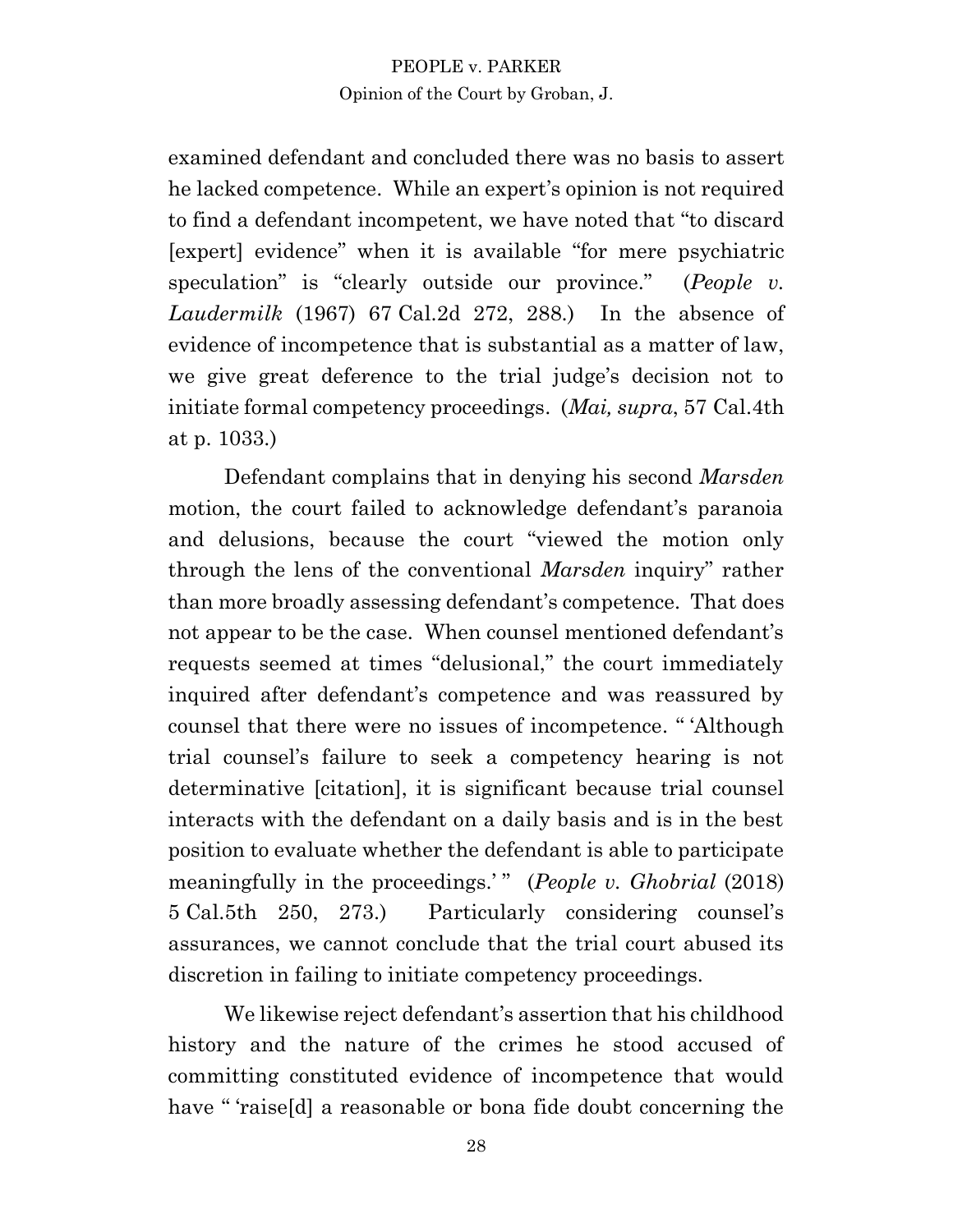defendant's competence to stand trial.'" (*Johnson*, *supra*, 6 Cal.5th at p. 575.) "In resolving the question of whether, as a matter of law, the evidence raised a reasonable doubt as to defendant's mental competence, we may consider all the relevant facts in the record." (*People v. Young* (2005) 34 Cal.4th 1149, 1217.) Because they constitute "relevant facts," we certainly may assess the nature of the charges and any evidence in the record regarding the defendant's childhood history. (*Ibid*.) As we have explained, however, " '[w]hen the trial court's declaration of a doubt is discretionary, it is clear that "more is required to raise a doubt than mere bizarre actions [citation] or bizarre statements [citation] or . . . psychiatric testimony . . . [of past] diagnos[e]s *with little reference to defendant's ability to*  assist in his own defense."" (*Id.* at p. 1218.) The facts of defendant's childhood history and the nature of the charges against him are not enough alone for us to conclude the court abused its discretion in failing to declare a doubt as to defendant's competence.

On this record, we cannot say as a matter of law that there was substantial evidence that defendant was unable to consult with his attorneys "with a reasonable degree of rational understanding." (*Dusky v. United States* (1960) 362 U.S. 402; see *Mai, supra*, 57 Cal.4th at p. 1033.) And for the reasons given above, we conclude the trial court did not abuse its discretion by failing to initiate competency proceedings. (*Mai*, at p. 1033.)

## **B. Release of Television Production Company's Videotapes**

Defendant argues his state and federal constitutional rights were violated by the trial court's pre- and posttrial rulings to seal and prohibit disclosure to defendant of videotapes. The videos, which were never broadcast, were prepared by a third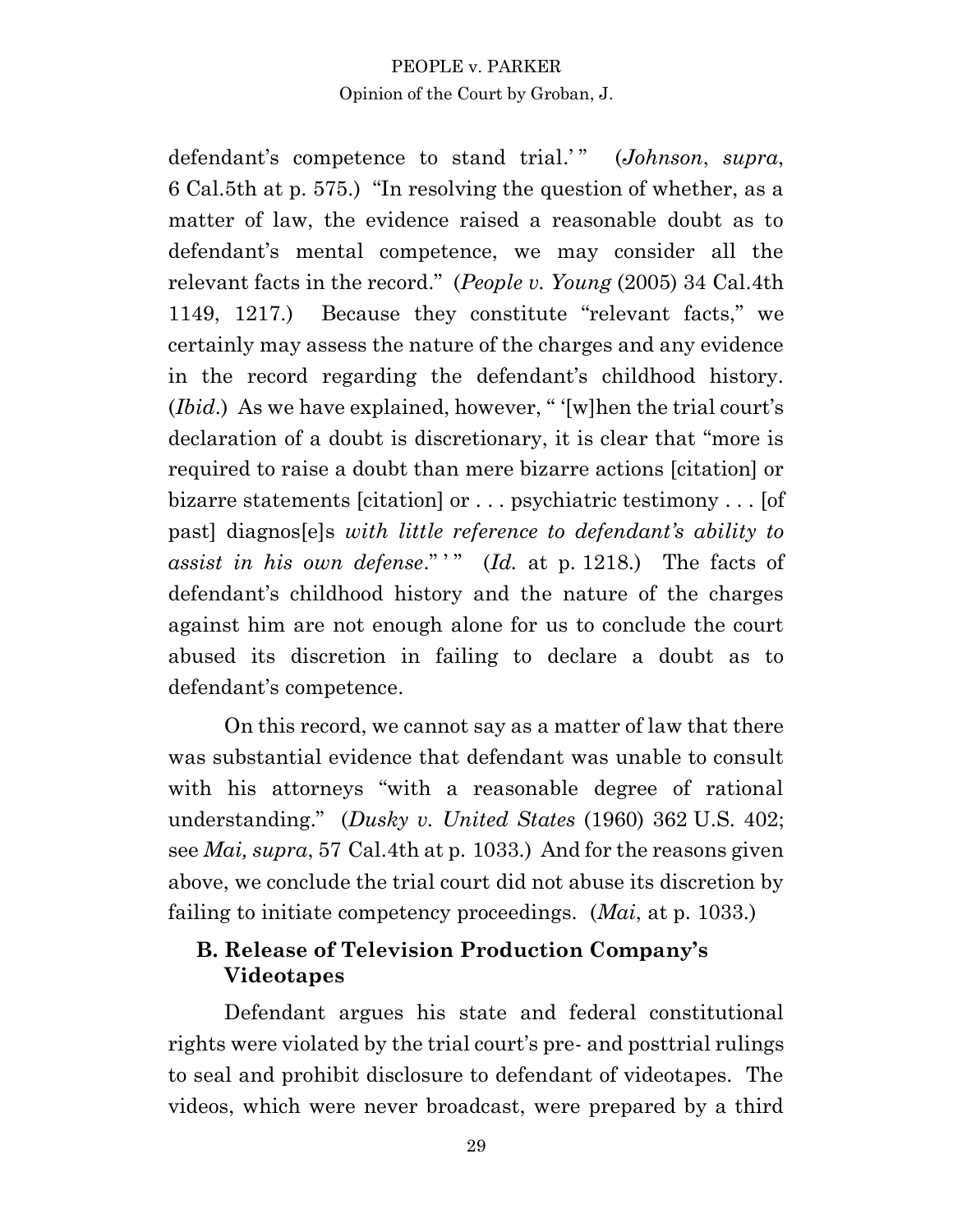party television production company filming a reality television show and depict the prosecution team discussing defendant's case. He argues the trial court's rulings constitute error warranting reversal or, at a minimum, disclosure of the video footage under seal to defendant to determine whether further briefing is warranted. We conclude the trial court did not err.

Five months before the guilt phase began, defense counsel issued a subpoena duces tecum to Trial & Error Productions (TEP) seeking disclosure of video footage TEP had created of the prosecution team. TEP had been filming a documentary-style reality television show about district attorneys preparing for and trying cases, and defendant sought to obtain all "outtakes" of production related to his case, although no episode ever aired related to his case. TEP moved to quash the subpoena, arguing the footage was protected from disclosure by the California reporter's shield law (Cal. Const., art. I, § 2; Evid. Code, § 1070) and the First Amendment to the federal Constitution.

Following a hearing on the motion, the trial court ordered TEP to release the footage to the court so it could conduct an in camera review. The trial court reviewed four tapes: a recording of an interview with the victim's mother, which had previously been released to the defense; a recording of a meeting between former District Attorney Paul Pfingst and two deputy district attorneys discussing whether they would seek the death penalty in defendant's case; a recording of District Attorney Pfingst's announcement that the death penalty would be sought; and, a recording of a discussion between Attorneys Daly and Thompson concerning defendant's case. The trial court evaluated the factors outlined in *Delaney v. Superior Court* (1990) 50 Cal.3d 785 (*Delaney*) for when a defendant may overcome the shield law. The court ruled that defendant would receive a copy of the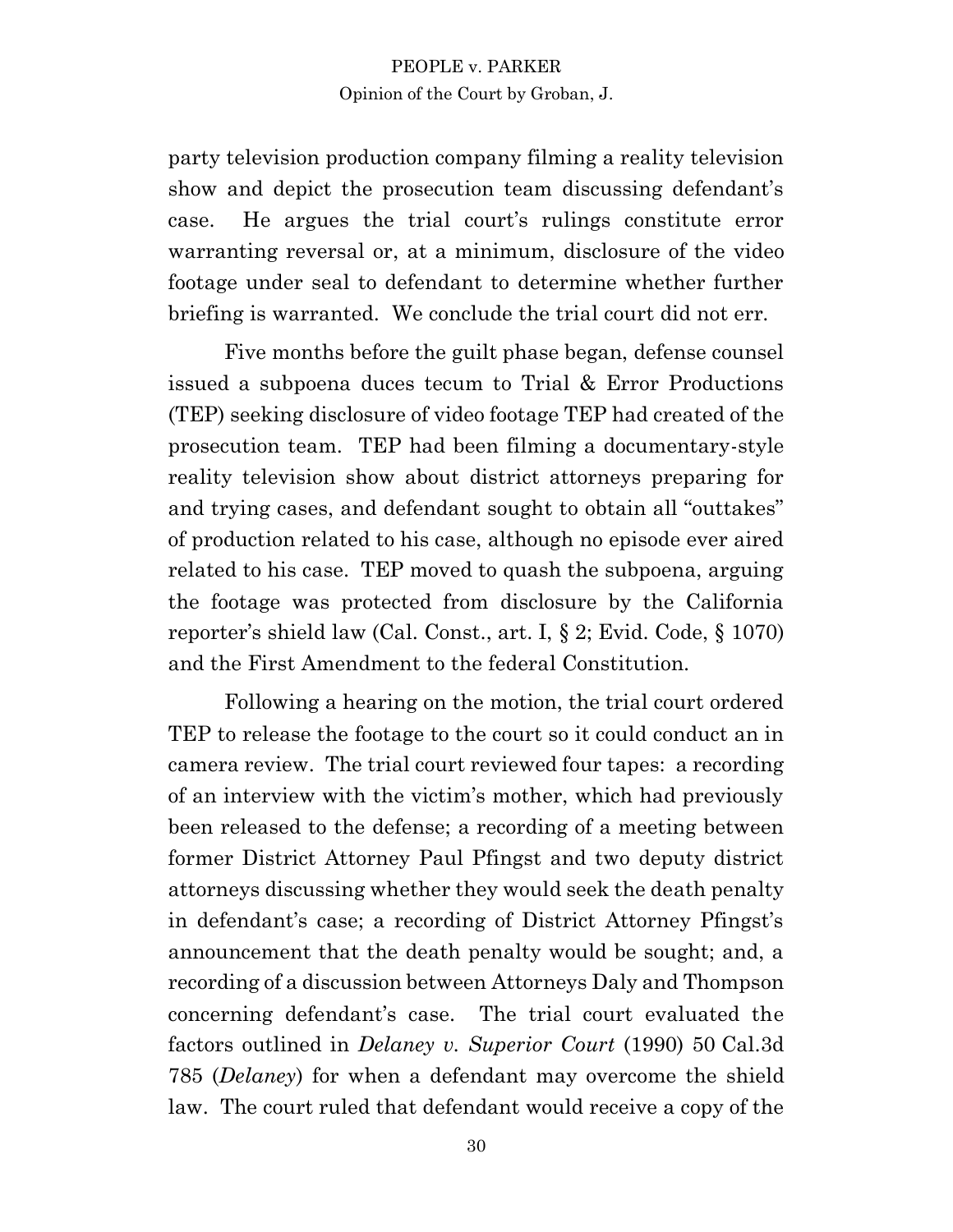first recording, but the other three videotapes would be sealed and retained with the record.

During record correction proceedings, defendant's appellate counsel requested copies of the sealed videotapes, and the trial court initially ordered the district attorney to make and provide copies to counsel. The prosecution requested the court withdraw its order after realizing the videotapes contained the TEP footage, alerting the court that no notice had been provided to the third party concerning the material's dissemination. The prosecution contacted NBC Universal Media, TEP's parent organization, which opposed in writing the dissemination of the tapes. The trial court agreed with the prosecution and vacated its earlier order to unseal the three videotapes, ordering the videotape containing the interview with Gallego's mother to be copied and provided to counsel, and for the other three videotapes to be resealed. Defendant filed a motion with this court seeking limited disclosure of the videotapes for appellate review, which we denied in an April 25, 2012 order.

Defendant argues, perfunctorily, that the trial court erred by denying him access to the videotapes during trial but focuses his argument before this court on the claim that his state and federal constitutional rights were violated by denying appellate counsel access to the tapes, asserting the appellate record is incomplete. His arguments are without merit. The videotapes are part of the record on appeal, but because they are sealed, defendant lacks access to them. We review independently any "records that remain sealed and to which defendant does not have access," keeping in mind that " '[p]arties who challenge on appeal trial court orders withholding information as privileged or otherwise nondiscoverable "must do the best they can with the information they have, and [we] will fill the gap by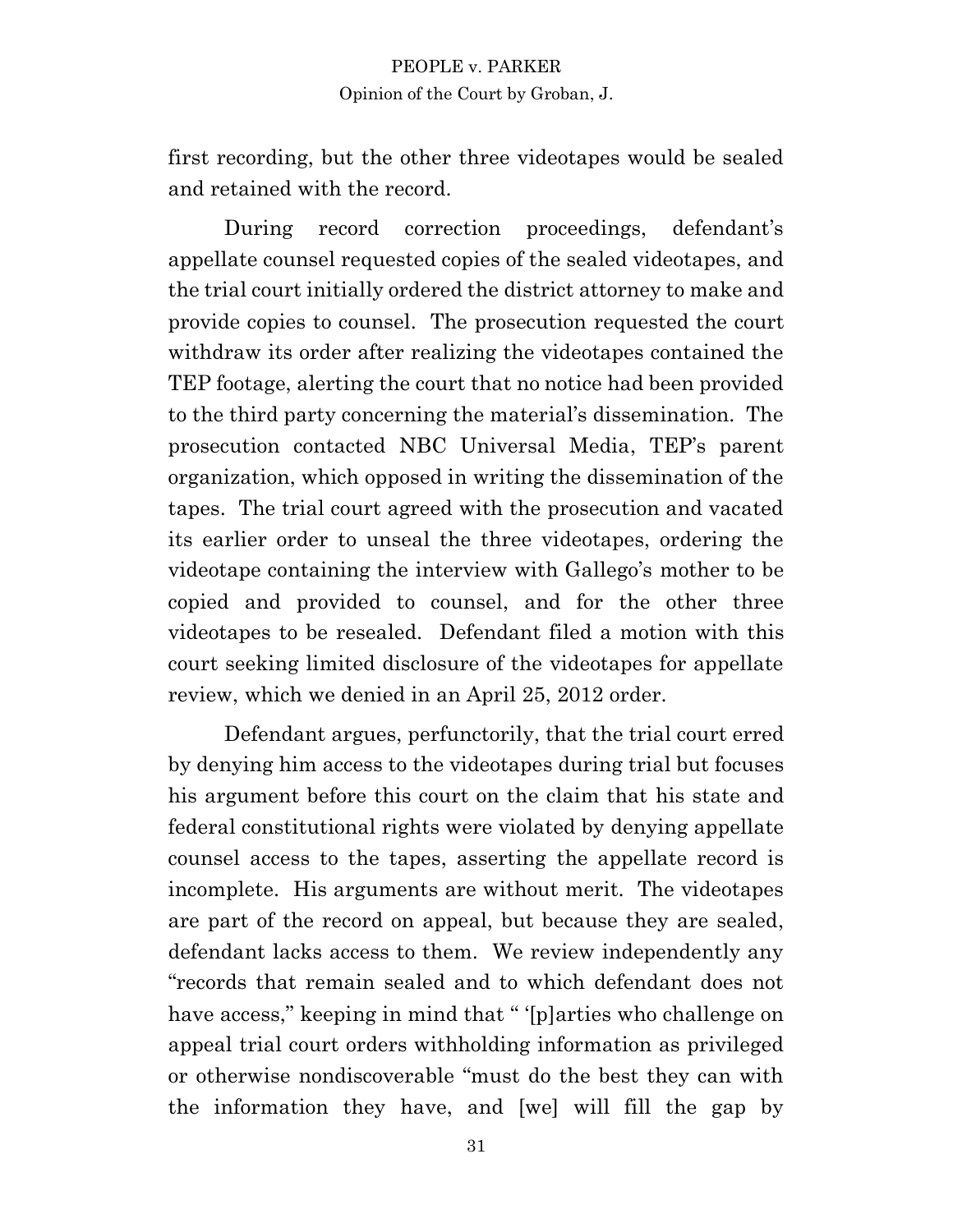objectively reviewing the whole record." " (*People v. Avila*) (2006) 38 Cal.4th 491, 606.) We have done so, and our independent review of the videotapes reveals there was no error.

The trial court's rulings — that trial counsel was not permitted access to the videotapes during trial and that appellate counsel was not entitled to them — were proper because the recordings are subject to and protected by the state's shield law and by the First Amendment to the federal Constitution. We review for abuse of discretion the trial court's application of the shield laws. (*People v. Ramos* (2004) 34 Cal.4th 494, 527.) As relevant here, the state's shield laws protect journalists from disclosing information acquired in the course of making news. (See Cal. Const., art. I,  $\S 2$ , subd. (b); Evid. Code, § 1070.) The state's shield law provides, in pertinent part, that a journalist "shall not be adjudged in contempt by a [court] for refusing to disclose the source of any information procured while so connected or employed [as a news reporter], or for refusing to disclose any unpublished information obtained or prepared in gathering, receiving or processing of information for communication to the public." (Cal. Const., art. I, § 2, subd. (b).) "Unpublished information" includes recorded footage not shown to the public. (*Ibid.*; see also Evid. Code, § 1070 [statutory predecessor to Cal. Const., art. I, § 2, subd. (b)].) The shield law applies whether or not the information was provided in confidence. (*Delaney*, *supra*, 50 Cal.3d at p. 798.)

In *Delaney*, we explained that the shield law may be overcome only "on a showing that nondisclosure would deprive the defendant of his federal constitutional right to a fair trial." (*Delaney*, *supra*, 50 Cal.3d at p. 805.) A defendant must make a threshold showing that there is a reasonable possibility the information sought will materially assist with the defense. (*Id.*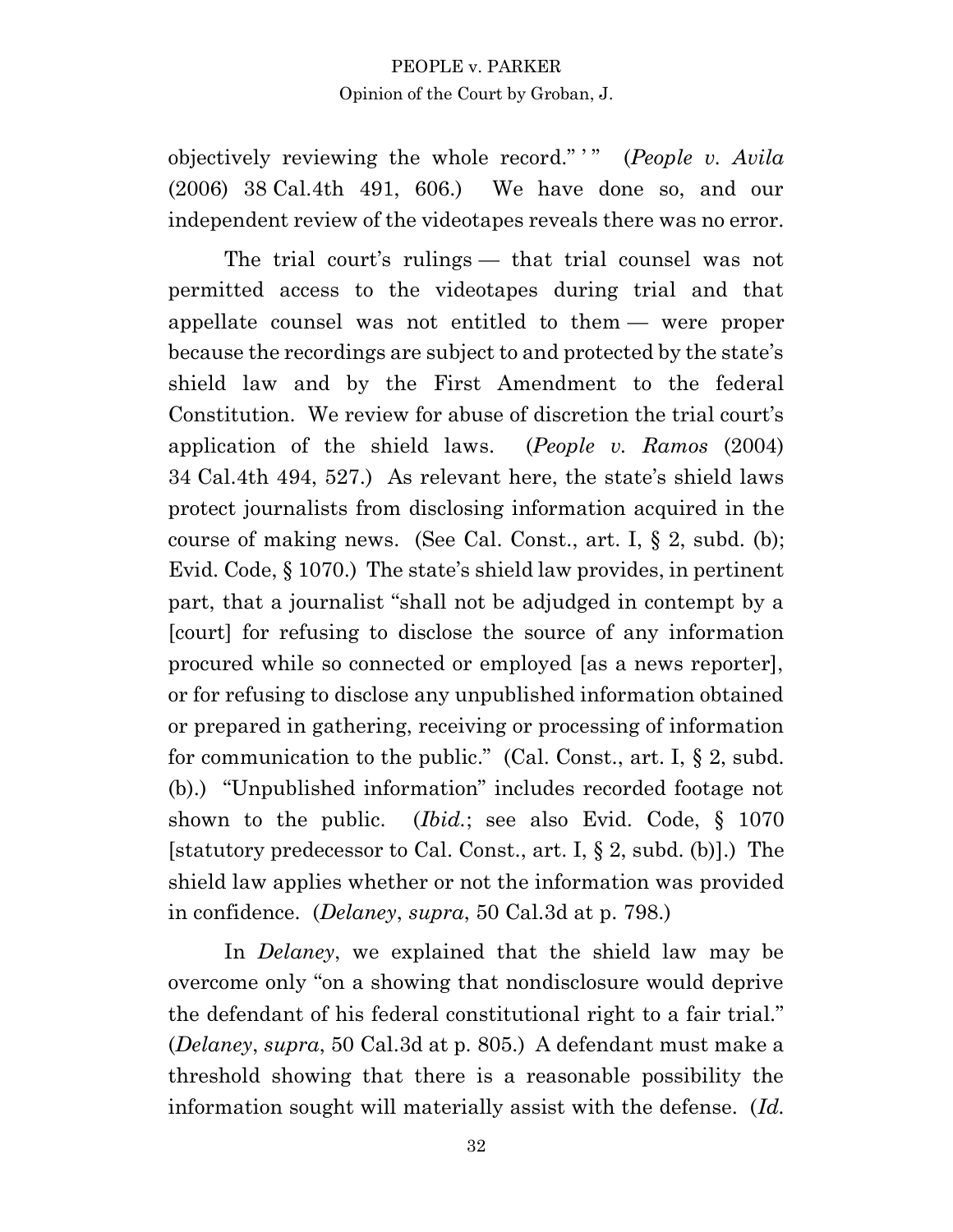at p. 808.) The showing "need not be detailed or specific, but it must rest on more than mere speculation." (*Id.* at p. 809.) If the defendant overcomes this threshold showing, the court then balances four factors to evaluate disclosure, including: (1) whether the unpublished information is confidential or sensitive; (2) whether the interests sought to be protected by the shield law will be thwarted by disclosure; (3) the importance of the information to the defendant; and (4) whether there is an alternative source for the information. (*Id*. at pp. 810–811.)

Defendant presents no argument supporting his assertion that the court abused its discretion by failing to unseal the records for trial counsel's review, and we see none.

With respect to whether there was error in failing to provide the videotapes to appellate counsel, as the Attorney General argues, defendant cannot make the requisite threshold showing because, as defendant concedes before this court, "his appellate counsel stated [during record correction proceedings] she did not necessarily plan to use the videotapes in her pleadings and that she would let the court and prosecution know if she decided to do so." Defendant's right to discovery was not absolute, and when the court declined to provide the videotapes to appellate counsel, it reasonably exercised its " ' "wide discretion to protect against the disclosure of information which might unduly hamper the prosecution or violate some other legitimate governmental interest." [Citation.] This may be particularly true when the information sought is not directly related to the issue of a defendant's guilt or innocence.' " (*People v. Avila*, *supra*, 38 Cal.4th at p. 606.)

Defendant also fails to demonstrate any specific, nonspeculative reason why the recordings would aid in his

33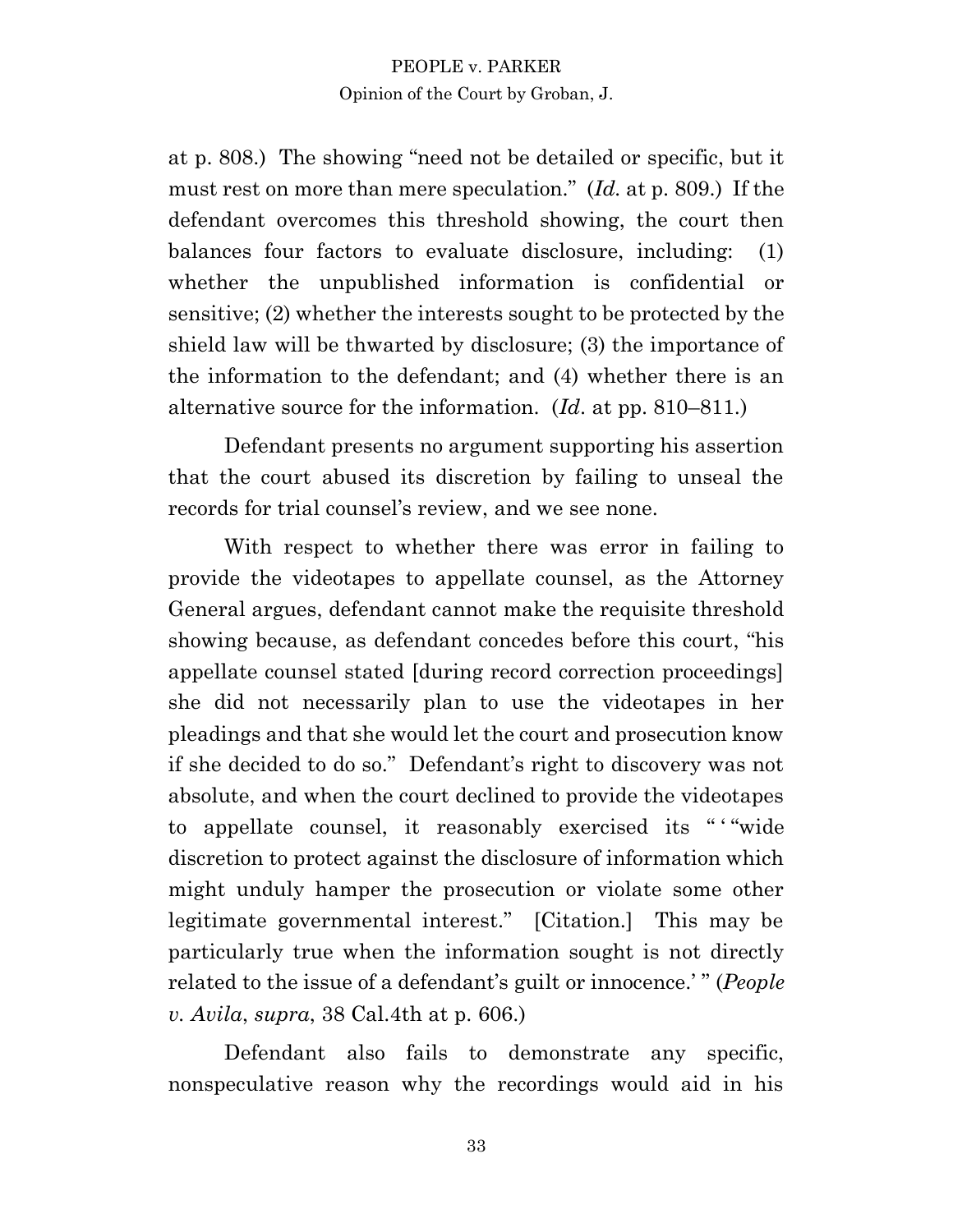defense on appeal. He argues he is not required to demonstrate that the information sought would go to the " 'heart of the case,' " and claims the recordings would enable postconviction counsel to evaluate whether to raise claims of error, misconduct at the trial, or an unconstitutional charging decision. (*Delaney*, *supra*, 50 Cal.3d at p. 808.) These broad assertions fail to overcome the threshold of demonstrating there was "a reasonable possibility that the information sought [would] materially aid the defense."

Defendant argues the trial court deprived him of due process by basing its ruling on law that was not briefed. Defendant claims the court's pretrial analysis relied upon the *Delaney* standard exclusively. In its posttrial order, the court likewise ruled that "the factors outlined in *Delaney* are a reasonable way to weigh the materiality of materials sought in" subpoenas duces tecum to third parties. The court also explained the decision to quash the subpoenas duces tecum was discretionary and noted that using such subpoenas to conduct fishing expeditions was disfavored. Defendant claims this non-*Delaney* reason — that fishing expeditions are disfavored deprived him of due process because he was not provided an opportunity to be heard on that subject. We disagree. The trial court denied defendant's request to unseal the recordings by relying on *Delaney* and noted in its analysis that although much of the state's common law on discovery had been statutorily superseded, "it appear[ed] that the legal aversion to 'fishing expeditions' expressed in *Pitchess*" remained applicable "with regard to subpoena's [sic] duces tecum to third parties." This passing comment, which did not alter the trial court's conclusion that the *Delaney* factors constituted "a reasonable way to weigh the materiality of materials sought in [third party] subpoenas"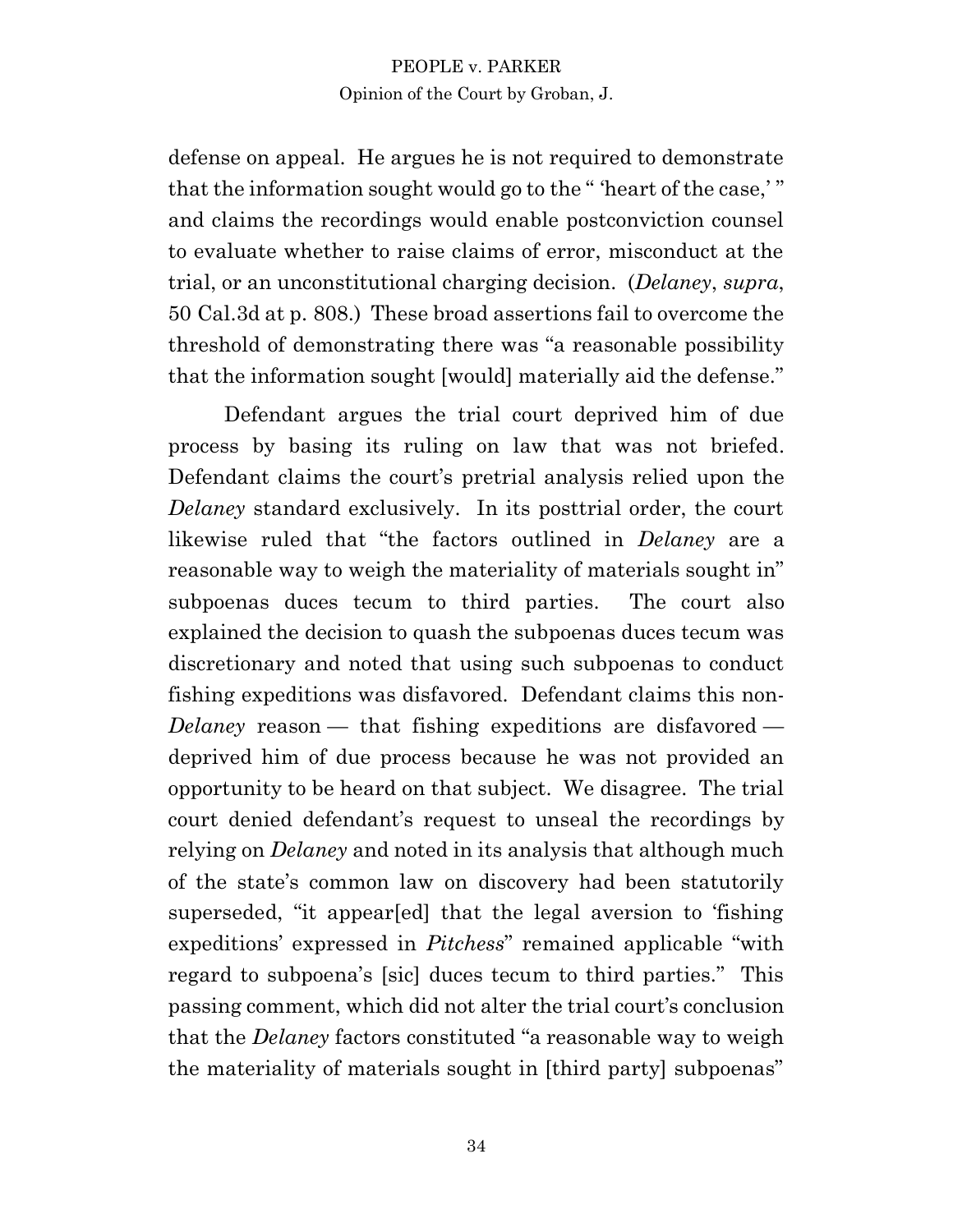did not deprive defendant of notice or an opportunity to be heard.

To the extent defendant's appellate argument can be construed as a request to unseal the videotapes, we note defendant has presented that request already — and properly, by way of separate motion — and we denied it. Defendant offers no reason that decision warrants reconsideration.

## **GUILT PHASE**

### **A. Introduction of Collaged Images**

Defendant argues the trial court erred by permitting the prosecution to introduce sexually graphic material at the guilt and penalty phases. Defendant contends most of the material introduced lacked relevance and was inflammatory and prejudicial. Defendant's claim lacks merit.

At defendant's preliminary hearing on February 28, 2001, Detective Hergenroeather testified that he found pornographic**<sup>8</sup>** magazines in Gallego's bedroom and a sexually explicit videocassette in her videocassette recorder. In defendant's bedroom, Hergenroeather found over 1,000 pages of pornographic materials, which included: images of Gallego with cutout images of penises, breasts, and other body parts pasted over her, or her head pasted over the naked bodies of other people; images of men and women with cut-and-pasted or drawn images of penises and vaginas over the underlying images; and

**<sup>8</sup>** Defendant claims it was error to allow "the prosecution to repeatedly refer to those materials as 'porn' or 'pornography,' " but failed to raise this argument before the trial court, forfeiting it on appeal. (See *People v. Mills* (2010) 48 Cal.4th 158, 194.)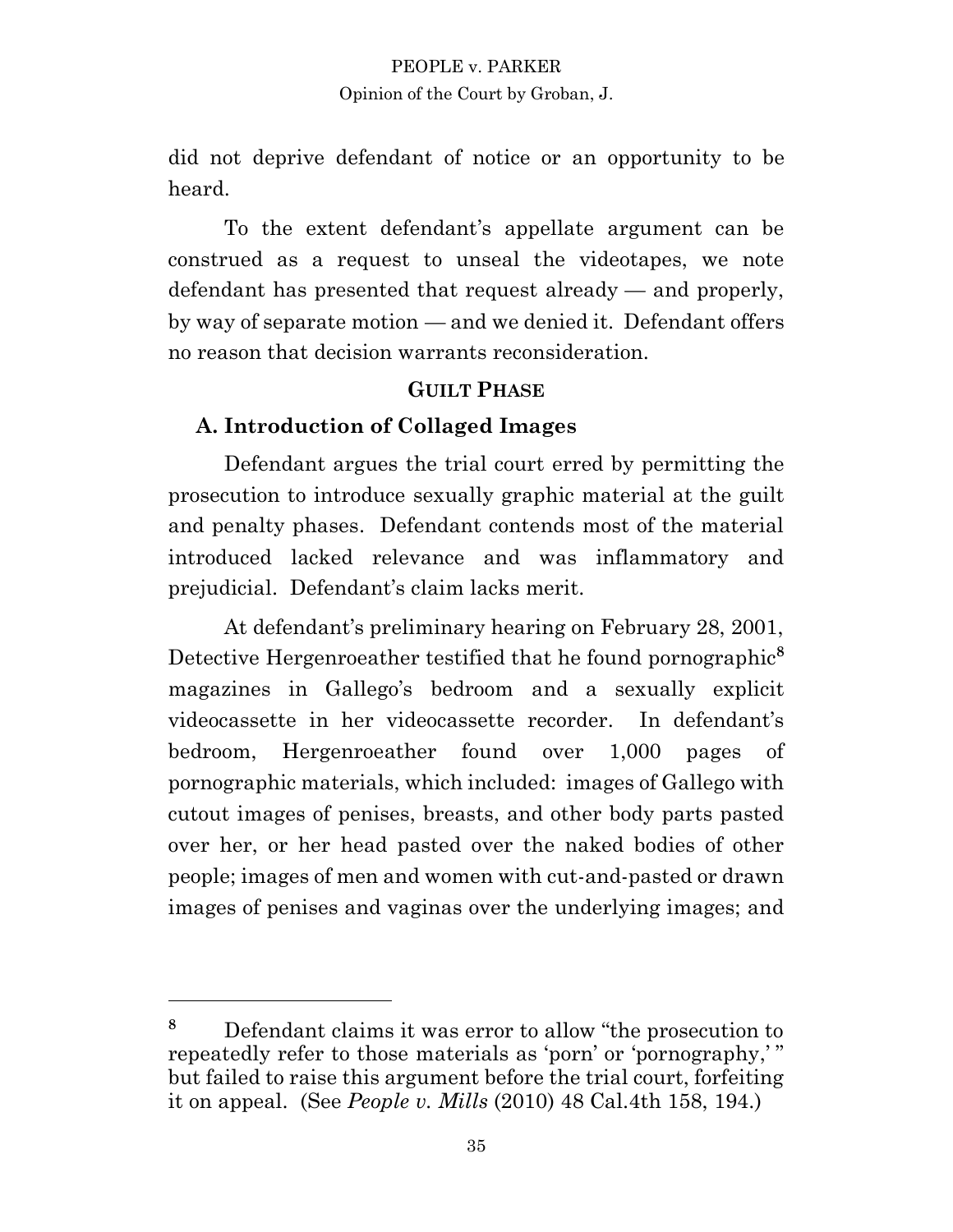an image of Gallego with a penis pasted over it and a handwritten, sexually explicit statement.

The prosecution sought to introduce some of this evidence at trial, arguing it was admissible to prove motive, intent, and state of mind; defendant, in contrast, argued the sexually graphic images, videos, and testimonial references were irrelevant. At a hearing on the motions, the trial court noted that "six to ten cubic feet of pornographic materials" were recovered from defendant's apartment. The prosecution requested a small fraction of that be presented to the jury, a three-to-four-inch stack, which materials would include writings and images. Specifically, the prosecution sought to introduce several examples of "morphed pornography," which included pictures of the body parts of multiple models cut and pasted over each other, or parts pasted onto images of people known to defendant, some of which had handwritten descriptions of body parts or functions written over them. The prosecution sought to introduce a subsection of the images that included cut-and-pasted images of Gallego, of Marilyn Powell's daughters, of Chamberlain, and an image with a reference to rape written on it.

During the hearing, the court described a few categories into which the pornographic images fell: those depicting young girls and women without pubic hair, those with sexually explicit handwriting added, and those featuring handcuffs. The court ruled that some of the material was relevant and admissible, explaining that while the prosecution was "obviously . . . entitled to show the jury the defendant's sexual content of his thoughts about the victim for intent, motive," it was concerned about "just the suffocating mass of it." The prosecutor sought to introduce images of Gallego to demonstrate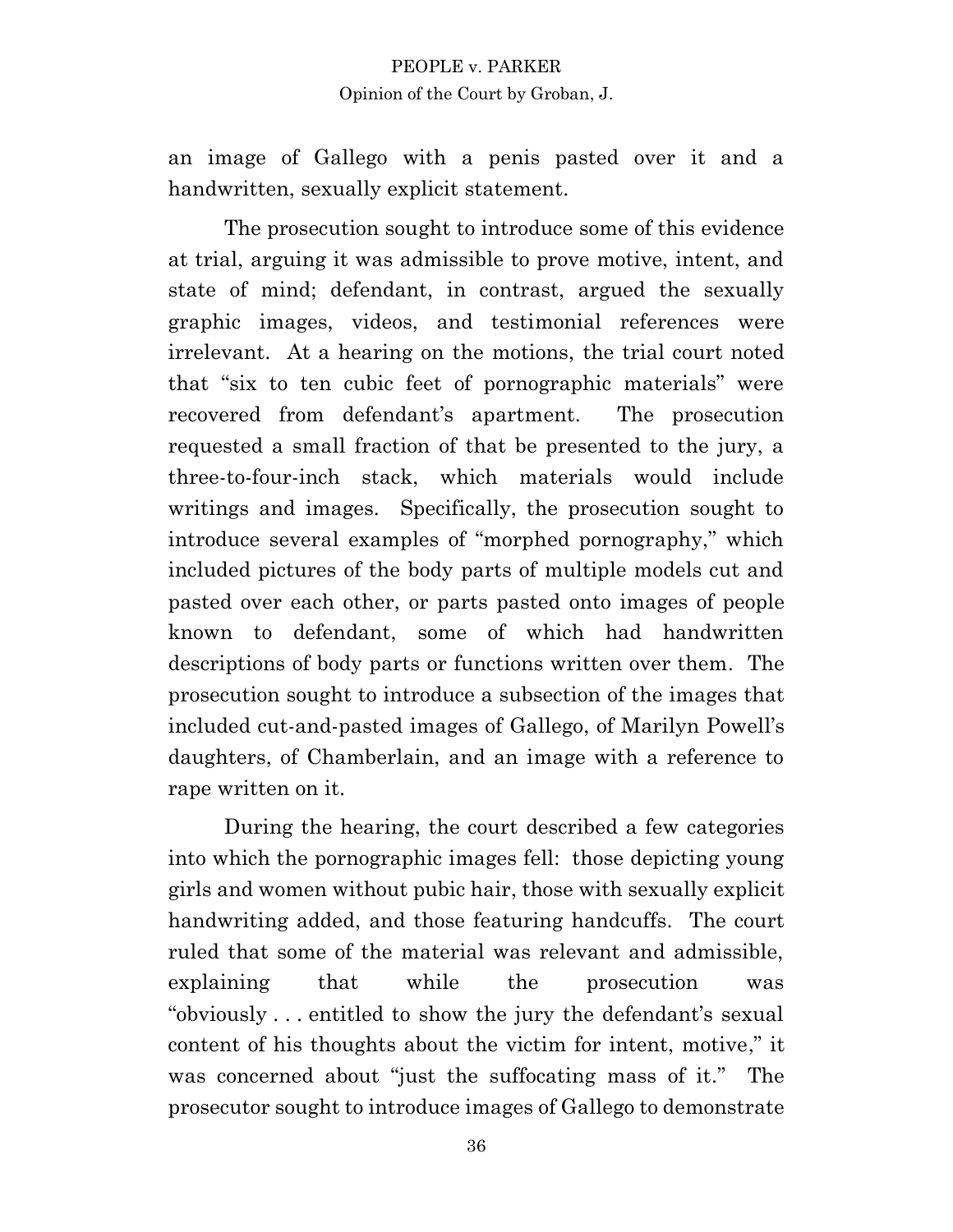defendant's sexual interest in her and argued the photos involving Chamberlain, Powell, and Powell's children were relevant to demonstrate they were unaware of his interest in and his creation of such imagery during their relationships with him.

The trial court authorized admission of photographs involving or depicting Gallego, a few photographs of Powell and Powell's "adult and adult-looking friends and children," but excluded photographs depicting Powell's minor children and initially excluded those with Chamberlain. The court offered defense counsel the option of admitting just a sample of the standard pornographic images — rather than the larger collection of images — finding them admissible to demonstrate the volume of images found and that the images overwhelmingly featured women with shaved pubic hair. In admitting some pornographic images depicting women with shaved pubic hair — relevant in light of evidence that the victim was found with freshly shaven pubic hair and that the to-do list made reference to the shaving of pubic hair and to a "shaver cord" the court explained, "[T]he point would be to show that there's other pornography and a lot of it and that it tends to focus on shaved women. [¶] And I would also then propose not pictorially but testimonially to have the jury aware of the mass, the quantity that there was, because I think that the quantity and the effort that obviously went into it is relevant to the threshold motive and intent issues."

The court noted it had excluded most of the sexually graphic evidence and had overruled defendant's objections based on Evidence Code section 352, due process, and relevance that it was "disposition evidence." Counsel argued he was continuing to object to the introduction of any other sexually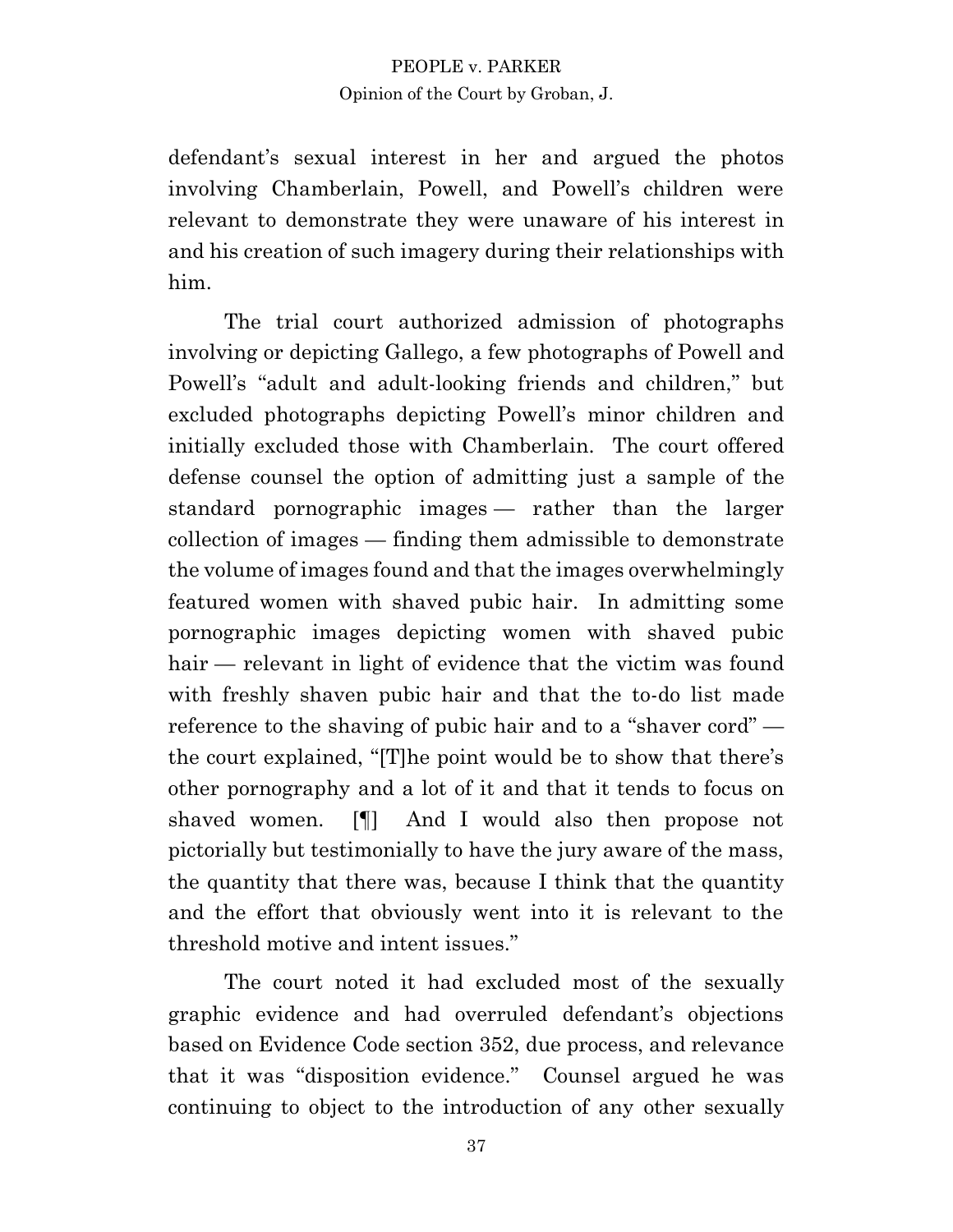graphic images. The trial court suggested the prosecution prepare a photo board of those images and at further hearings, the parties continued to discuss the images to be included on the prosecution's photo boards, with defendant renewing objections to the introduction of many of the images. Of the thousands of images the trial court considered, a very small fraction was introduced.

In addition to the pornographic images, the court permitted the prosecution to introduce images of defendant's apartment, particularly those that depicted stacks of pornographic images, so the jury could get a sense of the volume of material found. The court also admitted a photograph of the pornographic videocassettes found in defendant's room.

At another hearing several weeks later, the parties discussed the images of Powell and her children, and of Chamberlain. The court excluded images depicting children, concluding that there would be a great deal "of evidence that's going to cause the jury to feel — to have some negative views of the defendant. I think the child porn risks demonizing him beyond repair in front of the jury." The court reasoned the prosecution could elicit the testimony it wanted from Powell including her feelings upon learning defendant took and altered images of her children in sexually graphic ways — without introducing the images themselves. The court permitted some images of Chamberlain to be introduced for the limited purpose of determining whether she was aware of them during her relationship with defendant and, if not, whether her opinion of him was changed upon learning of the images' existence.

In addition to the photos and photo boards introduced at trial, and the prosecution's opening and closing statements,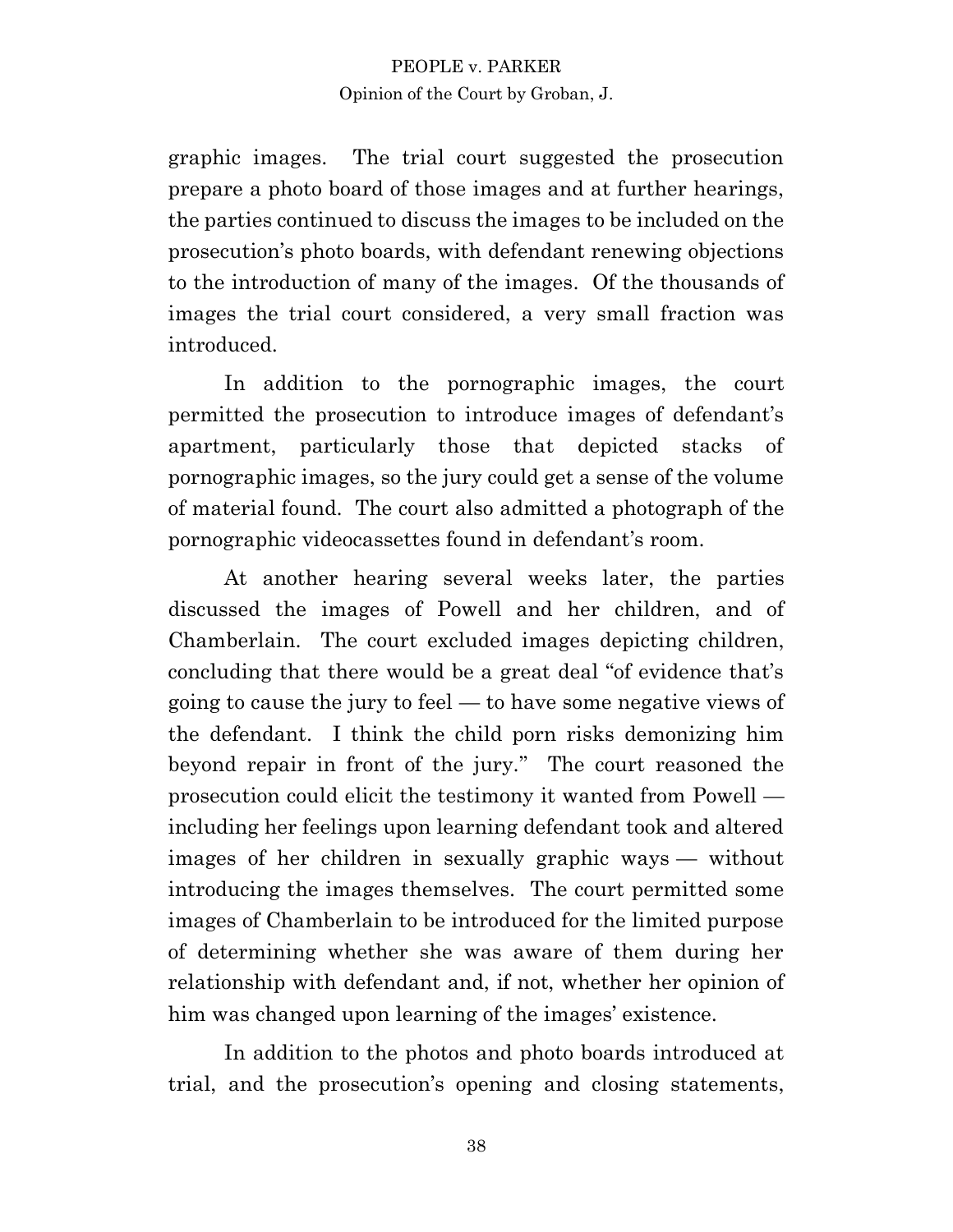Hergenroeather testified that he found hundreds of pornographic magazines, photographs, and videocassettes in defendant's home. Powell testified that defendant was generally interested in bondage and in "S&M" pornography, and she was unaware defendant had removed photographs of her and her family members from her home.

Defendant argues his state and federal constitutional rights**<sup>9</sup>** were violated by the admission of sexually graphic images and materials and by the "drumbeat of alleged 'pornography.'" He first contends the images were not obscene within the meaning of the First Amendment and that even if they were obscene, the First Amendment does not prohibit possession of such materials within the privacy of one's home. He argues the images constituted protected speech, his creation

**<sup>9</sup>** "With regard to this claim and virtually every other claim raised on appeal, defendant asserts that the error violated his rights to a fair trial and reliable penalty determination under the Fifth, Sixth, Eighth, and Fourteenth Amendments to the United States Constitution and corresponding provisions of the California Constitution. In most instances, defendant failed to make these constitutional arguments in the trial court. Nevertheless, unless otherwise indicated, we consider the merits of these newly raised arguments because either (1) the appellate claim is of a kind that required no objection to preserve it, or (2) the claim invokes no facts or legal standards different from those before the trial court, but merely asserts that an error had the additional legal consequence of violating the Constitution. [Citation.] In those circumstances, defendant's new constitutional arguments are not forfeited on appeal. [Citations.] Where rejection of a claim of error on the merits necessarily leads to a rejection of the newly asserted constitutional objection, no separate constitutional analysis is required and we have provided none." (*People v. Virgil* (2011) 51 Cal.4th 1210, 1233–1234, fn. 4.)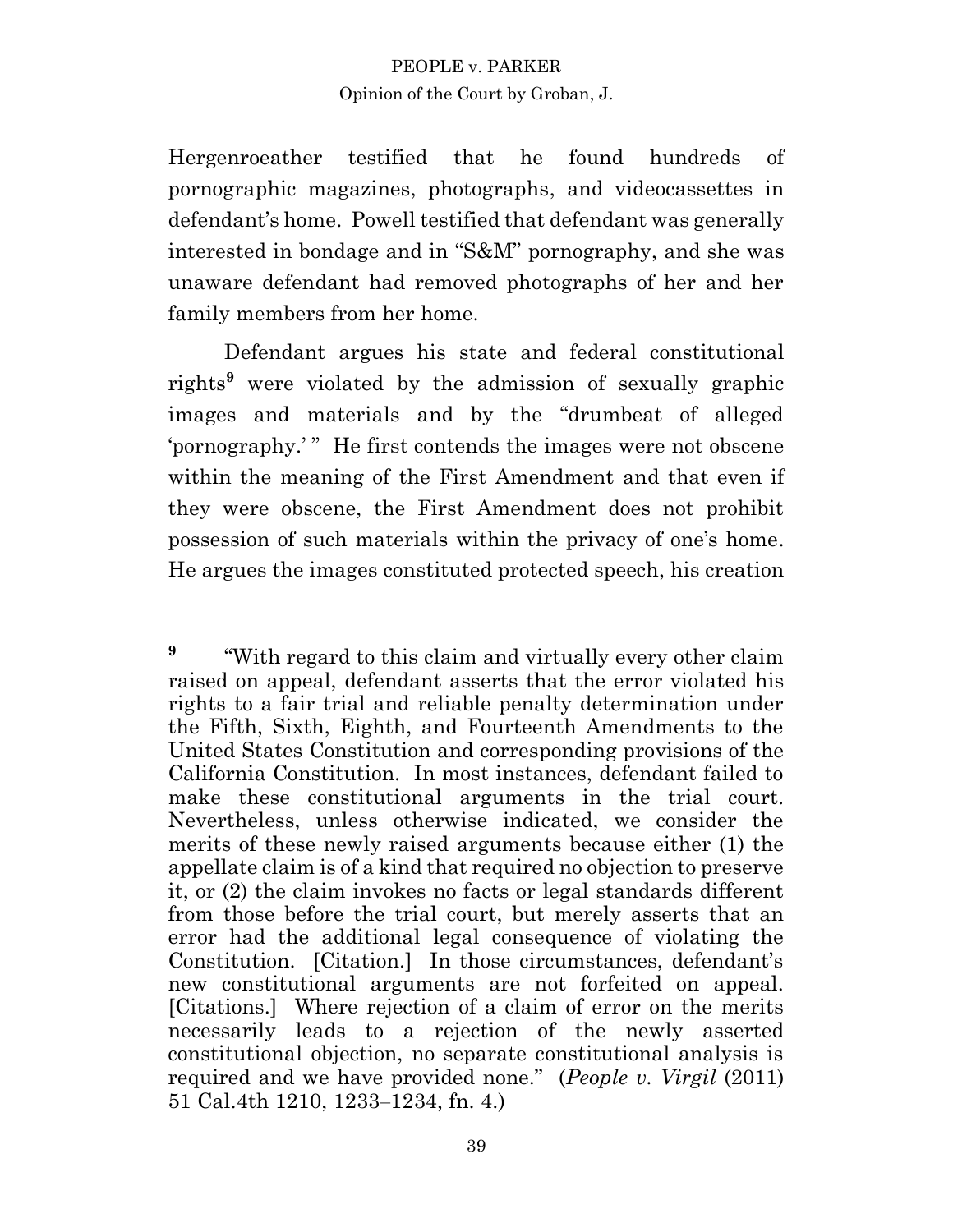of collaged imagery was protected activity under the First Amendment, and "a criminal defendant's First Amendment activity is not admissible as evidence if it is wholly irrelevant to the elements of the crimes of which he was charged." As the Attorney General properly points out, defendant is not being punished for his possession of the materials, and he cannot shelter under a free speech privilege when the sexually graphic material was relevant to the charged offenses. (See *Dawson v. Delaware* (1992) 503 U.S. 159, 160 [holding "the First and Fourteenth Amendments prohibit the introduction in a capital sentencing proceeding of the fact that the defendant" engaged in protected associative activity if "the evidence has no relevance to the issues being decided in the proceeding"]; cf. *People v. Bivert* (2011) 52 Cal.4th 96, 118 ["Because evidence of defendant's associations and statements regarding race was relevant to issues in question, it was not made inadmissible merely by the fact it was also protected by the First Amendment"].)

Defendant claims the admission of sexually graphic images violated his state and federal due process rights because the images were used as character evidence and to demonstrate conduct on a specific occasion, in violation of Evidence Code sections 352 and 1101. " The reviewing the ruling of the trial court, we reiterate the well-established principle that "the admissibility of this evidence has two components: (1) whether the challenged evidence satisfied the 'relevancy' requirement set forth in Evidence Code section 210, and (2) if the evidence was relevant, whether the trial court abused its discretion under Evidence Code section 352 in finding that the probative value of the [evidence] was not substantially outweighed by the probability that its admission would create a substantial danger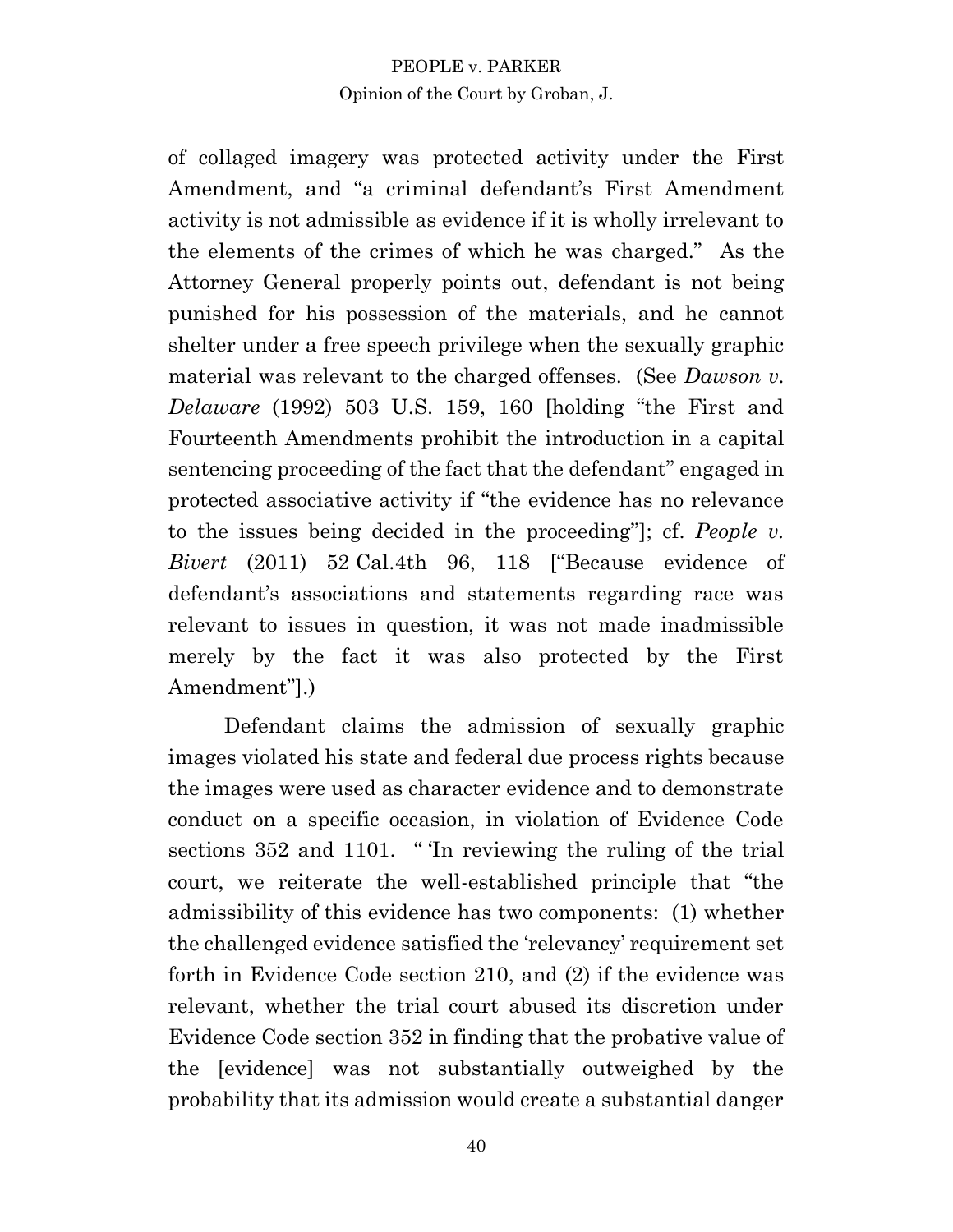of undue prejudice." ' " (*People v. Carter* (2005) 36 Cal.4th 1114, 1166, quoting *People v. Heard* (2003) 31 Cal.4th 946, 972, in turn quoting *People v. Scheid* (1997) 16 Cal.4th 1, 13.) As defendant notes, evidence of a character trait is not admissible to demonstrate conduct on a particular occasion, but such evidence is admissible "when relevant to prove some fact (such as motive, opportunity, intent, preparation, plan, knowledge, identity, absence of mistake or accident, or whether a defendant in a prosecution for an unlawful sexual act or attempted unlawful sexual act did not reasonably and in good faith believe that the victim consented) other than his or her disposition to commit such an act." (Evid. Code, § 1101, subd. (b).) "We review the trial court's rulings on relevance and the admission of evidence under Evidence Code sections 352 and 1101 for abuse of discretion." (*People v. Battle* (2021) 11 Cal.5th 749, 799.)

Defendant argues that the trial court abused its discretion by admitting the sexually graphic images because they were more prejudicial than probative and lessened the state's burden of proof. We disagree. The images were relevant to intent and motive to commit rape, highlighting defendant's sexual interest in Gallego. There were numerous images of women without pubic hair and of women in handcuffs, which were of particular relevance in light of the fact that Gallego's body was found with pubic hair removed and with an injury that could have been caused by restraint with handcuffs. In *People v. Memro* (1995) 11 Cal.4th 786, the defendant was charged with the first degree felony murder based upon the commission of lewd and lascivious acts upon a child under age 14, and we concluded that the defendant's possession of pornographic images of young boys "yielded evidence from which the jury could infer that [the defendant] had a sexual attraction to young boys and intended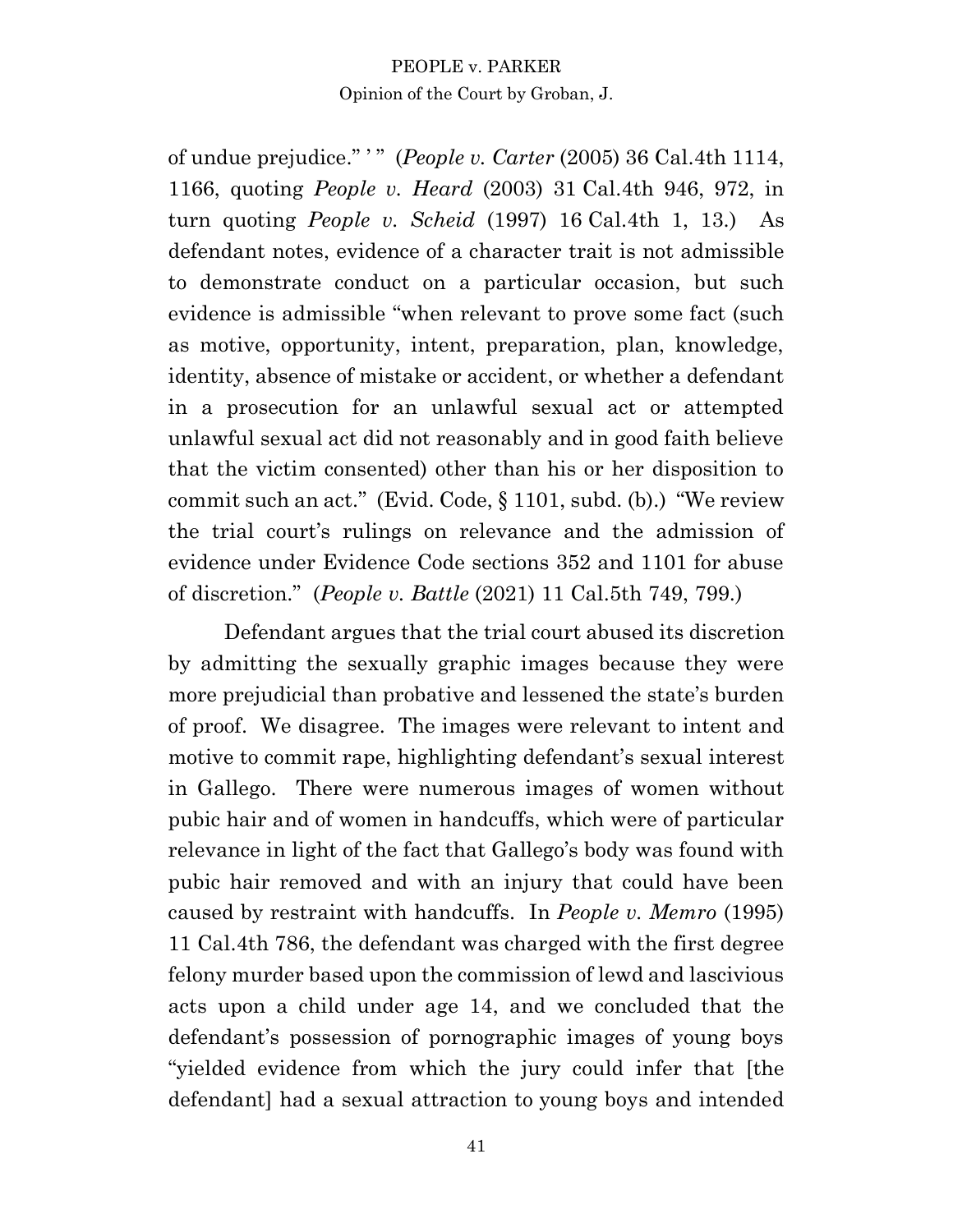to act on that attraction." (*Id*. at p. 865.) Like *Memro*, a jury could infer defendant was sexually attracted to and intended to engage in specific sexual acts with Gallego based upon the images he possessed. Indeed, defendant had not simply collected pornographic images depicting women similar in appearance to his victim. Instead, he spent significant time collaging photographs and magazines to create morphed images bearing his victim's face and the bodies of nude models with shaved pubic hair or wearing handcuffs. The images were highly probative of both the degree of defendant's sexual interest in Gallego and his careful plans to fulfill a highly specific rape fantasy in which he subdued her, handcuffed her, and shaved her.

We likewise conclude the trial court did not abuse its discretion by admitting the images of Powell, Powell's adult children, and Chamberlain. The court noted, as to these third party images, that the issue of admissibility was closer, and we agree. But our review is highly deferential, and we "will not reverse a court's ruling on such matters unless it is shown ' "the trial court exercised its discretion in an arbitrary, capricious, or patently absurd manner that resulted in a manifest miscarriage of justice." ' " (*People v. Merriman* (2014) 60 Cal.4th 1, 74 (*Merriman*).) The trial court's decision to admit this evidence does not meet this high standard.

As to relevance, some of the third party images depicted women with shaved pubic hair, which — in light of the victim's lack of pubic hair — heightened their relevance. In addition, as the Attorney General notes, testimony from Powell and Chamberlain that they were unaware of defendant's creation and collection of these images allowed the jury to understand how Gallego could have unwittingly continued to live with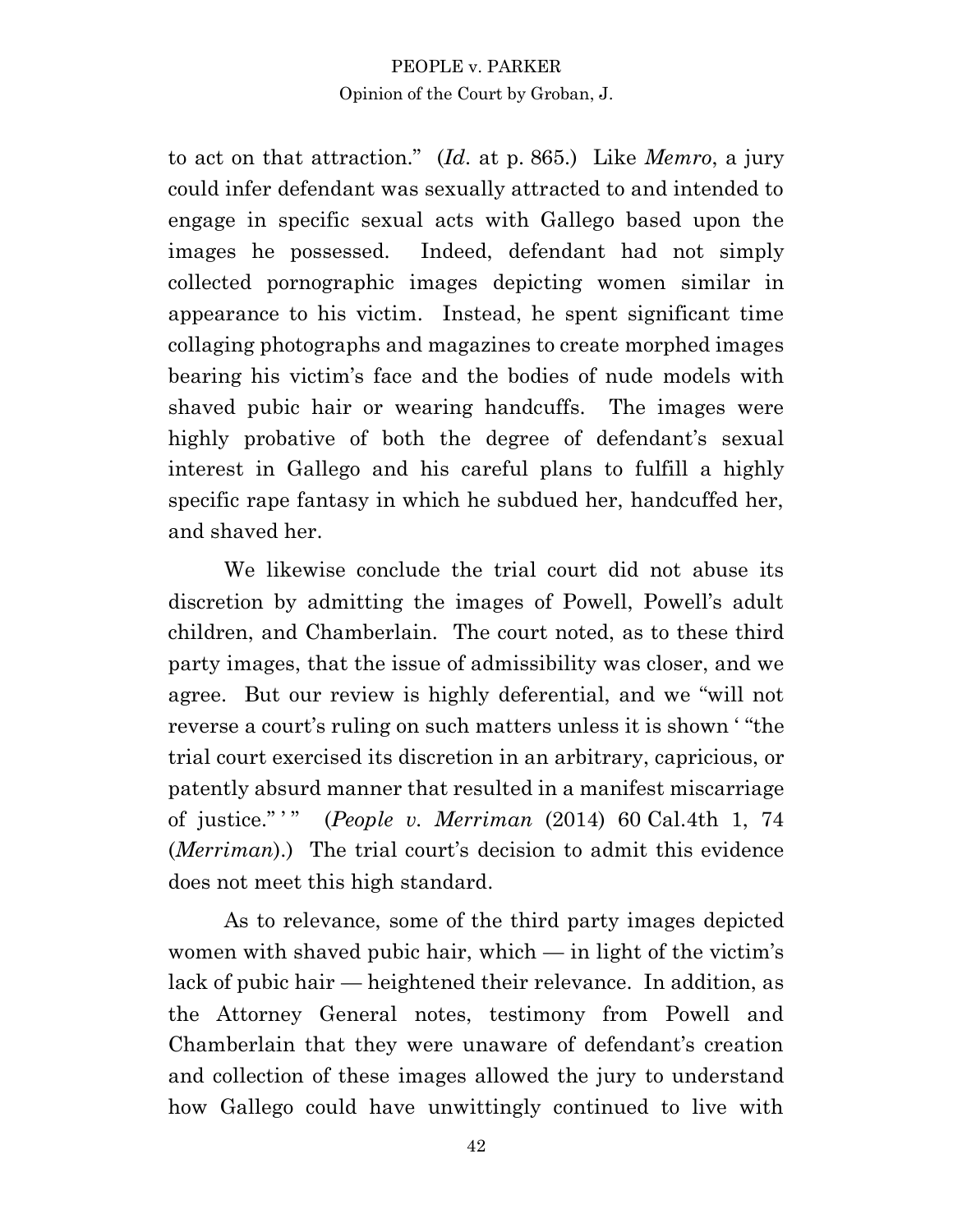defendant while he created morphed pornographic images depicting her. Powell's relationship with defendant was close in time to the murder, and Powell testified that his sexual interests were "boring"; the images of Powell and her children countered that testimony and showed defendant in fact harbored violent fantasies about her and her children. Chamberlain's testimony that defendant was not the type of person to have created the graphic images of her when the two dated countered defendant's penalty phase mitigation theory that his significant childhood hardships were the root cause of defendant's crimes. The prosecution intended to suggest that defendant's relatively normal relationship with Chamberlain was proof that the fantasies and obsessions leading to the murder developed later and thus were caused by something other than his childhood trauma.

As to prejudice, the court weighed the images' prejudicial impact carefully, admitting only a few of the many available images. For example, to ensure the prejudicial impact was limited, the court excluded images of Powell's minor children. Any prejudice was also limited by the relatively brief nature of testimony regarding the images; Powell and Chamberlain simply confirmed they recognized the individual depicted in the collages and had not seen them previously.

We note that images of Powell, Chamberlain, and all of the sexually graphic images were clearly damaging to defendant but conclude the trial court did not abuse its discretion by admitting them as the trial court took great care to ensure the prejudice was limited. " 'As we have repeatedly explained: " 'In applying [Evidence Code] section 352, "prejudicial" is not synonymous with "damaging." '" '" (*People v. Chhoun* (2021) 11 Cal.5th 1, 29.) For example, only a small sample of the "six to ten cubic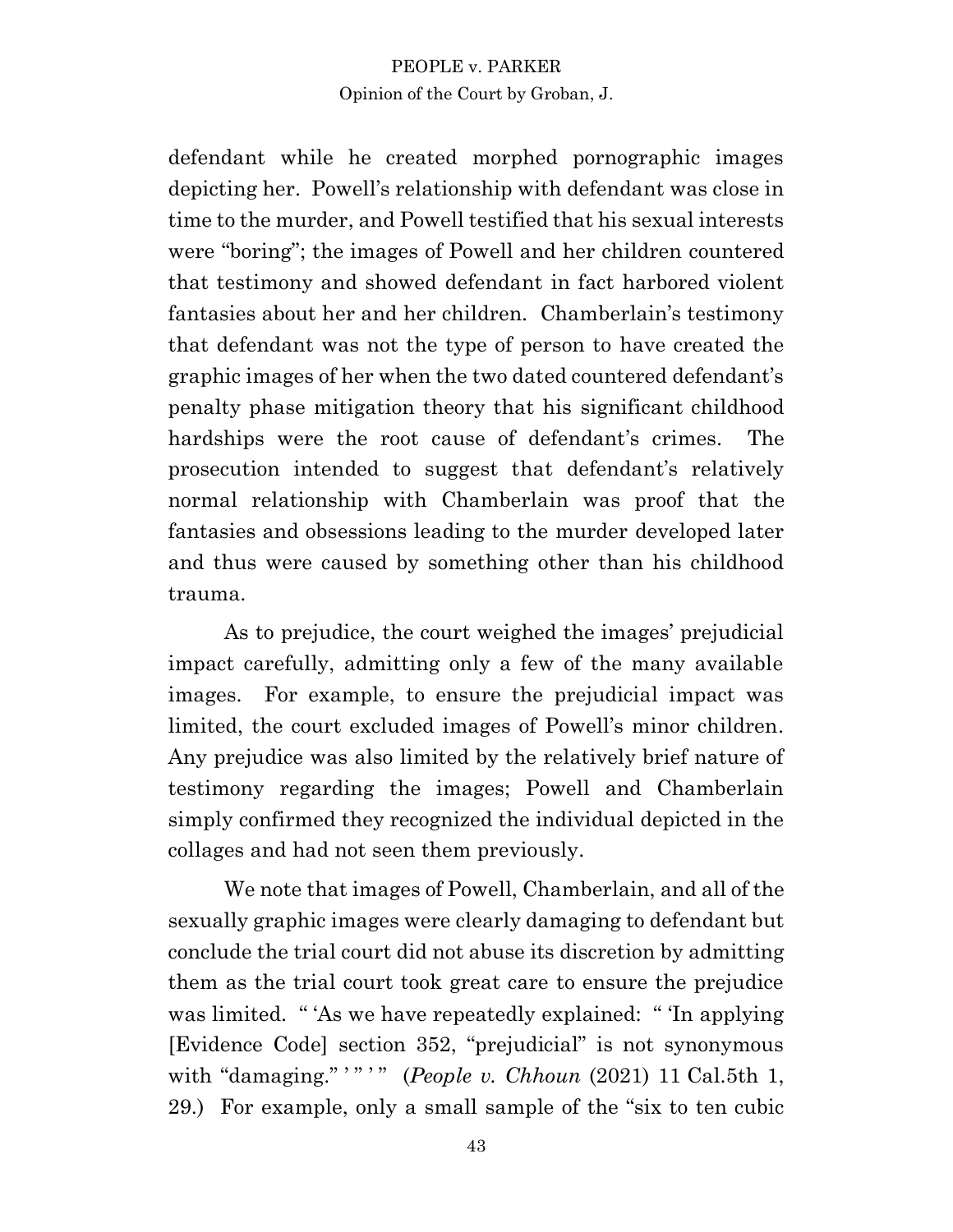feet of pornographic material<sup>[]"</sup> was admitted. The jury was aware of the volume of material only via Hergenroeather's testimony and images of defendant's bedroom. The court carefully weighed the prejudicial impact of the images and excluded most of them, allowing only a handful of images related to Gallego, specifically; related to Powell and Chamberlain; and related to defendant's motive and intent. The court excluded as unduly prejudicial most images — including those depicting child pornography. And while the images that were admitted may have been disturbing to jurors, as sexually graphic images of young boys would have been to the jurors in *People v. Memro*, we conclude here as we did in that case that the trial court did not abuse its discretion by permitting the introduction of upsetting and graphic images because their probative value was not substantially outweighed by the potential for prejudice. (*People v. Memro, supra*, 11 Cal.4th at p. 865; see also *People v. Mora and Rangel* (2018) 5 Cal.5th 442, 480; Evid. Code, § 352.) This decision was not patently absurd, nor a miscarriage of justice. (*Merriman*, *supra*, 60 Cal.4th at p. 74; *People v. Miles* (2020) 9 Cal.5th 513, 587 (*Miles*).)

# **B. Introduction of Victim and Crime Scene Photos**

Defendant contends the trial court's admission of "gory, gruesome and inflammatory" crime scene and autopsy photographs constituted error in violation of his state and federal constitutional and statutory rights. We conclude the photographs were properly admitted.

Defendant sought to exclude certain photographs he claimed were irrelevant and inflammatory, including photographs of the area where Gallego's body was found, the PetSmart dumpster where her fingertips were found, the area where the bloodstained mattress was found, the apartment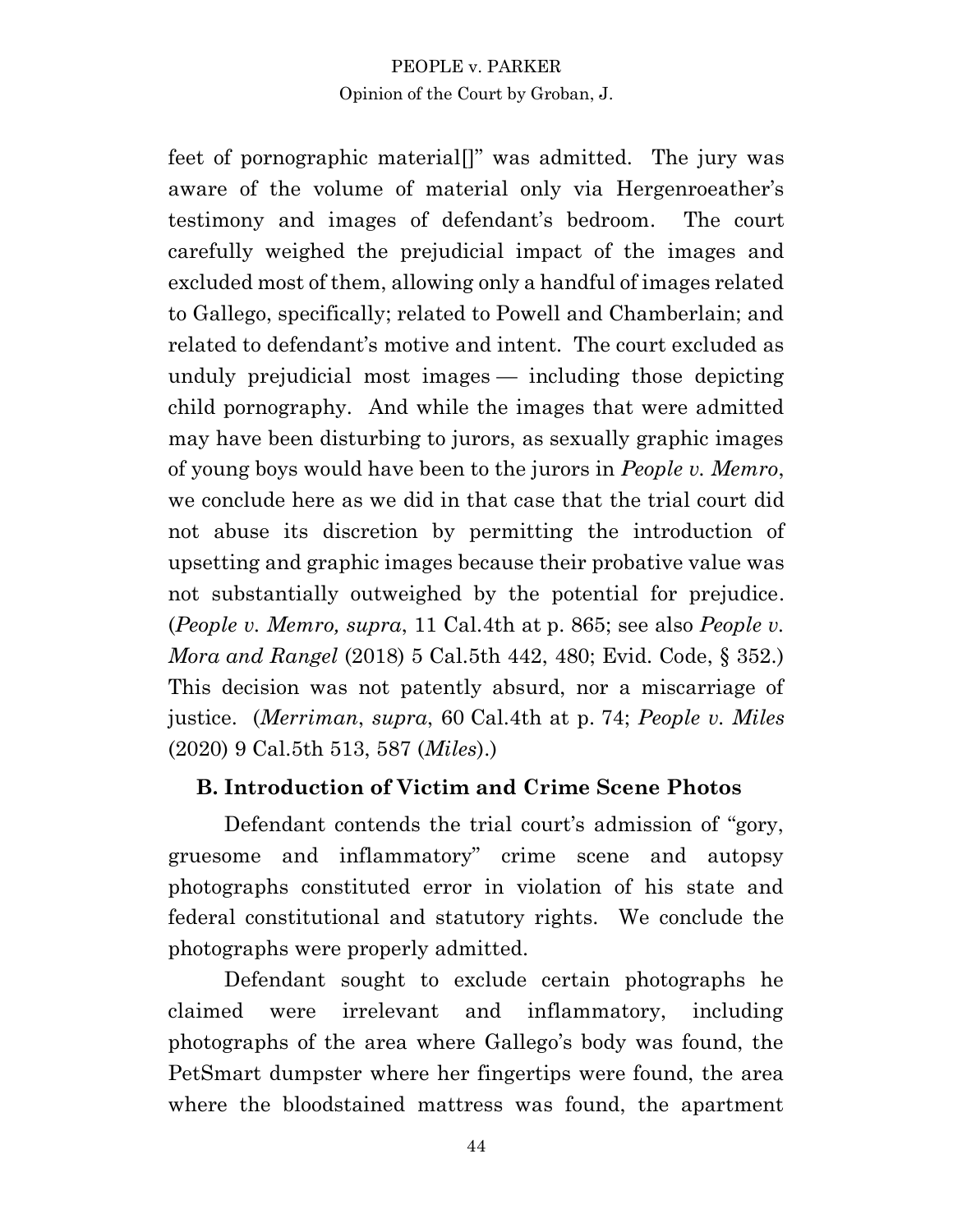defendant and Gallego shared, autopsy photographs and X-rays of Gallego's hands and head, slides prepared by Sperber, and defendant's arrest photos. The motion was addressed at an April 3, 2002 and June 13, 2002 hearing and over defense objection, a limited selection of the challenged photographs were admitted.

Defendant challenges the admission of these photographs arguing they were cumulative and irrelevant. " 'The admission of allegedly gruesome photographs is basically a question of relevance over which the trial court has broad discretion. [Citation.] "A trial court's decision to admit photographs under Evidence Code section 352 will be upheld on appeal unless the prejudicial effect of such photographs clearly outweighs their probative value." " (*People v. Brooks* (2017) 3 Cal.5th 1, 54.) Where probative value is minimal, photos are "inordinately gruesome," and the evidence is cumulative, admission may constitute an abuse its discretion. (*People v. Gurule* (2002) 28 Cal.4th 557, 625.) Defendant argues that testimony about the appearance of the crime scenes and diagrams of the relevant areas were adequate, and the images introduced were cumulative. We disagree.

Images like those depicting the interior of the U-Haul, the exterior of defendant's apartment, and the bloodstained mattress, provided jurors with visual information beyond what testimony could offer. The images of defendant's apartment complex bolstered testimony concerning the nature of the offense, including what might have been overheard by defendant's neighbors, and images of the bloodstained mattress and U-Haul bolstered testimony concerning the method of killing and disposition of the victim's remains. "[P]rosecutors, it must be remembered, are not obliged to prove their case with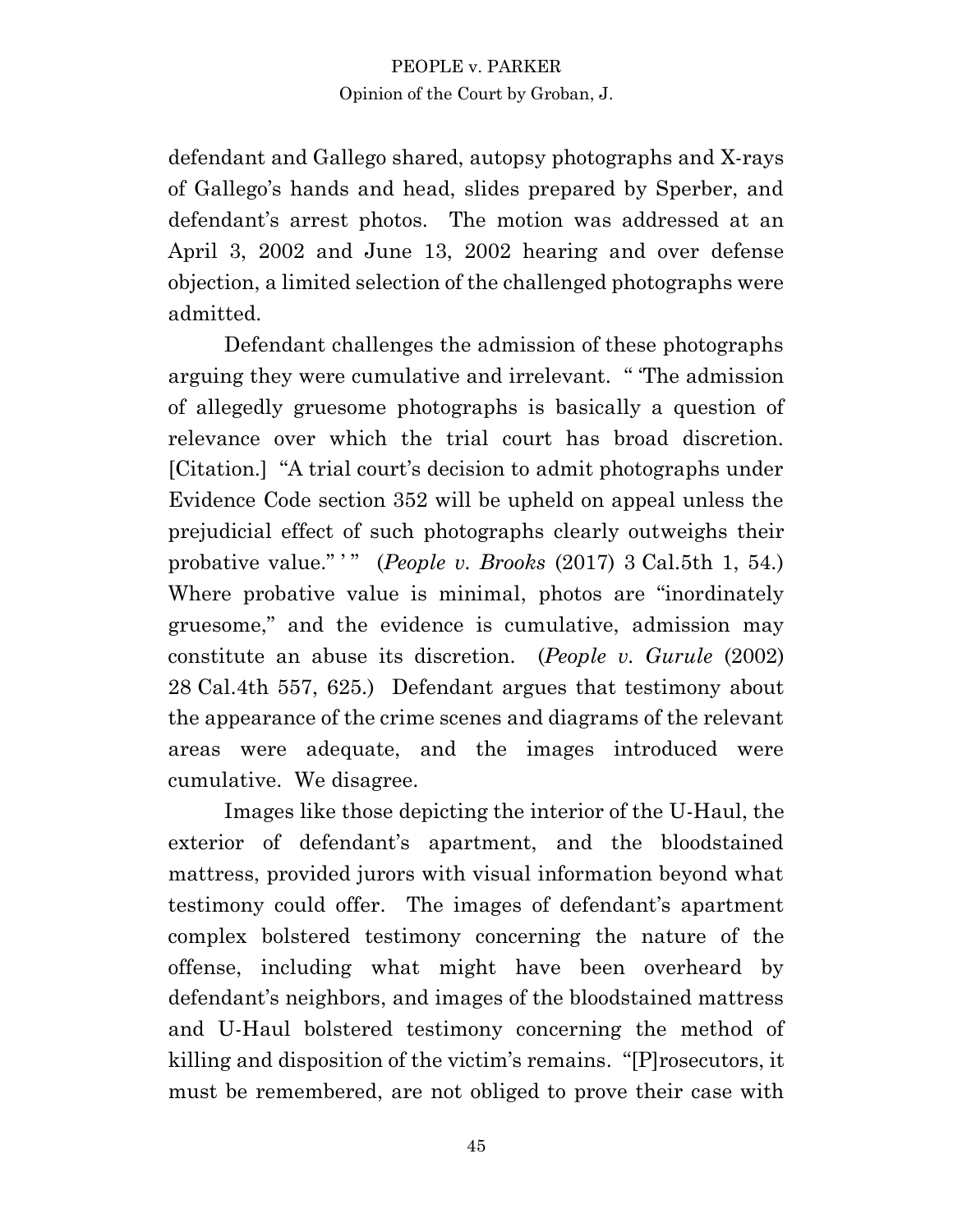evidence solely from live witnesses; the jury is entitled to see details . . . to determine if the evidence supports the prosecution's theory of the case." (*Ibid*.) These photographs were not particularly graphic, nor were they cumulative simply because testimony had also been offered addressing the subjects they depicted. Diagrams alone would have been inadequate to convey the full measure of information jurors were permitted to consider.

Defendant's claim largely centers on the admission of autopsy photographs, alleging they were inflammatory, cumulative, irrelevant, and unnecessary. Defendant's claim lacks merit. The images were relevant to show the nature of the victim's injuries, particularly her fatal neck wound, the shape and nature of her head wound, and the fact that her fingertips had been removed. Defendant argues that the photographs of defendant's hands and fingers were horrific and added little beyond what witnesses had testified to concerning "the victim's appearance and injuries, including post-mortem injuries such as removal of her fingertips." "The trial court has broad discretion over the admission of photographs that are alleged to include disturbing details. [Citations.] We routinely uphold the admission of autopsy photos to establish the placement of a victim's wounds and clarify the testimony of prosecution witnesses. [Citation.] The prosecution is not limited to proving its case 'solely from live witnesses; the jury is entitled to see details of the victims' bodies to determine if the evidence supports the prosecution's theory of the case.' " (*People v. Caro*  (2019) 7 Cal.5th 463, 502.) While the images are upsetting, our review of the photographs reveals they "were not so gruesome as to have impermissibly swayed the jury." (*People v. Smithey* (1999) 20 Cal.4th 936, 974.) Indeed, any " 'revulsion they induce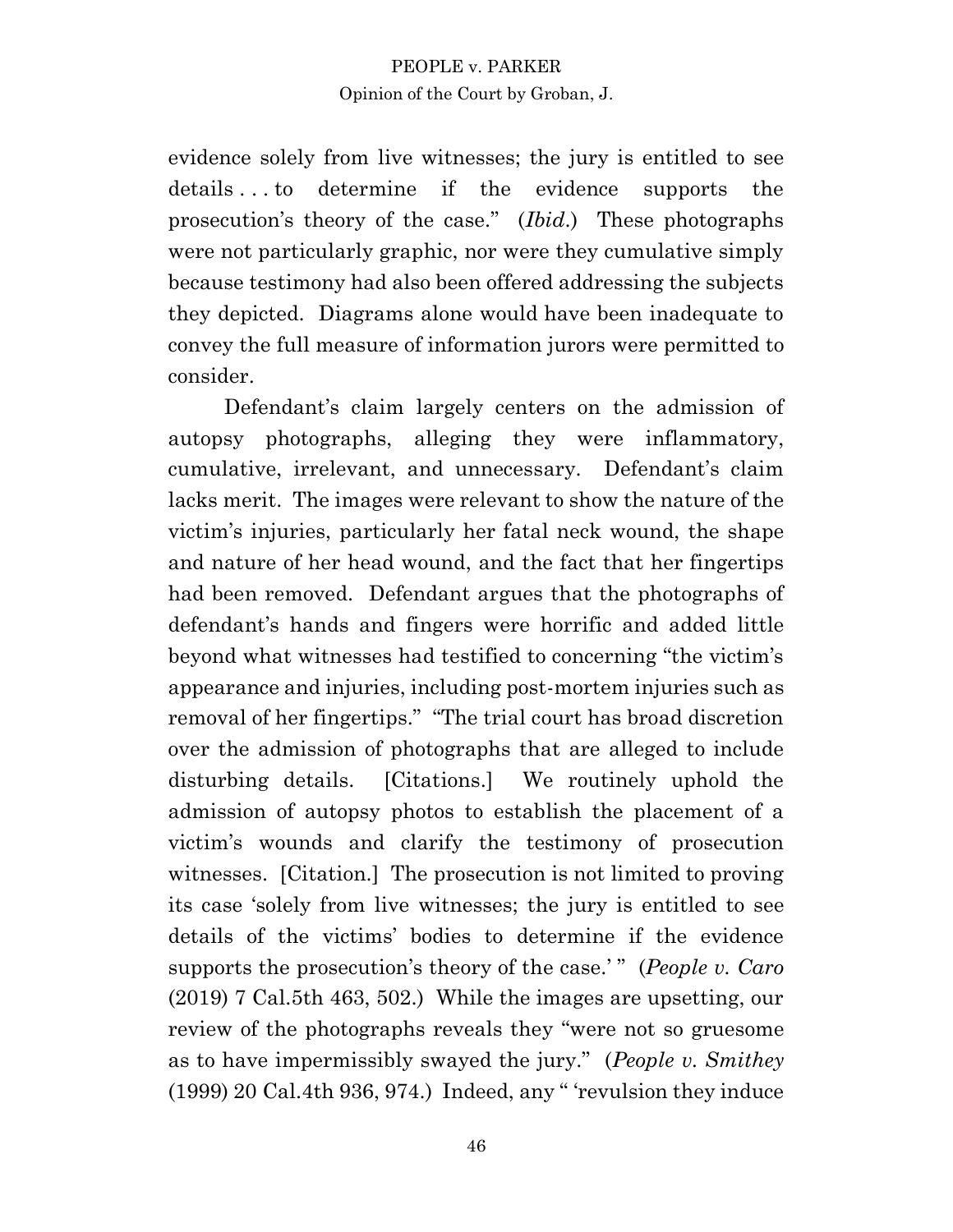is attributable to the acts done, not to the photographs.' " (*People v. Hajek and Vo* (2014) 58 Cal.4th 1144, 1215–1216.)

Defendant argues the introduction of the photographs constituted error because it permitted the prosecution to argue the killing was planned and methodical, undermining his theory that the crime occurred in the heat of passion. This argument lacks merit. The jury is entitled to review the evidence, including photographs, to ascertain whether the prosecution's theory is supported. (*People v. Brooks*, *supra*, 3 Cal.5th at p. 54.) Defendant objects to the "large quantity" of images introduced, claiming the court failed to conduct "individualized consideration" as Evidence Code section 352 commands. The record does not bear this out. Of the hundreds of images available, very few photographs of those areas were actually introduced. Moreover, the court was careful to clarify that the images would only "be visible while there's testimony about them, and then they're going to be put face to the wall." The court properly exercised its broad discretion in admitting the crime scene and autopsy images.

# **C. Introduction of Photo of Victim and Her Dog**

Defendant argues the trial court's admission of a photograph of Gallego with her dog improperly invoked jurors' sympathy and lacked relevance. He claims the erroneous admission violated his state and federal constitutional rights. We conclude the trial court did not err.

At a pretrial hearing on the admission of various photographs, defense counsel objected to the prosecution's planned use of a photograph of Gallego holding her dog, arguing that because the image was never one of the photos used in the collaged pornography, its use was not appropriate. Defense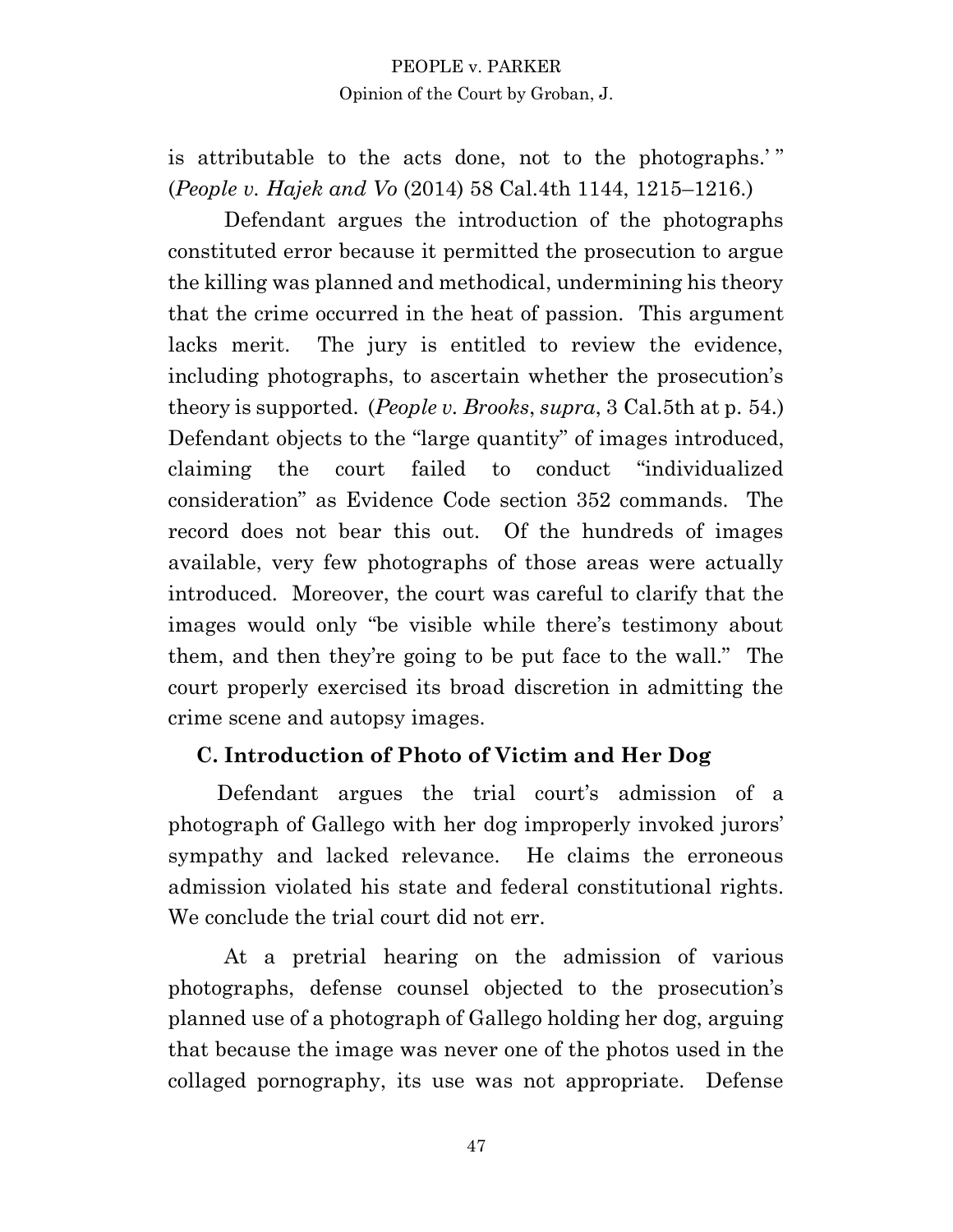counsel conceded an unmodified image of Gallego had relevance but argued the jury should view an enlarged version of one of the photographs used in the collaged pornography. The prosecutor explained none of the modified images could be enlarged without distortion, and after requesting and receiving photographs of Gallego from her family, this was among the only images that could be enlarged to a useful size. The trial court noted the image was somewhat sympathetic because the victim was depicted with "an itty-bitty, cute dog," but nothing about the image seemed overly prejudicial to the court in a manner violating Evidence Code section 352.

Defendant now contends that the trial court erred in admitting the photograph because it was unnecessary to identify the victim and because its probative value was outweighed by the prejudicially sympathetic effect it had on the jury. "We review the trial court's decision to admit photographs under Evidence Code section 352 for abuse of discretion. [Citation.] '" The court's exercise of that discretion will not be disturbed on appeal unless the probative value of the photographs clearly is outweighed by their prejudicial effect.' " ' [Citation.] ' "To determine whether there was an abuse of discretion, we address two factors: (1) whether the photographs were relevant, and (2) whether the trial court abused its discretion in finding that the probative value of each photograph outweighed its prejudicial effect." ' " (*People v. Peoples* (2016) 62 Cal.4th 718, 748.)

Defendant claims before this court that the photograph was not relevant to any contested issue. Were we to write on a blank slate, defendant's argument might be persuasive given the absence of any factual dispute over the identity of the victim. However, defense counsel conceded before the trial court that an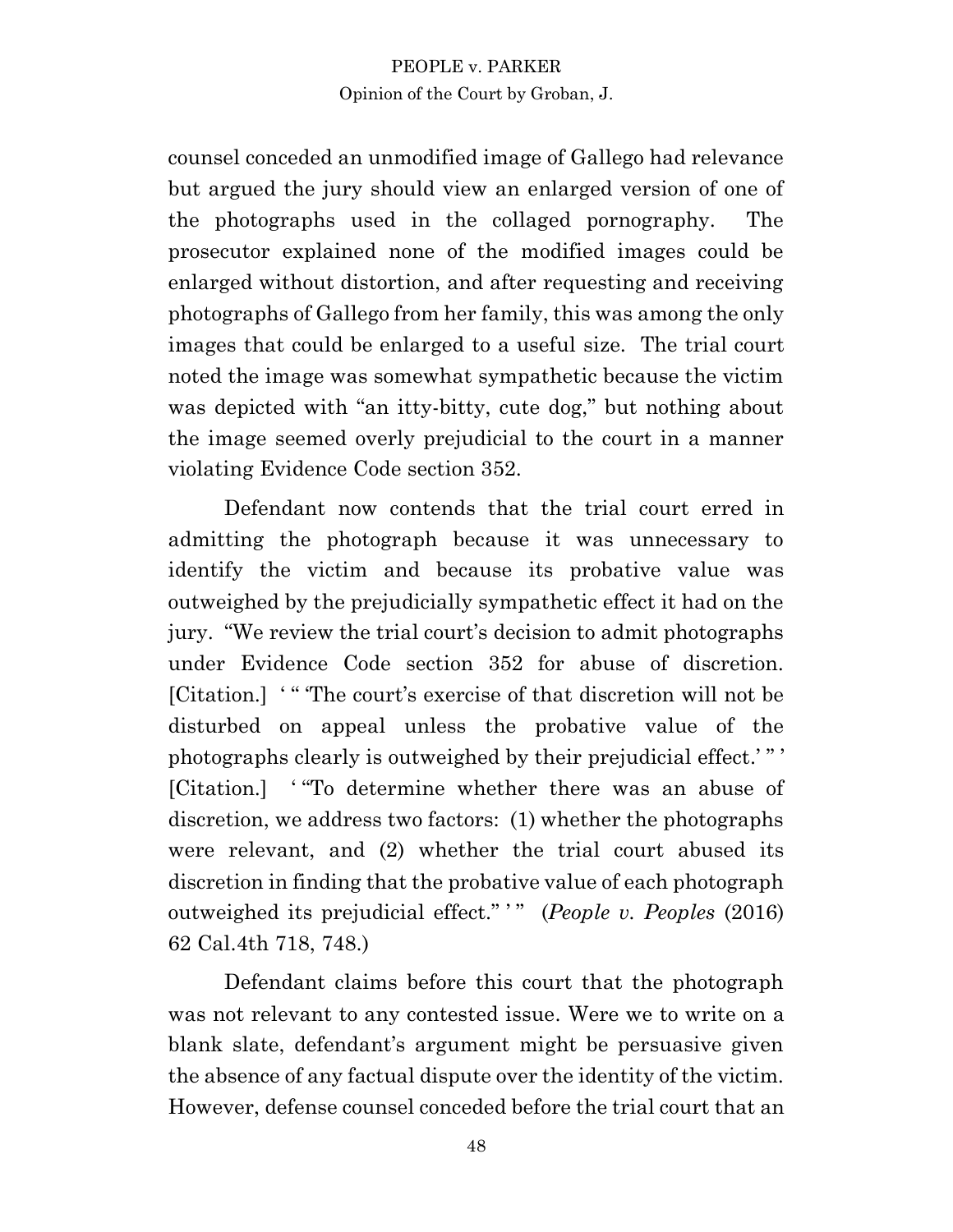unaltered or "before" image of Gallego was "relevant," "admissible," and "clearly . . . ha[d] an evidentiary value to this case" "given other photographs that have been admitted in relationship to morphing," and also "for, primarily, identification at the guilt phase." Thus, defendant conceded relevance of a photo of the victim, and that is not at issue here. Instead, defendant's primary objection before the trial court was that the jury not be shown this specific photograph of the victim with her dog.

"We have long advised trial courts to exercise care when deciding whether to admit during the guilt phase of trial photographs of a capital murder victim while alive because of the risk such evidence 'will merely generate sympathy for the victim[].' " (*People v. Brooks*, *supra*, 3 Cal.5th at p. 56.) An "otherwise relevant" photograph of the victim in life need not be excluded despite the possibility it could elicit a sympathetic response from the jury. (*Ibid*.) As the prosecution argued and defendant conceded at the hearing regarding the exhibit's admission, because there were numerous images of Gallego in sexually graphic collages and those images could not be enlarged without distortion, use of an unaltered image of Gallego was necessary to allow jurors to clearly view the victim.

Gallego's father briefly identified the victim in his testimony from this photograph, and as defense counsel conceded, a clear photograph was "relevant given other photographs that have been admitted in relationship to morphing." Although defendant would have preferred to enlarge the victim's face from an image used in the sexually graphic collages, that was not possible without the images becoming "distort[ed]" or having "big red spots." Gallego's family provided a few images to the prosecution from which this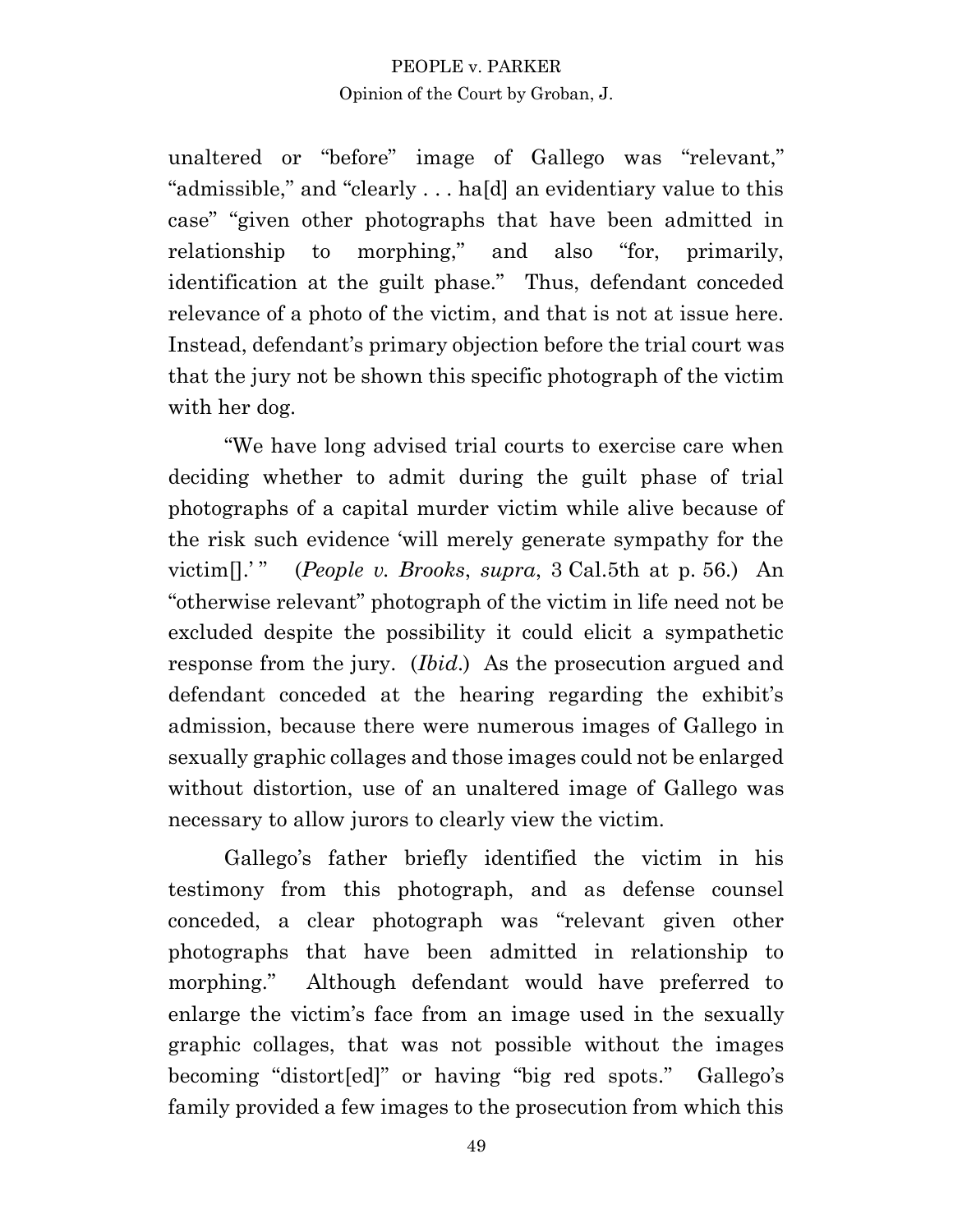image was ultimately selected, and most of those also could not be enlarged without distortion. Having conceded certain photographs of the victim would have been relevant and admissible, we cannot agree with defendant that using this particular photograph was "calculated to 'inflame' and 'enrage' the jury." The exhibit is a roughly 15-inch square posterboard depicting Gallego's placid face next to her dog, Julie. Gallego's face takes up approximately an eight by 10 inch portion of the poster, with the dog's face taking up a similar amount of space. While an image of the victim with her dog "arguably posed some risk it would elicit sympathy from the jury, nothing about the manner in which [her] likeness was displayed or the photograph's background suggests it was ' "particularly calculated" ' to do so." (*People v. Brooks*, *supra*, 3 Cal.5th at pp. 56–57, quoting *People v. Smithey*, *supra*, 20 Cal.4th at p. 975.) Indeed, the trial court was cognizant of both the general principle that certain photographs of a victim could become "so prejudicial," but balanced that concern with the practical restraints it faced here. And this was among the only images available of the victim that could be enlarged without distortion. The court did not abuse its discretion admitting the photograph. (*People v. Brooks*, at pp. 56–57; see also *People v. Tully* (2012) 54 Cal.4th 952, 1020 [upholding trial court's conclusion that image of victim in life wearing her nursing uniform was relevant and admissible].)

# **D. Introduction of Photo of Victim's Handcuffed Body**

Powell was shown a photograph of Gallego's postmortem body wearing handcuffs to provide testimony regarding whether the handcuffs were similar to the type defendant used to lock his bicycle. Defendant argues it was error to introduce the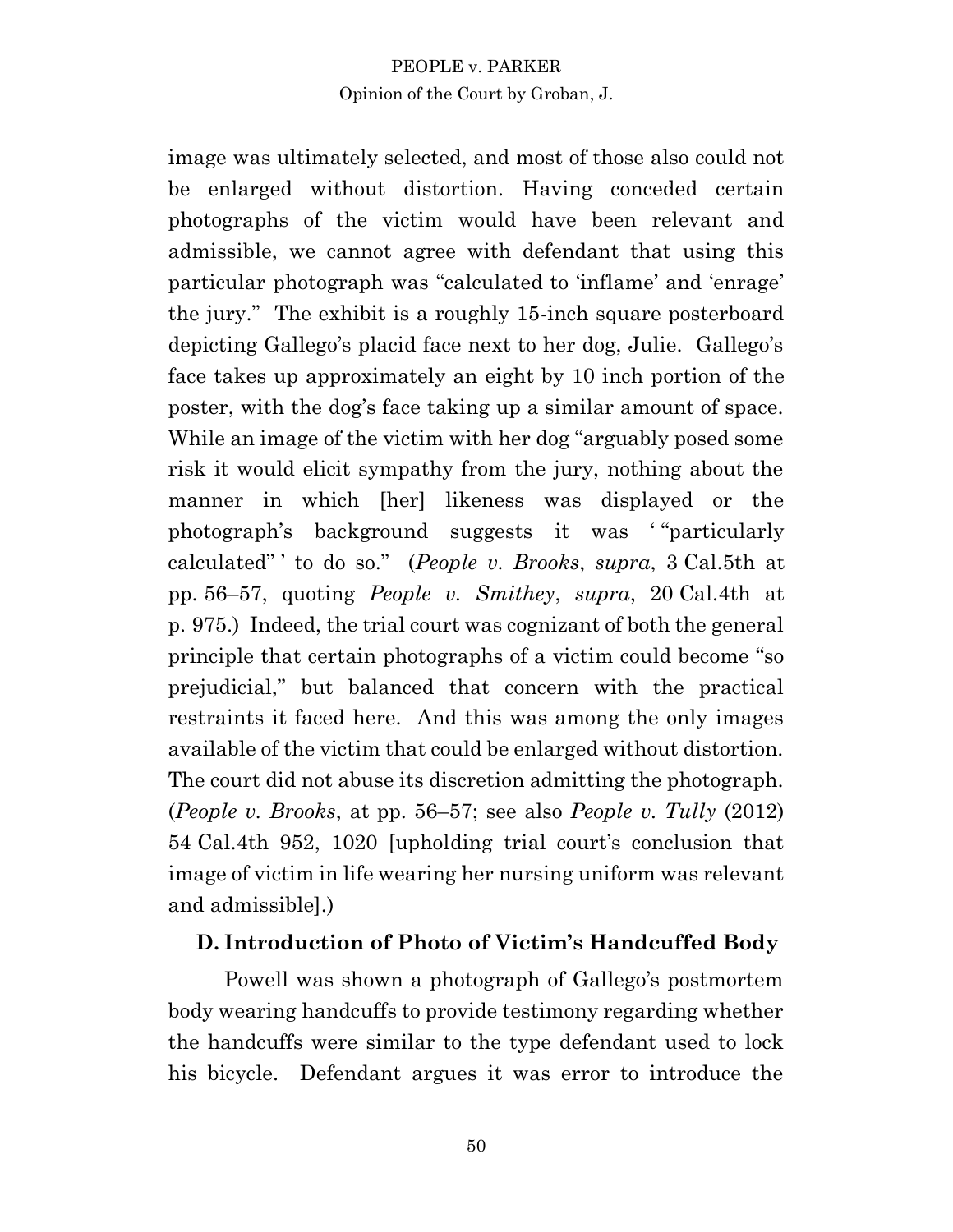photograph and to have allowed Powell to view it. For the reasons that follow, we conclude the trial court did not err.

Powell testified that when she dated defendant, he rode a bicycle to her home several times a week and locked that bicycle with handcuffs. She described the handcuffs as "big, heavy, strong, silver, heavy ones" with a chain between the bracelet portions of the cuffs. When Sperber examined Gallego's body following her autopsy, he placed standard-issue law enforcement handcuffs on her wrists and positioned her arms behind her back to determine if a mark left on her back could have been made by handcuffs. Powell agreed the handcuffs in that image looked like the type defendant used as a bicycle lock.

Before she testified, defense counsel objected on relevance and Evidence Code section 352 grounds to allowing Powell to view the photograph, arguing that the image had no relationship to her expected testimony that she had seen defendant with handcuffs. The prosecution replied that Powell was expected to testify that defendant used handcuffs to lock his bicycle and would describe their appearance and his method of storing them. Defendant argued a courtroom bailiff's handcuffs could be shown to Powell, rather than the photograph. The court rejected that suggestion, allowing the prosecution to show the admittedly gruesome image to Powell and noting the jury had already seen it. The court ensured Powell was shown the photograph prior to testifying to avoid undue shock. It reasoned that Powell should testify about the image, rather than a bailiff's handcuffs, because there had been extensive argument about whether defendant owned handcuffs, what they looked like, and the legitimacy of Sperber's experiment using handcuffs to assess whether the mark on Gallego's back was made by a similar pair.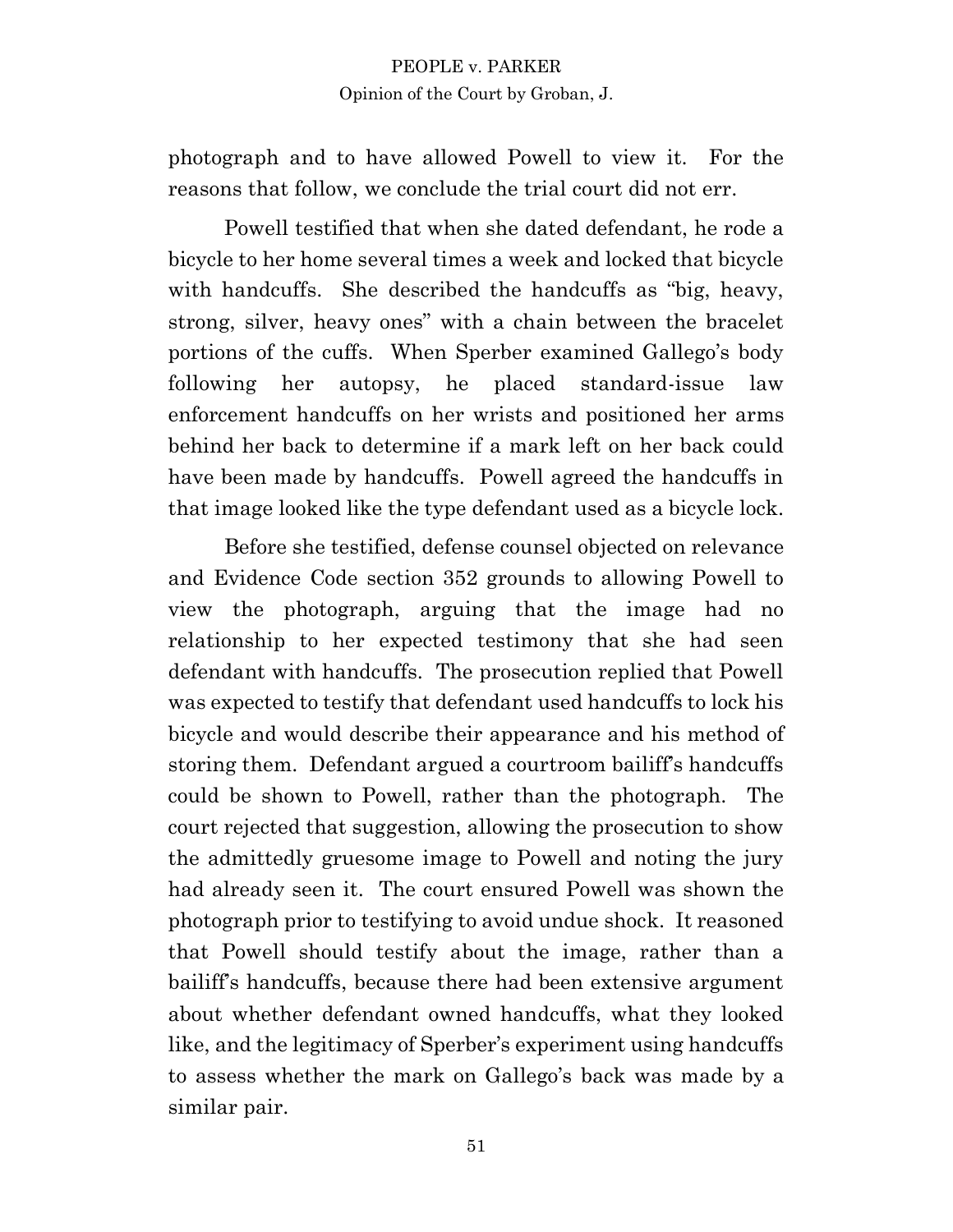Defendant claims introducing the photograph and showing it to Powell constituted error because it was irrelevant, inflammatory, and cumulative. There was no error. As we explained above, " 'The admission of allegedly gruesome photographs is basically a question of relevance over which the trial court has broad discretion.'" (People v. Brooks, supra, 3 Cal.5th at p. 54.) We will uphold the trial court's decision unless we conclude " ' "the prejudicial effect of such photographs clearly outweighs their probative value." ' " (*Ibid*.)

Although the photograph is upsetting, it was probative of a central prosecution theory: that defendant handcuffed his victim in the course of her murder. Accordingly, its introduction generally did not constitute an abuse of the trial court's discretion. (See, e.g., *People v. Booker* (2011) 51 Cal.4th 141, 170–171 [no error in introduction of numerous autopsy photos to demonstrate theory of offense].) Defendant argues that because Powell was not a witness to the murder or Sperber's experiment with the handcuffs, showing the photo to Powell constituted error because it did not advance the state's case. Defendant's argument misapprehends the purpose of Powell's testimony. She was not providing evidence that the handcuffs pictured were used in the murder; her testimony was instead that defendant had owned handcuffs similar to the type pictured: heavy, and with a chain connecting the bracelets. Although Powell was not a witness to the homicide or postmortem experiment, she was among the only witnesses to testify she had seen defendant with handcuffs. The prosecution's theory of the case involved defendant subduing or binding the victim with handcuffs, but no handcuffs were ever located. Testimony was presented that marks on the victim's body were consistent with having been handcuffed by an object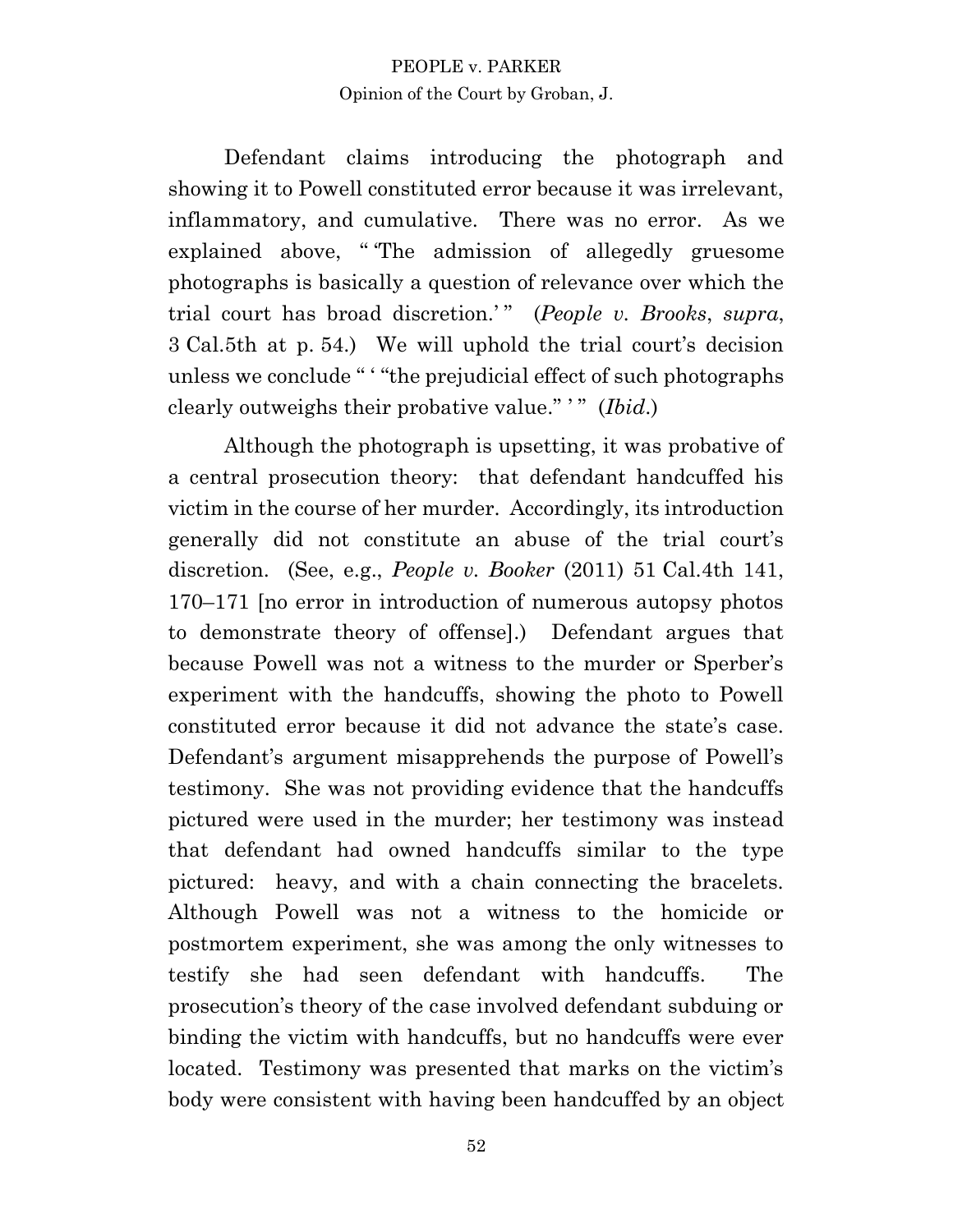similar to police-issued handcuffs with a chain between the bracelets, like the type Powell testified defendant had owned.

Defendant argues Powell could have been shown similar handcuffs, and the only reason the photograph was shown to her was to inflame the jurors and horrify the witness. This argument lacks merit; the photograph Powell viewed had already been introduced, and the jury had viewed it. The court indicated it had no "basis to believe [Powell was] any less able than the jurors to view" the photograph. Even so, the court took care to ensure there would be no "undue shock" to Powell; she had confirmed she was comfortable viewing the image and was shown the image prior to testifying. The court committed no error in permitting Powell to view the photograph.

# **E. Tool Mark Expert**

Defendant argues his rights under the federal and state Constitutions were violated by the introduction of tool mark expert Sperber's testimony that the marks on Gallego's back appeared to have been made by handcuffs.**<sup>10</sup>** We see no error.

**<sup>10</sup>** This court is familiar with Sperber from our decisions in *In re Richards* (2012) 55 Cal.4th 948 (*Richards I*) and *In re Richards* (2016) 63 Cal.4th 291 (*Richards II*). In *Richards I*, "this court rejected [the petitioner's] claim on habeas corpus that his conviction should be overturned because the prosecution's dental expert," Sperber, "had recanted his expert opinion testimony at trial that a lesion on [the victim's] hand was a human bite mark matching petitioner's unusual teeth." (*Richards II*, at p. 293.) After the Legislature amended the relevant statute to provide that the definition of false evidence included repudiated expert evidence, we concluded it was "reasonably probable that the false evidence presented by Dr. Sperber at petitioner's 1997 jury trial affected the outcome of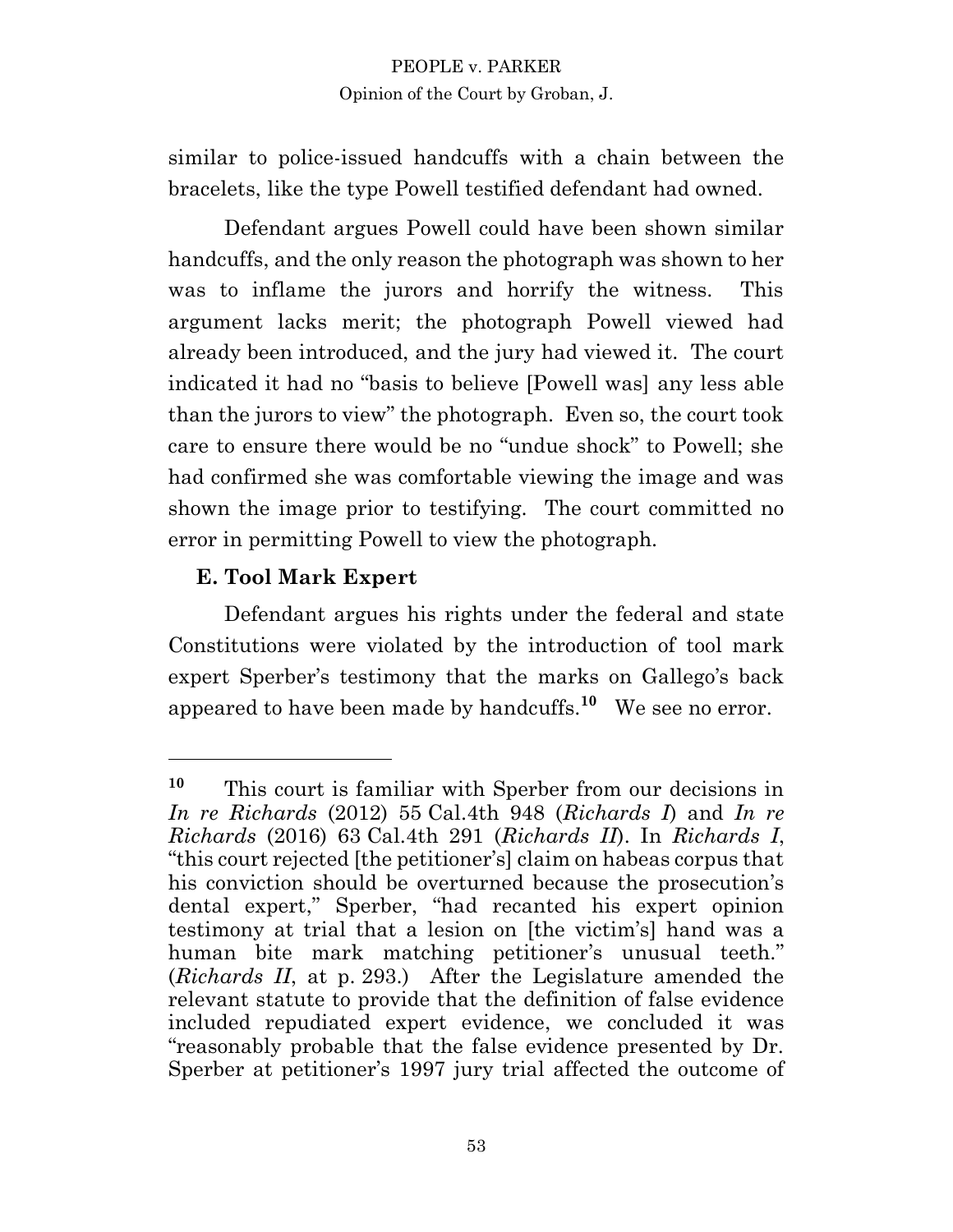Defendant moved to exclude Sperber's expert testimony regarding tool markings made on Gallego's body. At the Evidence Code section 402**<sup>11</sup>** hearing, the trial court acknowledged that Sperber had testified as a bite and tool mark expert in his courtroom on prior occasions, and it was likely Sperber would again qualify as an expert. At that hearing, Sperber explained that he served as a testifying tool mark expert in roughly 20 previous cases. He received training in dental school regarding the impact of tools and teeth on soft tissue, including inflammatory and cellular changes. The court asked him what specific training made him expert in tool mark identification, such as handcuffs, as opposed to dental identification, and he expanded on his dental and medical coursework providing a background in that information. He explained that while attending New York University's dental school, dental students and medical students attended some of the same classes in subjects like "histology [and] cytology" i.e., cellular and tissue structure and function — because, "no matter the part of the body" to be treated, the training is "analogous." Sperber told the court that he consulted with law enforcement regarding a rectangular mark on Gallego's back and became suspicious that handcuffs caused the mark after learning defendant possessed handcuffs at some point. He examined Gallego's body, applied handcuffs by bending her arms behind her back in a natural position, and noted the mark

that proceeding" and granted the habeas corpus petition. (*Id.* at p. 315.)

**<sup>11</sup>** Evidence Code section 402 provides in pertinent part, "The court may hear and determine the question of the admissibility of evidence out of the presence or hearing of the jury . . . ." (*Id.*, subd. (b).)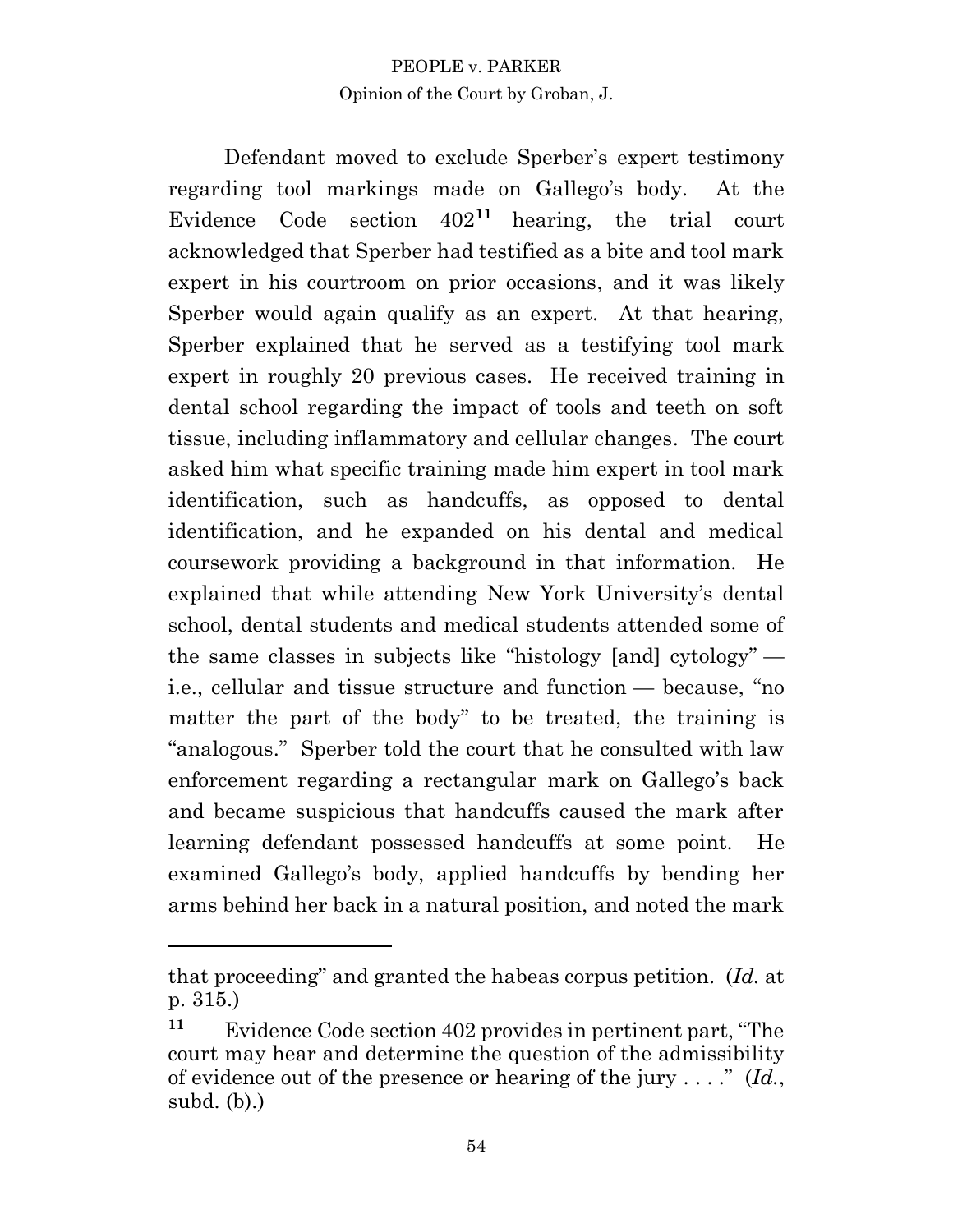was close to where the handcuffs fell and was approximately the length of the ratchet portion of the handcuffs. Sperber noted that marks on Gallego's arms, in addition to the mark on her back, caused him to think her injuries could have been made by handcuffs.

The trial court ruled Sperber's opinions could be helpful to the jury, and the parties remained free to argue about the weight of his opinions. It reasoned Sperber's education and experience informed his opinion and overruled defendant's objections to Sperber providing testimony about handcuffs causing the marks Gallego's body. The trial court reasoned Sperber possessed "more than ample qualifications" to render this opinion, and no specific, formal classroom education in toolmark identification, as distinct from dentistry, was required to be a qualified as an expert.

At trial, Sperber testified that he was a dentist and an expert on tool markings, which included marks made by teeth and other objects on hard and soft surfaces, including tissue. Sperber consulted on high-profile matters like making identifications at the World Trade Center, and on the Jeffrey Dahmer and Ted Bundy cases, working all over the United States and internationally. At the time of defendant's trial, he had over fifteen years of experience in assisting law enforcement with identifying marks left by objects, including a watch imprint on a victim's forehead, a canine bite mark, a ligature mark made by a telephone cord, and numerous others. He had experience consulting in cases involving handcuff marks on two prior occasions.

Sperber's consultation in this matter involved him viewing photographs and then, on August 24, 2000, examining Gallego's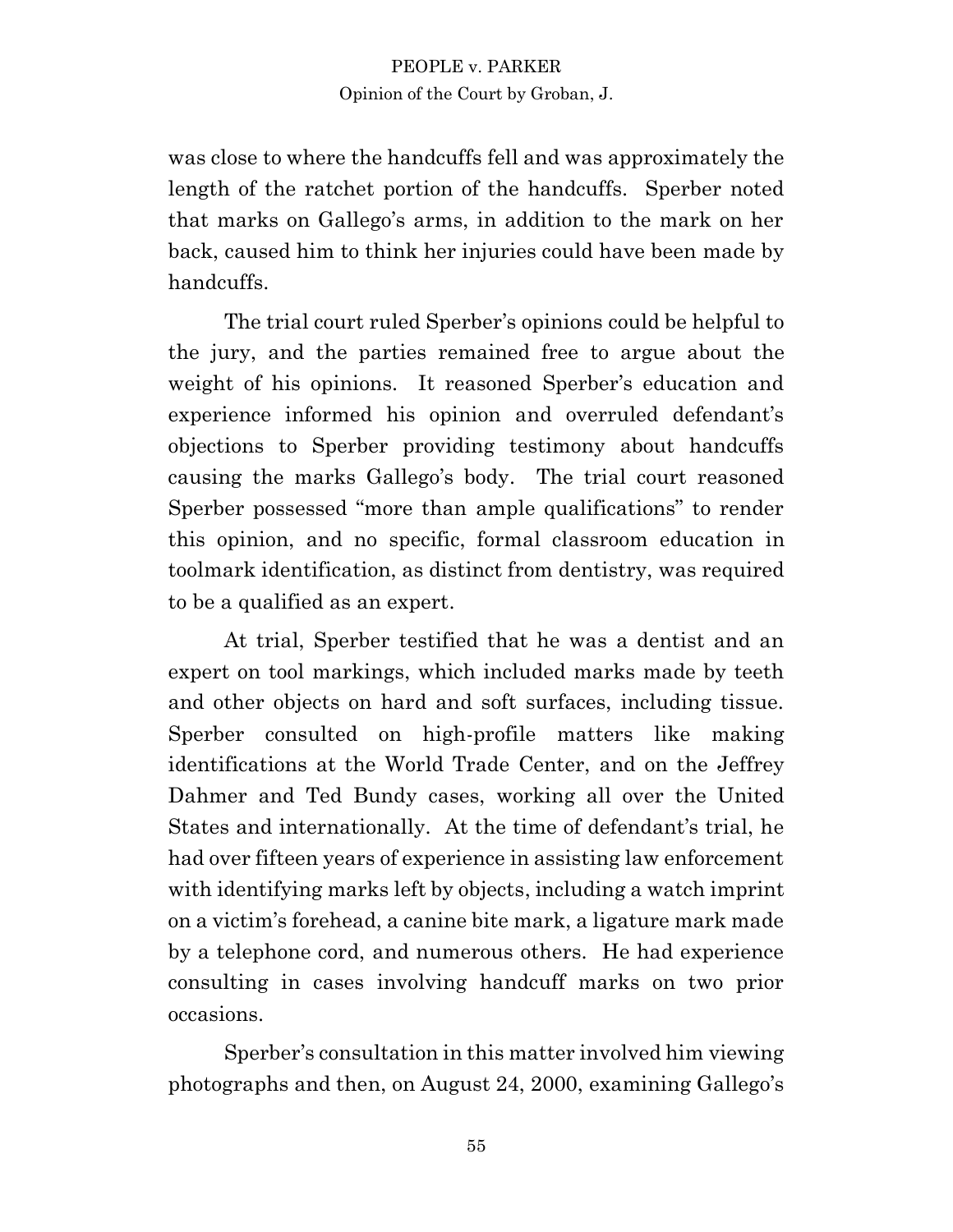body. He noted a mark on Gallego's back, slightly smaller than a finger, which he believed may "have been produced by handcuffs in between the back of that individual, of the victim, and whatever surface she had been on when the handcuffs had been applied." Sperber looked at Gallego's back, at photographs, and — using handcuffs that had been obtained from the police department — manipulated Gallego's hands behind her back with handcuffs secured around them "the way people are normally handcuffed when they're seen on television or in newspaper articles, things of that nature." He observed that the solid portion of the handcuffs, the ratchet, was "almost exactly over" the mark on Gallego's back.

Defendant argues before this court that the allegedly minimal scientific value of bite mark identification rendered introduction of Sperber's testimony improper despite the fact that Sperber addressed tool, not bite, marks. Defendant argues the field of bite mark expertise is increasingly discredited and contends that exaggerated claims made by forensic experts have been a leading cause of wrongful convictions. He argues "the unproven reliability" of bite mark analysis rendered the analysis Sperber *did* perform in this case — tool mark analysis — "exponentially worse." However, unlike bite mark analysis, tool mark analysis more generally identifies what implement *could have* left a mark (i.e., this mark could have been made by a handcuff), not what particular implement *actually did so* (i.e., these were the actual handcuffs that were used). In this way, the analysis performed here is very different from the bite mark analysis upon which defendant relies, whereby experts are asked to use bite marks to identify the actual individual who would have left those marks. Here, the aim was not to suggest the mark on Gallego's back was made by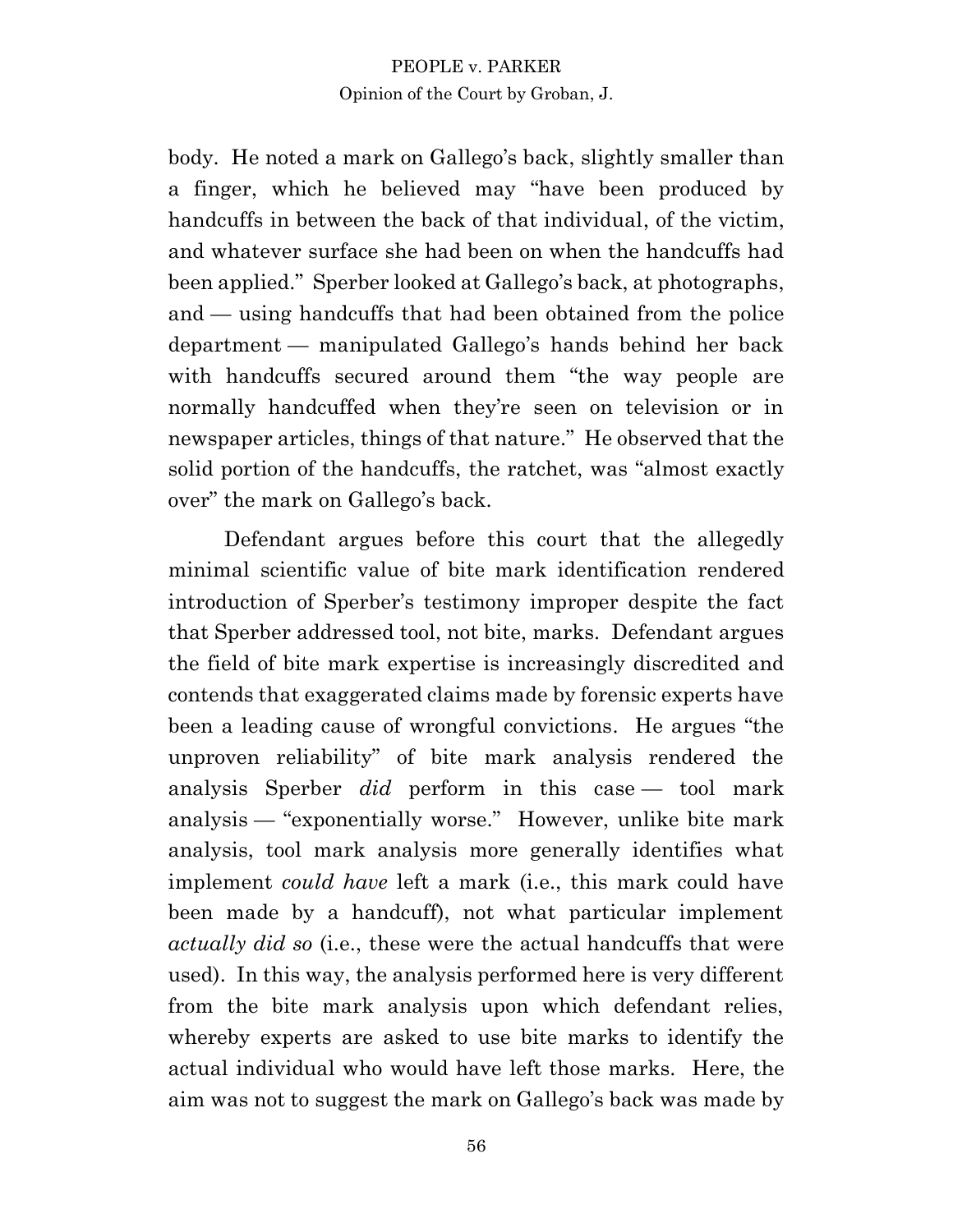defendant, but whether the mark could have been made by handcuffs, generally.

Defendant claims that expertise in bite marks may not satisfy the *Kelly***<sup>12</sup>** rule's requirements of expert reliability and specialized knowledge, but even if it did, Sperber's testimony should have been excluded because it was more prejudicial than probative. We disagree. Because Sperber's methodology in this case " 'isolate[d] physical evidence whose existence, appearance, nature, and meaning [were] obvious to the senses of a layperson, the reliability of the process in producing that result is equally apparent and need not be debated under' the *Kelly* rule." (*People v. Cowan* (2010) 50 Cal.4th 401, 470.) Sperber observed that marks on Gallego's body were consistent with a type of implement, an observation "jurors essentially [could] see for themselves." (*People v. Venegas* (1998) 18 Cal.4th 47, 81.) Because his testimony involved no " 'new scientific technique,' " it is not subject to the strictures of the *Kelly* rule. (*Id*. at p. 76.)

We will not disturb a trial court's discretionary determination that a witness qualifies as an expert absent manifest abuse of that discretion. (*People v. Morales* (2020) 10 Cal.5th 76, 97.) Such abuse is found when a witness is clearly unqualified to serve as an expert. *(Ibid.)* "'" "Where a witness has disclosed sufficient knowledge of the subject to entitle his opinion to go to the jury, the question of the degree of his knowledge goes more to the weight of the evidence than to its admissibility."""" (*Ibid*.) We also evaluate the trial court's decision to admit an expert's evidence for abuse of discretion and

**<sup>12</sup>** See *People v. Kelly* (1976) 17 Cal.3d 24.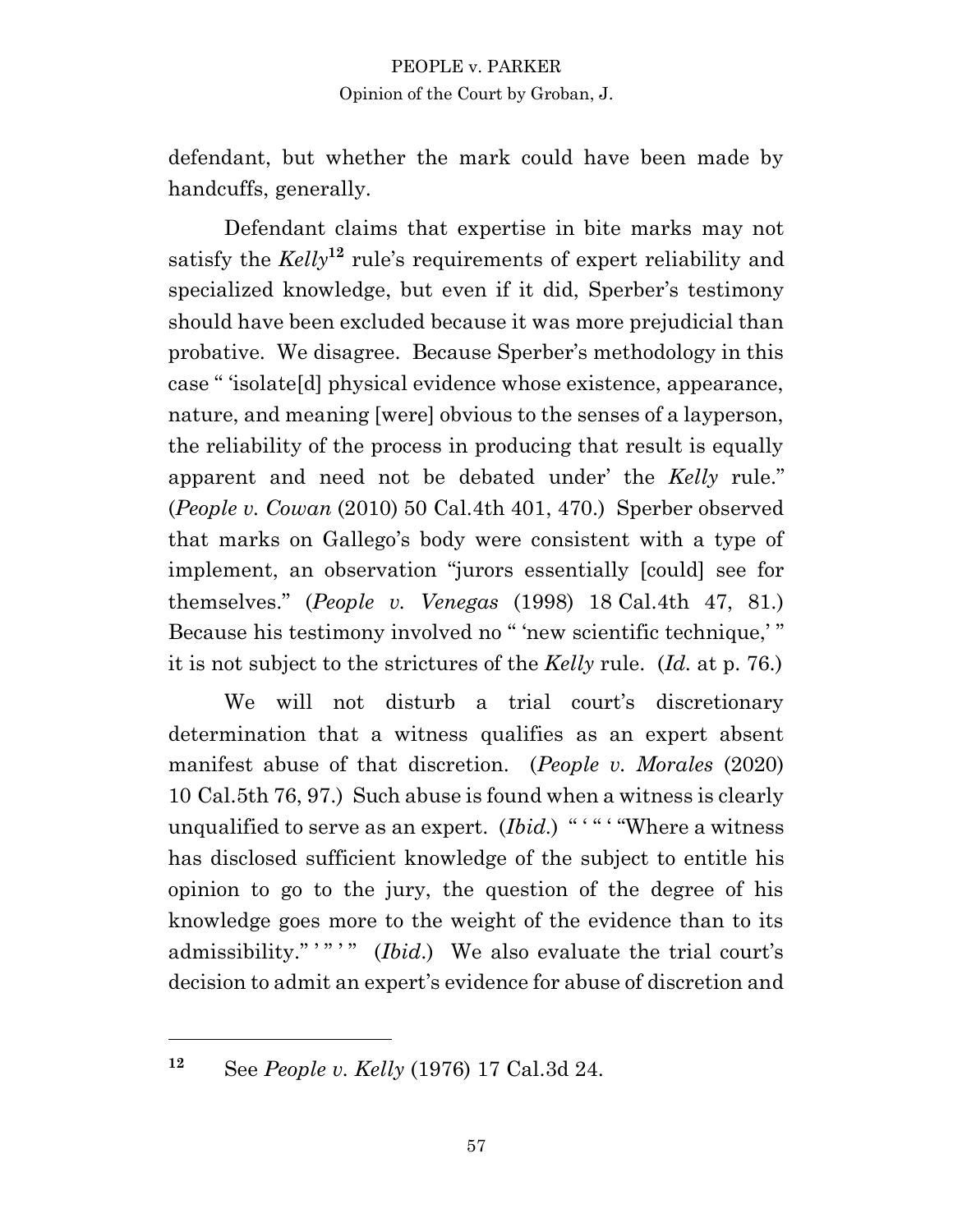"will not disturb a trial court's admissibility ruling ' "except on a showing the trial court exercised its discretion in an arbitrary, capricious, or patently absurd manner that resulted in a manifest miscarriage of justice."<sup>"</sup> (*Ibid*.; see also *People v*. *Cooper* (1991) 53 Cal.3d 771, 813.)

The trial court did not err by concluding Sperber was qualified to serve as an expert. The evidence did not show Sperber "'" " "clearly lack[ed] qualification as an expert." '" (*People v. Morales*, *supra*, 10 Cal.5th at p. 97.) To the contrary, the trial court evaluated Sperber's qualifications and experience, reasoning that while there was no formal training on tool mark analysis, Sperber would have been the type of expert to have received such training if it existed. The trial court noted that experience, rather than formal education, was an adequate way to become an expert in certain circumstances, that Sperber had more experience than anyone else the trial court was aware of in the field of tool mark identification, and he had a national reputation for being adept at such analysis. Sperber had extensive experience identifying "handcuffs and handcuff marks," as well as years of experience "observing" postmortem examinations" and "questioning the medical examiners."

To the extent defendant argues that bite mark analysis is an increasingly discredited method to establish identity, we note the tool mark analysis performed here served a different purpose: to show a mark on the victim was likely made by a particular tool, not a particular person. We see no evidence to support a conclusion that Sperber was "clearly" unqualified to perform that analysis, particularly in light of the over 20 cases in which he had previously testified as a tool mark expert, and we conclude the court did not abuse its discretion in admitting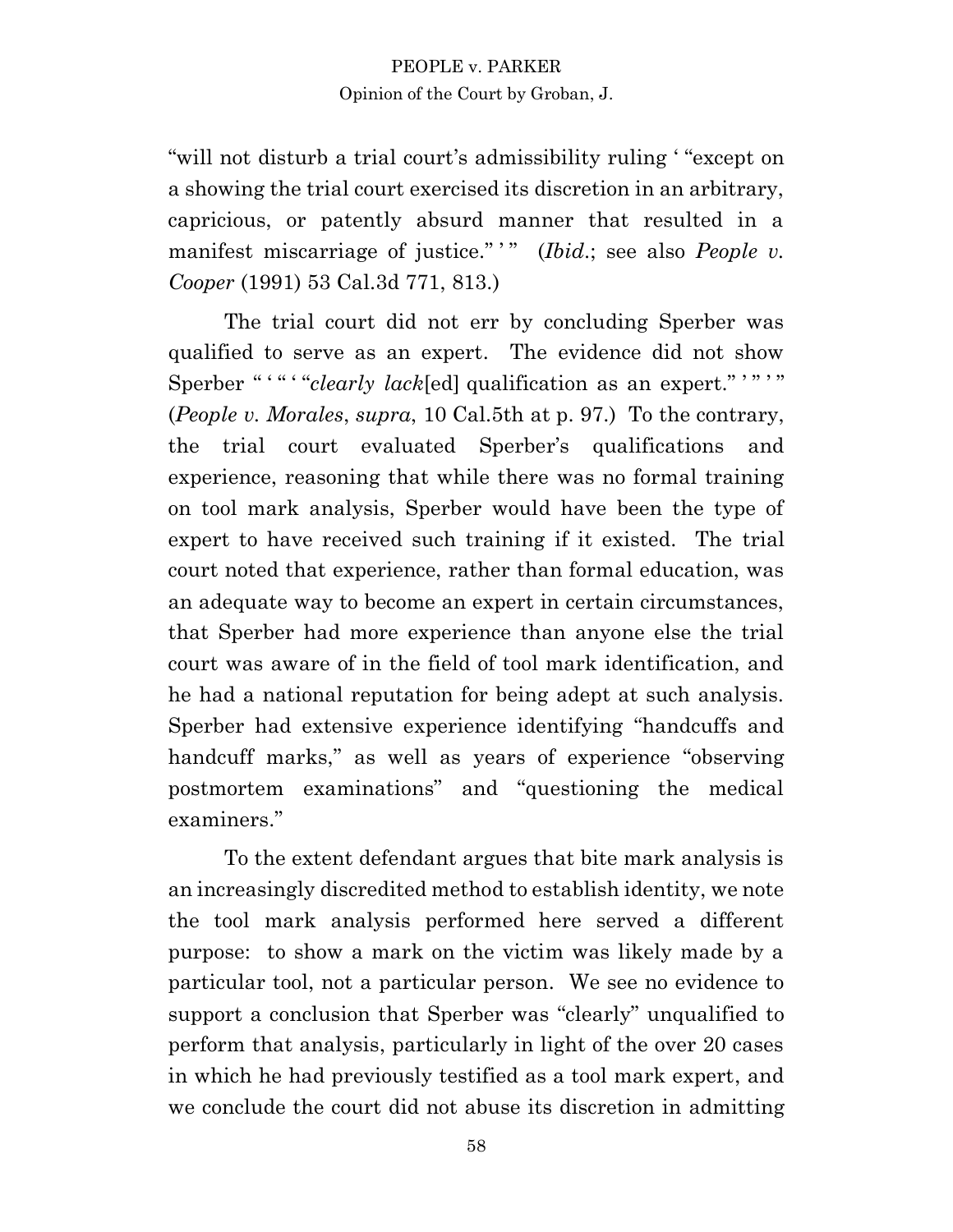Sperber's expert testimony. (*People v. Morales*, *supra*, 10 Cal.5th at p. 97.) Indeed, Sperber's knowledge exceeded the common experience of jurors, as he identified that the "circumferential" marks on Gallego's wrists likely came from handcuffs, noted the "fairly parallel and straight" marks on the victim's back matched certain parts of handcuffs, and determined that a particular type of bruising, as distinct from an abrasion, was likely caused by the "type of pressure, force, or impact," resulting from "one person on top of another person."

Defendant argues that because Sperber examined Gallego's body days after it was found and autopsied, there was postmortem distortion of the skin due to decomposition and distortion due to excision and clamping of the relevant area. This distortion, argues defendant, rendered Sperber's opinion that the mark on Gallego's back matched a handcuff ratchet incredible. We see no merit to this argument. Sperber's testimony was based on photographs as well as physical examination, and he made clear that while the passage of time may have eroded some evidence of abrasions on Gallego's skin, there was no slippage or extreme decomposition to the extent the shape or location of the bruise could have been impacted. Sperber's credibility was a matter for the jury's consideration, and to the extent it was impacted by the timing of his examination, the jury was free to consider that. (See *People v. Morales*, *supra*, 10 Cal.5th at p. 97.)

Defendant claims Sperber's testimony was merely that the marks on Gallego's back were "consistent with" being made by handcuffs, which language constitutes "a weak estimate of association" that juries typically misinterpret as conveying a greater degree of certainty. Indeed, while the court admitted Sperber's testimony concluding it could be helpful to the jury, it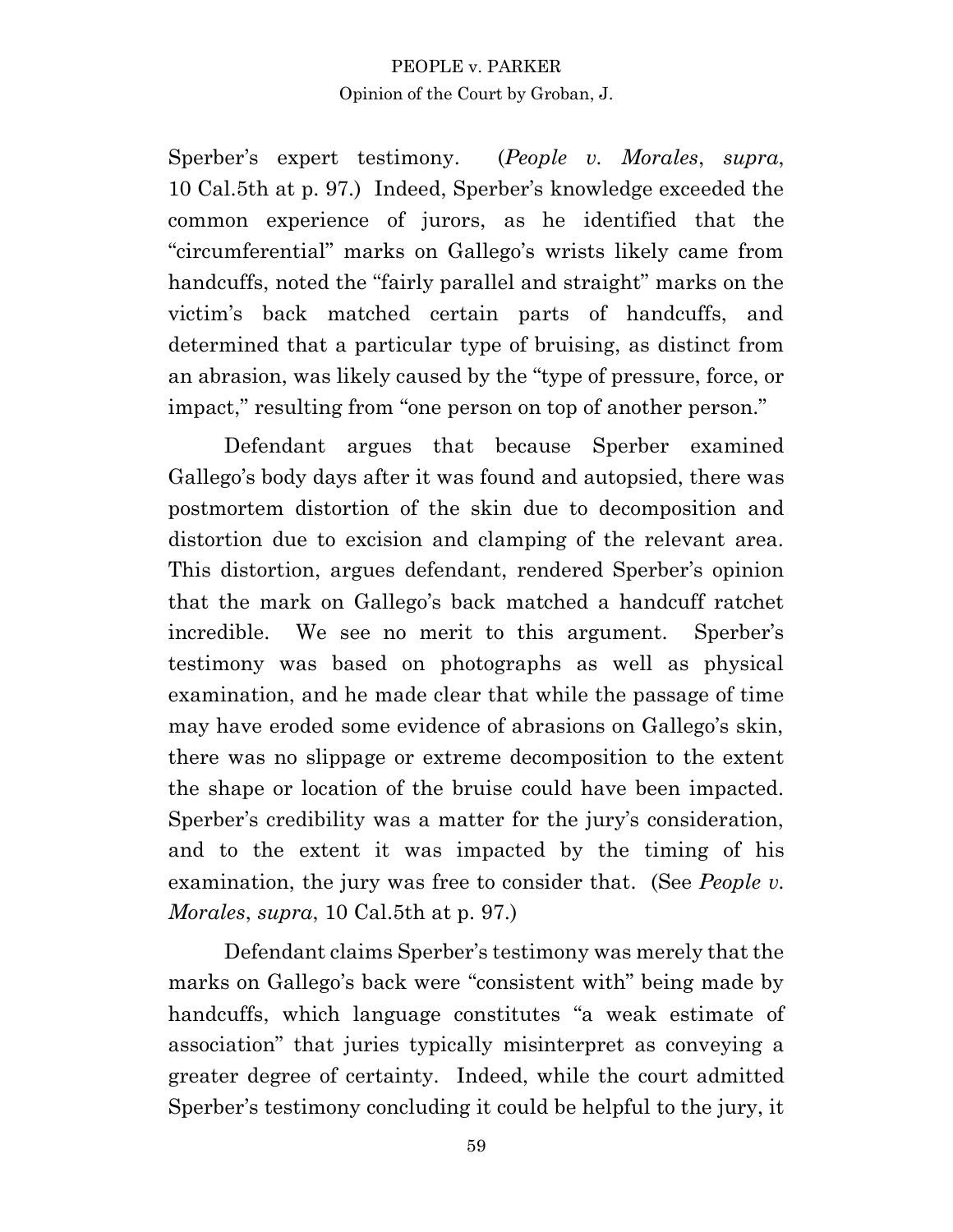also noted that the weight of his opinions were a matter for the attorneys to argue. To the extent defendant claims the language Sperber used was not sufficiently exacting, he was free to argue before the jury  $-$  and did  $-$  that it should accord the opinion little weight. Defense counsel elicited on cross-examination that Sperber's use of the equivocal word "could" in his report mean Sperber believed it "might be handcuffs or it might not be." The trial judge noted that this "was probably the most effective, destructive" cross-examination he had "ever seen in a courtroom." Defense counsel urged the jury in closing argument to discredit Sperber's testimony. And as the Attorney General points out, the jury was instructed with CALJIC No. 2.80, explaining that they were not bound by an expert witness's opinion and were free to disregard any opinion they found to be unreasonable.

Defendant's argument also fails because the portion of the record defendant quotes as inexact relates to Sperber's testimony about the circumferential mark on Gallego's wrist, not the mark on her back. In fact, with regard to the more particular marks on Gallego's back, Sperber testified that the solid portion of handcuffs was almost exactly over the mark when her hands were bound behind her back, and a bruise would be made by the pressure or weight of a body pressing down on that area.

The trial court's admission of Sperber's testimony was not arbitrary, capricious, or patently absurd, nor did it result in a manifest miscarriage of justice. (*People v. Morales*, *supra*, 10 Cal.5th at p. 97.) Defendant claims that its admission nonetheless ran afoul of Evidence Code section 352's command that the probative value of Sperber's testimony be weighed against its prejudicial effect. We disagree. Defendant claims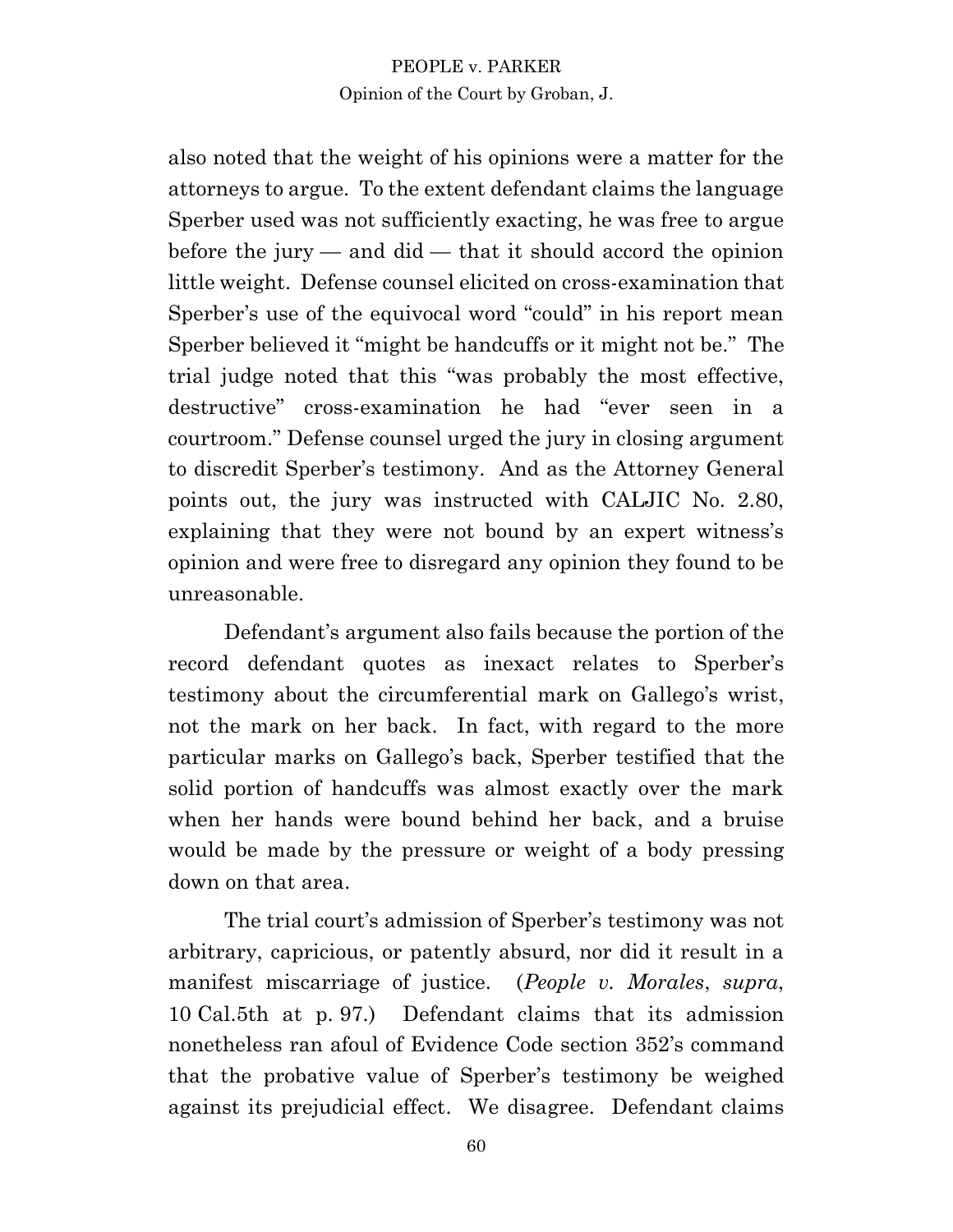that because the probative value of Sperber's testimony was "thoroughly unreliable," its only impact was prejudice. To violate Evidence Code section 352, there must be a substantial risk of prejudice, confusion, or consumption of time. Defendant claims that risk arose because Sperber was an expert, and he opined about the manner of death. "A party cannot seek to exclude evidence merely because it is helpful to the other side." (*People v. Brown* (2014) 59 Cal.4th 86, 102.) Defendant's allegation amounts to no more than a complaint that the evidence was helpful to the prosecution's theory of the case. We conclude no error resulted from the admission of Sperber's expert testimony.

Even if we assume the trial court erred in admitting Sperber's expert testimony, the error was clearly harmless under any standard. (*People v. Watson* (1956) 46 Cal.2d 818, 836 (*Watson*) [error in violation of state law is harmless if it is not reasonably probable that a result more favorable to the defendant would have occurred in its absence]; *Chapman v. California* (1967) 386 U.S. 18, 24 ["before a federal constitutional error can be held harmless, the court must be able to declare a belief that it was harmless beyond a reasonable doubt"].) Photographic evidence showed there were marks around the victim's wrists. Hergenroeather and Holmes both testified those marks resembled handcuff bruising.

There was also ample evidence of defendant's guilt of murder and rape or intent to commit rape. Defendant and Gallego were not engaged in an intimate, sexual relationship. DNA evidence from blood in defendant's apartment and in the U-Haul truck he rented matched Gallego's, and DNA evidence from semen on Gallego's mattress matched defendant. Defendant made a to-do list describing sexual acts, items needed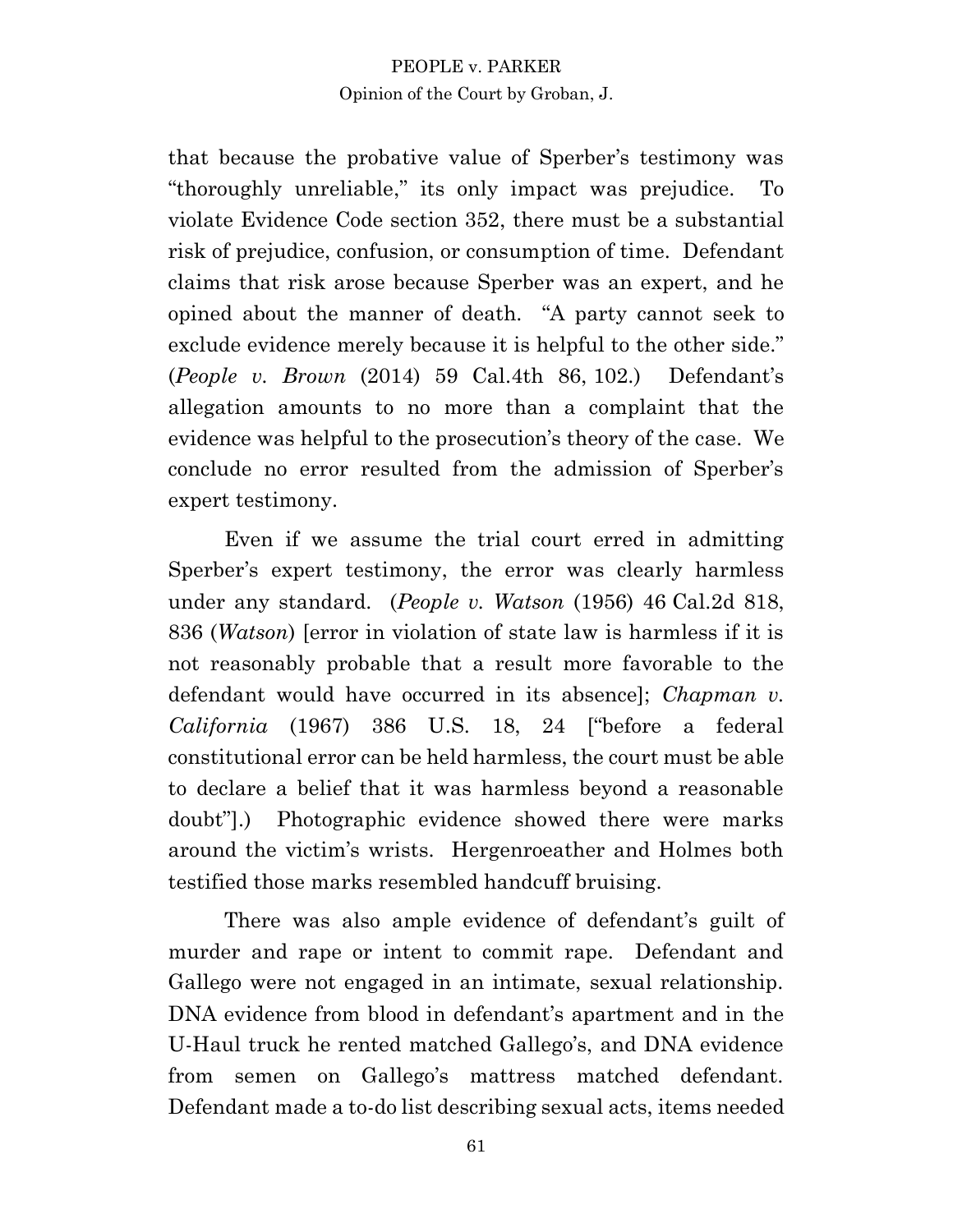(such a shaver cord), and a note to "burn palms + face thoroughly." The autopsy revealed that Gallego's hands were indeed burned. On his to-do list, he also indicated that he needed a five-day hiatus from work, which aligns with the time off he requested. As indicated on his to-do list, at some point after Gallego got home from work on August 10, 2000, defendant locked and closed the apartment's doors and windows, subdued and gagged Gallego, sexually assaulted her, hit her over her head, and cut her neck so deeply her jugular vein was severed. Receipts for the U-Haul, bolt cutters, and trash bags were found in defendant's apartment. Defendant planned to take Gallego's money after killing her, which was evident from his early review of her bank balances and his efforts to withdraw and transfer funds from her account. Defendant told his cellmate in county jail, Lee, that he killed his Brazilian roommate after learning he could steal more money from her if she died than he would earn by marrying her, drained her blood in a bathtub, and tried to hide her identity by removing her fingertips with a bolt cutter. Even if we were to conclude that the introduction of Sperber's testimony constituted error, we are convinced beyond a reasonable doubt that the error would not have contributed to the verdict.

# **F. Introduction of Sperm Cell in Banana Peel**

Defendant argues the trial court erred in admitting evidence of a single sperm cell found on a banana peel in a trash bag recovered from the PetSmart dumpster. We find no error.

A swab taken from a banana peel found in the same trash bag as defendant's to-do list and "do not disturb" sign revealed a single sperm cell. The bag was discarded in the dumpsters where Gallego's fingertips were found. The prosecution sought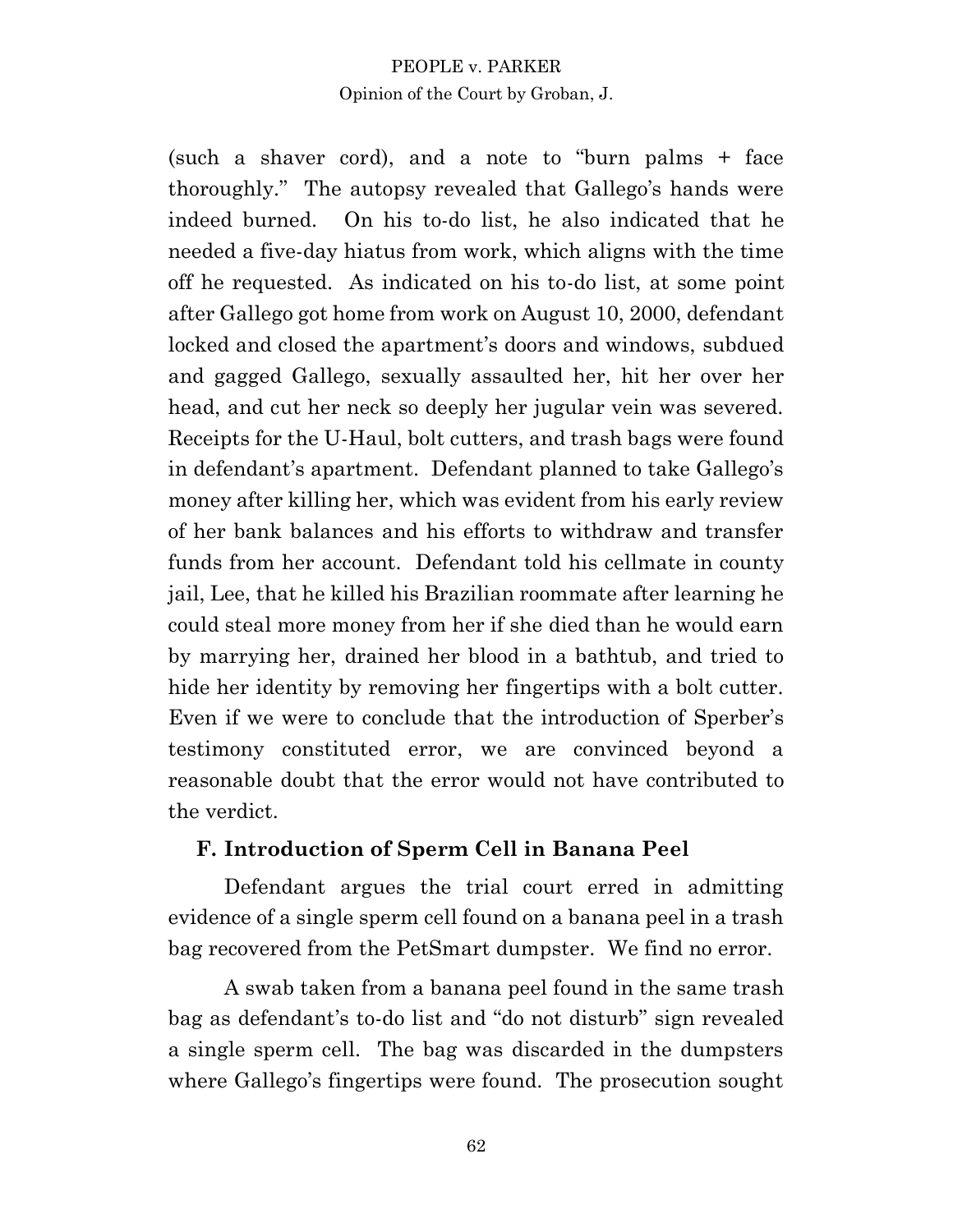to introduce the evidence, arguing that because defendant's todo list included a cucumber as well as sexual acts, the sperm cell on the banana peel was relevant and admissible. Defendant objected, arguing the cell — which could not be genetically linked to defendant — was irrelevant and prejudicial. He contended the evidence invited jurors to speculate defendant sexually assaulted the victim with the banana and then ate it. In evaluating the admissibility of the sperm cell, the court noted that the peel's location in the same bag as defendant's to-do list suggested the items shared a more "dramatic connection" than if the banana peel had been found elsewhere in the dumpster. The court admitted the evidence.

At trial, Montpetit testified he examined the banana peel and found a single sperm cell from an unknown donor but found no blood or epithelial cells from the victim on it. Had the peel come in contact with the victim's soft tissue, it was possible her epithelial cells would have transferred onto the peel. As to the single sperm cell, Montpetit explained that it was too small a sample to test for DNA and that male ejaculate typically contains approximately three billion sperm cells.

Defendant now argues the trial court's admission of the sperm cell evidence was erroneous because the evidence lacked relevance, and its prejudicial impact "far outweighed" its probative value. " 'A trial court has "considerable discretion" in determining the relevance of evidence. [Citation.] Similarly, the court has broad discretion under Evidence Code section 352 to exclude even relevant evidence if it determines the probative value of the evidence is substantially outweighed by its possible prejudicial effects.'" (*Miles, supra,* 9 Cal.5th at p. 587.) Evidence is relevant when it " ' "tends 'logically, naturally, and by reasonable inference' to establish material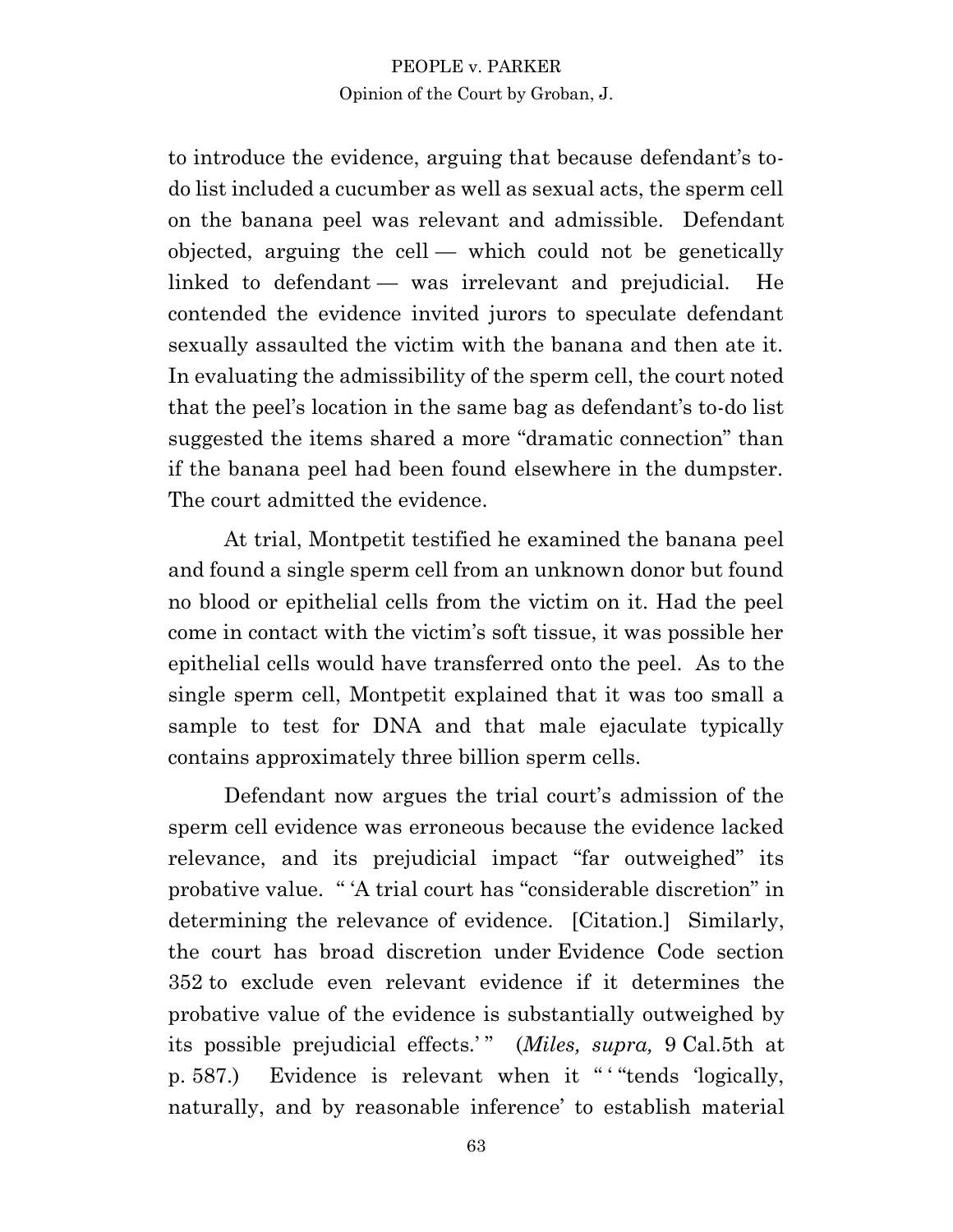facts such as identity, intent, or motive." ' " (*People v. Young* (2019) 7 Cal.5th 905, 931.) We review the trial court's evidentiary decision for abuse of discretion, disturbing it only if we conclude that the trial "'" "" court exercised its discretion in an arbitrary, capricious or patently absurd manner that resulted in a manifest miscarriage of justice."""" (*Miles*, at pp. 587–588.)

We conclude the trial court very thoughtfully evaluated the admissibility of the sperm cell evidence. It reasoned, "That there is spermatozoa [*sic*] in the trash at all established some microscopic relevance. And I use that both in terms of size and significance of the issue. The fact that it's on a banana peel adds somewhat to its weight in an evidentiary way. In light of all this — not just the reference to the cucumber, but all the totality of the evidence relevant to intent and planning in this case, the fact that there is a sperm on the banana peel is circumstantial evidence" of sexual contact. The trial court acknowledged that it may be "weak [evidence, but that] doesn't make it irrelevant." Defendant argues the evidence lacks relevance because the sperm cell's source is unknown, and it could have transferred to the banana peel from other, untested items in the same bag. The trial court considered those arguments, concluding the evidence was "not particularly" "powerful" and its credibility was susceptible to multiple attacks. But the weakness of the evidence does not undermine its relevance. Defendant was given an opportunity to test the strength of the evidence on cross-examination, during which Montpetit agreed there was no "scientific evidence that the sperm [was] necessarily" defendant's, nor "scientific evidence that the banana peel was ever in contact with" the victim. The trial court's decision to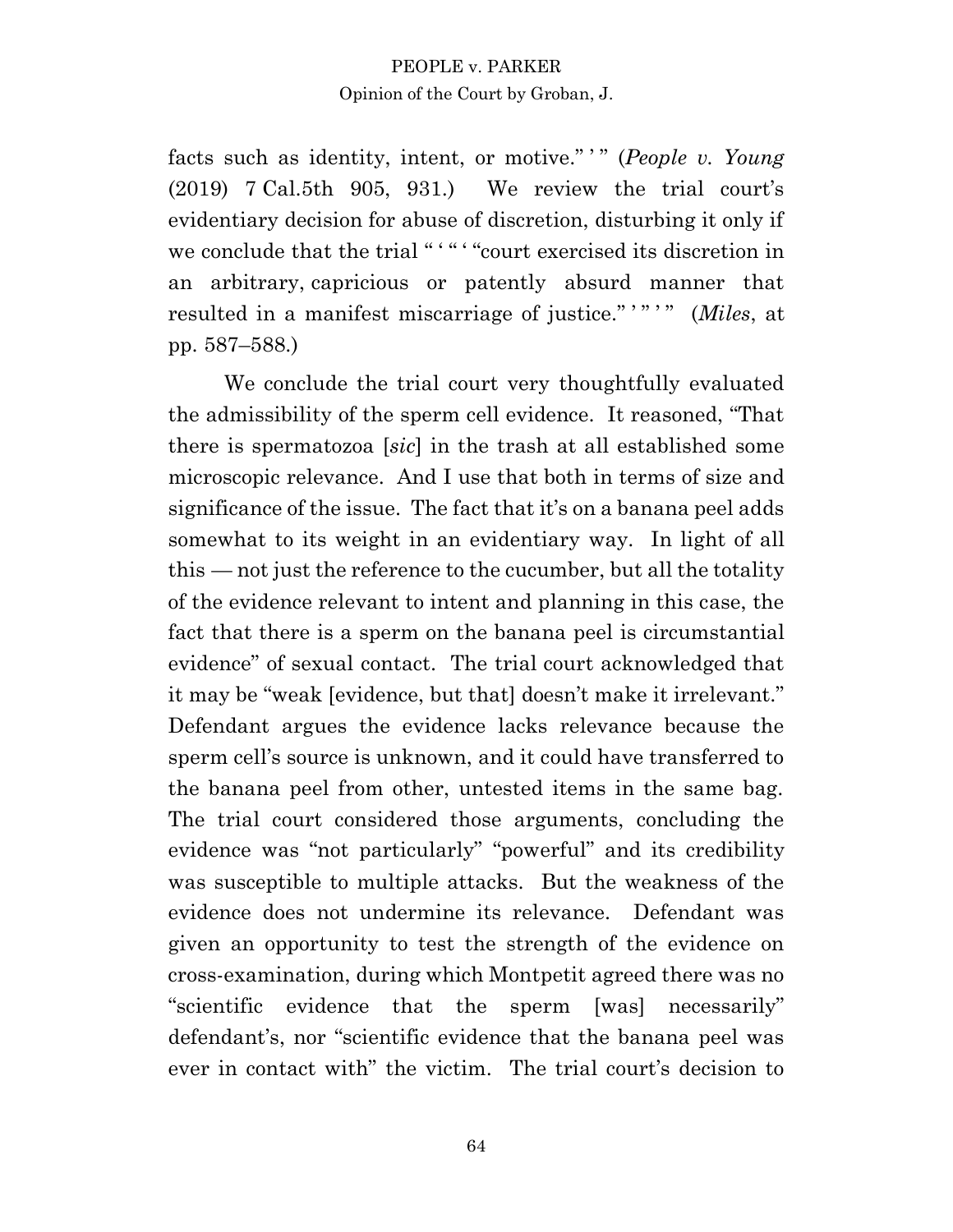admit it was certainly not arbitrary, capricious, or patently absurd; accordingly, we will not disturb it.

Nor are we persuaded that the evidence was more prejudicial than probative. Defendant argues admission of the sperm cell evidence is equivalent to the improper admission of character evidence to prove conduct on a specific occasion under Evidence Code section 1101, and that it improperly reduced the prosecution's burden of proof. We disagree. Defendant's to-do list included a cucumber and a list of sexual acts. As the court acknowledged, this evidence did not present a "pretty picture" of defendant. But damaging evidence is not necessarily prejudicial. (See *People v. Chhoun*, *supra*, 11 Cal.5th at p. 29.) " 'The "prejudice" which [Evidence Code] section 352 seeks to avoid is that which " ' "uniquely tends to evoke an emotional bias against the defendant as an individual *and which has very little effect on the issues.*"""" (*Ibid.*) The sperm cell was found on a banana peel, and the peel was discarded in the same trash bag as defendant's to-do list — which included a cucumber and a number of sexual acts. While the image of defendant assaulting the victim with a banana before eating and discarding it is upsetting and evocative, the location of the discarded peel in the same garbage bag as the to-do list and handwritten "do not disturb" sign discarded from defendant's home heightens its relevance. The trial court did not abuse its discretion in admitting a banana peel with a sperm cell found on it, recovered in close proximity to a to-do list linked to defendant, that described a number of sexual and other acts performed in connection with Gallego's murder. Defendant's planning for his crimes and his intent to sexually assault Gallego were central issues in the case. The trial court did not abuse its discretion by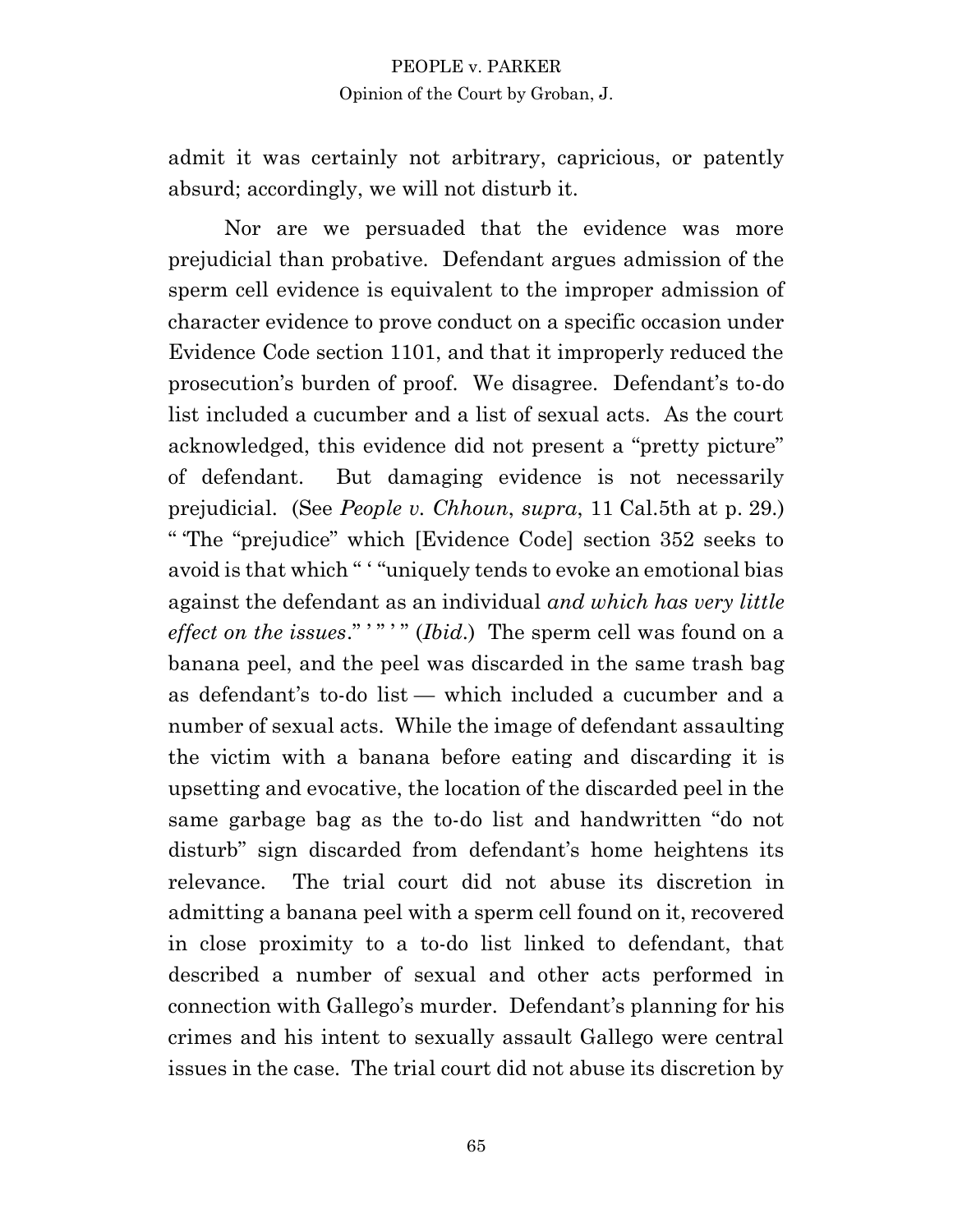concluding the sperm cell located on a banana peel was admissible as potentially relevant to those issues.

As the Attorney General notes, the evidence of the sperm cell, while relevant, was not nearly as prejudicial as some of the other evidence against defendant, including the to-do list found in the same trash bag. The court reasoned that while relevant, the evidence was not especially powerful, and its credibility was subject to attack. The trial court weighed the probative value of the evidence carefully, as well as its potential to confuse jurors, suggesting the jurors need not be "biochemist[s]" to understand the "basic concept[s]" at issue. The court also suggested it would not take an "inordinate amount of time" for the prosecution to present the evidence but ensured the defense would be given "every opportunity" to present the factual basis underpinning its interpretation of the evidence. The court's ruling was not arbitrary, capricious, or absurd, and we conclude there is no reason to disturb it. (*Miles*, *supra*, 9 Cal.5th at pp. 587–588.)

#### **G. Impeachment Testimony of Jailhouse Informant**

Defendant claims the trial court erred by limiting his cross-examination and impeachment of Lee in violation of his state and federal constitutional and statutory rights. We conclude no error occurred.

Lee testified for the prosecution regarding defendant's jailhouse confession. Defendant confided his plans to steal from Gallego and described how he killed her, cut off her fingertips, and disposed of her body. Defense counsel sought to impeach Lee with his prior criminal convictions, including: Lee's 1967 robbery and burglary convictions; his 1990 conviction for possession for sale; his 1993 conviction for willful infliction of corporal punishment; his admission of using drugs in August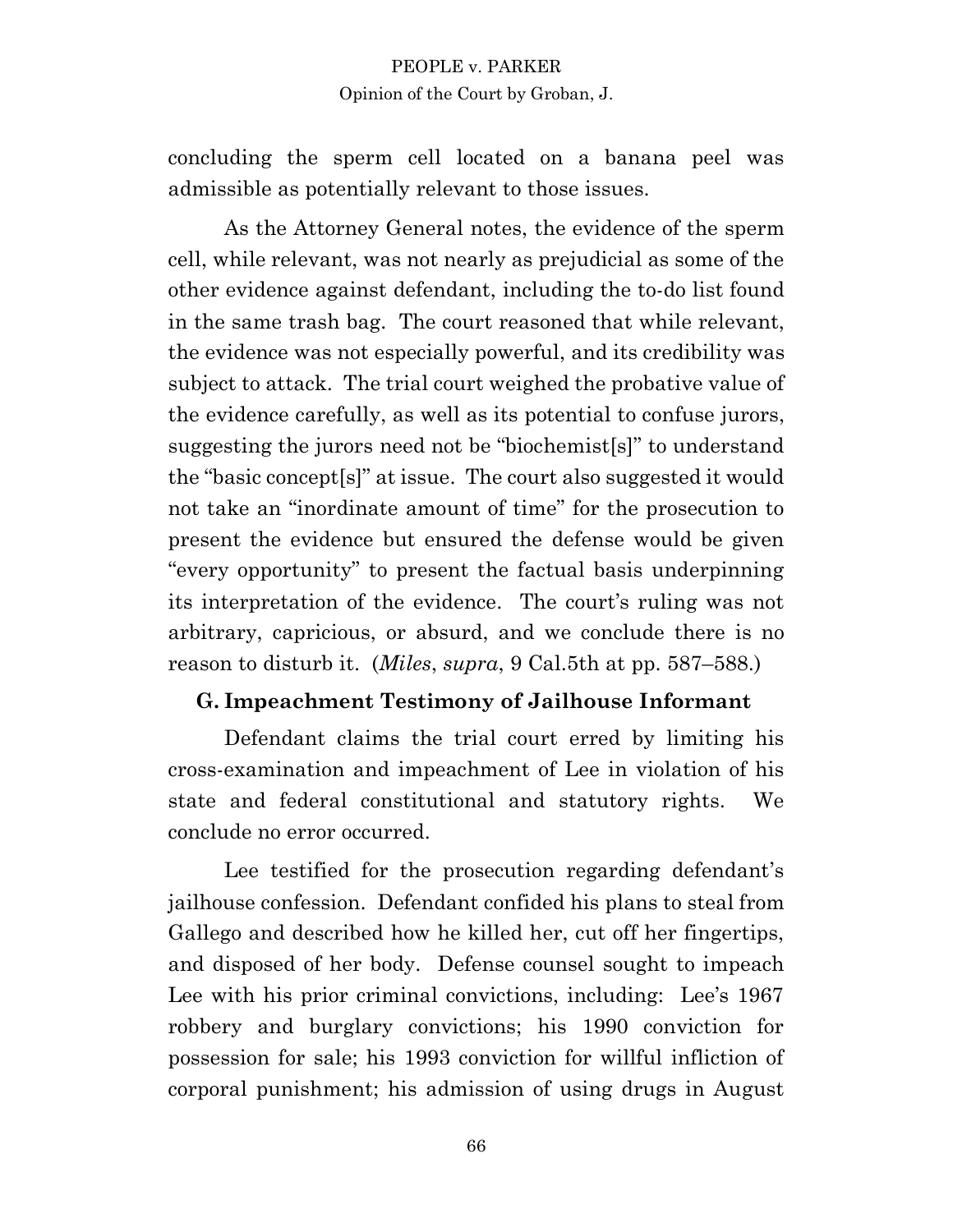2000; his 2002 admission of criminal threat; his admission of using rock cocaine from 1975 to 2002; and his 2002 conviction for false representation of identification to a peace officer.

The trial court ruled that the defense could impeach Lee with the 2002 false representation conviction if he denied the underlying conduct. The court also ruled defendant could impeach Lee with violating his restraining order, the incident that gave rise to his restraining order, his conviction for sale of narcotics in 1990, and his misdemeanor conviction for willful infliction of corporal injury in 1993. The court ruled that Lee's 1967 convictions were too old to be relevant. Defendant objected, contending that the 1967 robbery and burglary convictions remained relevant because Lee was facing a life sentence under the "Three Strikes" law, and he was hoping to receive some relief by testifying. The court ruled the 1967 offenses were generally precluded but agreed that if Lee's status under the Three Strikes law was raised, defendant would be permitted to address those convictions on cross-examination.

During Lee's cross-examination, defense counsel questioned Lee about his prior convictions and admissions. Specifically, Lee agreed he pleaded guilty to the possession of rock cocaine for sale in 1990, pleaded guilty to violating a restraining order in August 2000, lied to police about his name in January 2002, and used illegal drugs as recently as the day before he was arrested and booked into county jail. Lee denied that he was guilty of spousal abuse in 2000 and testified that he might have been convicted of spousal abuse in 1993. Lee further denied threatening his mother or her husband in March or June 2000.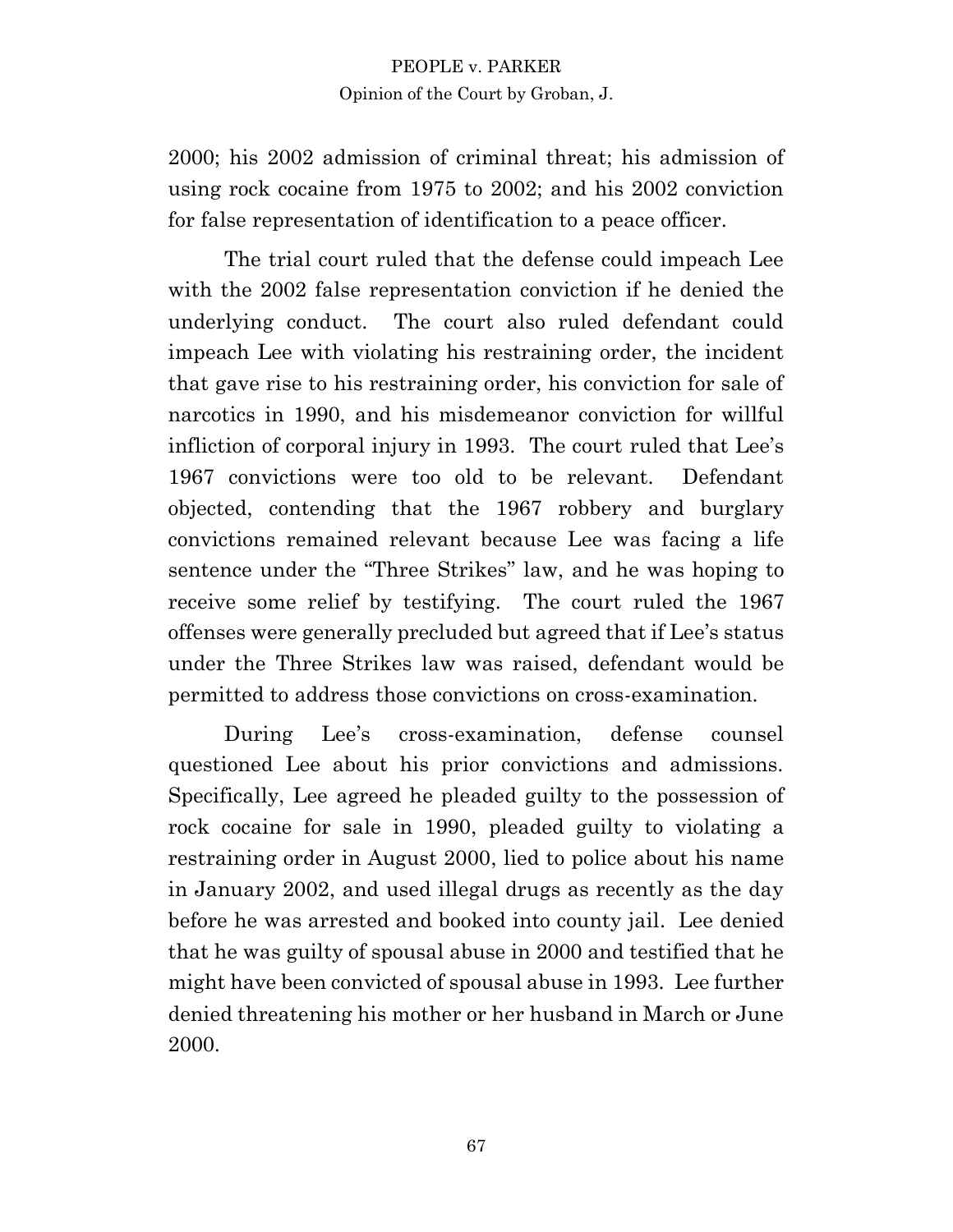Defendant now claims the trial court's limitation on his cross-examination of Lee violated his rights to confrontation and counsel, lessened the state's burden of proof, and undermined the heightened reliability requirement of capital trials. We disagree. Defendant fails to support the bare assertion that his right to confrontation was violated by the trial court's order. Although a witness may be impeached with any prior conduct involving moral turpitude (*People v. Clark* (2011) 52 Cal.4th 856, 931), trial courts possess broad latitude to exclude examination concerning a witness's prior conviction if it finds the prejudicial impact substantially outweighs its probative value. (*People v. Anderson* (2018) 5 Cal.5th 372, 407.) One factor a trial court considers when determining whether a prior conviction is admissible for impeachment purposes is whether that conviction "is near or remote in time." (*People v. Clark*, *supra*, 52 Cal.4th at p. 931.) The 33-year gap between Lee's 1967 convictions and defendant's trial is certainly "remote" in time. (*Ibid*.; cf. *People v. Edwards* (2013) 57 Cal.4th 658, 722 [1994 murder and burglary convictions not remote in time to 1996 trial].) Moreover, the court would have permitted defendant to question Lee concerning the 1967 convictions had Lee's status as a third strike offender been raised; it was not. No error resulted from the lack of cross-examination on Lee's 1967 offenses.

We note that additional considerations apply when the impeachment evidence is something other than a prior conviction because " 'such misconduct generally is less probative of immoral character or dishonesty and may involve problems involving proof, unfair surprise, and the evaluation of moral turpitude.' " (*People v. Clark*, *supra*, 52 Cal.4th at pp. 931–932.) Defendant argues he was not permitted to fully explore Lee's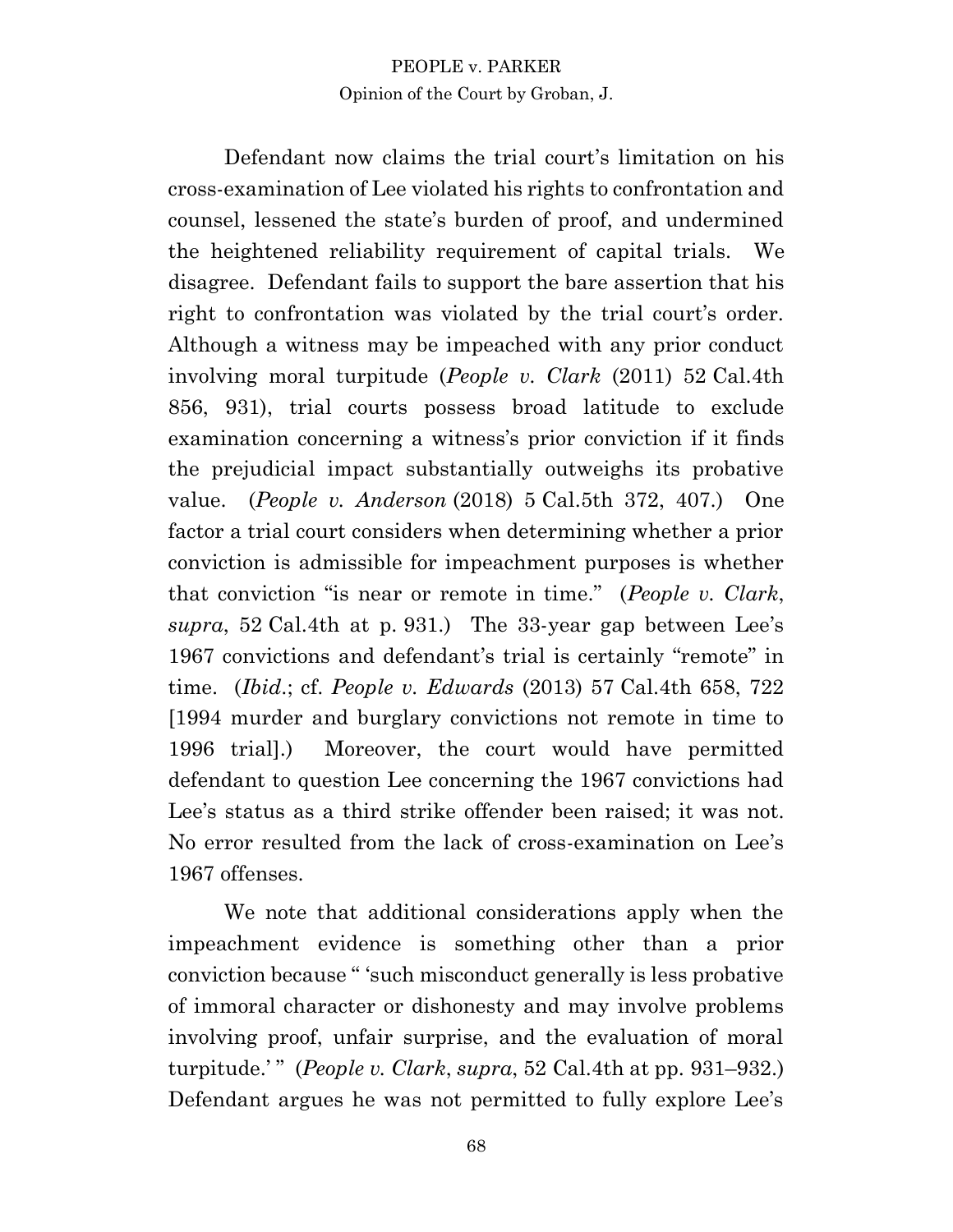drug history and related arrests, arguing the court's ruling prohibiting cross-examination on certain subjects falsely inflated Lee's credibility and reliability undermining the heightened requirement of reliability in capital cases. Although Lee was not cross-examined concerning his 33-year-old offenses, defendant was able to cross-examine Lee concerning every other item on his criminal record: his 1990 conviction for possession of the sale of narcotics; his 1993 conviction for willful infliction of corporal injury; his 2000 conviction for violating a restraining order and the incident that gave rise to it; and his 2002 conviction for false representation of identification to a police officer. The jury was fully apprised of Lee's credibility and reliability when determining how much weight it should accord his testimony. Accordingly, the trial court did not abuse its discretion by limiting the use of impeachment evidence against Lee.

# **H. Defense Examination of Police Officer Procedures**

Defendant claims the trial court erred by limiting his cross-examination and impeachment of Detective Ott in violation of his state and federal constitutional rights. We conclude there was no error.

Defendant sought to cross-examine Ott regarding alleged instances of variation from standard police practices, which the trial court denied. Defendant argued he did not confess his crime to Lee. He alleged that Ott met with Lee prior to interviewing him, leading defendant to suspect the detective "briefed" Lee prior to conducting the recorded interview. Defense counsel confirmed he believed Ott would deny speaking with Lee before the interview, that no other witness would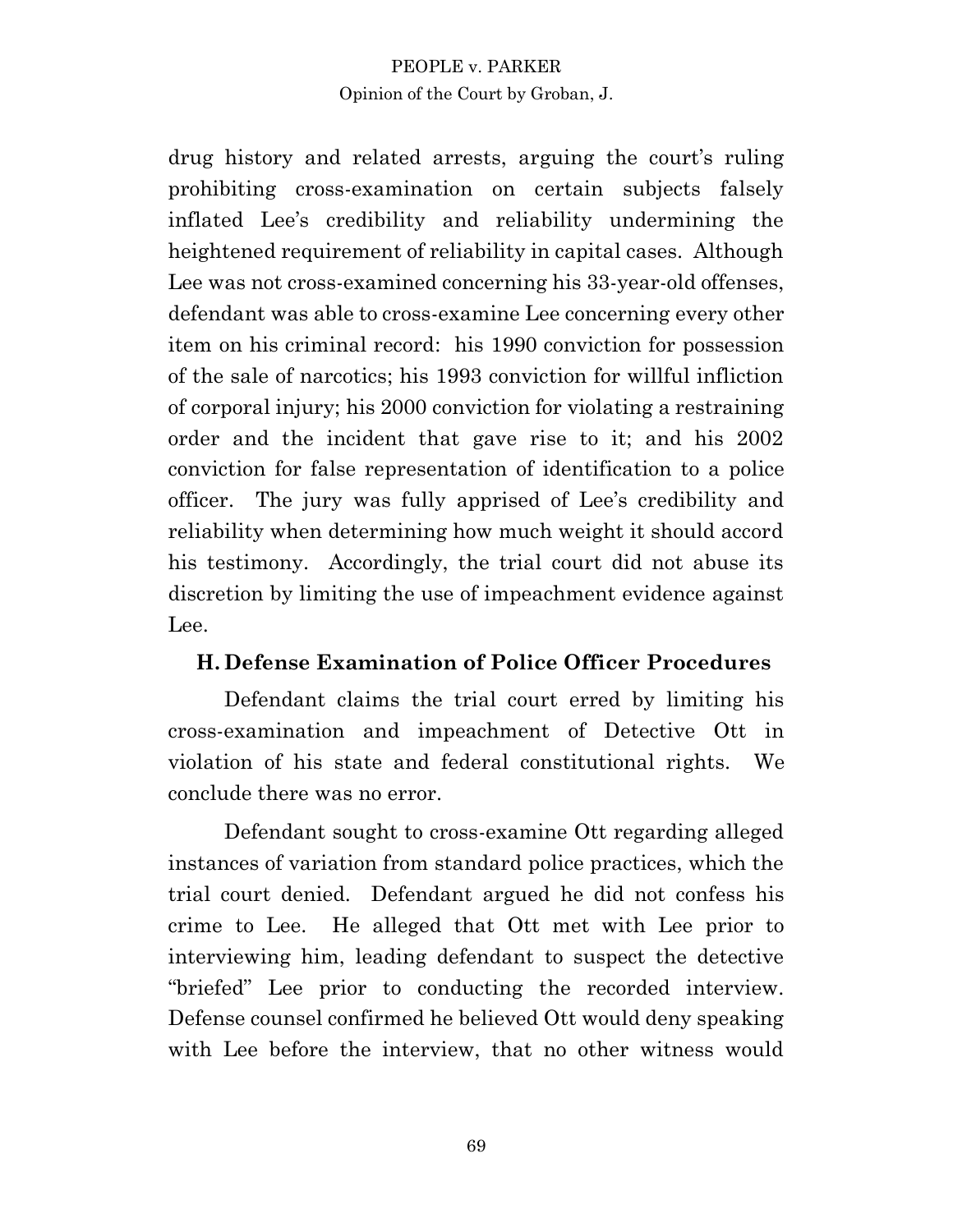testify to that conversation, and there was no gap in the recording of Ott's interview with Lee.**<sup>13</sup>**

To undermine Ott's credibility, defendant sought to present evidence that Ott engaged in similar "briefing" behavior with witnesses in three unrelated investigations. The prosecution reviewed Ott's file to determine whether any information needed to be produced in discovery and found nothing of note. Nevertheless, defendant claimed Ott once urged a fellow officer to sign an affidavit attesting to a witness's positive identification of a suspect, once had been asked to testify in a separate case regarding his deviations from procedure, and once recorded an interview with a suspect, which contained a 45-minute gap. As to the last allegation, the trial court concluded it was irrelevant as the matter settled before trial.

The prosecution objected to defendant's proposed examination regarding these topics on relevance and Evidence Code section 352 grounds as speculative, irrelevant, and prejudicial. The trial court agreed, explaining something more than Lee's uncorroborated "passing statement" that he saw Ott before his recorded interview was needed to impugn Ott's character. The court precluded the proposed cross-examination, reasoning it would be tantamount to introducing instances of misconduct to prove a crime and the jury should not be invited to speculate.

**<sup>13</sup>** Defense counsel contended there was a gap in the videotape of Ott's interview of defendant, but the prosecution did not intend to introduce that video recording into evidence in the guilt phase.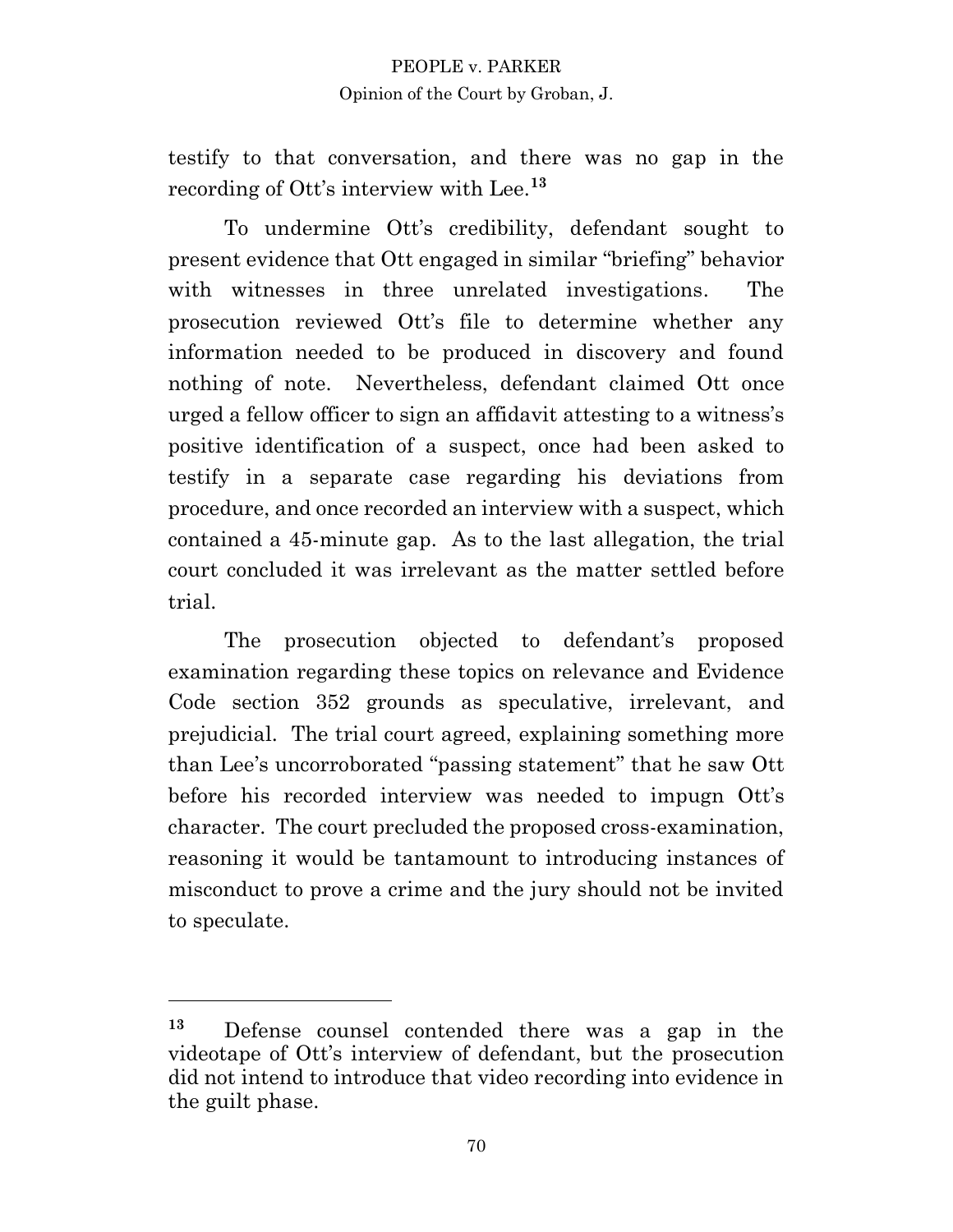Defendant argues the trial court's decision violated his confrontation right and prevented his attorney from properly defending him. We disagree. "" "[A] criminal defendant states a violation of the Confrontation Clause by showing that he was prohibited from engaging in otherwise appropriate crossexamination designed to show a prototypical form of bias on the part of the witness, and thereby, "to expose to the jury the facts from which jurors . . . could appropriately draw inferences relating to the reliability of the witness." ' [Citation.] However, not every restriction on a defendant's desired method of crossexamination is a constitutional violation. Within the confines of the confrontation clause, the trial court retains wide latitude in restricting cross-examination that is repetitive, prejudicial, confusing of the issues, or of marginal relevance. . . . Thus, unless the defendant can show that the prohibited crossexamination would have produced 'a significantly different impression of [the witnesses'] credibility' [citation], the trial court's exercise of its discretion in this regard does not violate the Sixth Amendment."" (*People v. Dalton* (2019) 7 Cal.5th 166, 217, citations omitted.)

Defendant argues cross-examining Ott would have revealed a pattern of practice outside the norm for police officers. We disagree. Defendant claimed that because one of Ott's prior interviews with a suspect contained a 45-minute gap in the recording and because Ott was alone with Lee and controlled the audio recording of his interview, he had a practice of manipulating interviews to prepare witnesses. As the trial court concluded, such an argument is little more than rank speculation; indeed, as the trial court explained, Lee told the prosecution that Ott never provided him with information about the case, and there was no gap in the audio recording of Lee's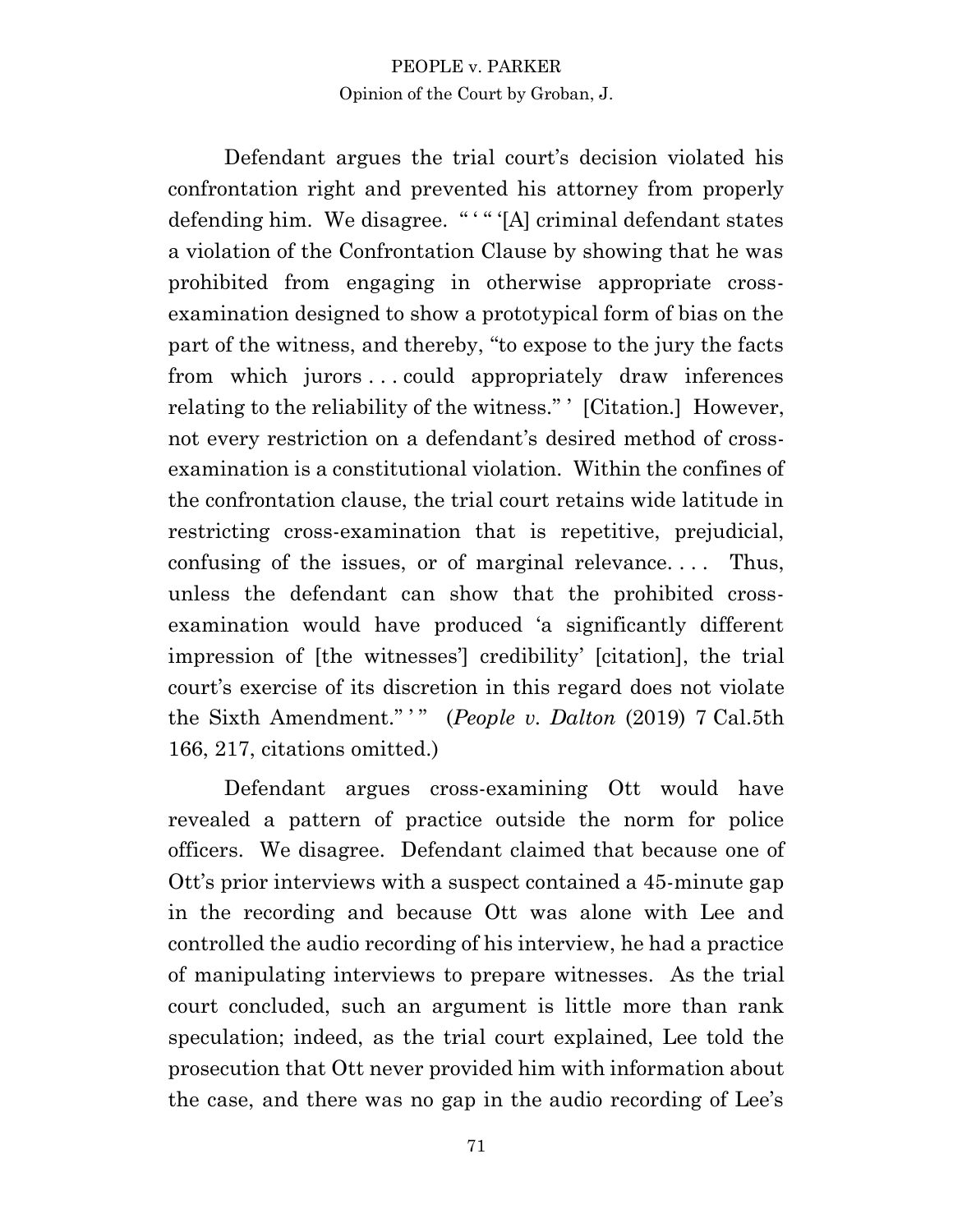interview. In the absence of affirmative evidence Ott engaged in any misconduct in this or other cases, the trial court did not abuse its discretion by concluding the probative value of the evidence was outweighed by the consumption of time and potential for confusion. (See *People v. Doolin* (2009) 45 Cal.4th 390, 438–439.)

# **I. Lying in Wait**

Defendant argues insufficient evidence supported the jury's true finding of the lying-in-wait special circumstance or first degree murder theory, and that the special circumstance, as applied, is unconstitutional.

"[O]ur assessment of defendant's various challenges to the sufficiency of the evidence are well settled. We ' " 'must review the whole record in the light most favorable to the judgment below to determine whether it discloses substantial evidence that is, evidence which is reasonable, credible, and of solid value — such that a reasonable trier of fact could find the defendant guilty beyond a reasonable doubt.'"' [Citation.] The same standard applies when examining the sufficiency of the evidence supporting a special circumstance finding." (*People v. Brooks*, *supra*, 3 Cal.5th at p. 57.)

The " 'lying-in-wait special circumstance requires " "an intentional murder, committed under circumstances which include (1) a concealment of purpose, (2) a substantial period of watching and waiting for an opportune time to act, and (3) . . . a surprise attack on an unsuspecting victim from a position of advantage . . . ." ' " ' (*People v. Johnson* (2016) 62 Cal.4th 600, 629 [197 Cal.Rptr.3d 461, 364 P.3d 359] (*Johnson*).) The lyingin-wait special circumstance (Pen. Code, § 190.2, subd. (a)(15)) includes the elements of first degree lying-in-wait murder (*id.*, §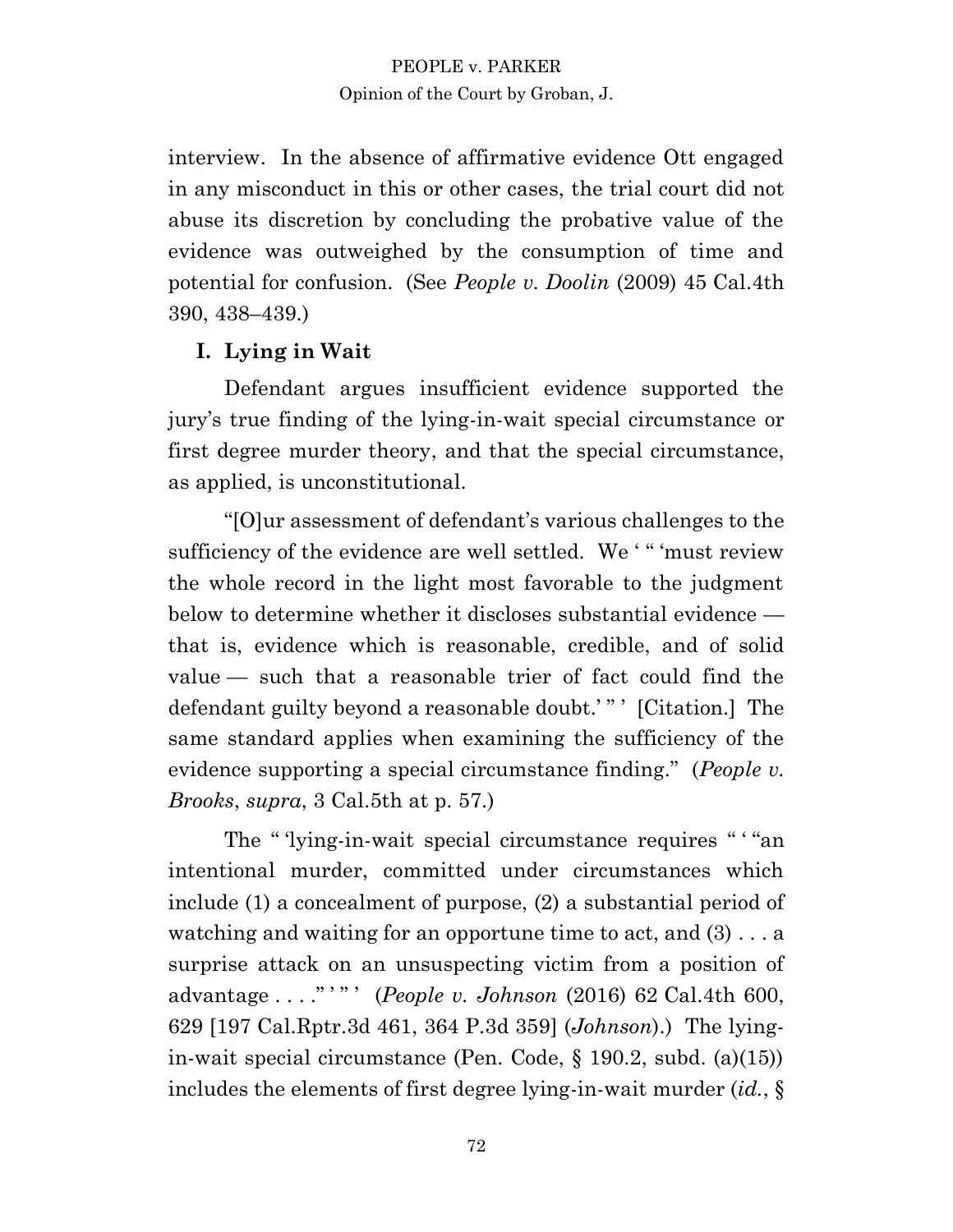189, subd. (a)) but requires the additional element that the killing was intentional, not merely committed with implied malice. [Citation.] Thus, we focus here on whether substantial evidence supports the special circumstance, for if it does, it necessarily supports the theory of first degree lying-in-wait murder." (*People v. Flinner* (2020) 10 Cal.5th 686, 748.)

Defendant unsuccessfully moved, pursuant to section 995, to set aside the information charging him with Gallego's murder along with the rape-murder, sodomy-murder, and lying-in-wait special circumstances. Defendant argued that there were interruptions between the period of alleged watchful waiting and the commission of lethal acts undermining the lying-in-wait theory, and any efforts he made to conceal his lethal actions after committing them could not support the special circumstance. Defendant now claims insufficient evidence supports his conviction, arguing it is based on scant evidence namely, that he and Gallego were roommates who could — and did — come and go from their shared living space freely (as, for example, when Gallego went to work on August 10); that he requested time off of work beginning several days before Gallego's last day of work, but that his vacation request did not suggest murderous intent; and that he took steps to conceal the crime after its commission, which did not undermine his assertion that the killing arose from a sudden heat of passion.

Our review is not limited to the selection of facts defendant presents; rather, we consider the whole record. Having done so, we conclude ample evidence supported the special circumstance true finding, and therefore the theory of murder. (*People v. Brooks*, *supra*, 3 Cal.5th at p. 57.) Defendant concealed his purpose from Gallego and others, gathering Gallego's personal financial information over a period of time to steal her savings.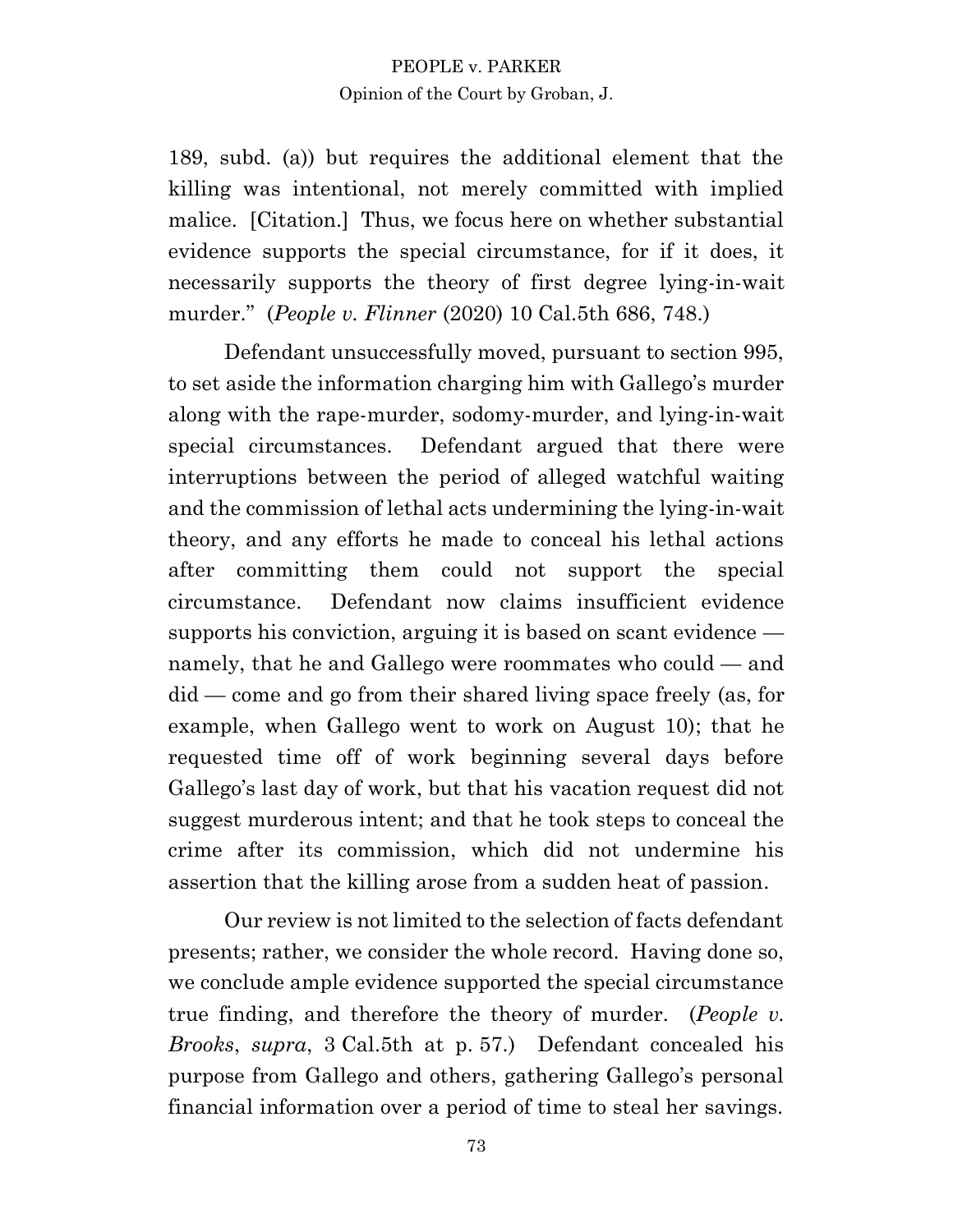He watched and waited before acting, as evinced by his taking photographs from Gallego and creating "morphed" images of her face or body combined with images of other women. He requested time off of work for several days and concealed his plans for that time, claiming to be visiting his terminally ill relative. He intended to, and did, plan to mutilate and dispose of Gallego's body, as evinced by the notations on his to-do list to "burn palms + face thoroughly" and reference to a "small hand truck & drawer for extraction from apt." Indeed, the medical examiner noted that Gallego's body showed blackened and wrinkled skin around her hands suggesting post-mortem burning. He methodically planned his attack, which began at least as early as his creation of a to-do list to effectuate the crime, which included steps such as closing the doors and windows of the apartment to avoid any sound escaping.

The crime revealed ample evidence of his concealment of purpose, watching and waiting, and surprise. As to evidence of surprise, the head wound Gallego suffered, the marks on her wrists and back consistent with handcuffing, and her lack of defensive wounds all indicate defendant surprised Gallego before inflicting the injury that killed her. Defendant's concealment of purpose to sexually assault Gallego and his watchful waiting for an opportune time to act were evident in the lengthy list of the sexual acts he drafted to perpetrate against Gallego (which list included items he would need to carry out those acts like a shaver cord); the collaged sexually graphic images of Gallego; and evidence suggesting he carried out his intentions, including the fact that Gallego was found with recently shaved pubic hair.

Viewing this evidence in the light most favorable to the prosecution, we conclude a trier of fact could have concluded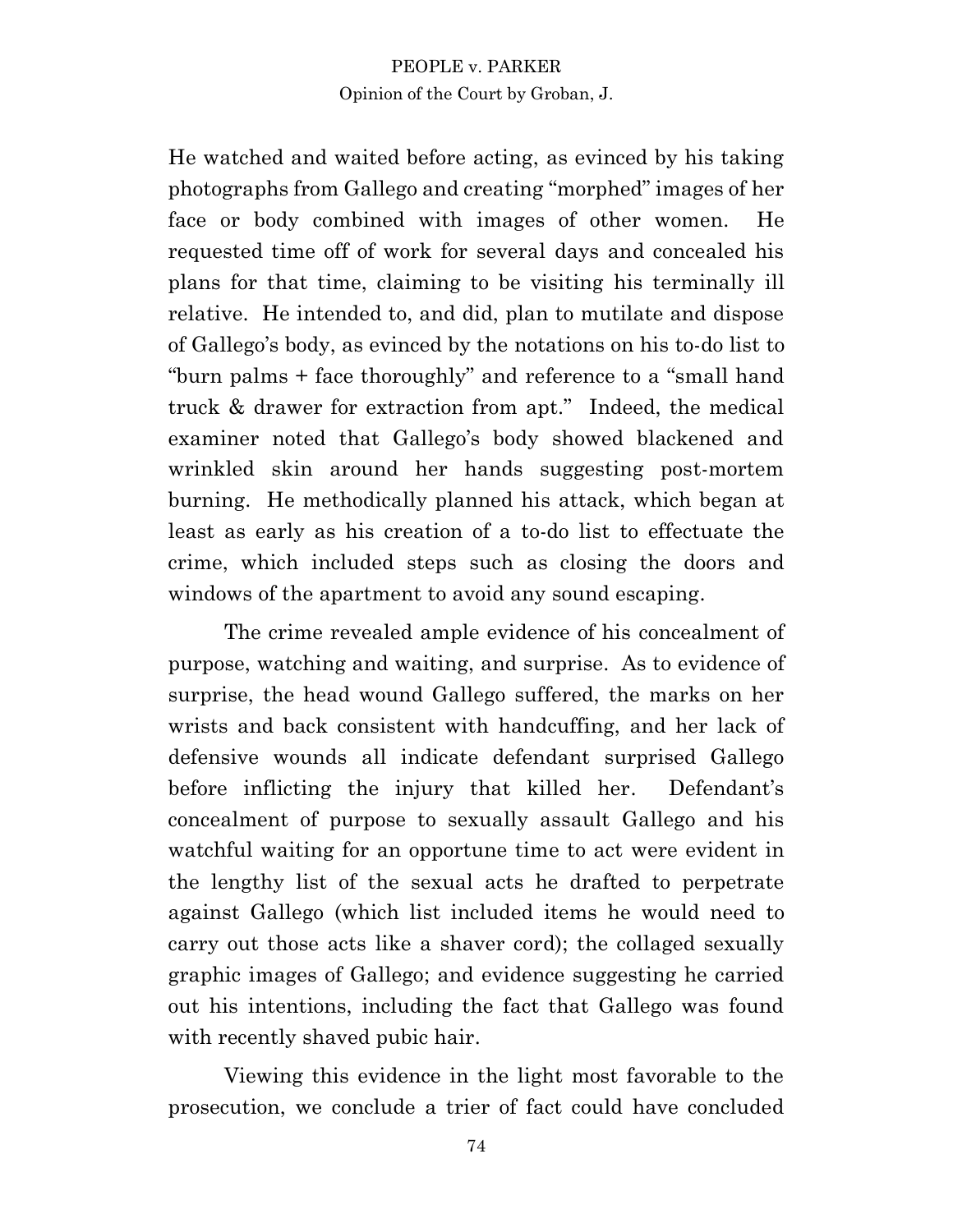that defendant intentionally killed Gallego following a period of watchful waiting. We need not credit defendant's contrary claims — that several days passed between his last day of work and the last time Gallego was seen, which he alleges undermines the notion of watchful waiting, and that his activities to conceal the murder after committing it suggests it was committed in the heat of passion — because sufficient evidence supports the trier of fact's conclusions. (*People v. Moon* (2005) 37 Cal.4th 1, 22–23 [upholding lying-in-wait special circumstance finding where the defendant concealed his purpose, but not his presence, from the victim before "suddenly push[ing] her down the stairs and then strangl[ing] her"]; see also *People v. Nelson* (2016) 1 Cal.5th 513, 550 (*Nelson*) [special circumstance does not require a defendant " ' " 'be literally concealed from view before he attacks the victim' " ' "].)

Defendant also claims the special circumstance is unconstitutionally vague and overbroad because it fails to narrow the class of death-eligible offenders or provide a basis to meaningfully distinguish between those who are and are not eligible for the death penalty. We have repeatedly rejected this claim, as defendant acknowledges, and defendant presents us with no reason to reconsider our prior conclusion. (*People v*. *Flinner*, *supra*, 10 Cal.5th at p. 751; *People v. Johnson*, *supra*, 62 Cal.4th at pp. 634–637; *People v. Casares* (2016) 62 Cal.4th 808, 849 ["Contrary to defendant's argument, the lying-in-wait special circumstance is not coextensive with either theory of first degree murder"].)

Defendant argues the jury was misled by the lying-in-wait jury instructions and by the prosecution's related opening and closing arguments. We disagree. Before closing arguments, defendant unsuccessfully moved for judgment of acquittal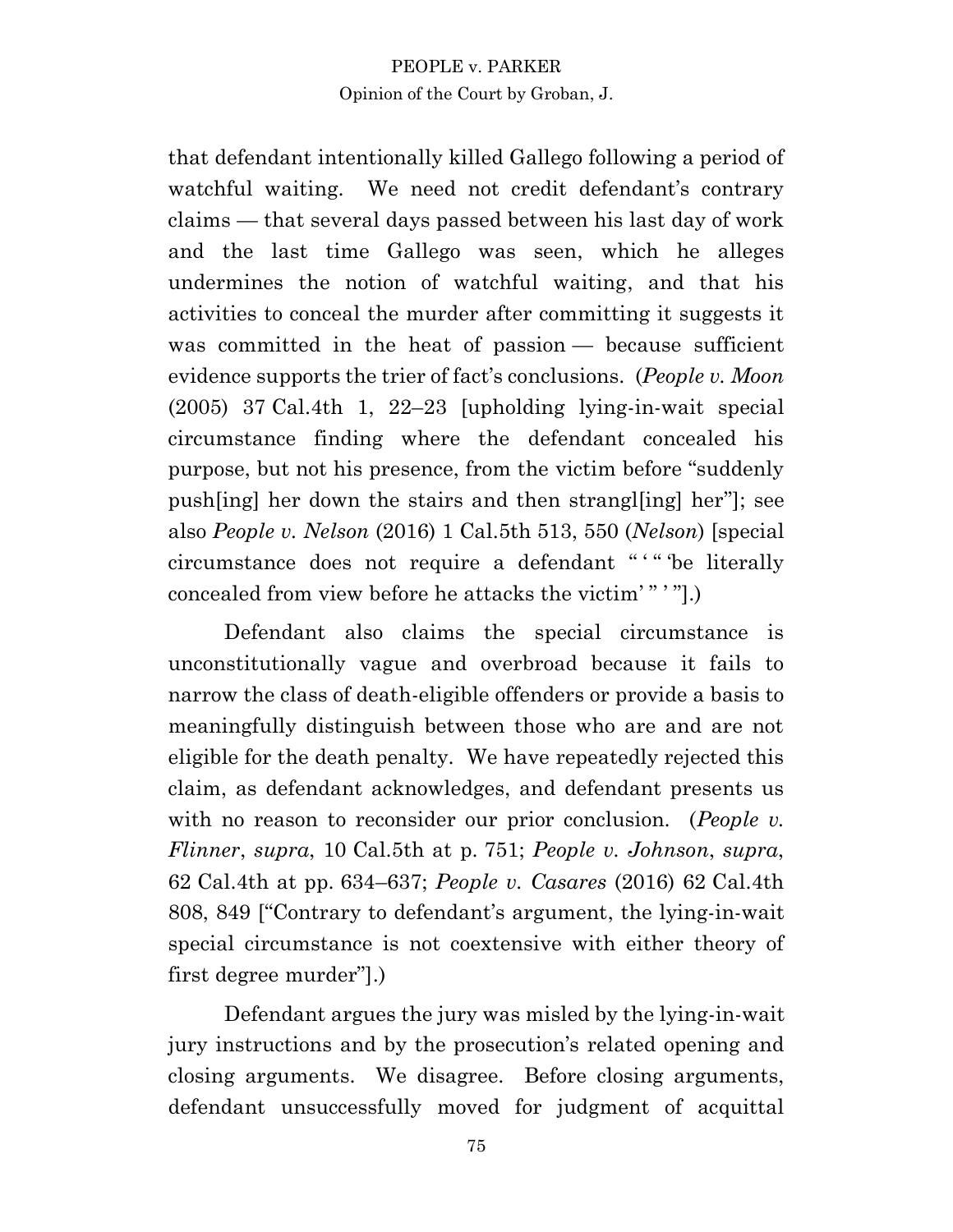pursuant to section 1118.1, seeking to dismiss the special circumstance allegation or to alternatively dismiss the murder charge. The trial court noted that the motion in essence argued the lying-in-wait theory was unconstitutionally vague and denied the motion both because it found constitutional infirmity was not an appropriate basis for a section 1118.1 challenge, and because ample evidence supported the lying-in-wait special circumstance allegation and theory of murder.

The jury was instructed with CALJIC No. 8.25**<sup>14</sup>** , that murder by means of lying in wait requires watching and waiting, taking the victim by surprise whether or not they are "aware of the murderer's presence," and time enough to premeditate and deliberate. The jury was instructed that the special circumstance required a premediated, deliberate killing

**<sup>14</sup>** The jury was instructed as follows: "Murder which is immediately preceded by lying in wait is murder of the first degree. This is a separate theory of first degree murder. [¶] The term 'lying in wait' is defined as awaiting and watching for an opportune time to act, together with a concealment by ambush or some other discrete design to take the other person by surprise even though the victim is aware of the murderer's presence. [¶] The lying in wait need not continue for any particular period of time provided that its duration is such to show a state of mind equivalent to premeditation or deliberation. [¶] The word 'premeditation,' as I've instructed you previously, means considering beforehand, and the word 'deliberation' means formed or arrived at or determined upon as a result of careful thought and the weighing of considerations for and against the proposed course of action."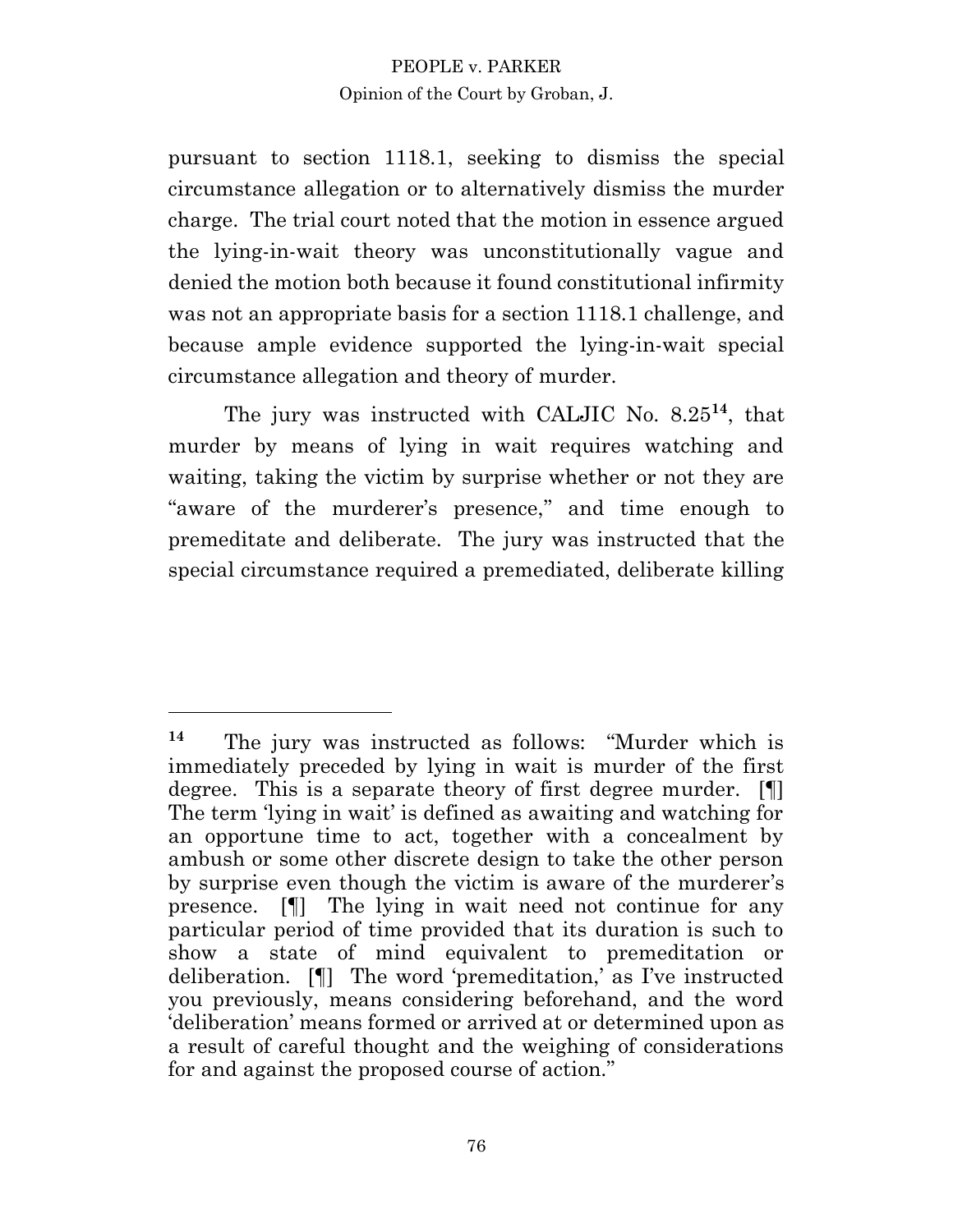"by means of lying in wait."**<sup>15</sup>** In her opening statement, the prosecutor argued, "[D]efendant is not only guilty of murder, but he's guilty of slowly and methodically planning this crime, which is to take Patricia Gallego by surprise, which is lying in wait. He did this in order to rape her, and he did this in order to get all her money." In closing argument, she told the jury it could find the lying-in-wait special circumstance and theory of murder true whether or not Gallego knew defendant was present in their apartment and explained that no particular duration of waiting needed to have been established.

Defendant argues the instructions amounted to a "constitutionally intolerable" violation of his state and federal due process rights because the prosecution was not required to prove the requisite mental state for first degree murder. That is, he claims the lying-in-wait special circumstance and theory of murder "amount[ed] to strict liability for [his] being present prior to the offense, in the apartment that he shared with the

<sup>&</sup>lt;sup>15</sup> The jury was instructed on the special circumstance as follows: "To find that the special circumstance referred to in these instructions as murder by means of lying in wait is true, each of the following facts must be proved: [¶] . . . [¶] One, the defendant intentionally killed the victim; [¶] And, two, the murder was committed by means of lying in wait. [¶] Murder which is immediately preceded by lying in wait is a murder committed by means of lying in wait. [¶] And the term 'lying in wait' is defined as awaiting and watching for an opportune time to act, together with a concealment by ambush or some other secret design to take the other person by surprise, even though the victim[ is] aware of the murderer's presence. [¶] The lying in wait need not continue for any particular period of time, provided that its duration is such as to show a state of mind equivalent to premeditation and deliberation. [¶] The words 'premeditation' and 'deliberation' have been defined for you previously."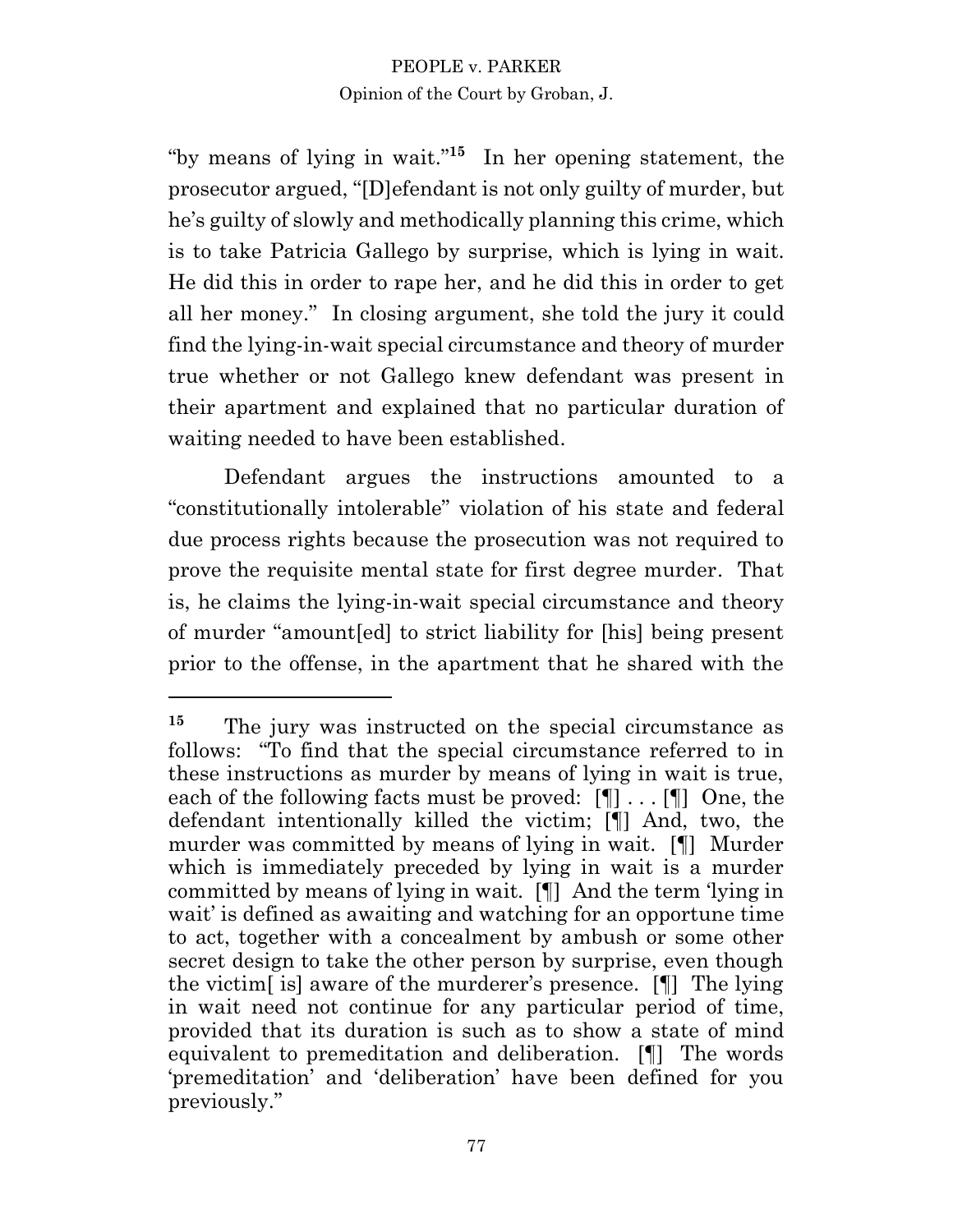victim." This contention lacks merit. " 'We have repeatedly held that CALJIC No. 8.25 adequately conveys to a jury the elements of lying-in-wait murder.' " (*People v. Duong* (2020) 10 Cal.5th 36, 68, quoting *People v. Russell* (2010) 50 Cal.4th 1228, 1244.) One of those elements includes watchful waiting for a period of time sufficient "to show a state of mind equivalent to premeditation or deliberation." (CALJIC No. 8.25.) We have also held that "CALJIC No. 8.81.15 is not by its length or terms ' "impossible to understand and apply." ' " (*People v. Cage* (2015) 62 Cal.4th 256, 281.) "It is not internally inconsistent in its treatment of the temporal element of lying in wait, which properly references the concepts of premeditation and deliberation." (*Ibid*.) Moreover, "the use of the same language in both CALJIC No. 8.81.15 and CALJIC No. 8.25 concerning the period of time necessary for lying in wait is appropriate. The difference between lying-in-wait murder and the lying-in-wait special circumstance does 'not touch on th[is] durational element of lying in wait.' [Citations.] The difference lies in the required mental states . . . ." (*Ibid*.) We recently affirmed that the difference between the special circumstance of lying in wait and ""ordinary" premeditated murder" is not simply intent, but also the "elements of concealment, watching and waiting, and a surprise attack from a position of advantage." (*People v. Flinner*, *supra*, 10 Cal.5th at p. 752; see *People v. Sandoval* (2015) 62 Cal.4th 394, 416.) Accordingly, we conclude defendant's contentions that the prosecution was improperly relieved of its burden of proof and the jury was inadequately instructed on the requisite mental state are meritless. To the extent defendant challenges the trial court's denial of his section 1118.1 motion, we conclude defendant's claim lacks merit. Such denials are reviewed "using the same standard 'employed in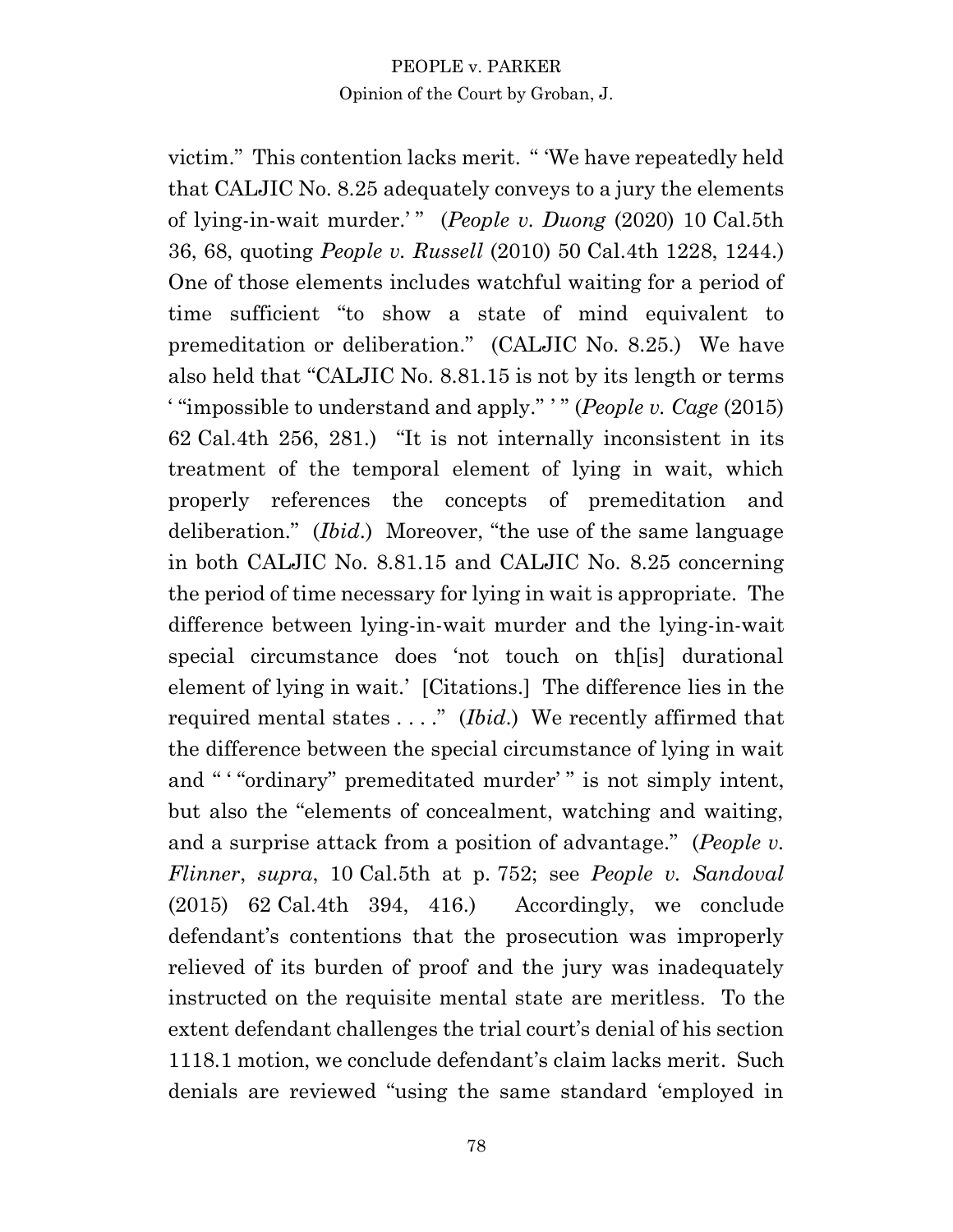reviewing the sufficiency of the evidence to support a conviction," and we conclude that ample evidence supported the trier of fact's conclusion. (*People v. Veamatahau* (2020) 9 Cal.5th 16, 35, quoting *People v. Houston* (2012) 54 Cal.4th 1186, 1215.)

# **J. Financial Gain Special Circumstance**

Defendant argues insufficient evidence supported the jury's true finding on the financial gain special circumstance. As noted above, we review these challenges for " ' " 'substantial evidence — that is, evidence which is reasonable, credible, and of solid value.' " ' " (*People v. Brooks*, *supra*, 3 Cal.5th at p. 57.) Before Gallego's death, defendant told Powell he planned to enter into a deal with Gallego to marry her in exchange for money. Defendant left both Ijames and Powell with the impression that the planned marriage was transactional in nature. Two days after Gallego was last seen, defendant cashed a \$300 check written from Gallego to him. Two days after that, on the day Gallego's body was found, defendant attempted to cash a \$350 check written from Gallego to defendant, but he was unable to do so because of an error at the bank. The next day, defendant successfully transferred the entire balance of Gallego's savings, \$4,670.02, into his checking account. Defendant had written down all of Gallego's personal identifying and financial information, which he concedes he used to submit credit card applications in her name, or variations thereof. Following his arrest, defendant told Lee, his county jail cellmate, that Gallego would have paid him \$2,000 to marry her for citizenship, but defendant determined he would profit to a greater degree by killing her and obtaining her savings (which he thought to be between \$12,000 and \$15,000).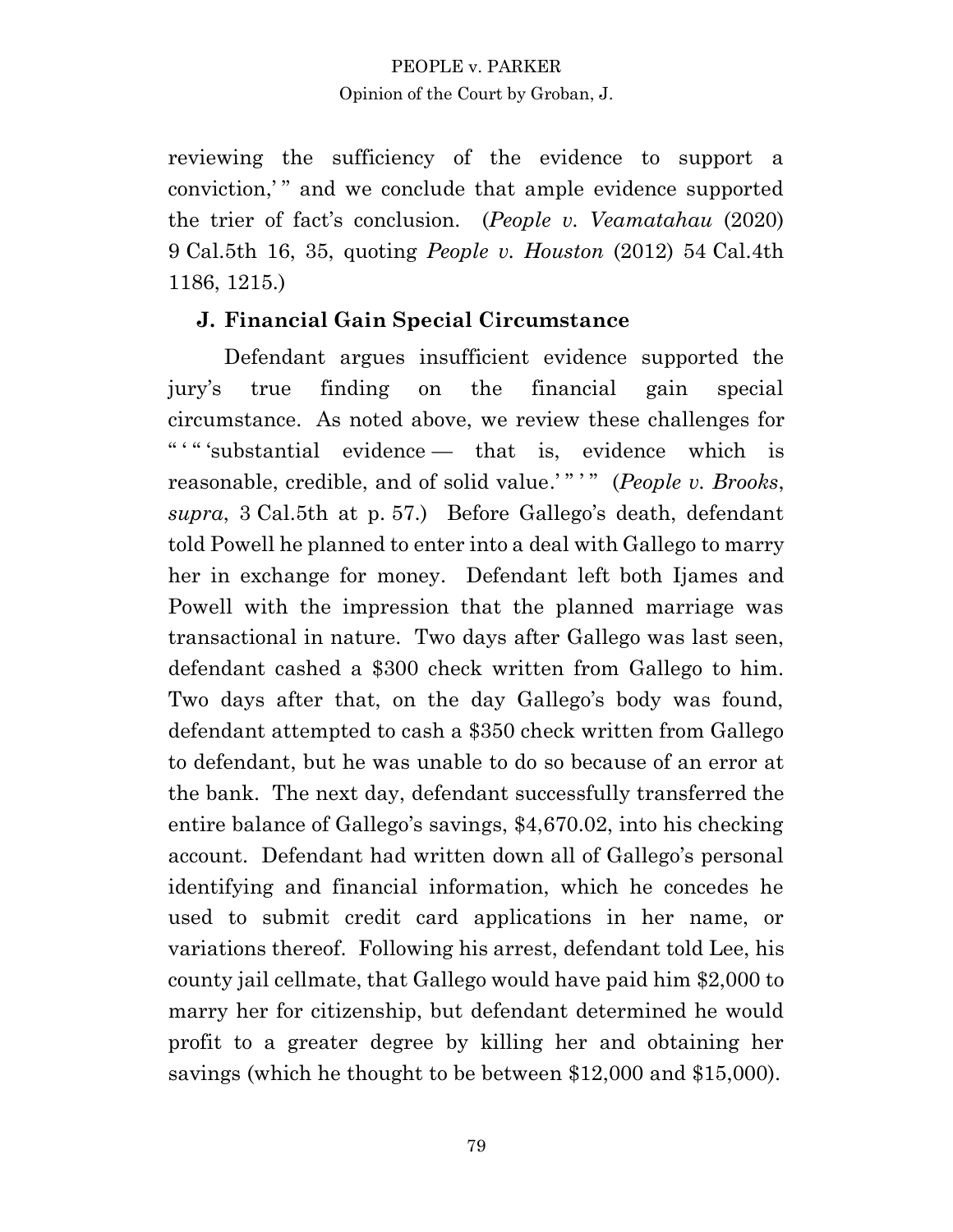The evidence was sufficient to support the jury's finding true the financial gain special circumstance. "Under section 190.2, subdivision (a)(1), a defendant is subject to the special circumstance if the 'murder was intentional and carried out for financial gain.' " (*People v. Fayed* (2020) 9 Cal.5th 147, 201.) The financial gain does not need to be the ""dominant," "substantial," or "significant" motive for the murder.'" (*People v. Sapp* (2003) 31 Cal.4th 240, 282; see also *People v. Michaels* (2002) 28 Cal.4th 486, 519 [financial gain may be "secondary purpose" of murder].) Nor does a defendant need to realize any "pecuniary benefit from the murder" for the special circumstance to apply. (*People v. Sapp*, at p. 282.) " ' "[T]he relevant inquiry is whether the defendant committed the murder in the expectation that he would thereby obtain the desired financial gain."<sup>"</sup> (*Ibid.*)

Here, defendant acknowledged that he believed he would receive greater financial benefit from killing Gallego than marrying her. In the immediate aftermath of her disappearance, he transferred Gallego's savings into his bank account and deposited checks from her account into his. This conduct suffices to establish defendant's expectation of financial gain. (See *People v. Crew* (2003) 31 Cal.4th 822, 851 [a reasonable jury could find that the defendant killed the victim with an expectation of financial gain when victim closed out her account and defendant deposited a portion into his own account].)**<sup>16</sup>**

**<sup>16</sup>** Because defendant was not charged with an overlapping financial special circumstance, a "limiting construction of the financial-gain special circumstance" is not applicable. (*People v.*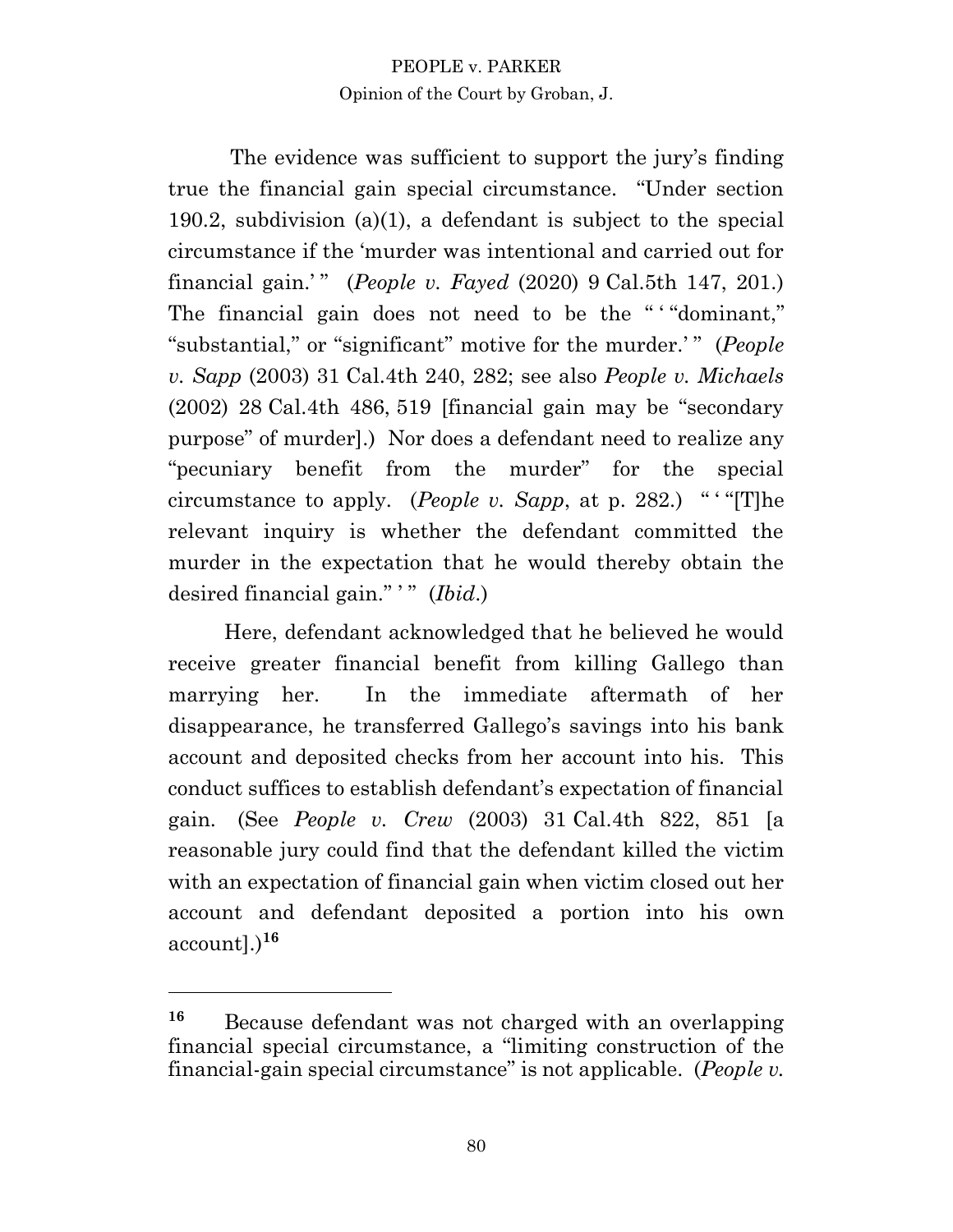Defendant's reliance on *People v. Adcox* (1988) 47 Cal.3d 207 is misplaced. There, we held the financial gain special circumstance inapplicable to murder that took place during the course of robbery of the victim's wallet and car. (*Id.* at p. 246.) Defendant argues the crime he committed was more like robbery than murder for hire. But a jury need not find a defendant committed murder for hire to conclude the primary or secondary purpose of murder was financial gain. Here, where defendant told his cellmate following his arrest that he intended to kill Gallego to steal all her money rather than accept a smaller amount as payment in exchange for marrying her, he called her bank for several days prior to murdering her to check her bank balance, and then he methodically transferred funds from her account to his after killing her, we conclude there was sufficient evidence to support the finding that the murder was committed with the " "expectation that he would thereby obtain the desired financial gain." ' " (*People v. Sapp*, *supra*, 31 Cal.4th at p. 282.)

# **K. Alleged Instructional Error**

*1. Prosecution's Burden To Prove Charges Beyond a Reasonable Doubt* 

Defendant contends that instructing the jury with CALJIC No. 2.90, along with four related instructions, undermined the constitutional requirement of proof beyond a reasonable doubt. He acknowledges we have consistently

*Crew, supra*, 31 Cal.4th at p. 850; accord *People v. Howard*  (1988) 44 Cal.3d 375, 409.)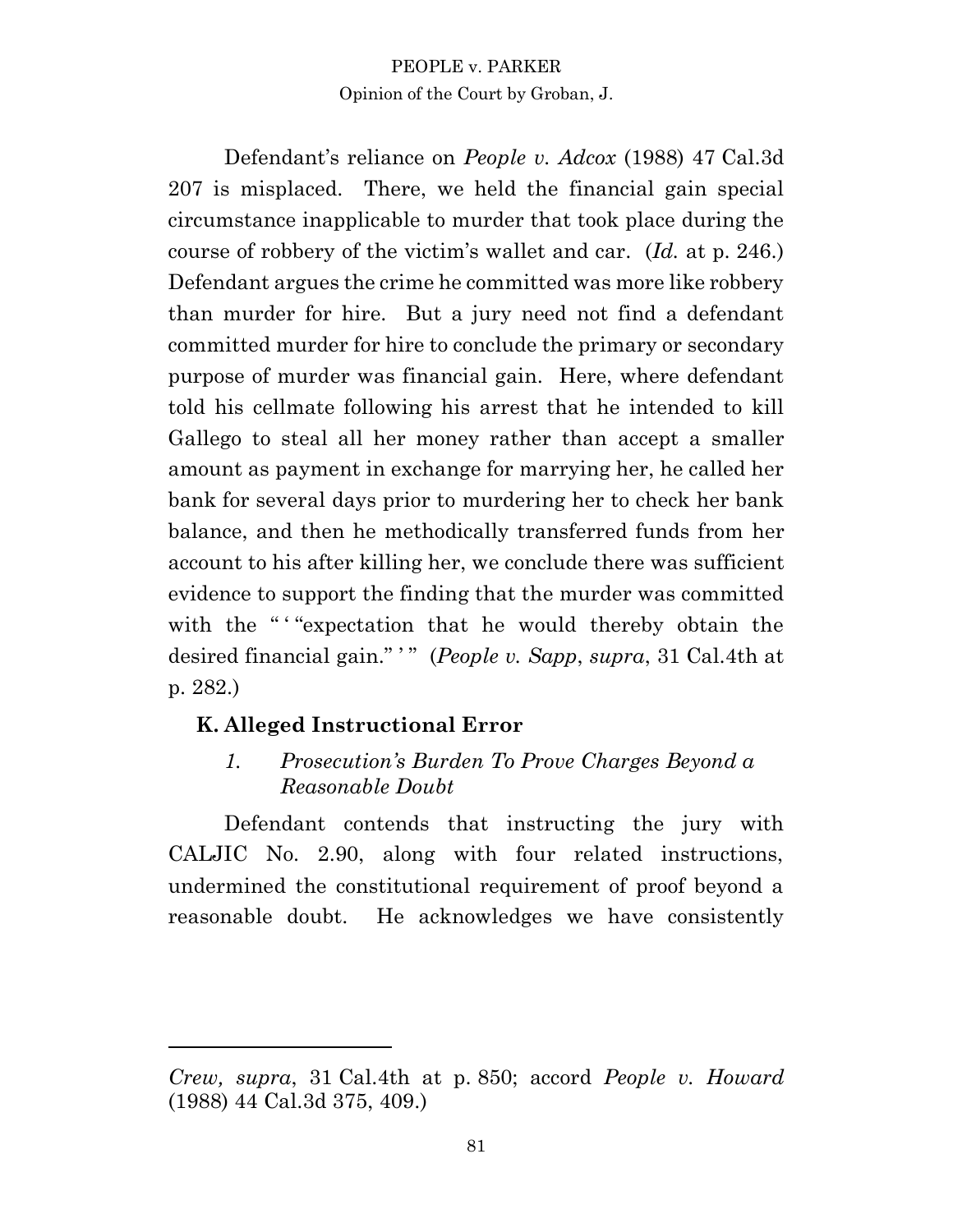concluded CALJIC No. 2.90**<sup>17</sup>** suffers from no constitutional defect but urges without elaboration that his claim is distinct from those raised in other cases.

Defendant correctly notes that proof beyond a reasonable doubt is constitutionally required to sustain a criminal conviction. (See *In re Winship* (1970) 397 U.S. 358, 361–364 [holding that the due process clause protects defendants by requiring proof beyond a reasonable doubt].) The federal Constitution " 'does not require that any particular form of words be used in advising the jury of the government's burden of proof.' " (*People v. Potts* (2019) 6 Cal.5th 1012, 1032.) Rather, it requires that " ' "taken as a whole, the instructions . . . correctly conve[y] the concept of reasonable doubt to the jury."  $\dddot{M}$  (*Id.* at p. 1033.)

We have held CALJIC No. 2.90 "establishes the prosecution's burden of establishing the defendant's guilt 'beyond a reasonable doubt.' " (*People v. Ghobrial, supra,* 5 Cal.5th at p. 286.) The instruction is not confusing or misleading, as defendant urges us to conclude. (*People v.*

**<sup>17</sup>** The jury was instructed, "A defendant in a criminal action is presumed to be innocent until the contrary is proved, and in a case of a reasonable doubt whether his guilt is satisfactorily shown, he is entitled to a verdict of not guilty. This presumption places upon the State the burden of proving him guilty beyond a reasonable doubt. [¶] Reasonable doubt is defined as follows: It is not a mere possible doubt; because everything relating to human affairs, and depending on moral evidence, is open to some possible or imaginary doubt. It is that state of the case which, after the entire comparison and consideration of all the evidence, leaves the minds of the jurors in that condition that they cannot say they feel an abiding conviction, to a moral certainty, of the truth of the charge." (See CALJIC No. 2.90.)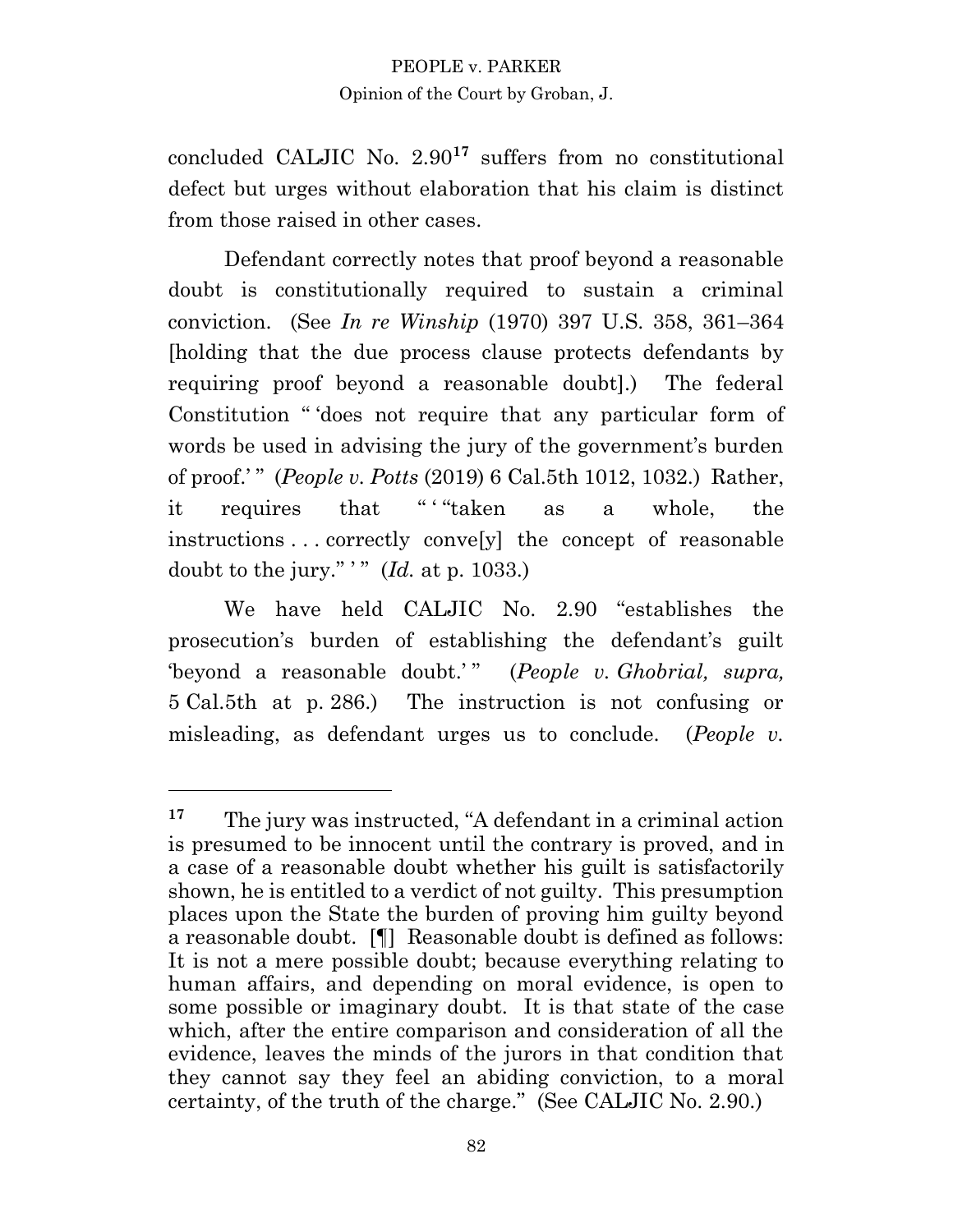*Lucas* (2014) 60 Cal.4th 153, 296.) Nor do we find that CALJIC Nos. 2.01, 2.02, 8.83, or 8.83.1 undermined the requirement of proof beyond a reasonable doubt. (*People v. Dalton*, *supra*, 7 Cal.5th at p. 263 [rejecting the defendant's argument that those four instructions diluted the constitutional requirement of proof beyond a reasonable doubt].) We have repeatedly rejected the argument that the phrase, "appears reasonable," in the instructions misleads jurors, and defendant advances no persuasive reason to reconsider our prior holdings. (*Ibid.*; see also *Nelson, supra,* 1 Cal.5th at pp. 553–554 [rejecting similar challenges to CALJIC Nos. 2.01, 2.02, 8.83 and 8.83.1].) Accordingly, we conclude CALJIC No. 2.90 and related instructions did not undermine the requirement of proof beyond a reasonable doubt.

# *2. Modification of CALJIC No. 2.70*

Defendant contends the trial court erred by refusing to modify CALJIC No. 2.70 to eliminate references to "confession" in the instruction. Specifically, he claims that statements he made to a fellow inmate in county jail were admissions and refusing to remove the definition of confession from the instruction permitted the jury to improperly construe defendant's statements as confessions, rather than mere admissions. This argument lacks merit.

Lee testified that defendant told him that he was in jail for killing a Brazilian woman. Defendant told Lee details of the crime, including that he drained the victim's blood, tried to disguise her identity by cutting off her fingers with bolt cutters, and transported her body to Carlsbad in a truck, where he was startled by a bright light when dumping the body. Defendant told Lee that he initially planned to marry the victim so she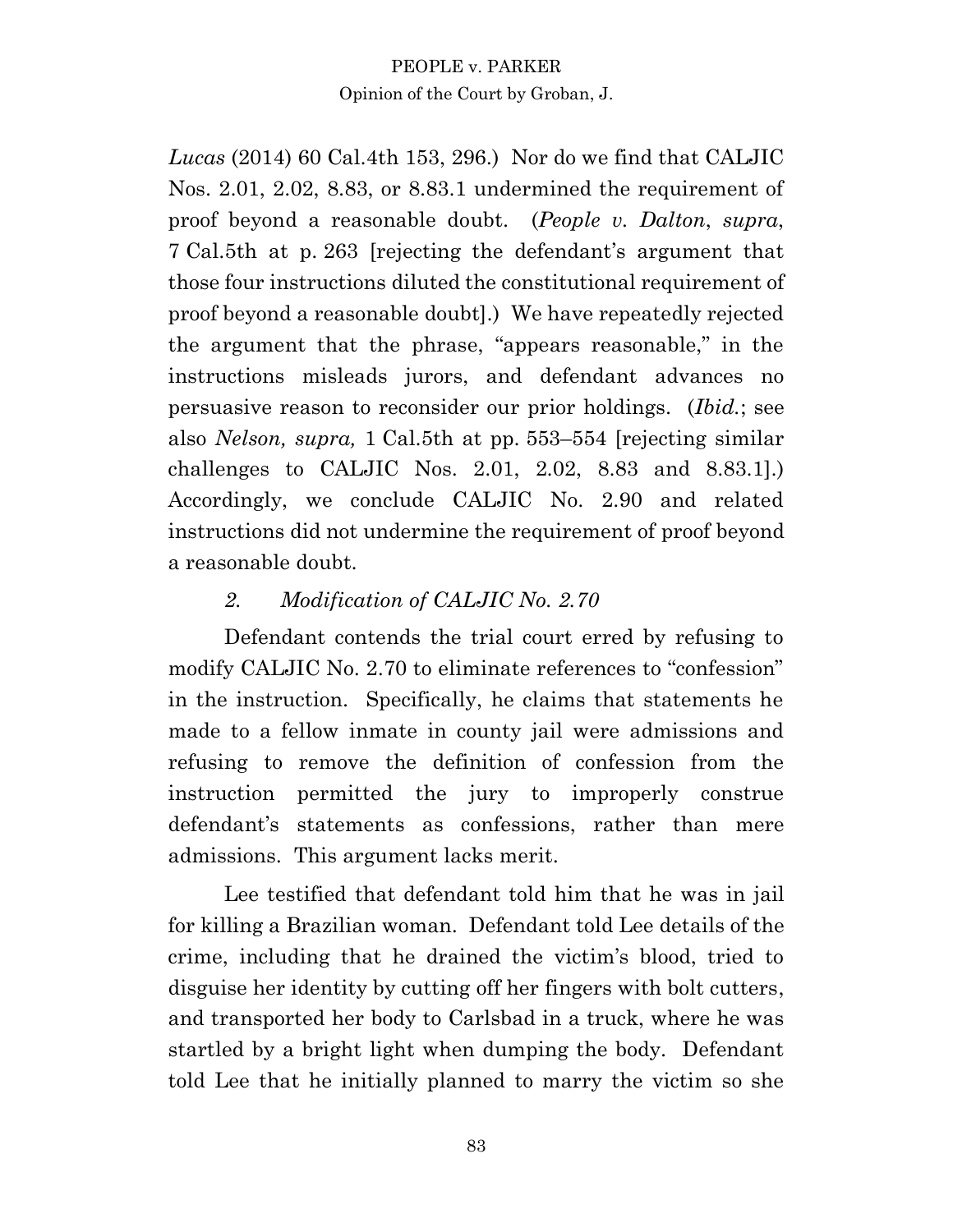could become a citizen in exchange for \$2,000, but after learning she had around \$12,000 or \$14,000 in the bank, defendant explained to Lee, "he figured why get the 2- when he could do another thing and get it all, you know." Lee testified that by "do another thing," defendant meant that he planned to "get rid of" his victim.

Defense counsel requested CALJIC No. 2.70 — which defined an admission and confession — be modified to remove the paragraph defining confession. Counsel argued that determining whether defendant's statements to Lee constituted an admission or confession was an issue to be decided by the jury. The trial court declined to alter the instruction, noting that "if [it] had some basis to conclude that this wasn't a confession," modification would be warranted. "But," the court went on, "it looks like he pretty much confessed to everything. Homicide, planning, motive, intent." Accordingly, the jury was instructed pursuant to an unmodified CALJIC No. 2.70.**<sup>18</sup>**

**<sup>18</sup>** In full, as given, CALJIC No. 2.70 provides: "A confession is a statement made by a defendant in which he has acknowledged his guilt of the crime for which he is on trial. In order to constitute a confession, the statement must acknowledge participation in the crime as well as the required criminal intent or state of mind. [¶] An admission is a statement made by a defendant which does not by itself acknowledge his guilt of the crime for which the defendant is on trial, but which statement tends to prove his guilt when considered with the rest of the evidence. [¶] You are the exclusive judges as to whether the defendant made a confession or an admission, and if so, whether that statement is true in whole or in part. [¶] Evidence of an oral confession or an oral admission of the defendant not made in court should be viewed with caution."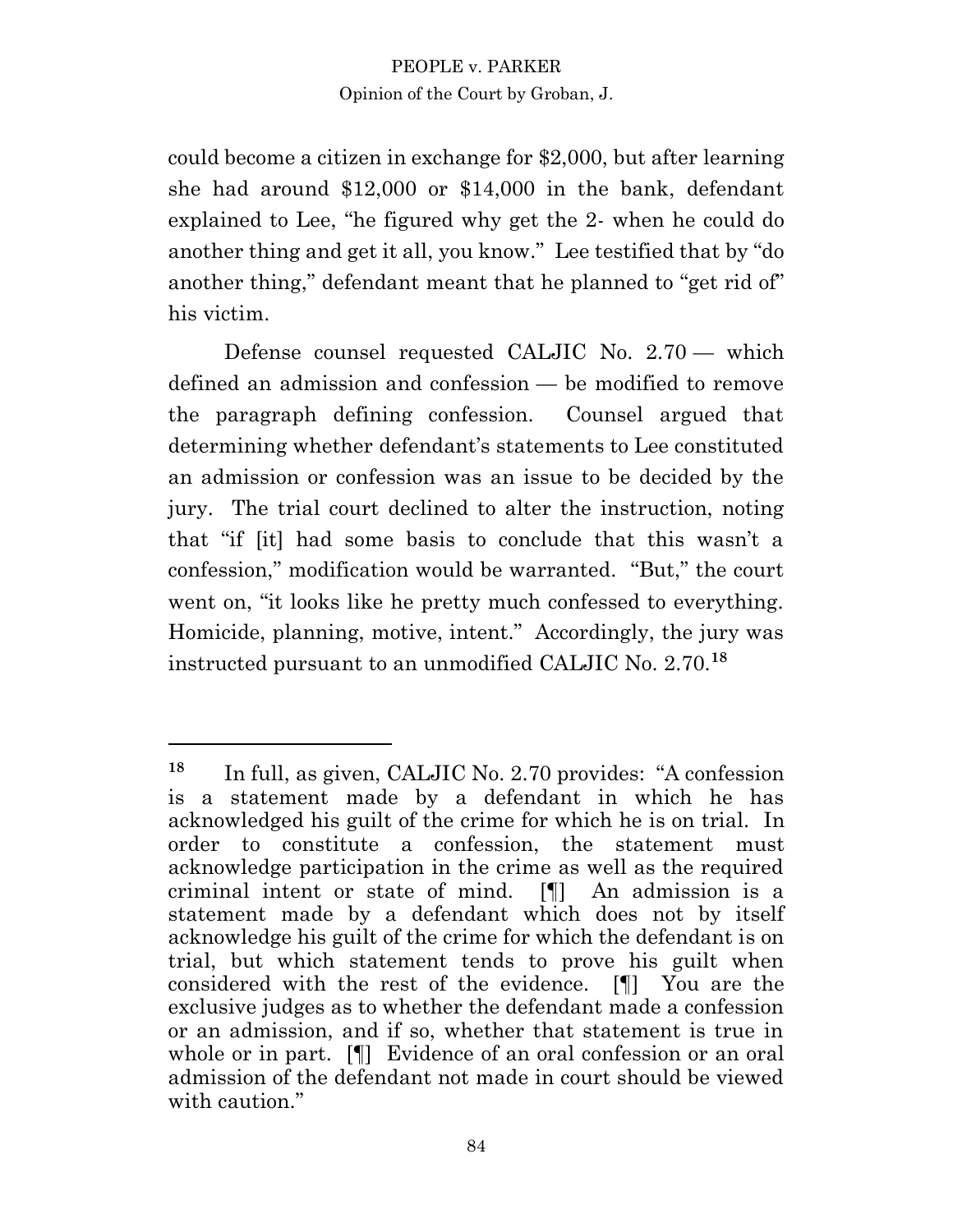Defendant claims that because his statements to Lee were admissions not confessions, the trial court's refusal to modify CALJIC No. 2.70 was error. "We review a claim of instructional error de novo." (*People v. Rivera* (2019) 7 Cal.5th 306, 326.) A trial court "is obligated to instruct the jury on all general principles of law relevant to the issues raised by the evidence, whether or not the defendant makes a formal request." (*People v. Blair* (2005) 36 Cal.4th 686, 744.) " "On review even if an erroneous instruction is included reversal is required only when it appears the error was likely to have misled the jury."" (*Nelson*, *supra*, 1 Cal.5th at p. 546.)

In *Nelson*, we held that no error flowed from the trial court's inclusion of the "confession" language when instructing the jury pursuant to CALJIC No. 2.70, although the trial court acknowledged in that case that no confession was made. (*Nelson*, *supra*, 1 Cal.5th at p. 546.) There, the trial court reasoned that instructions on both admissions and confessions "would clarify the distinction between them so that the jurors would not 'talk[] about confessions [when] really all they are talking about is admissions.'" (*Ibid*.) We held there was no reasonable likelihood the jury was misled by the instruction, even assuming it should not have been given. (*Id*. at p. 547.) Here, there is little ambiguity that defendant confessed. Defendant told Lee his financial motive for killing the victim and provided unusual details about the crime, including the fact that he drained all Gallego's blood and removed her fingertips with bolt cutters. No opportunity for confusion arose from giving an unmodified version of CALJIC No. 2.70. Even if defendant is correct that his statement to Lee was an admission and not a confession, the jury was free to make that determination. As we concluded in *Nelson*, reversal is not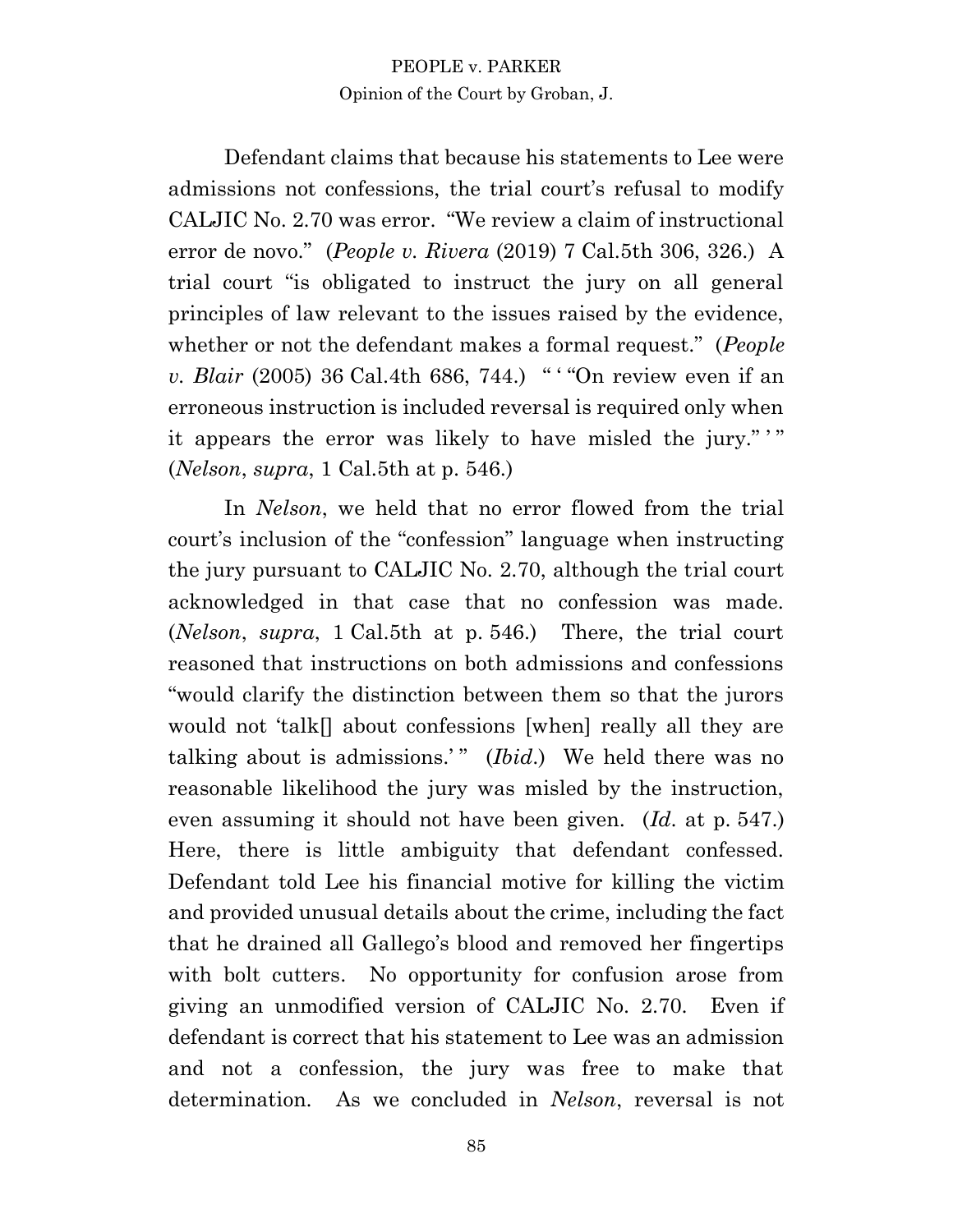warranted because any error would have been unlikely to have misled the jury. (*Nelson*, at p. 547.)

Defendant also argues that by instructing the jury pursuant to an unmodified CALJIC No. 2.70, the court implied to the jury that there was a confession, an implication that impermissibly relieved the prosecution of its burden of proof on a substantive charge. Jury instructions that create a permissive inference, even if erroneous, are unconstitutional only if the inference is irrational. (*People v. Moore* (2011) 51 Cal.4th 1104, 1131–1132.) Even if we assume that CALJIC No. 2.70 permitted the jury to infer defendant confessed to Lee, that inference is sensible, if not compelled, in light of the detail defendant used when describing the murder to Lee, and it did not relieve the prosecution of its burden of proof.

Finally, relying on *Beck v. Alabama* (1980) 447 U.S. 625, defendant claims the alleged instructional error violated his right to a reliable verdict. We have previously rejected this claim, finding "no due process or other federal constitutional error," and defendant presents us with no reason to alter that conclusion here. (*Nelson*, *supra*, 1 Cal.5th at p. 547.)

# *3. Denial of Defense Instruction on Evidence Tampering*

Defendant argues the trial court's denial of his requested instruction that the prosecution bears the burden of proof that there was no evidence tampering constituted error. Defendant requested the jury be instructed, "The prosecution has the burden of proving to you beyond a reasonable doubt that none of the evidence they have presented was tampered with or contaminated. You may consider any breaks in the chain of custody of any of the evidence collected, transported and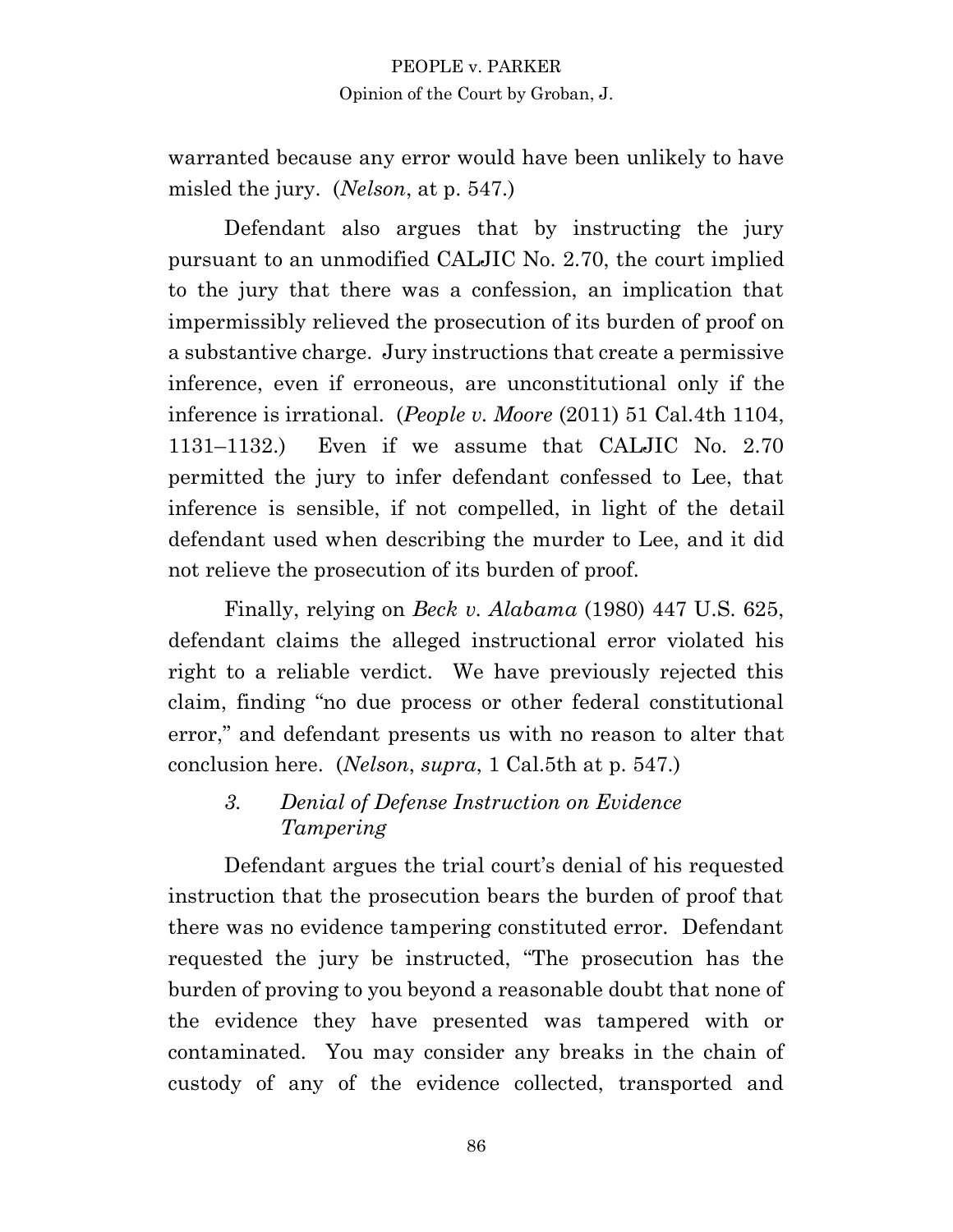thereafter evaluated in determining whether the prosecution has met their burden."

Defendant claimed there was a break or ambiguity in the chain of custody of the banana peel, scarf, and vaginal swab.**<sup>19</sup>** Defendant argued his proposed instruction was warranted because Swalwell (a "non-police department scientist") found no spermatozoa on a smear made from a vaginal swab taken from Gallego's body, and Montpetit ("the police department scientist") tested the swab sometime later, finding enough sperm and epithelial cells to conclude defendant and Gallego were "possible" contributors. Defense counsel argued to the trial court that this difference was "an interesting note" and was "something that the jury should consider." The prosecution contended these evidentiary questions were matters for argument, not instruction. Defense counsel also conceded, when pressed by the trial court, that these differing test results did not implicate the chain of custody. Finally, the trial court noted that, contrary to the requested instruction's language, the prosecution's burden was to prove guilt beyond a reasonable doubt, not to prove a lack of evidence tampering or contamination. Defense counsel agreed, suggesting the instruction could be given without the "beyond a reasonable doubt" language. The trial court denied the requested instruction.

Defendant now claims, "[I]t was error to refuse the instruction that would have informed jurors that they must

**<sup>19</sup>** Defendant argued there were questions about the chain of custody of the banana peel and scarf, but aside from this bare assertion, the defense argument and ensuing colloquy were limited to the vaginal swab evidence.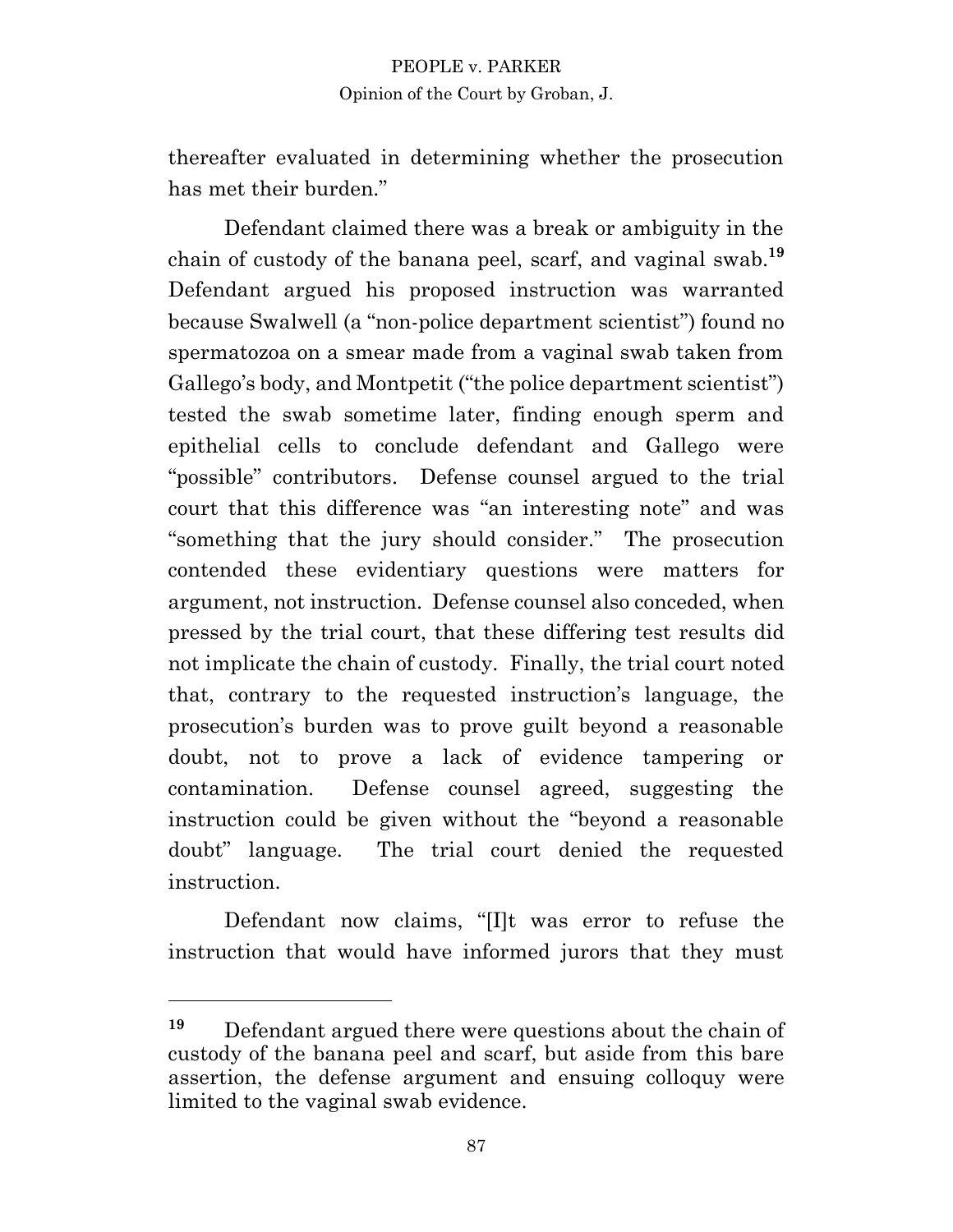determine that the prosecution showed the chain of custody was intact." "'" "[I]t is settled that in criminal cases, even in the absence of a request, the trial court must instruct on the general principles of law relevant to the issues raised by the evidence." '" '" (*People v. Wilson* (2021) 11 Cal.5th 259, 295.) "We are 'mindful of the general rule that a trial court may properly refuse an instruction offered by the defendant if it incorrectly states the law, is argumentative, duplicative, or potentially confusing [citation], or if it is not supported by substantial evidence.' [Citation.] We review de novo whether instructions correctly state the law." (*People v. Scully* (2021) 11 Cal.5th 542, 592.)

Defendant's claim lacks merit. As the Attorney General argues, the jury was instructed on how to evaluate the scientific experts' testimony pursuant to CALJIC No. 2.80.**<sup>20</sup>** Moreover, defendant acknowledged the experts' differing test results were unrelated to the chain of custody of the vaginal swab, rendering the requested instruction unsupported by substantial — or any — evidence. Because defendant's requested instruction was

**<sup>20</sup>** The jury was instructed pursuant to CALJIC No. 2.80 as follows: "In determining what weight to give to any opinion expressed by an expert witness, you should consider the . . . believability of the witness as well as the facts or materials upon which each opinion is based and the reasons for each opinion. [¶] An opinion is only as good as the facts and the reasons upon which it's based. If you find that any fact has not been proved or has been disproved, then you must consider that in determining the value of the opinion. Likewise you must consider the strengths and weaknesses of the reasons upon which the opinion is based. [¶] You are not bound by an opinion. You should give each opinion the weight you find that it deserves. You may disregard an opinion if you find it to be unreasonable."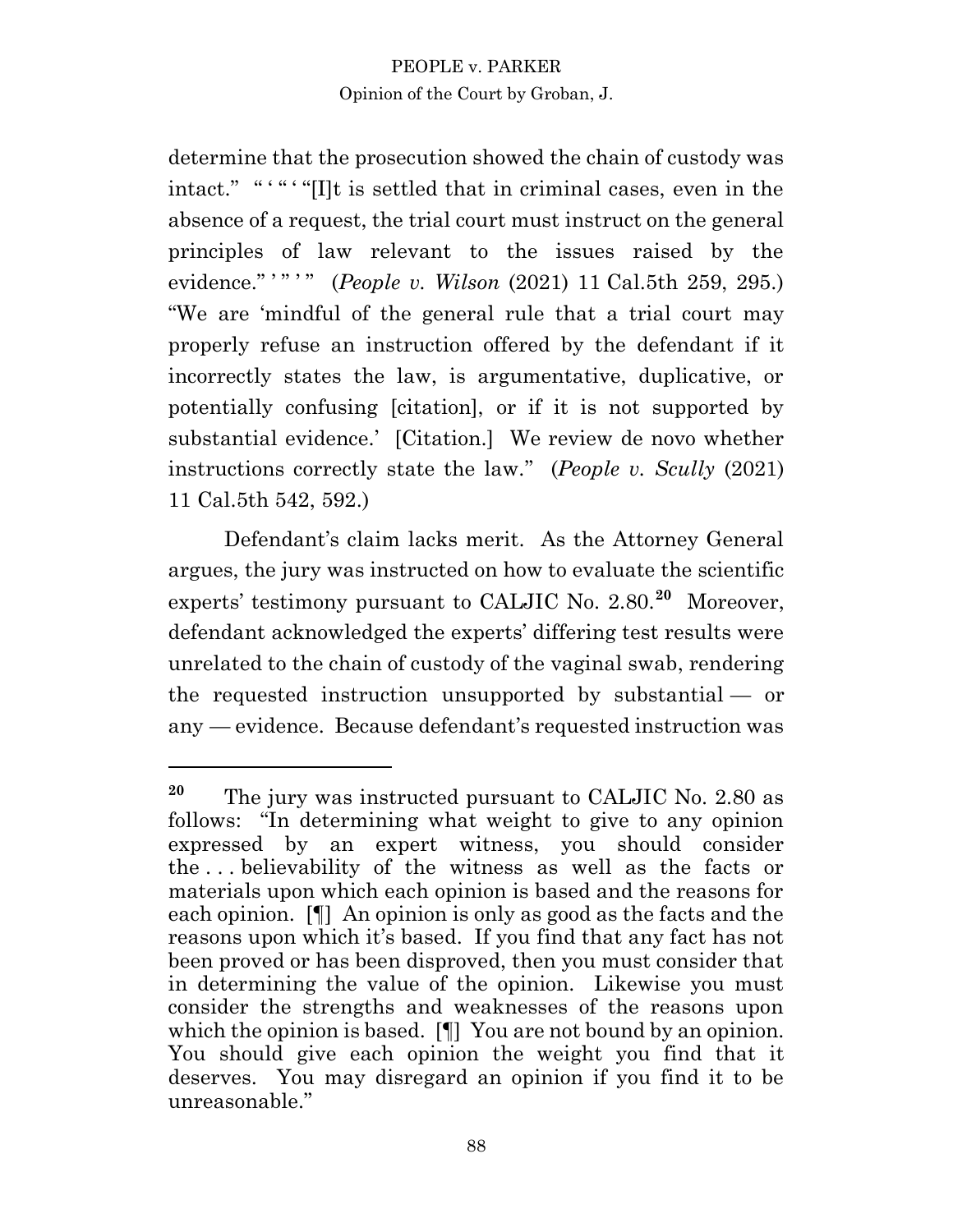not related to generally relevant legal principles raised by the evidence and because it was duplicative, unsupported by substantial evidence, and misstated the law, we conclude the trial court did not err by refusing to give it.

# *4. CALJIC No. 2.15*

Defendant argues his conviction must be reversed because the jury was instructed with CALJIC No. 2.15, and it was not told the instruction was limited to theft-related charges as the use note to the instruction suggested it should be. (See Use Note to CALJIC No. 2.15 (5th ed. 1988) p. 40 ["This instruction will serve to cover the effect of possession of recently stolen property in robbery, burglary, theft and receiving stolen property"].)

Without objection, the jury was instructed with a modified version of CALJIC No. 2.15 as follows: "If you find that a defendant was in possession of recently stolen property, the fact of that possession is not, by itself, sufficient to permit an inference that the defendant is guilty of the crime of murder. [¶] Before guilt may be inferred, there must be corroborating evidence tending to prove defendant's guilt. However, this corroborating evidence need only be slight and need not, by itself, be sufficient to warrant an inference of guilt. [¶] As corroboration, you may consider the attributes of possession, time, place and manner, that the defendant had an opportunity to commit the crime charged, the defendant's conduct and his false statements, if any, and any other evidence which tends to connect the defendant with the crime charged."

Defendant argues that the instruction given without limitation permitted the jury to find him guilty of murder if it found he was in possession of recently stolen property along with some slightly corroborating evidence. As the Attorney General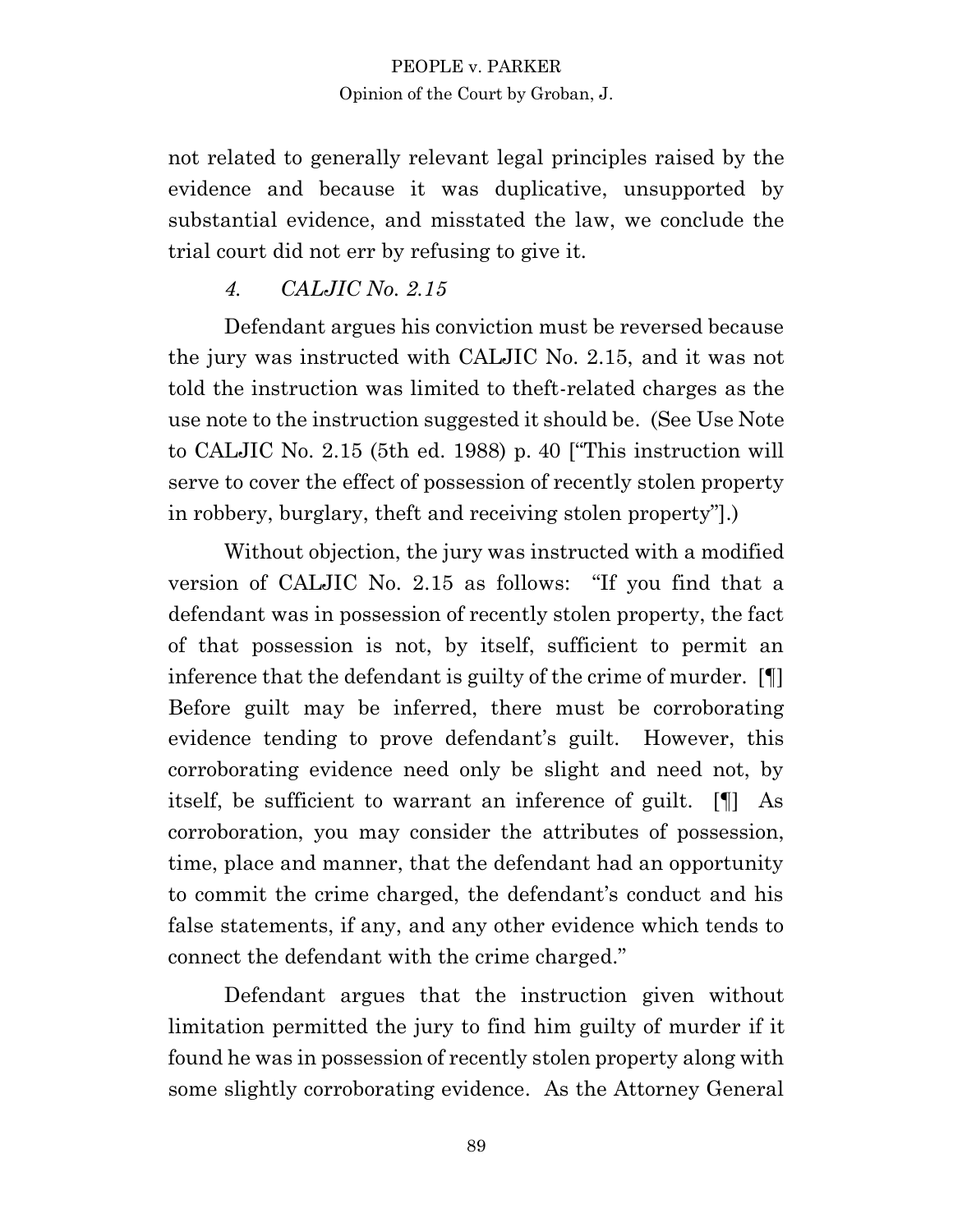concedes, we have found the "application of CALJIC No. 2.15 to nontheft offenses like . . . murder . . . erroneous." (*People v. Prieto* (2003) 30 Cal.4th 226, 248–249 (*Prieto*).) This is so because " '[p]roof a defendant was in conscious possession of recently stolen property simply does not lead naturally and logically to the conclusion the defendant committed'... murder." (*Id.* at p. 249.)

Defendant claims the error deprived him of his federal constitutional rights because it lessened the state's burden of proof, made it impossible to know whether the jury relied on an incorrect theory of culpability, and permitted the jury to infer the elements of first degree murder from proof defendant possessed stolen property. We have expressly rejected each of these claims. (*People v. Moore*, *supra*, 51 Cal.4th at pp. 1131– 1133.)

The instruction did not alter the theory of culpability or affect the propriety of the court's remaining instructions that the jury must be convinced beyond a reasonable doubt that the elements of murder were satisfied. (*People v. Moore*, *supra*, 51 Cal.4th at p. 1131.) Rather, "[t]he jury was instructed it could draw merely 'an inference of guilt' from the fact of possession with slight corroboration, which any rational juror would understand meant he or she could consider this inference in deciding whether the prosecution has established the elements of murder (and the other offenses) elsewhere defined in the trial court's instructions." (*Ibid*.)

The instruction did not "unconstitutionally lower the prosecution's burden of proving each element of the crimes beyond a reasonable doubt: [it] 'did not directly or indirectly address the burden of proof, and nothing in the instruction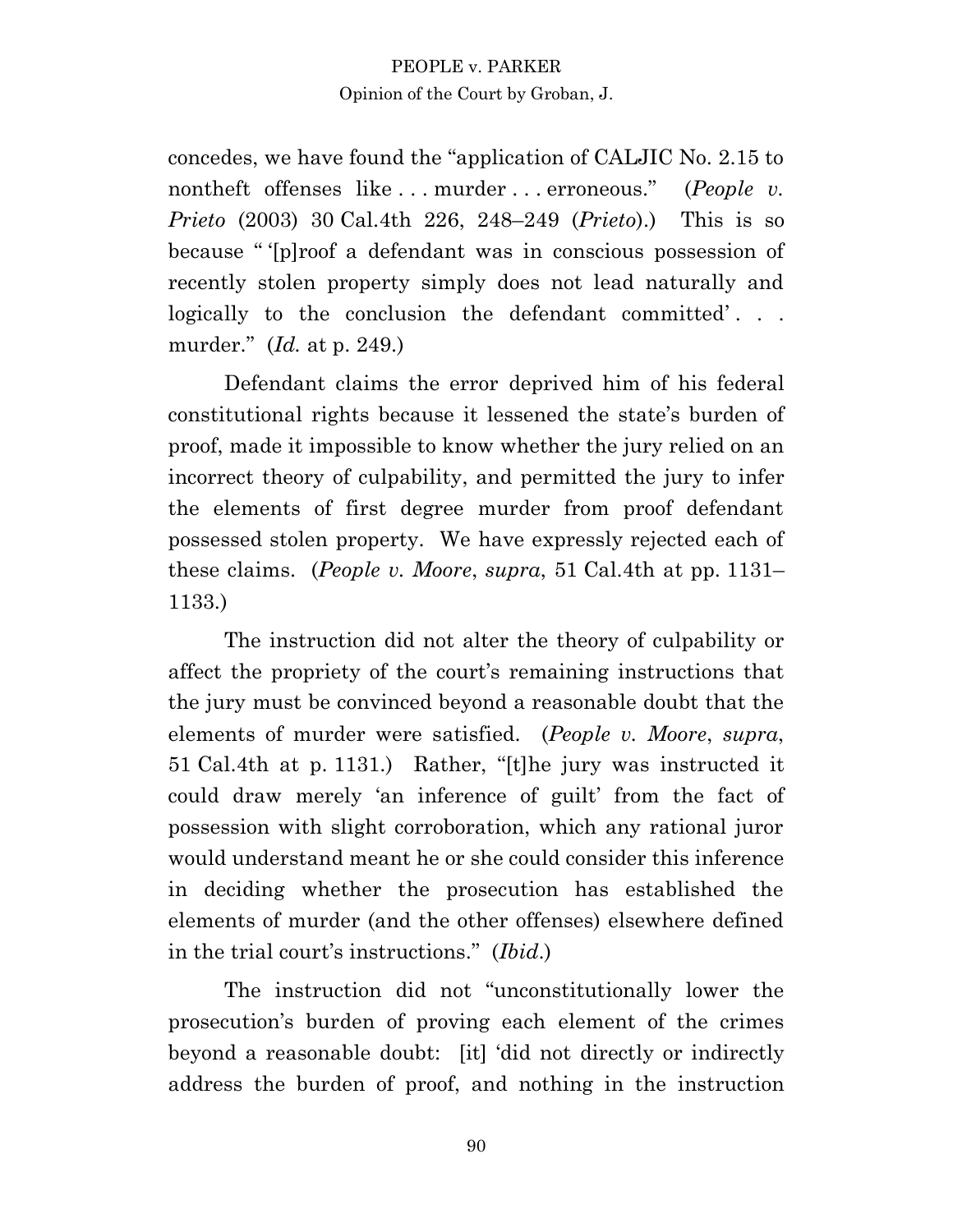absolved the prosecution of its burden of establishing guilt beyond a reasonable doubt.' (*Prieto*, *supra*, 30 Cal.4th at p. 248.) Other instructions also properly informed the jury of its duty to weigh the evidence, what evidence it may consider, how to weigh that evidence, and the burden of proof. We decline defendant's invitation to reconsider this conclusion." (*People v. Moore*, *supra*, 51 Cal.4th at p. 1133; see also *People v. Potts*, *supra*, 6 Cal.5th at pp. 1042–1043.)

Applying the *Watson* standard, we conclude, "[T]here was no reasonable likelihood the jury would have reached a different result if the court had limited the permissive inference described in CALJIC No. 2.15 to theft offenses. (See *Watson*, *supra*, 46 Cal.2d at p. 836.)" (*Prieto*, *supra*, 30 Cal.4th at p. 249.) As discussed more fully, *ante* (see Section III.A.2), in light of the overwhelming evidence supporting defendant's conviction, it is not reasonably likely a jury would have reached a different conclusion by merely considering defendant's possession of stolen property and slight corroborating evidence. Accordingly, we find the error harmless. (*Watson*, *supra*, 46 Cal.2d at p. 836.)

# *5. Voluntary Manslaughter Instruction*

Defendant argues two voluntary manslaughter instructions, CALJIC Nos. 8.40 and 8.42, improperly permitted jurors to presume murder was the default offense and could be reduced or excused by certain mental states, the presence of which were defendant's burden to prove. Defendant's claim lacks merit. The jury was instructed with CALJIC Nos. 8.40**<sup>21</sup>**

**<sup>21</sup>** The jury was instructed with CALJIC No. 8.40 as follows: "Defendant is accused in count one of having committed the crime of murder. A lesser-included offense of the crime of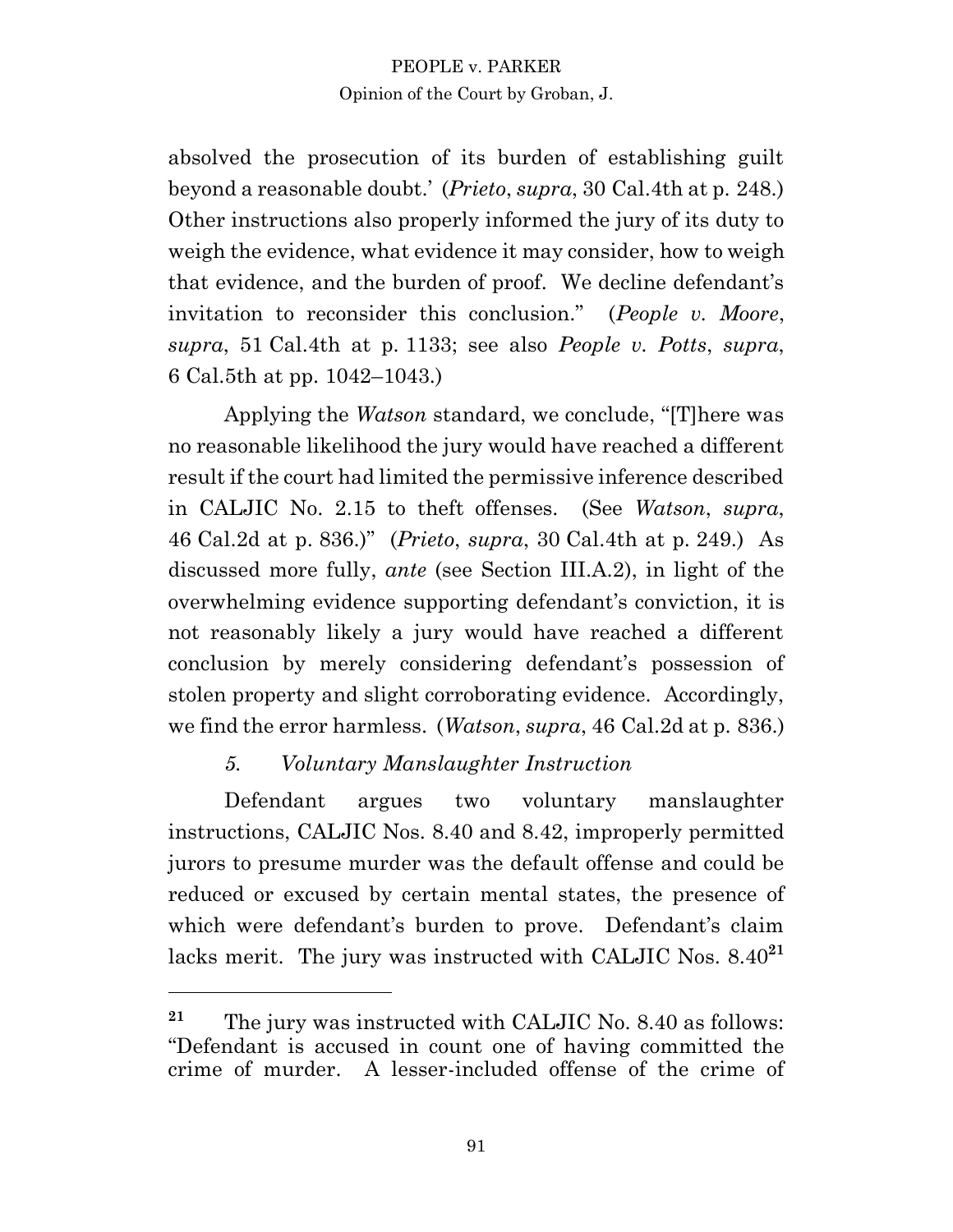and 8.42,<sup>22</sup> the latter addressing provocation and heat of passion. Before the court agreed to give these instructions, it

murder is involuntary manslaughter. [¶] Every person who unlawfully kills another human being without malice aforethought but either with an intent to kill, or in conscious disregard for human life, is guilty of voluntary manslaughter in violation of Penal Code section 192, subdivision (a). [¶] 'Conscious disregard for life,' as used in this instruction, means that a killing results from the doing of an intentional act, the natural consequences of which are dangerous to life, which act was deliberately performed by a person who knows that his or her conduct endangers the life of another and who acts with conscious disregard for life. [¶] In order to prove this crime, each of the following elements must be proved: [¶] 1. A human being was killed; [¶] 2. The killing was unlawful; and [¶] 3. The perpetrator of the killing either intended to kill the alleged victim or acted in conscious disregard for life; and [¶] 4. The perpetrator's conduct resulted in the unlawful killing."

**<sup>22</sup>** The jury was instructed with CALJIC No. 8.42 as follows: "To reduce an unlawful killing from murder to manslaughter upon the ground of sudden quarrel or heat of passion, the provocation must be of the character and degree as naturally would excite and arouse the passion, and the assailant must act under the influence of that sudden quarrel or heat of passion. [¶] The heat of passion which will reduce a homicide to manslaughter must be such a passion as naturally would be aroused in the mind of an ordinarily reasonable person in the same circumstances. A defendant is not permitted to set up his own standard of conduct and to justify or excuse himself because his passions were aroused unless the circumstances in which the defendant was placed and the facts that confronted him were such as also would have aroused the passion of the ordinarily reasonable person faced with the same situation. Legally adequate provocation may occur in a short, or over a considerable, period of time. [¶] The question to be answered is whether or not, at the time of the killing, the reason of the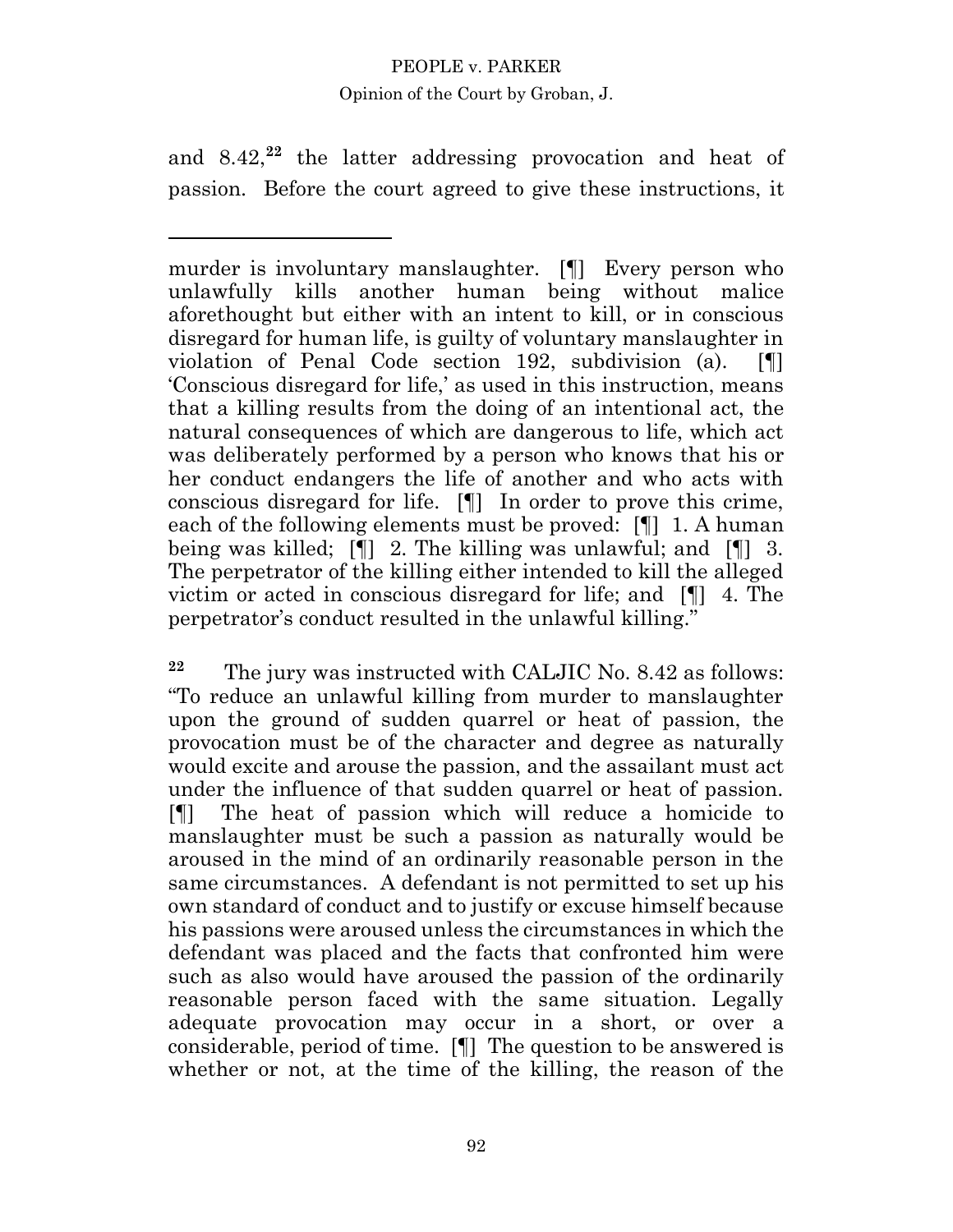had a lengthy colloquy with the parties about whether the brewing discord between Gallego and defendant regarding defendant's unreturned affection for Gallego could constitute provocation. The court ultimately concluded it would give all of the voluntary manslaughter instructions, including CALJIC Nos. 8.37, 8.40, 8.42, 8.43, 8.44, and 8.50. Defendant never objected to any of these instructions on the bases he now asserts: that they rendered the crime of murder a default offense or altered the burden of proof. Accordingly, his appellate challenge is forfeited. (See *People v. Buenrostro* (2018) 6 Cal.5th 367, 391.)

Even if it had been preserved, we conclude his claim lacks merit. Defendant cites no authority supporting his assertion that instructing the jury with two of the standard voluntary manslaughter instructions conflicted with other instructions, misled the jury regarding who bore the burden of proof, or suggested to the jury that murder was a default offense. We have upheld the propriety of both instructions and are presented with no reason to do otherwise here. (See *People v. Gutierrez* (2002) 28 Cal.4th 1083, 1144.) As the Attorney General aptly points out, the jury was instructed that the prosecution bore the burden of proof pursuant to CALJIC No. 8.50. Nothing in

accused was obscured or disturbed by passion to such an extent as would cause the ordinarily reasonable person of average disposition to act rashly and without deliberation and reflection, and from passion rather than from judgment. [¶] If there was provocation, whether of short or long duration, but of a nature not normally sufficient to arouse passion, or if sufficient time elapsed between the provocation and the fatal blow for passion to subside and reason to return, and if an unlawful killing of a human being followed the provocation and had all the elements of murder, as I have defined it, the mere fact of slight or remote provocation will not reduce the offense to manslaughter."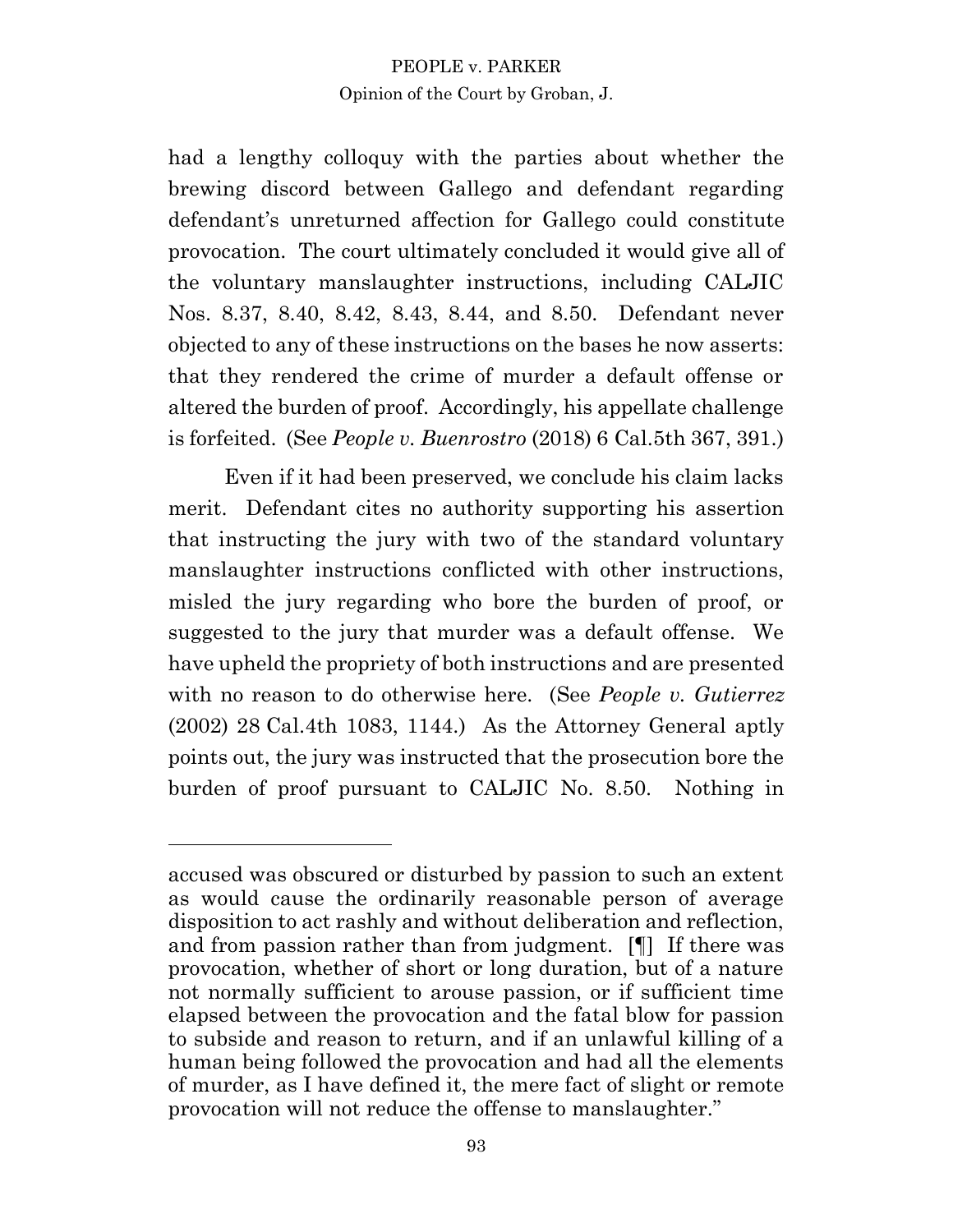CALJIC Nos. 8.40 or 8.42 altered this mandate. Jurors are presumed to follow the instructions given. (See *People v. Silveria and Travis* (2020) 10 Cal.5th 195, 309.) We presume the jury did so and conclude the trial court did not err, under state or federal constitutional standards, by giving CALJIC Nos. 8.40 and 8.42 without modification. (*Watson*, *supra*, 46 Cal.2d at p. 836; *Chapman v. California*, *supra*, 386 U.S. at p. 24.) We likewise conclude there was no prosecutorial misconduct. Defendant did not object to either instruction on those grounds, and it is not clear that an admonition would not have cured any alleged harm. (See *People v. Valdez* (2004) 32 Cal.4th 73, 122 ["To be cognizable on appeal, a defendant ' "must make a timely objection at trial and request an admonition; otherwise, the [claim of prosecutorial misconduct] is reviewable only if an admonition would not have cured the harm caused by the misconduct" ' "].)

# **L. Alleged Prosecutorial Misconduct During the Guilt Phase**

Defendant argues several instances of prosecutorial misconduct occurred during the guilt phase of his trial, violating his right to due process and rendering the proceedings fundamentally unfair. We reject these claims.

" 'A defendant's conviction will not be reversed for prosecutorial misconduct . . . unless it is reasonably probable that a result more favorable to the defendant would have been reached without the misconduct.'" (*People v. Flores* (2020) 9 Cal.5th 371, 403, quoting *People v. Crew*, *supra*, 31 Cal.4th at p. 839.) " 'A prosecutor commits misconduct when his or her conduct either infects the trial with such unfairness as to render the subsequent conviction a denial of due process, or involves deceptive or reprehensible methods employed to persuade the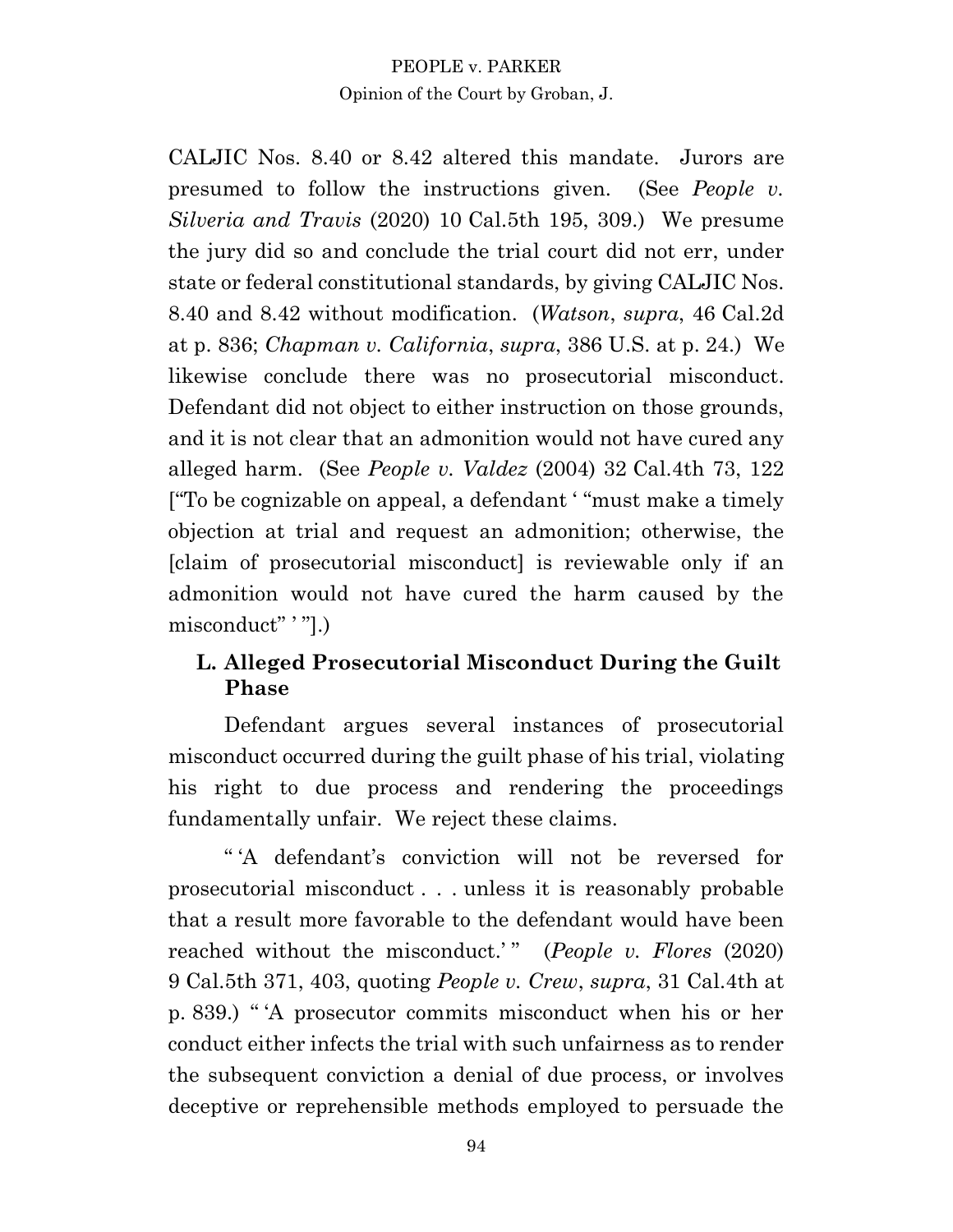trier of fact.'" (*People v. Maciel* (2013) 57 Cal.4th 482, 541, quoting *People v. Avila* (2009) 46 Cal.4th 680, 711.) During opening and closing arguments, the prosecution is given wide latitude to make " 'fair comment on the evidence, including reasonable inferences or deductions to be drawn from it.'" (*People v. Collins* (2010) 49 Cal.4th 175, 213.) " 'As a general rule a defendant may not complain on appeal of prosecutorial misconduct unless in a timely fashion — and on the same ground — the defendant made an assignment of misconduct and requested that the jury be admonished to disregard the impropriety.' " (*People v. Silveria and Travis*, *supra*, 10 Cal.5th at p. 306; see also *People v. Flores*, *supra*, 9 Cal.5th at p. 403). Defendant alleges numerous instances of prosecutorial misconduct occurred throughout the guilt phase of his trial, but we find none.

# *1. Opening Statement*

Defendant claims the prosecutor committed misconduct during the opening statement by improperly arguing about the victim's blood loss, use of a gag, and torture. He also claims the prosecutor's argument that defendant was guilty of lying in wait was improper.

Defendant's claim lacks merit. " '[R]emarks made in an opening statement cannot be charged as misconduct unless the evidence referred to by the prosecutor "was 'so patently inadmissible as to charge the prosecutor with knowledge that it could never be admitted.' " ' " (*People v. Dykes* (2009) 46 Cal.4th 731, 762.) Defendant argued the prosecutor committed misconduct by urging the jury to conclude that, after reviewing all of the evidence, it should find that defendant was not only guilty of murder, but also of "slowly and methodically planning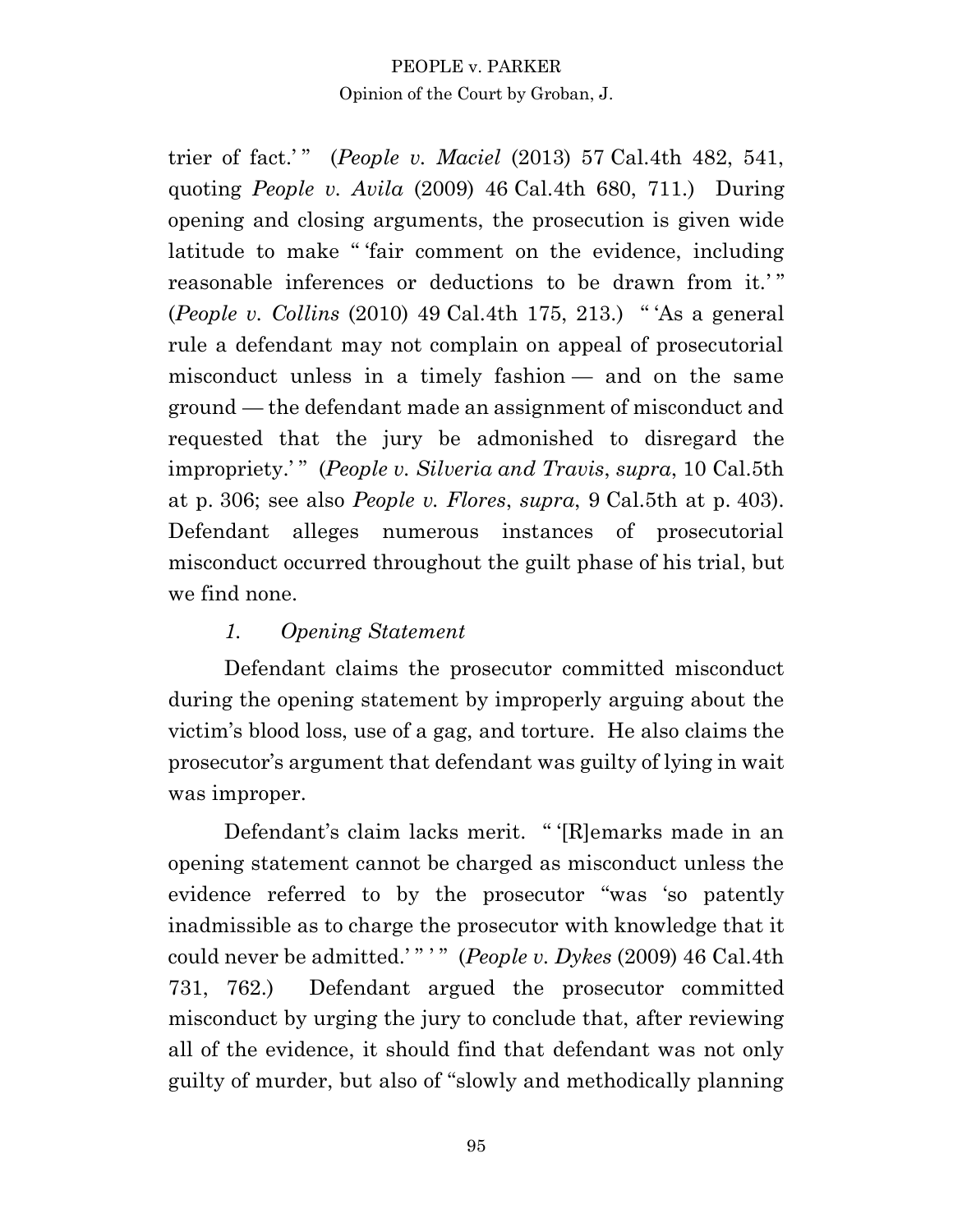this crime, which is to take [the victim] by surprise, which is lying in wait." This remark was drawn from the evidence and constituted no more than a preview of the prosecution's theory of the case.

 None of the prosecution's relatively few specific references to draining blood, gagging, or torture constituted misconduct. The prosecution's descriptions of Gallego being "drained" of her blood were reasonably supported by admissible evidence. No blood was found in or on Gallego's body, nor was there blood in the trash can within which she was found. The medical examiner testified the cause of death was severance of her jugular vein, which would have caused Gallego to bleed to death. The medical examiner further opined that since no blood was found in Gallego's body, it was possible that defendant submerged Gallego's body in water to allow the blood to flow out. Moreover, defendant confessed to his cellmate that he had killed his roommate and drained the woman's blood in the bathroom. There was ample evidence to support the prosecution's argument that Gallego's blood had been drained from her body, and the prosecutor's references to that argument in her opening statement therefore did not constitute misconduct. (*People v. Flores*, *supra*, 9 Cal.5th at p. 404.)

Ample evidence also supported the prosecution's theory that Gallego was gagged. Gallego's body was completely naked, except for a scarf loosely looped and knotted around her neck. The trial court noted that it had never seen that style of knot used for fashion and believed that the prosecution could make a legitimate inference that Gallego had been gagged. Hergenroeather testified the scarf had been wrapped around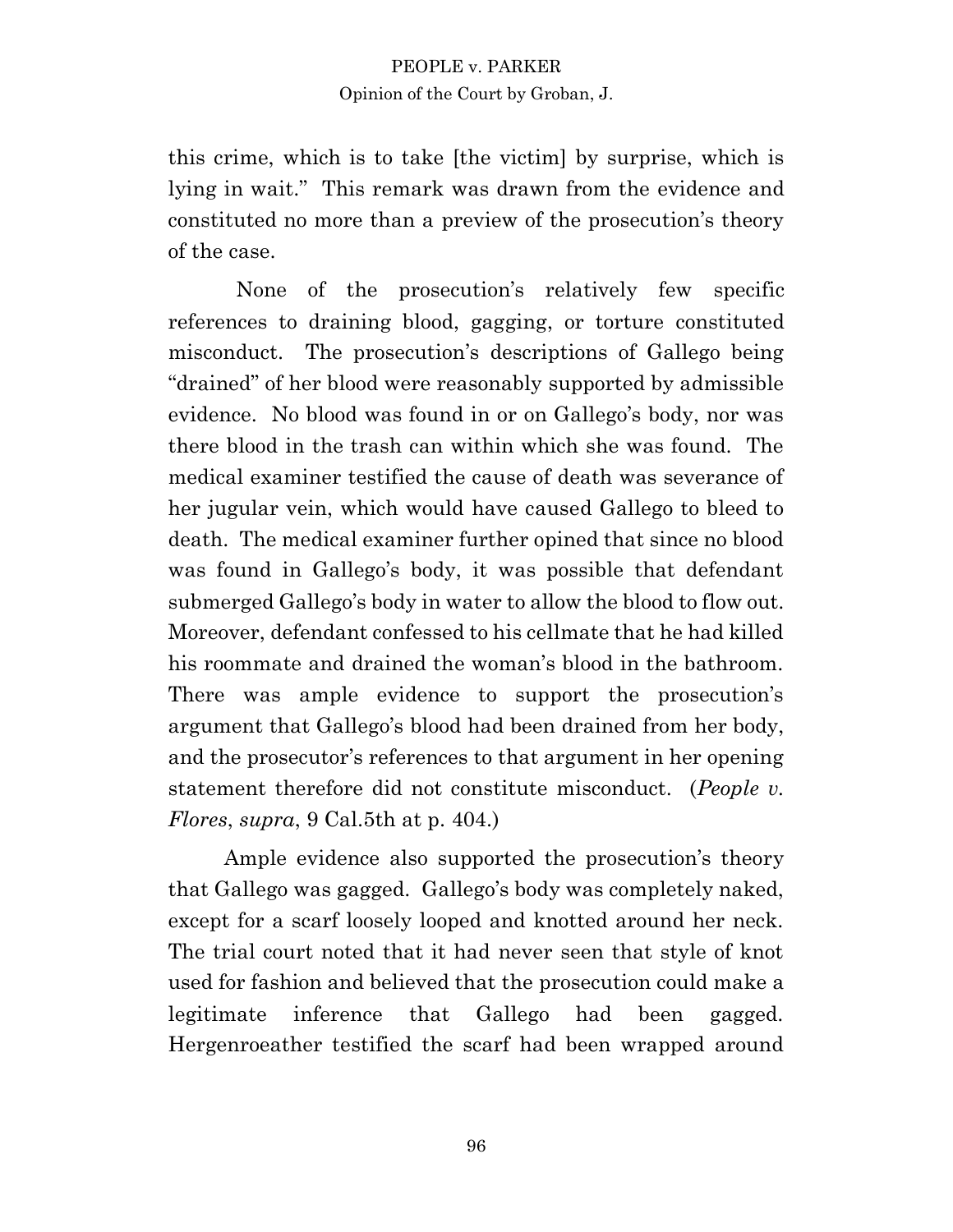Gallego's neck several times and covered the cut. **23** The investigators on the case did not believe that the scarf was used to disguise the small wound on Gallego's neck, particularly because the rest of Gallego's wounds remained visible and uncovered on her body. Just as the evidence supported prosecution's use of the word "drained," so too did the evidence support the use of the word the word "gagged" in the prosecutor's opening statement. (*People v. Flores*, *supra*, 9 Cal.5th at p. 404.)

The prosecutor's single, colloquial use of the word torture in her opening statement — "The defendant raped and inflicted an enormous amount of pain and torture upon Miss Gallego" did not constitute misconduct. The trial court ruled such a use was permissible, and even if the term was inflammatory, a single reference to it was not patently inadmissible, nor would it have altered the result of defendant's trial. (*People v. Foster* (2010) 50 Cal.4th 1301, 1350 ["in light of our conclusion that the trial court did not abuse its discretion in admitting [the] evidence, the prosecutor's reference to the evidence during his opening statement was not misconduct"]; see also *People v. Dykes*, *supra*, 46 Cal.4th at p. 762; *People v. Flores*, *supra*, 9 Cal.5th at p. 403.) Because the terms defendant objects to were "within the 'broad scope of permissible argument,'" they did not constitute misconduct. (*People v. Dykes*, *supra*, at p. 762.)

To the extent defendant also alleges his state and federal constitutional rights were violated when the trial court did not require that the prosecutor generally refrain from using the

**<sup>23</sup>** As Hergenroeather was about to testify as to his belief regarding the use of the scarf, an objection was interposed and sustained.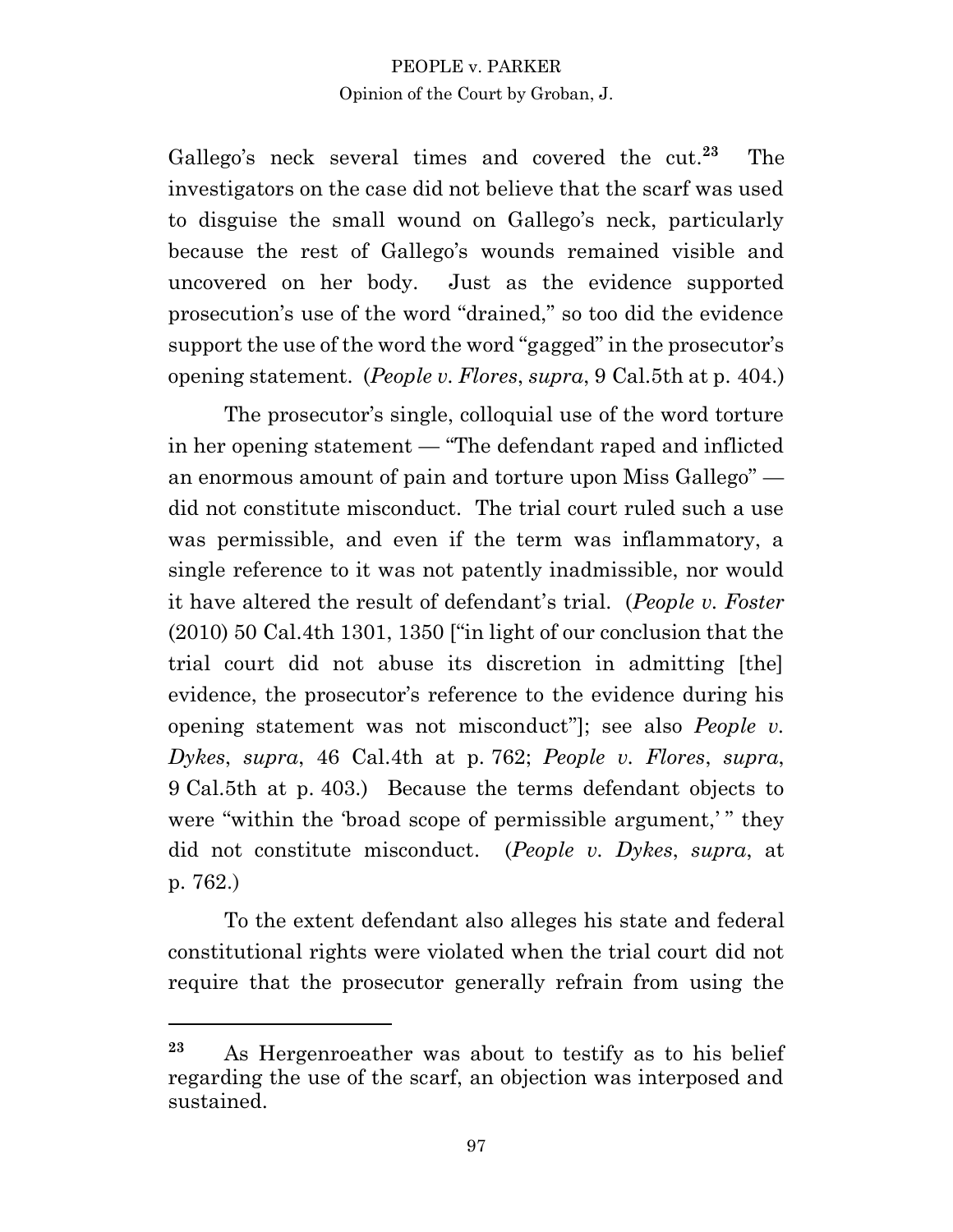words "drained," "gagged," and "tortured" during the opening statement as defendant requested, we find no error. Information about the manner the crime was committed including that the victim may have been subdued by a gag or handcuffs and that her blood was drained — may have been an evocative description but was not unduly inflammatory and did not alter the burden of proof. We conclude the trial court's denial of defendant's motion to preclude use of certain terms in the opening statement was not erroneous.

# *2. Introduction of Evidence*

Defendant alleges the prosecutor committed misconduct by introducing certain photographic, physical, and expert evidence. Specifically, he claims the prosecutor committed misconduct by: introducing sexually graphic images and referring to those images as "porn" or "pornography"; relying on its expert, a forensic dentist; agreeing to appear and discuss defendant's case on a reality television show; introducing allegedly "gruesome" images depicting the victim's postmortem body in "an effort to urge jurors to *ignore* the defense of heat of passion"; introducing evidence of a sperm cell on a banana peel; introducing a photograph depicting the victim in life with her dog; and showing the jury photographs of the victim's postmortem handcuffed body during Powell's testimony.

"When a claim of misconduct is based on remarks to the jury, we consider whether there is a reasonable likelihood the jury construed the remarks in an improper fashion." (*People v. Steskal* (2021) 11 Cal.5th 332, 350, citing *People v. Gonzales* (2012) 54 Cal.4th 1234, 1275.) Defendant argues the prosecution's introduction of sexually graphic evidence constituted misconduct and claims referring to those images as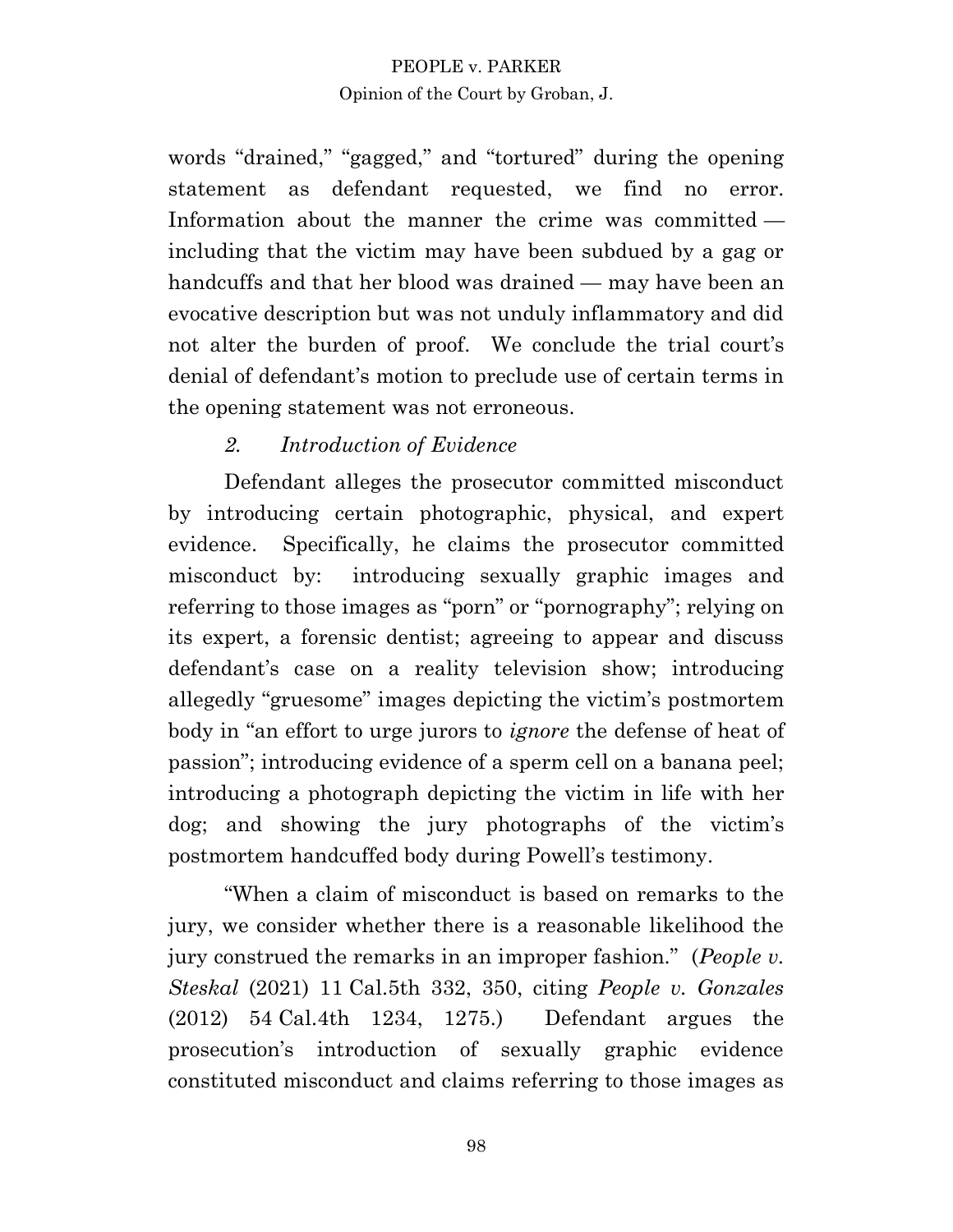"porn" or "pornography" was inflammatory. Defendant's claim lacks merit. It is not reasonably likely the jury improperly construed the prosecution's use of the word "pornography" to describe sexually graphic images, as that word is the generally understood term for such images, as is the shortened colloquialism, "porn." To the extent defendant's objection is to the introduction of this relevant and admissible evidence, we conclude no misconduct occurred. Reliance on evidence to prove its case is the function of prosecution and does not constitute the prosecution's use of " ' "deceptive or reprehensible methods to persuade the jury."" (*People v. Steskal*, at p. 350, quoting *People v. Friend* (2009) 47 Cal.4th 1, 29.)

We also reject defendant's contention that the prosecution committed misconduct by relying on Sperber's testimony, whom defendant characterizes as a "thoroughly unqualified 'expert,' " because the reliance was not a deceptive or reprehensible tool of persuasion but was instead the ordinary introduction of expert evidence. (See *People v. Steskal*, *supra*, 11 Cal.5th at p. 350.) As described above, the trial court did not abuse its discretion by admitting the testimony, and no misconduct resulted from relying on it. (See *People v. Morales*, *supra*, 10 Cal.5th at p. 97; see also *People v. Foster*, *supra*, 50 Cal.4th at p. 1350.)

Similarly, the prosecution's use of photographs and physical evidence was not deceptive, reprehensible, or " ' "so egregious that it infect[ed] the trial with such unfairness as to make the conviction a denial of due process." " (*People v. Kennedy* (2005) 36 Cal.4th 595, 618.) In *People v. Kennedy*, the defendant claimed on appeal the introduction of a photograph of his tattoos constituted prosecutorial misconduct, which claim we rejected in part because defendant introduced the photograph. (*Id.* at p. 619.) We also concluded the prosecution's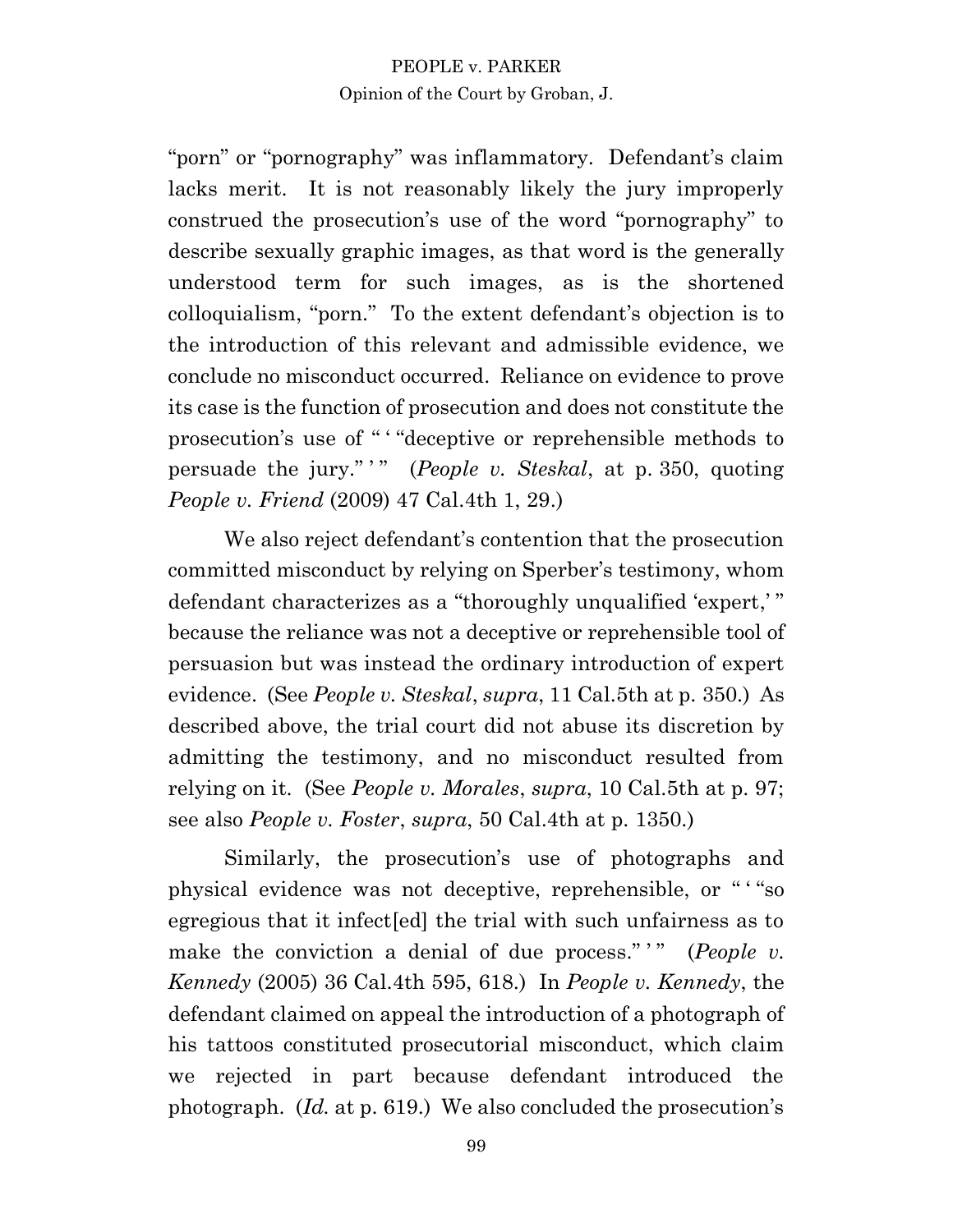mentioning the photograph in closing argument did not constitute misconduct because the evidence was relevant. (*Ibid*.) We conclude likewise here; the photographic and physical evidence — the photo of Gallego in life with her dog, the autopsy photos, the photo shown to the jury during Powell's testimony, and the sperm cell evidence — was relevant, and the prosecution's introduction of it and reliance upon it did not constitute misconduct. Because the trial court concluded the sexually graphic images were relevant and admissible, the prosecutor did not commit misconduct by relying on them. (See *People v. Hawthorne* (2009) 46 Cal.4th 67, 98 [" "merely eliciting evidence is not misconduct" ' "].)

Finally, as defendant acknowledges, he is unable to demonstrate he suffered prejudice as a result of the prosecutor's agreement to be depicted in a reality television show about his case that never aired; having viewed the sealed footage, we conclude no misconduct occurred. (See *People v. Steskal*, *supra*, 11 Cal.5th at pp. 353–354.)

Beyond his arguments as to admissibility, which we have rejected, defendant fails to explain how an advocate's use of relevant evidence, admitted by the court through a proper exercise of its discretion, could constitute misconduct.

# *3. Facts Not in Evidence*

Defendant asserts that the prosecutor committed misconduct by eliciting testimony from Hergenroeather that Gallego had been gagged. Prior to his testimony, the court had ruled Hergenroeather's opinion was inadmissible, cutting off Hergenroeather's testimony before he could finish testifying that he believed Gallego had been gagged. While questioning Hergenroeather about his process of gathering evidence and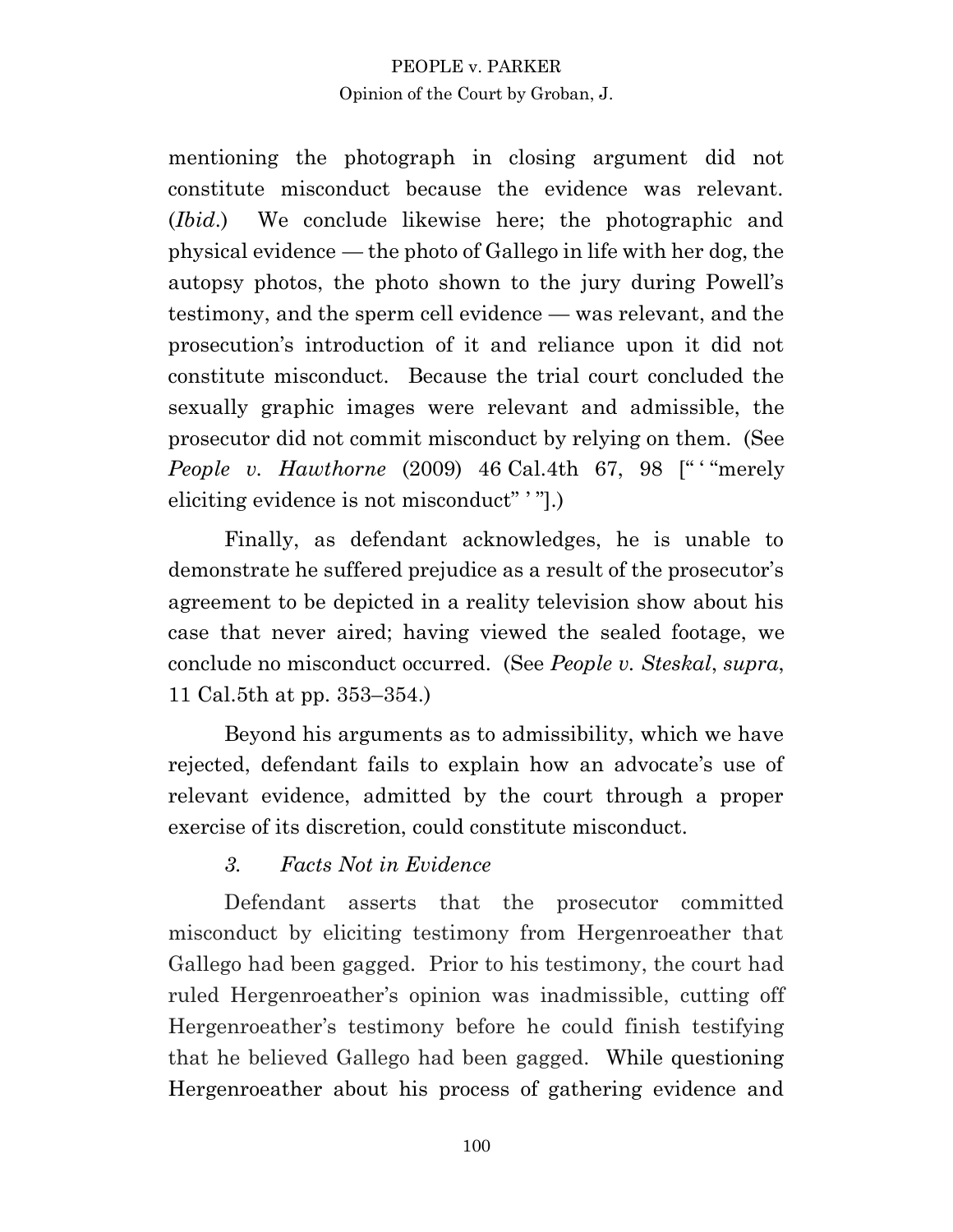presenting it to the district attorney, Hergenroeather testified that he "believed [Gallego] was gagged." The detective explained that during the initial investigation, it was his process to report only facts, not impressions, in his notes, but after a suspect is identified and the case is presented to the district attorney, the detective at that point shares his "thoughts and impressions of the case," which in this instance included his belief she was handcuffed and gagged.

No objection was interposed in response to Hergenroeather's statement, but later during his testimony, defendant objected to an unrelated line of questioning. A sidebar discussion followed, and the court reminded the parties it had previously ruled that evidence concerning the detective's belief regarding why the scarf was looped around Gallego's neck constituted improper opinion evidence. The court concluded the testimony the detective had just given that he believed Gallego had been gagged "came in . . . too fast for" the court and the defense to note or interpose an objection. In light of the speed and passing nature of Hergenroeather's testimony, the court allowed the parties to decide whether it should raise the issue to "unring the bell" by admonishing the jury to disregard the testimony or let it be. Defense counsel argued the jury was attentively listening and writing during the detective's testimony, and the court needed to admonish the jury immediately upon resumption of proceedings. The court agreed it would do so by explaining to the jury the question and answer came too fast for it to sustain any objection, it had previously ruled the detective's opinion about whether the victim had been gagged was not admissible, and it would strike the testimony he had just given on that topic. The court admonished the jury as indicated.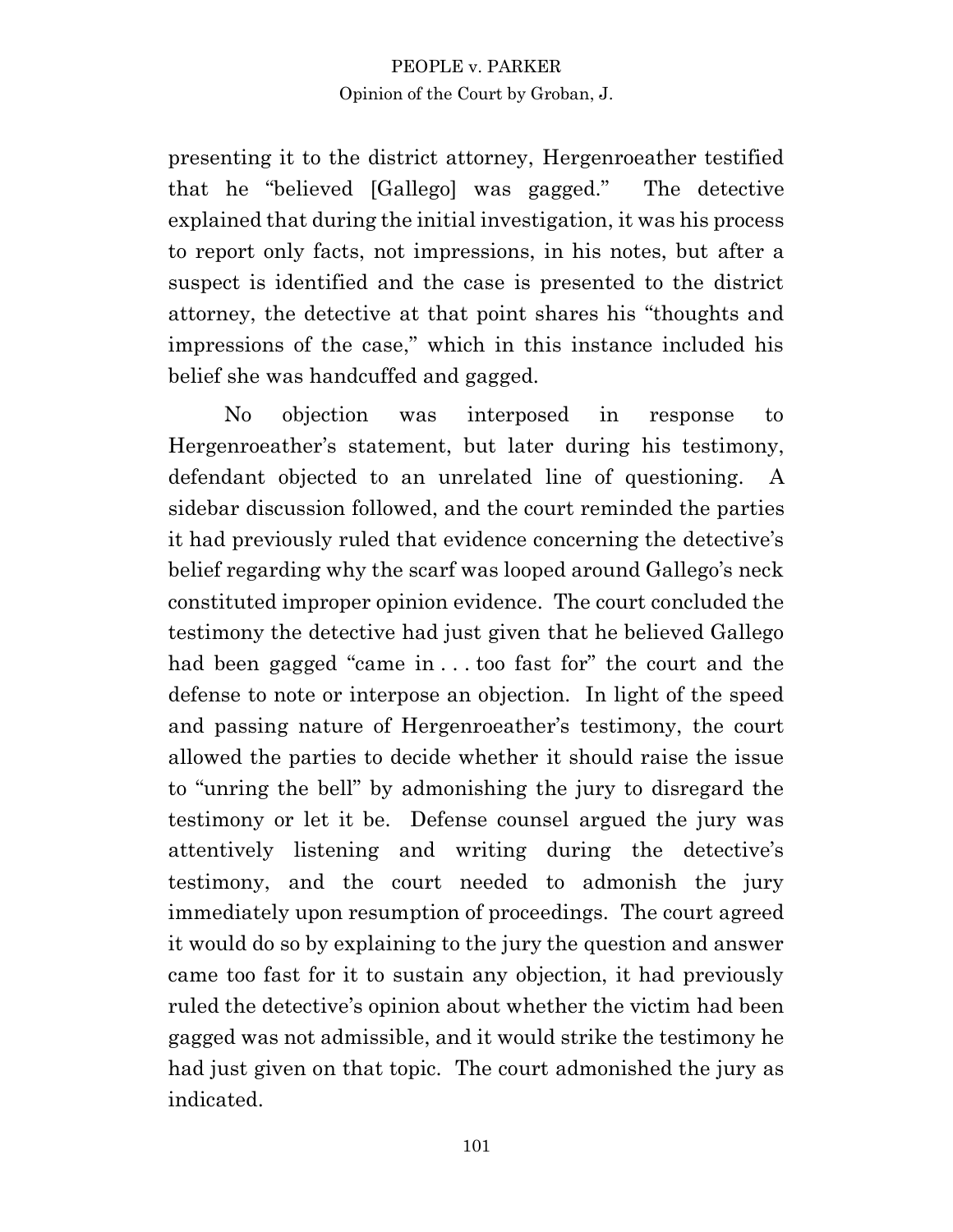Although defendant did not object to the prosecutor's question or Hergenroeather's testimony on any grounds, it is not clear whether this claim is forfeited because the trial court acknowledged the testimony was given too quickly for an objection to be interposed. **24** (See *People v. Flores*, *supra*, 9 Cal.5th at p. 403.) In any event, we conclude the prosecution's brief question, "And what were your thoughts and impressions as to whether Miss Gallego was gagged?" did not constitute misconduct.

" '[A]lthough it is misconduct for a prosecutor *intentionally* to elicit inadmissible testimony [citation], merely eliciting evidence is not misconduct.'" (*People v. Fuiava* (2012) 53 Cal.4th 622, 679.) During examination by the prosecution, just as Hergenroeather was about to complete a sentence indicating his belief the scarf tied loosely around the victim's neck may have been used as a gag, the court sustained a defense objection as to what the detective was about to say. The trial court merely stated that the objection was sustained "as to what [Hergenroeather] was about to say. I'm not striking anything he's already said." The court did not elaborate, on or off the record, on its ruling. The prosecutor explained that she remembered, incorrectly, that defense counsel had subsequently asked Hergenroeather his opinion about whether Gallego had been gagged, but that question was not posed. The prosecutor apologized to the court for mistakenly believing it could elicit testimony concerning whether the victim was gagged,

**<sup>24</sup>** At this juncture, the court urged defense counsel to be more attentive and interpose objections more frequently to avoid testimony inadvertently being given that the court had disallowed previously.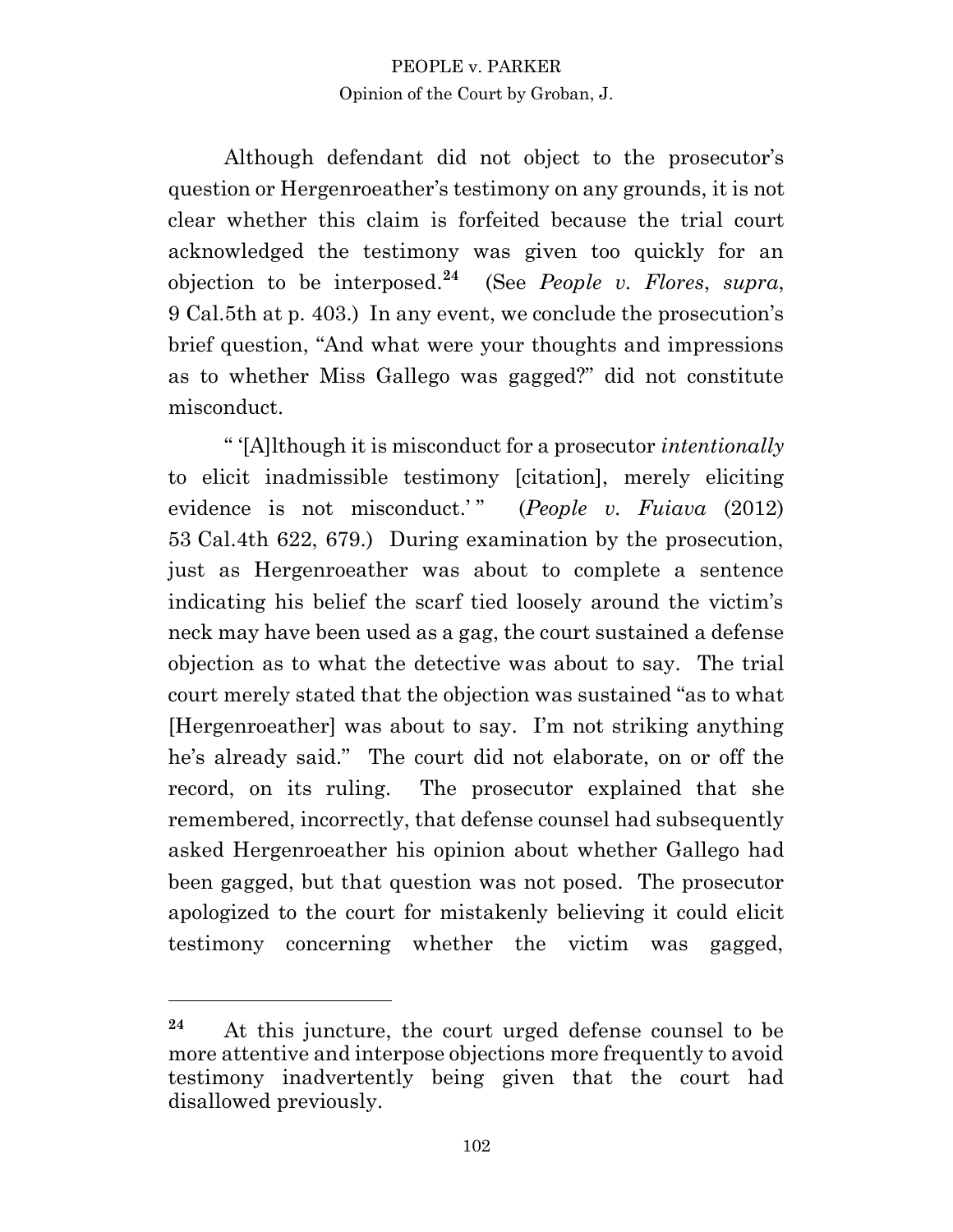misremembering defense counsel's examination, and misunderstanding the nature of the court's ruling excluding the opinion testimony Hergenroeather had been about to give. The court urged the parties to raise evidentiary arguments outside the presence of the jury, and the prosecutor promised to do so.

The prosecutor's question to Hergenroeather does not appear to be an effort to elicit inadmissible testimony; it seems instead a reasonable, if mistaken, effort to elicit admissible evidence. (*People v. Fuiava*, *supra*, 53 Cal.4th at p. 679.) In any event, the court admonished the jury to disregard Hergenroeather's testimony, and defendant fails to demonstrate that this remedy was inadequate. (See *People v. Tully*, *supra*, 54 Cal.4th at pp. 1037–1038 [defendant's nonspecific objection to alleged prosecutorial misconduct sustained].)

# *4. Jailhouse Informant Evidence*

Defendant claims the prosecution committed misconduct by introducing Lee's testimony because, he claims, there were doubts concerning its veracity. He also alleges, "[T]he prosecutor's insistence on not permitting jurors to consider Det[ective] Ott's pattern and practice of misconduct in other cases" constituted misconduct. The trial court heard extensive argument regarding the propriety of introducing evidence of Ott's alleged wrongdoing and ultimately ruled it was irrelevant because there was no evidence that Ott acted improperly in the instant case. We conclude the prosecutor committed no misconduct either by eliciting Lee's testimony or by not presenting evidence of Ott's alleged misconduct in other cases, in accordance with the court's ruling. (See *People v. Fuiava*, *supra*, 53 Cal.4th at p. 679 [merely eliciting testimony does not constitute prosecutorial misconduct].) As described above, the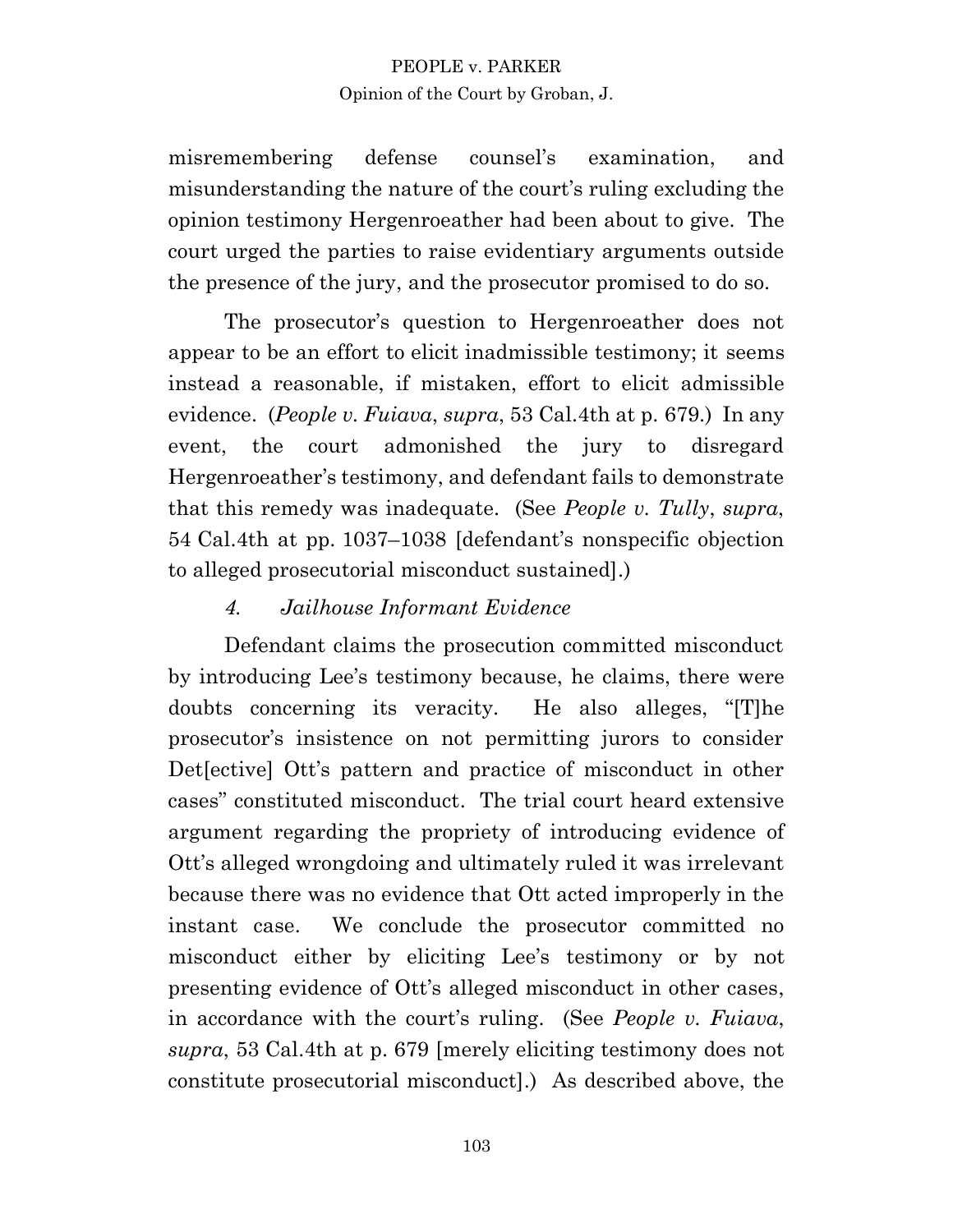trial court admitted much of Lee's testimony, and no misconduct resulted from the prosecutor's reliance on testimony that the trial court had already ruled was properly before the jury. Contrary to defendant's assertion, most of Lee's criminal history was introduced as impeachment evidence, and the trial court's ruling excluding a few dated offenses was not a prosecutorial decision that could have constituted misconduct. Finally, we conclude the prosecutor's failure to elicit testimony of Ott's prior acts in reliance on the court's express ruling that such information was unduly speculative and therefore inadmissible was not misconduct. (See *People v. Foster*, *supra*, 50 Cal.4th at p. 1350.)

# *5. Closing Argument*

Defendant argues the prosecutor committed misconduct by encouraging jurors to conclude the crime was planned, referring to the sexually graphic "porn" images defendant created and to the sexual fantasies described in defendant's writings. Defendant failed to object to any of these comments, but even if the claim was preserved, we would find no misconduct. We have repeatedly held a prosecutor has " 'wide latitude to draw reasonable inferences from the evidence presented at trial.'" (*People v. Tully*, *supra*, 54 Cal.4th at p. 1022.) Defendant's arguments that it was misconduct for the prosecutor to ask jurors to credit Sperber's expert testimony about tool marks as common sense, testimony that defendant once used handcuffs to lock his bike, evidence the victim's body was drained of blood, and the prosecution's rebuttal arguments that defendant used a gag and handcuffs lack merit; these statements constituted no more than permissible comments on evidence presented during the trial. (*Ibid*.)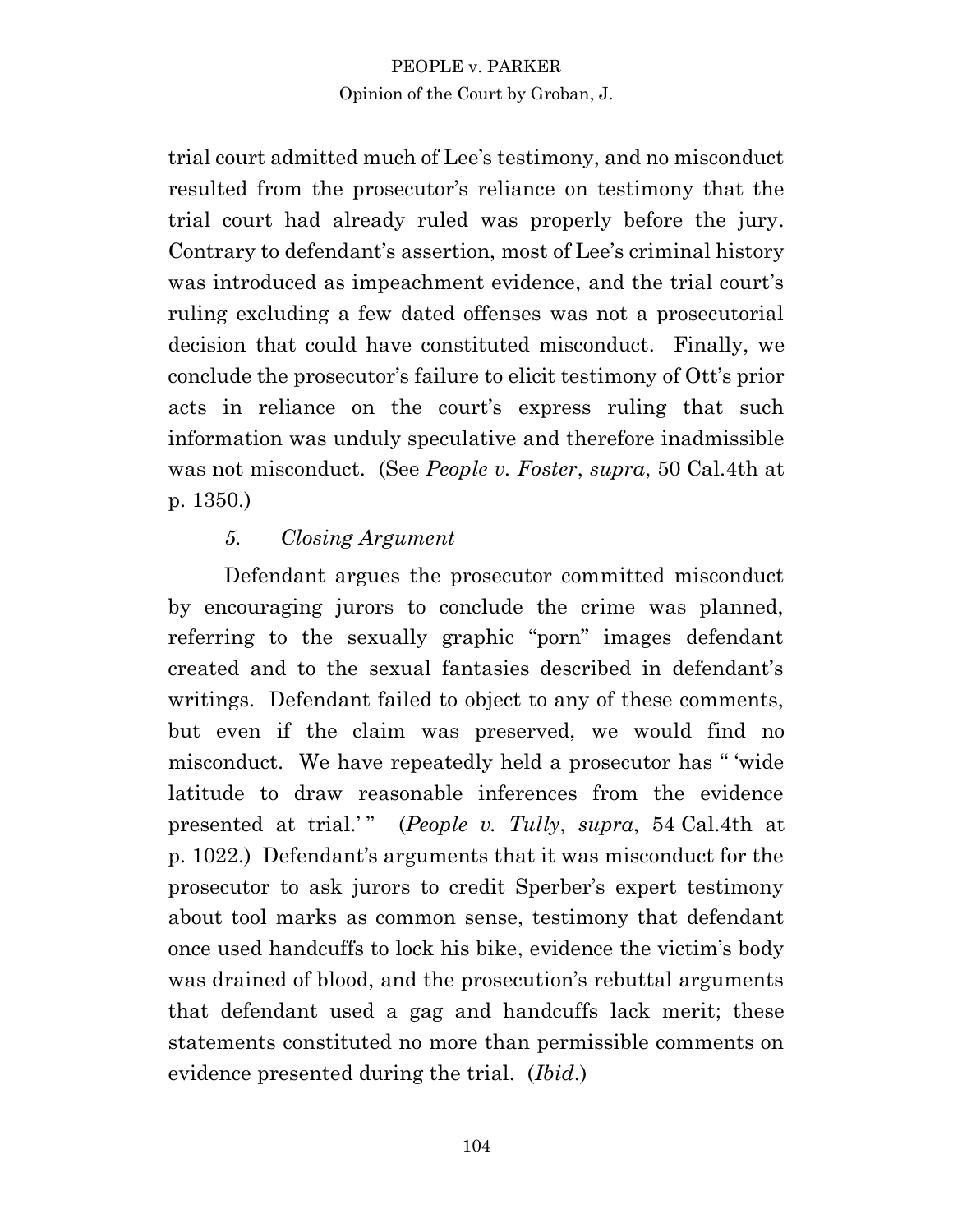Although a prosecutor commits misconduct by misstating the law (*People v. Fayed*, *supra*, 9 Cal.5th at p. 204), defendant's claims that it was misconduct for the prosecutor to argue manslaughter means "man's laughter" because it lessened the burden of proof, or to explain the jury need not agree on an underlying theory of first degree murder, are unavailing. The prosecutor did not suggest defendant was laughing at the victim's death; rather, she explained that the root words of manslaughter remind that a finding of manslaughter involves less culpability than first degree murder. While this analogy may have been confusing or inapt, it was not a deceptive or reprehensible method used to persuade the trier of fact, nor did it infect the trial with unfairness sufficient to render the subsequent conviction a denial of due process. (*People v. Silveria and Travis*, *supra*, 10 Cal.5th at p. 306.) Defendant also argues that jurors need not agree on the theory of first degree murder, allowing the prosecutor to press "many pieces of unreliable information, and theories that were unsupported by reliable facts." Both the "man's laughter" argument and the prosecutor's correct statement that jurors need not agree on the theory of first degree murder did not constitute misconduct. (See, e.g., *People v. Scully*, *supra*, 11 Cal.5th at p. 593 [jurors need not agree on theory of first degree murder].)

#### **PENALTY PHASE**

# **A. Alleged Prosecutorial Misconduct During the Penalty Phase**

Defendant alleges the prosecution engaged in a pervasive campaign of misconduct at all phases of his trial. He claims the individual instances and cumulative impact of that misconduct warrant reversal of his death sentence. We conclude no prosecutorial misconduct occurred at the penalty phase.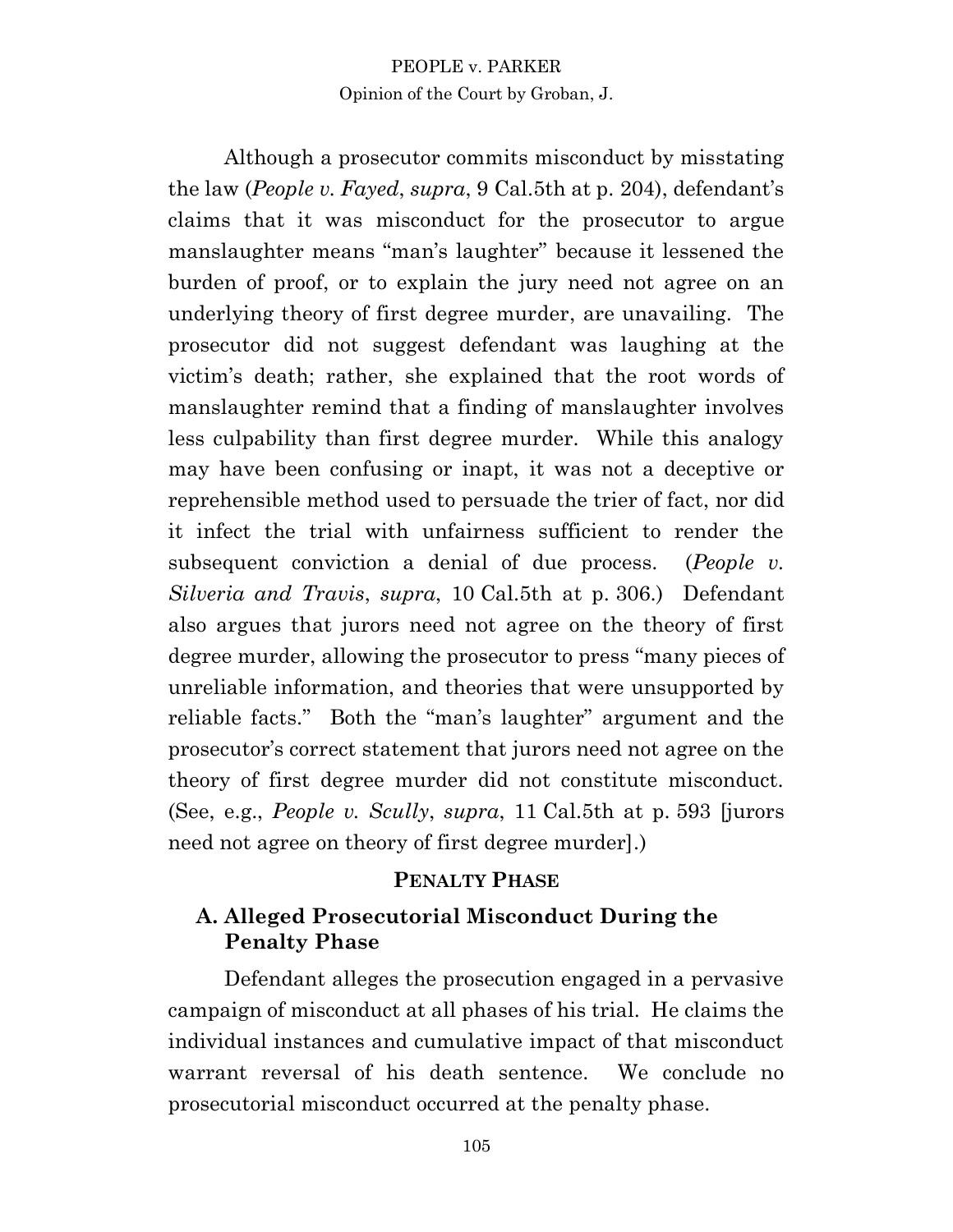As addressed previously, a prosecutor enjoys wide latitude during closing argument to comment on the evidence or draw reasonable inferences from it; misconduct arises when the prosecution uses deceptive or reprehensible methods to persuade the trier of fact or infects the trial with unfairness sufficient to render the subsequent conviction a denial of due process. (See *People v. Silveria and Travis*, *supra*, 10 Cal.5th at p. 306.) Defendant argues several comments the prosecutor made during closing argument constituted misconduct. The prosecutor told jurors that the nature of the case "makes us feel bad" in the course of reminding jurors of their duty to persevere. Any claim of misconduct arising from this statement is forfeited because defendant did not object (see *People v. Dykes, supra*, 46 Cal.4th at p. 770), and it lacks merit. The prosecution's comments urged the jury to impose the death penalty in light of the horrific way in which defendant killed Gallego, despite the fact that having to listen to the evidence made them feel "bad" and despite the fact that they "didn't want to be here," which is not outside the realm of proper argument. (*People v. Gamache* (2010) 48 Cal.4th 347, 389.)

Next, defendant argues the prosecutor told jurors they had a duty to impose death by stating they were "called upon to deliver that penalty in this case." The prosecutor also analogized their reaching a verdict to climbing Mount Everest. Defendant failed to object to these statements, thus forfeiting his claim on appeal. (*People v. Dykes*, *supra*, 46 Cal.4th at p. 773.) Even so, his claims are without merit. Taken in isolation, the prosecutor's analogy might have suggested to the jury that they should see the imposition of the death penalty as the ultimate achievement or something they ought to take pride in. If so, we are doubtful that this would have been a proper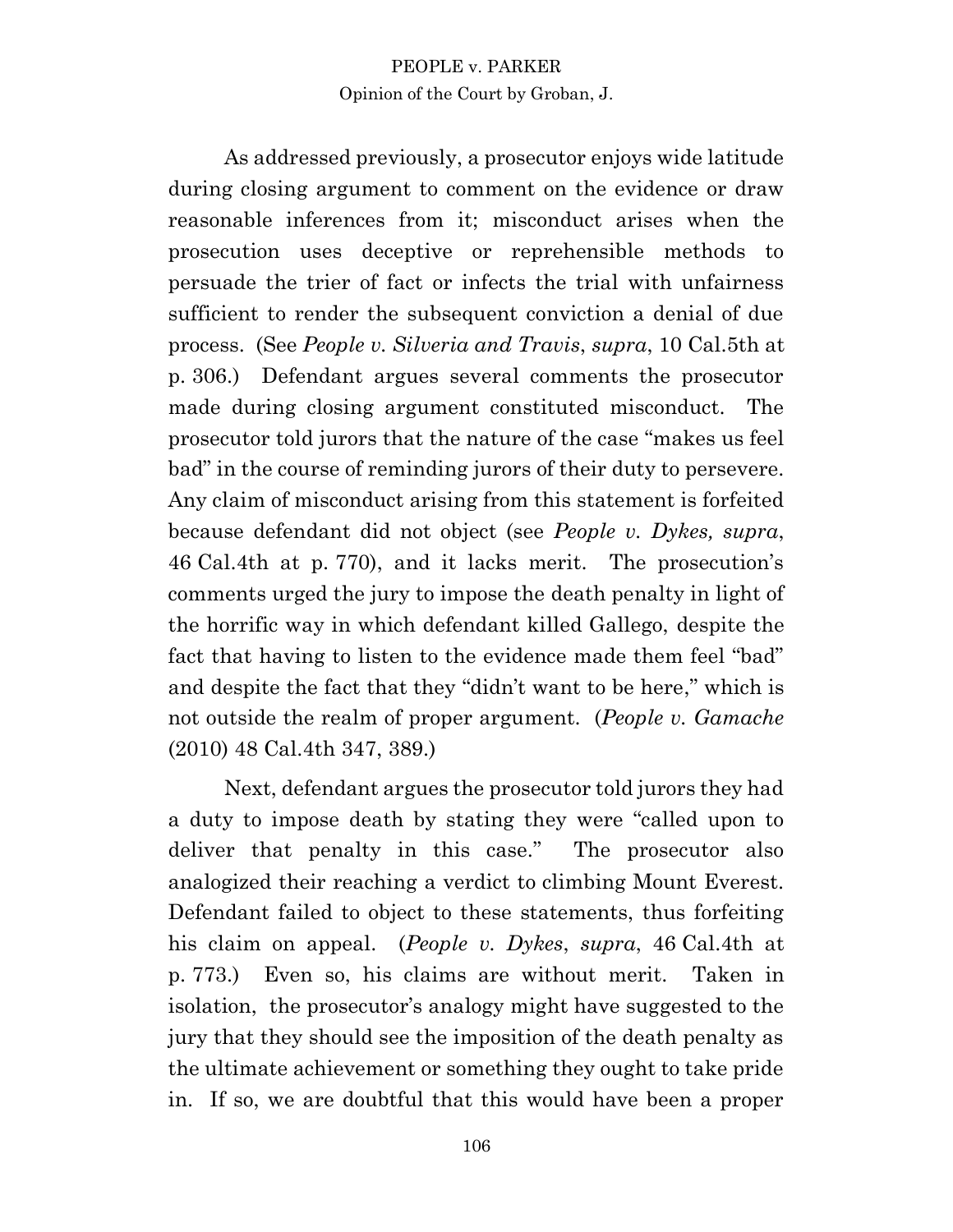characterization of the jury's solemn duty. However, when read in context, the prosecutor's use of the Mount Everest analogy appears intended as a means of empathizing with the jury over the "struggle" of having to "immerse" themselves in the "horrible murder" of Gallego even after they had already reached a guilty verdict, and reminding the jury that they had a duty to "see this case through to the end." In effect, asking the jury to render an appropriate verdict at the end of a grueling trial is not improper argument. While the Everest statement may have been oblique and overly dramatic, it was not misconduct. (See *People v. Silveria and Travis*, *supra*, 10 Cal.5th at p. 306.)

Next, defendant argues the prosecution improperly asked jurors to imagine themselves in the victim's experiences and "see what she went through in the last moments of her life." Defendant forfeited this challenge by failing to object (*People v. Dykes*, *supra*, 46 Cal.4th at p. 773), and his claims are without merit. (*People v. Jackson* (2009) 45 Cal.4th 662, 692 [A prosecutor does not commit misconduct by asking the jurors to put themselves in the victim's shoes].) "Although it is inappropriate at the *guilt* phase for a prosecutor to appeal to sympathy by inviting the jury to view the case through the victim's eyes [citation], such appeals are entirely appropriate at the *penalty* phase." (*People v. Winbush* (2017) 2 Cal.5th 402, 485.) An appeal to jurors to place themselves in the victim's position is " ' "appropriate at the penalty phase because there 'the jury decides a question the resolution of which turns not only on the facts, but on the jury's moral assessment of those facts as they reflect on whether defendant should be put to death.... In this process, one of the most significant considerations is the nature of the underlying crime. [Citation.] Hence assessment of the offense from the victim's viewpoint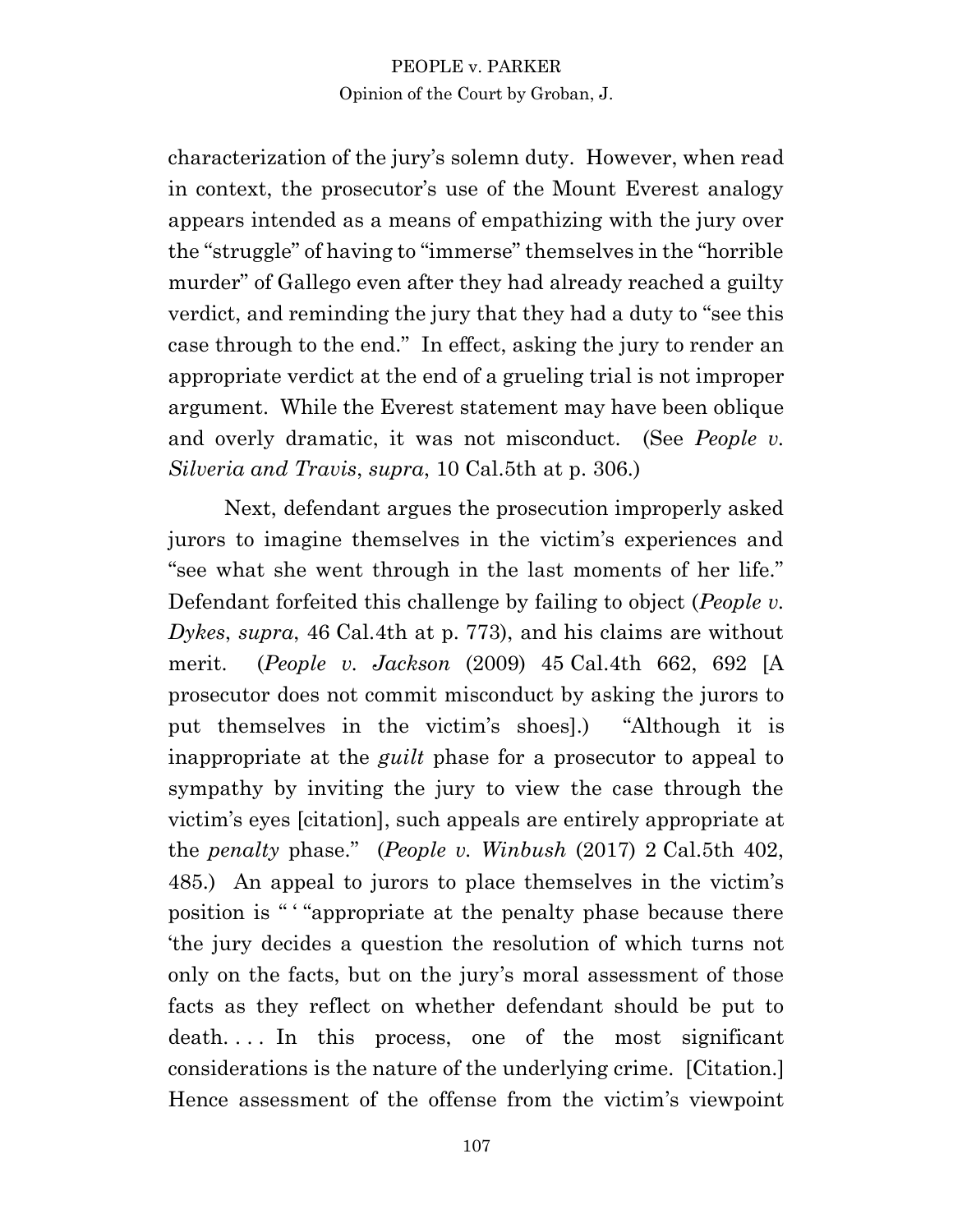would appear germane to the task of sentencing.'" "" (*Id.* at p. 486.) Defendant argues the prosecutor committed misconduct by likening jurors to the citizens who reported the trash can containing Gallego's body and PetSmart dumpster where her fingers were found, and to the police officers who investigated, because the comparisons improperly reinforced that they had a duty to impose the death penalty. We find no error; the prosecutor invited the jury to perform its duty as the "conscience of the community" and choose the appropriate penalty but did not use this comparison to suggest jurors must impose the death penalty. (*People v. Gamache*, *supra*, 48 Cal.4th at p. 389.) A prosecutor is free to present closing argument in " 'colorful terms' " so long as any commentary is brief and does not exceed the bounds of propriety. (*People v. Jackson*, *supra*, 45 Cal.4th at p. 692*.*)

Defendant further claims that the prosecution improperly argued facts as aggravating factors including defendant's postcrime actions and references to the victim's dog. Defendant's failure to object or to request an admonishment forfeits review of this claim. (*People v. Rogers* (2009) 46 Cal.4th 1136, 1181.) It also lacks merit. Describing what defendant did to the victim's body after her death constitutes comment on evidence that was already before the jury. Additionally, the prosecution referenced defendant's knowledge of the victim's dog to demonstrate how well he knew her. Both arguments constitute the proper exercise of a prosecutor's wide latitude to comment on the evidence. (*People v. Collins*, *supra*, 49 Cal.4th at p. 213.)

Defendant next contends that the prosecution improperly urged jurors to count aggravating factors. The prosecutor told the jury they only need to find one special circumstance true to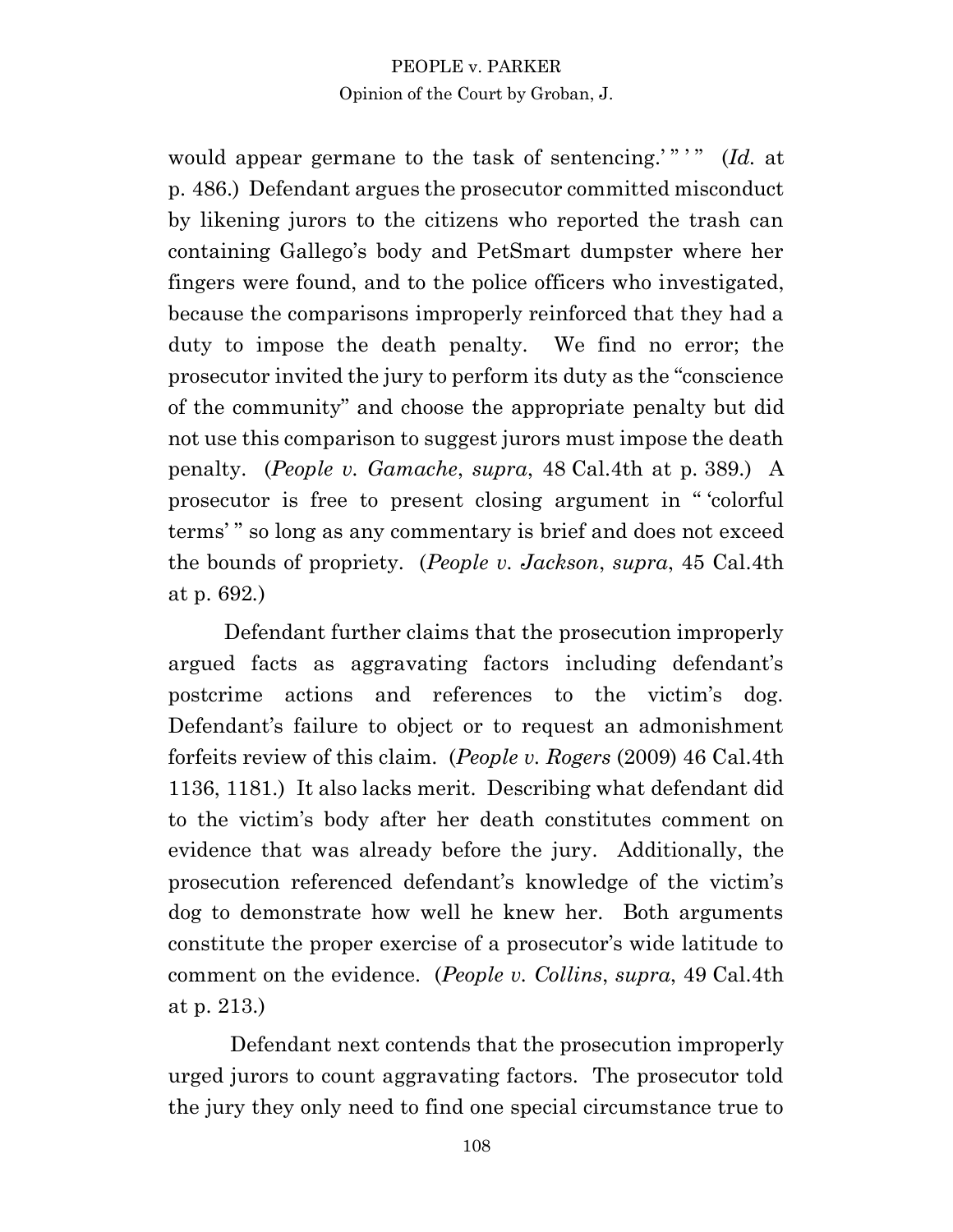reach a verdict, and "if you have two, that's twice as many." Defendant objected on the basis that the prosecution was giving "arbitrary weight" to the factors. The court addressed the objection, providing a curative instruction that "[t]here is no magical weight assigned to any factor, no arbitrary weight." It encouraged jurors "to look at the factors, decide which ones are applicable and decide what weight is to be assigned to any of them and all of them." To the extent the prosecution erred, the court's instruction cured any prejudice that may have arisen from the prosecution's comments. (*People v. Jackson* (2016) 1 Cal.5th 269, 367.)

Next, defendant argues that the prosecution improperly characterized the evidence in mitigation by referring to it as reverse victimization, arguing defendant's lack of criminal record was an aggravating factor, and suggesting that a history of child abuse should not be used as an excuse. Defendant claimed the prosecution improperly argued evidence of his childhood abuse be discarded, rhetorically asking the jury whether any one of the 80,000 annual victims of child abuse in San Diego could rely on their abuse report should they later commit murder and be subject to the death penalty. The fact that a prosecutor elects to rebut "the defense's mitigating evidence does not mean the prosecutor erred or committed misconduct." "It is not misconduct to argue that 'the evidence lacked the mitigating force the defendant' " hoped it would have. (*People v. Hajek and Vo*, *supra*, 58 Cal.4th at p. 1239.) "The prosecution ' "has a legitimate interest in counteracting the mitigating evidence which the defendant is entitled to put in . . . ." ' " (*People v. Flores*, *supra*, 9 Cal.5th at p. 431.) Furthermore, the prosecution is permitted to question whether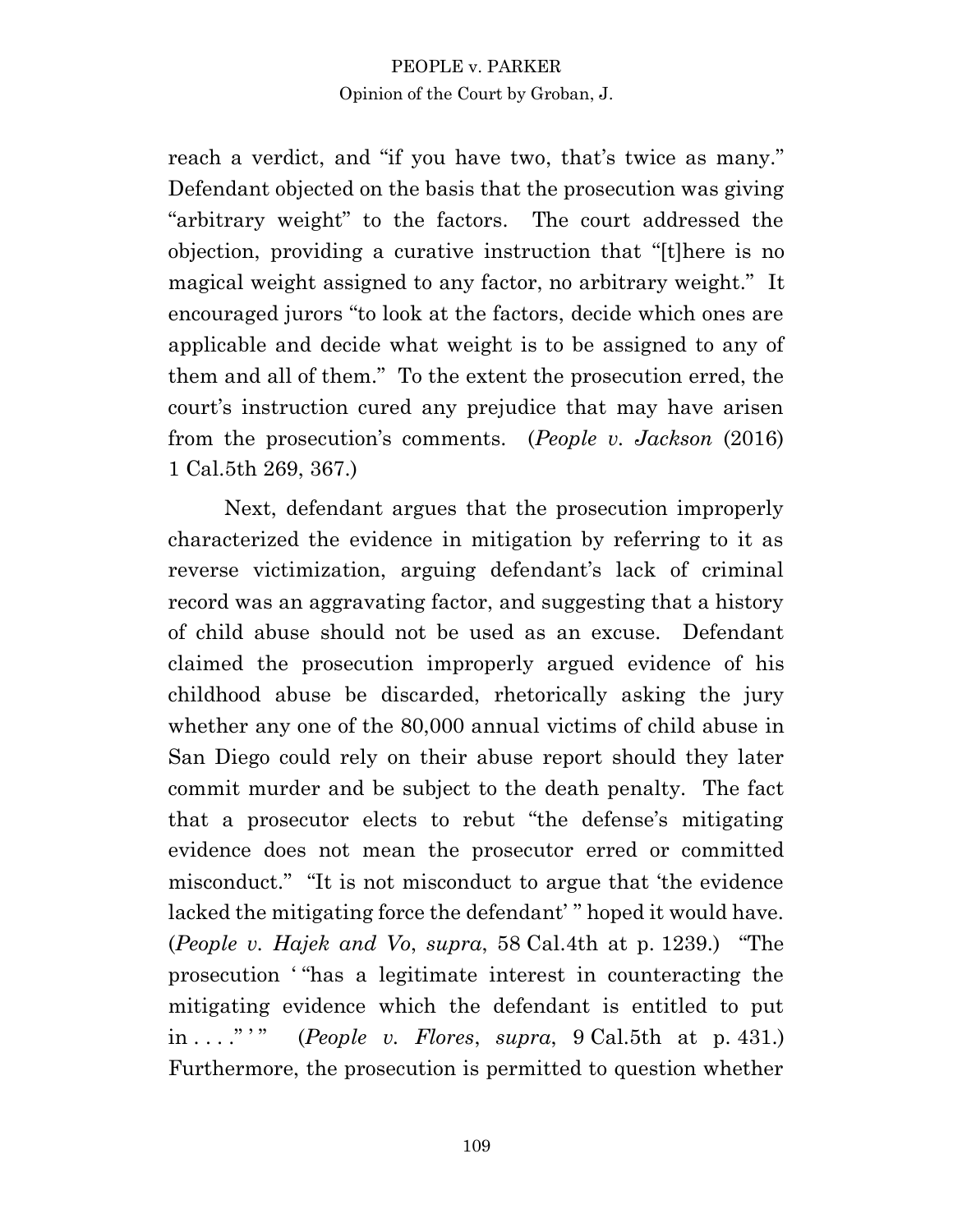a defendant's mitigating evidence carries much weight. (*People v. Gamache*, *supra*, 48 Cal.4th at p. 390.)

Defendant contends the prosecution improperly argued defendant's lack of remorse could be considered in aggravation by arguing he would not have disposed of Gallego's body in the way he had if he cared for her or her family. The claim is meritless. "Prosecutors are allowed to focus on a defendant's lack of remorse in two ways. First, '[c]onduct or statements at the scene of the crime demonstrating lack of remorse may be consider[ed] in aggravation as a circumstance of the capital crime under section 190.3, factor (a).' [Citations.] Second, '[a] prosecutor may properly comment on a defendant's lack of remorse, as relevant to the question of whether remorse is present as a mitigating circumstance, so long as the prosecutor does not suggest that lack of remorse is an aggravating factor.'" (*People v. Bonilla* (2007) 41 Cal.4th 313, 356; see also *People v. Pollock* (2004) 32 Cal. 4th 1153, 1185.) The prosecutor's reference to defendant's conduct at the scene of the crime was a permissible argument concerning defendant's lack of remorse.

Finally, defendant claims the prosecutor committed misconduct by commenting on his exercise of constitutional rights while Gallego was unable to do likewise. Specifically, the prosecutor argued: "There was no jury for her. There was no judge in that apartment on Benicia Street. There was no bailiff to maintain order. She did not have an attorney go in there and argue for her life to [defendant]." This claim lacks merit. The prosecutor's comments cannot be understood to improperly "urge the jury to return a death verdict *because* defendant exercised his constitutional rights and did not suggest that defendant should be given a greater penalty *because* he had a trial." (*People v. Jackson* (1989) 49 Cal.3d 1170, 1207.) Had the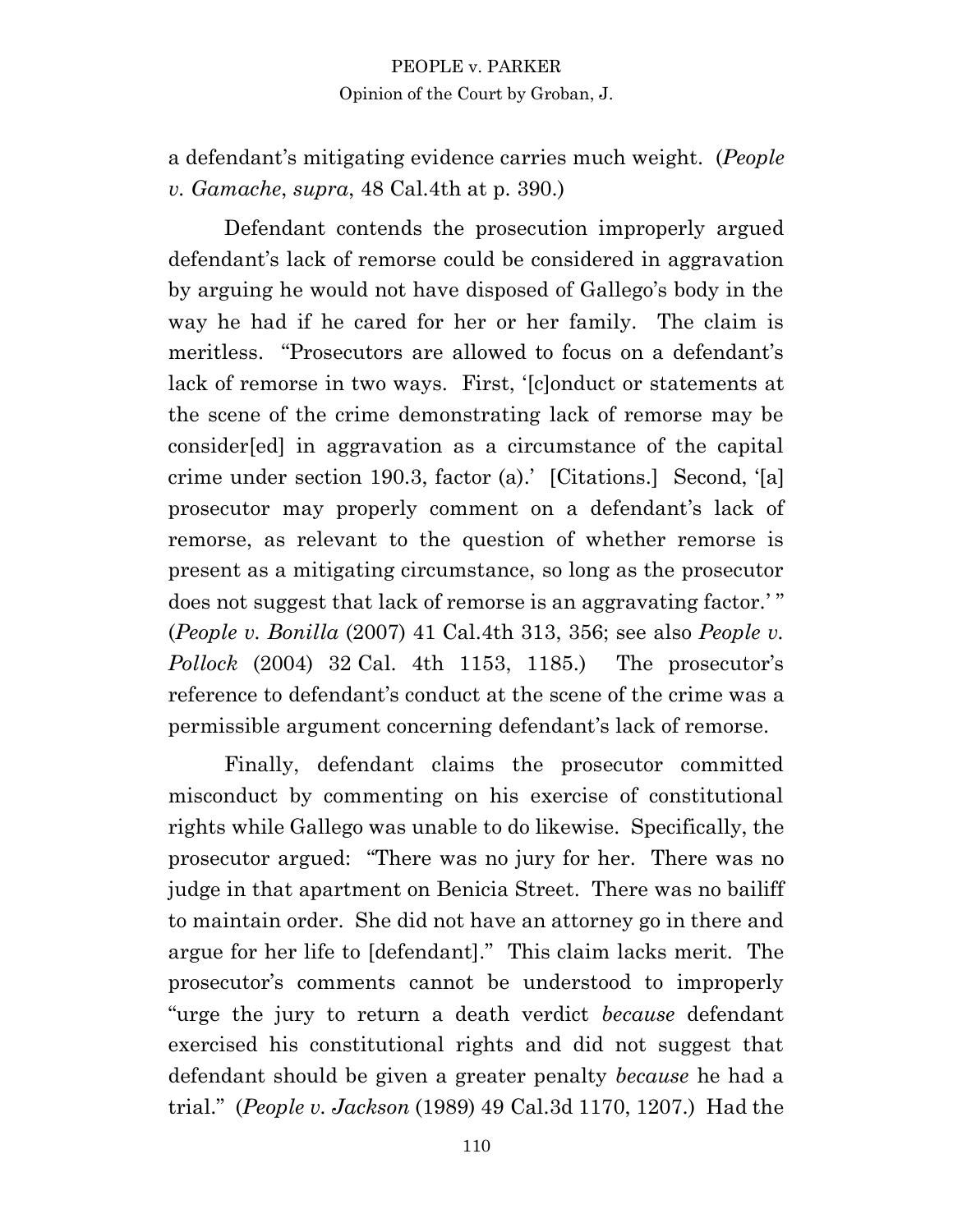prosecutor made disparaging references to defendant's exercise of his own constitutional rights, such an argument would have been improper. But here, the prosecutor's statements, though evocative and hyperbolic, did not " 'infect the trial with such unfairness as to render the subsequent conviction a denial of due process.' " (*People v. Silveria and Travis*, *supra*, 10 Cal.5th at p. 306, quoting *People v. Avila*, *supra*, 46 Cal.4th at p. 711.)

Defendant claims that any prosecutorial misconduct that occurred at other points in his trial cumulated, requiring reversal of his penalty. Because we found no misconduct during any proceedings and likewise conclude no misconduct occurred during penalty phase closing argument, we reject defendant's claim that the cumulative effect of prosecutorial misconduct warrants reversal.

## **B. CALJIC No. 8.88**

Defendant objected to the use of the word "shall" in CALJIC No. 8.88, which  $-\text{as given}$  instructed jurors, "If you conclude that the aggravating circumstances are so substantial in comparison to the mitigating circumstances that they warrant death instead of life without parole, you shall return a judgment of death." He claims use of the instruction violated his rights under the federal and state Constitutions because jurors could have mistakenly believed imposition of the death penalty was mandatory.

Defendant raised his concern with use of the word "shall" during a discussion of the penalty phase instructions, and the trial court agreed to ameliorate defendant's concern by adding his requested language that "[t]he death penalty is never mandatory." The jury was instructed with the modified CALJIC No. 8.88. In closing argument, the prosecution explained that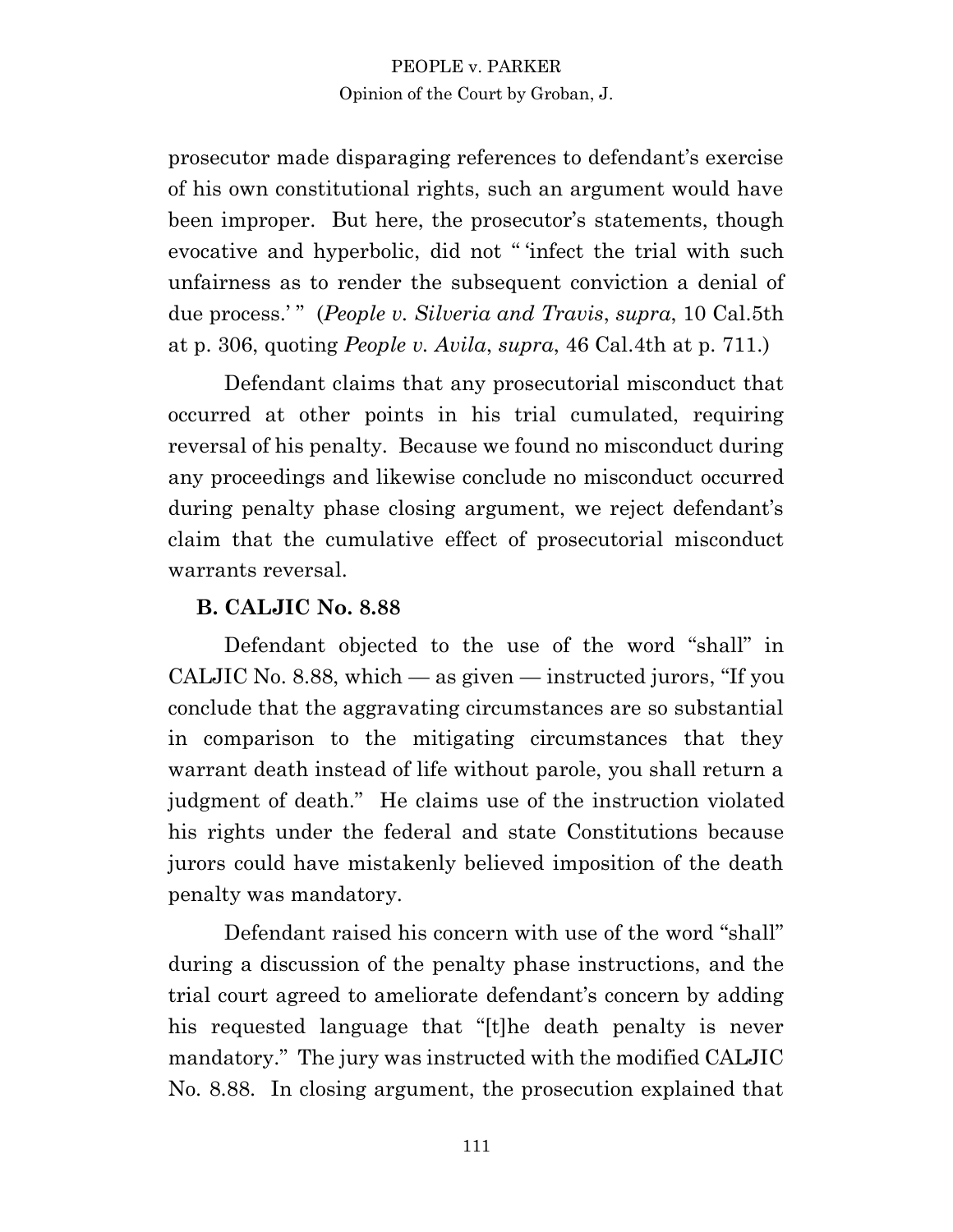the word "shall" in the instruction meant that jurors could not decide during deliberation that they believed life in prison without the possibility of parole was a sentence worse than death. Defendant argues that use of the word "shall" in the instruction might have misled jurors into believing the death sentence was mandatory, and the prosecutor's statements during penalty phase closing argument increased that possibility.

In *People v. Brown* (1985) 40 Cal.3d 512, we concluded that instructing jurors with "the unadorned language of section 190.3, that the jury 'shall' impose a sentence of death if it concludes that the aggravating circumstances outweigh the mitigating circumstance[]," "could confuse and mislead the jury regarding the manner in which the penalty should be determined." (*People v. Streeter* (2012) 54 Cal.4th 205, 255, 256.) This confusion could arise in one of two ways: either the jury could believe it must mechanically weigh the various factors, or it might misunderstand " 'that our statutory scheme does not require any juror to vote for the death penalty unless, as a result of the weighing process, the juror personally determines that death is the appropriate penalty under all the circumstances.' " (*Id.* at p. 256.)

No danger of either sort of confusion could have arisen here. Unlike in *Brown*, the jury was instructed that "the weighing of aggravating and mitigating circumstances does not mean a mere mechanical counting of factors on each side of an imaginary scale, or the arbitrary assignment of weights to any of them. Each of you are free to assign whatever moral or sympathetic value you deem appropriate to each and all of the various factors you are permitted to consider." Unlike the concern raised in *Brown*, the jury was not misled into thinking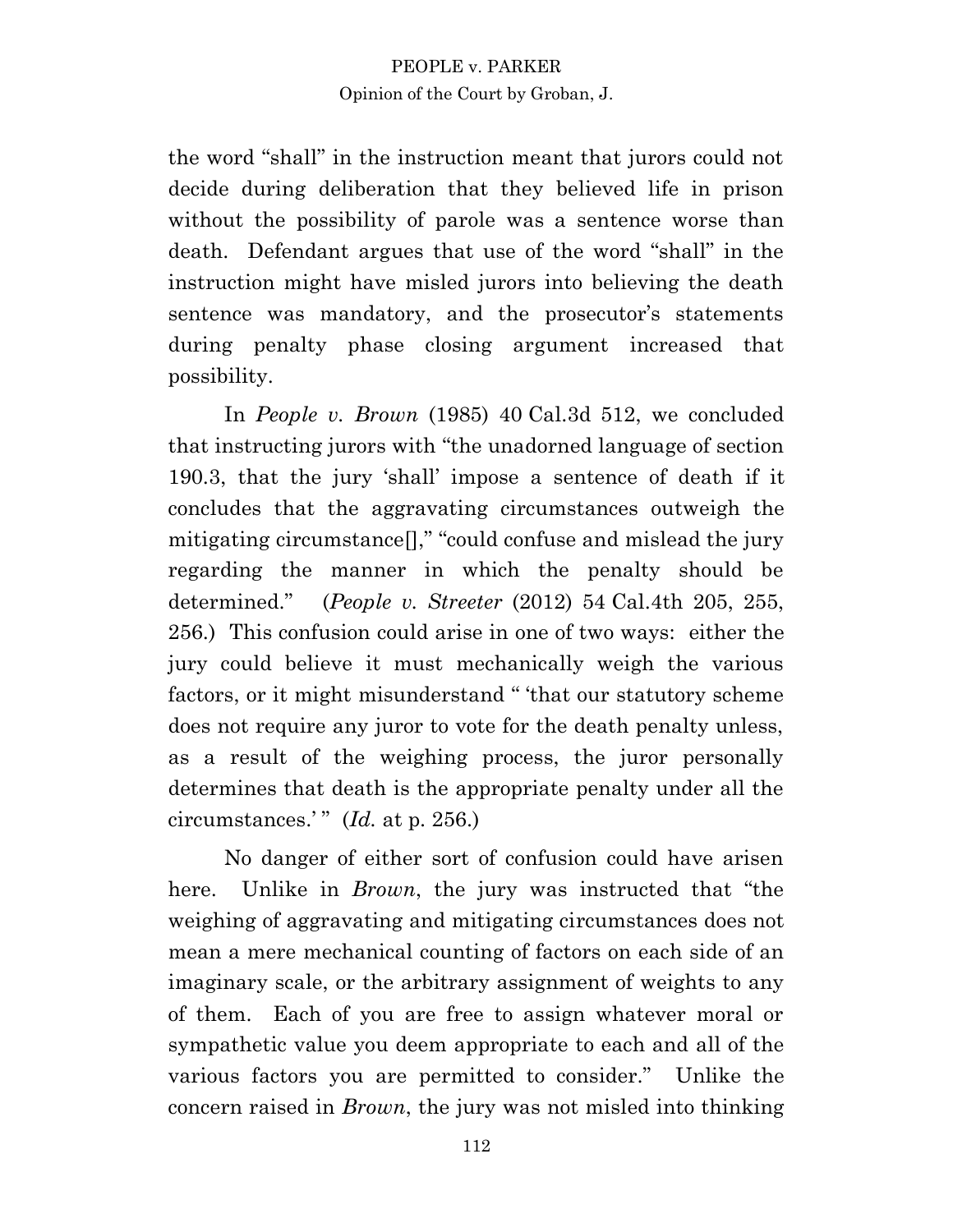the weighing process was mechanical, and jurors understood they possessed discretion. (*People v. Streeter, supra*, 54 Cal.4th at p. 256; see also *People v. Carpenter* (1997) 15 Cal.4th 312, 419; *People v. Noguera* (1992) 4 Cal.4th 599, 640.) The jury was instructed that if the aggravating factors were "so substantial" when compared against those in mitigation "that they warrant[ed] death instead of life without parole," jurors "shall" return a death judgment, but — unlike in *Brown* — the jury was also expressly instructed that "[t]he death penalty is never mandatory." This clarification eliminated the concern we addressed in *Brown*, as the jury was instructed that it could find that a death judgment was warranted if it determined the aggravating circumstances were so substantial compared to mitigating circumstances, and also was instructed that imposition of a death sentence was never mandatory.

Defendant's argument that the prosecutor committed misconduct by highlighting the instruction's language in a misleading manner is similarly unavailing. Although in pre-*Brown* cases, i.e., those decided before CALJIC No. 8.88 was revised, it was necessary to examine the entirety of the record including counsel's argument to determine whether the jury could have been misled, we need not do so here to conclude the jury understood imposition of death was not mandatory. (See *People v. Streeter, supra,* 54 Cal.4th at p. 256.) The language of the instruction was not mandatory, and the addition of defendant's requested sentence, that "[t]he death penalty is never mandatory," ensured that was the case here. And if we do examine the record, the prosecutor's closing argument underscores that the jury could not have been misled: The prosecutor explained that the word "shall" in CALJIC No. 8.88 functioned to remind jurors that even if they personally believed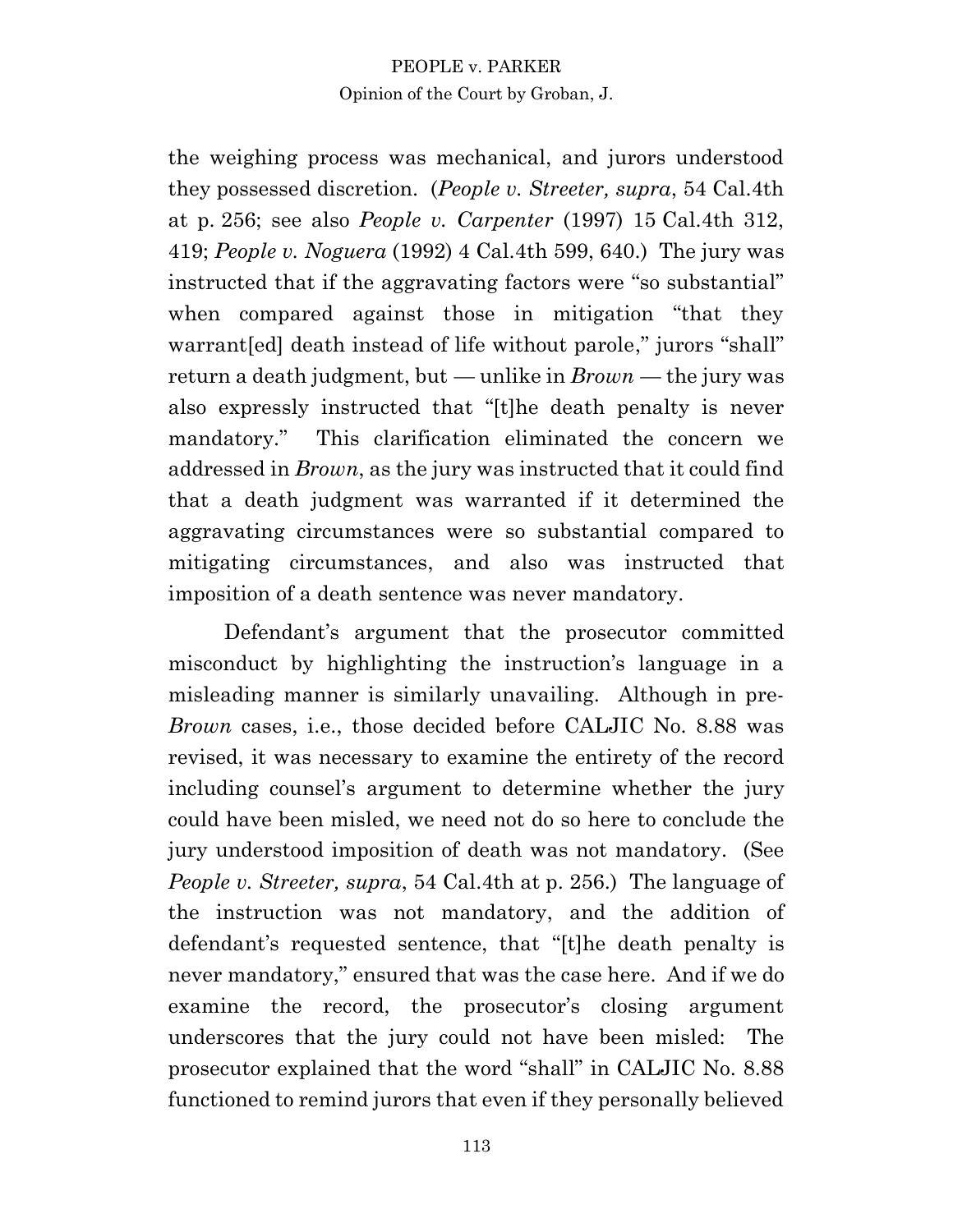that life without the possibility of parole was a sentence worse than death, they took an oath to uphold the law, which provides otherwise. Thus, if they found aggravating factors outweighed those in mitigation, CALJIC No. 8.88 foreclosed any "debate back in that jury room about which punishment is worse." In this way, the prosecutor did not argue that the language was included in the instruction to render the penalty mandatory. Instead, the prosecutor relied on the instruction to argue to jurors that they took an oath to uphold the law and that even if they personally thought life imprisonment was worse than death, the law viewed death to be the worse penalty.

We conclude no error arose from the jury instruction, and we likewise conclude the prosecution committed no misconduct by highlighting the word "shall" to clarify that death was the harsher penalty. To the extent the prosecutor's brief reference to the instruction engendered any confusion, the trial court's instructions to the jury cured it. (*People v. Winbush*, *supra*, 2 Cal.5th at p. 480 ["For a prosecutor's remarks to constitute misconduct, it must appear reasonably likely in the context of the whole argument and instructions that ' "the jury understood or applied the complained-of comments in an improper or erroneous manner" ' "].)

# **C. Issues Arising from Defendant's Handwritten New Trial Motion Alleging Ineffective Assistance of Counsel**

Defendant submitted a handwritten document to the court during penalty phase deliberations claiming his attorney was ineffective. The court filed the document, initially under seal and later  $-$  at defendant's request  $-$  in the public record, along with a second, similar document defendant later submitted. The court construed his first filing as a motion for new trial based on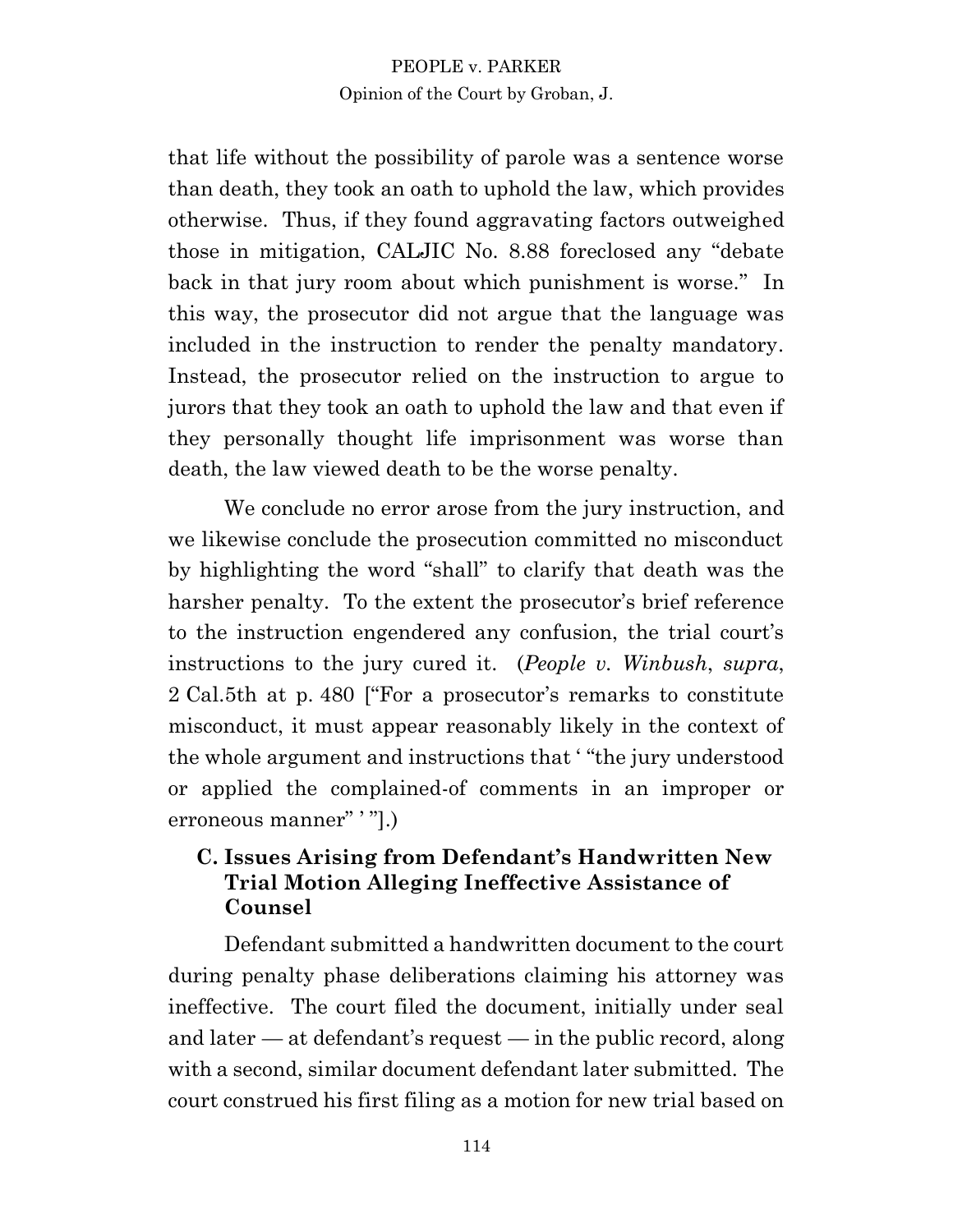ineffective assistance of counsel and appointed the alternate public defender's office to investigate whether there was merit to his motion. Defendant now argues the trial court erred by appointing the alternate public defender without relieving trial counsel and by acceding to his request that his documents be publicly filed. We conclude there was no error.

On August 12, 2002, during penalty phase deliberations, defendant submitted a letter to the court complaining that appointed counsel performed inadequately. The jury returned a verdict of death later that day. Defendant's letter was construed as a motion for new trial based on ineffective assistance of counsel, and the court appointed the alternate public defender's office "for the limited purpose of dealing with the . . . new trial issue." The trial court noted there may have been other grounds for a new trial motion but had defendant's motion claiming ineffective assistance of counsel "prove[n] successful, then [he would] go back to square 1. If that [was] unsuccessful, then the public defender would still be free to deal with any other new trial motion issues in due course."

Defendant asked to be given certain discovery and evidentiary materials, and the court denied that request reminding him that the alternate public defender, Mike Dealy, had access to any necessary documents. At one point during Dealy's investigation, defendant complained that it appeared Dealy was more interested in protecting the alternate public defender's office than him. After inquiring whether defendant had more specific complaints and hearing he did not, the court suggested he cooperate with Dealy to avoid being foreclosed in the future from complaining about Dealy's performance. To the extent defendant sought to be heard in lieu of Dealy, the court concluded Dealy was not in a "conflicted situation" as a result of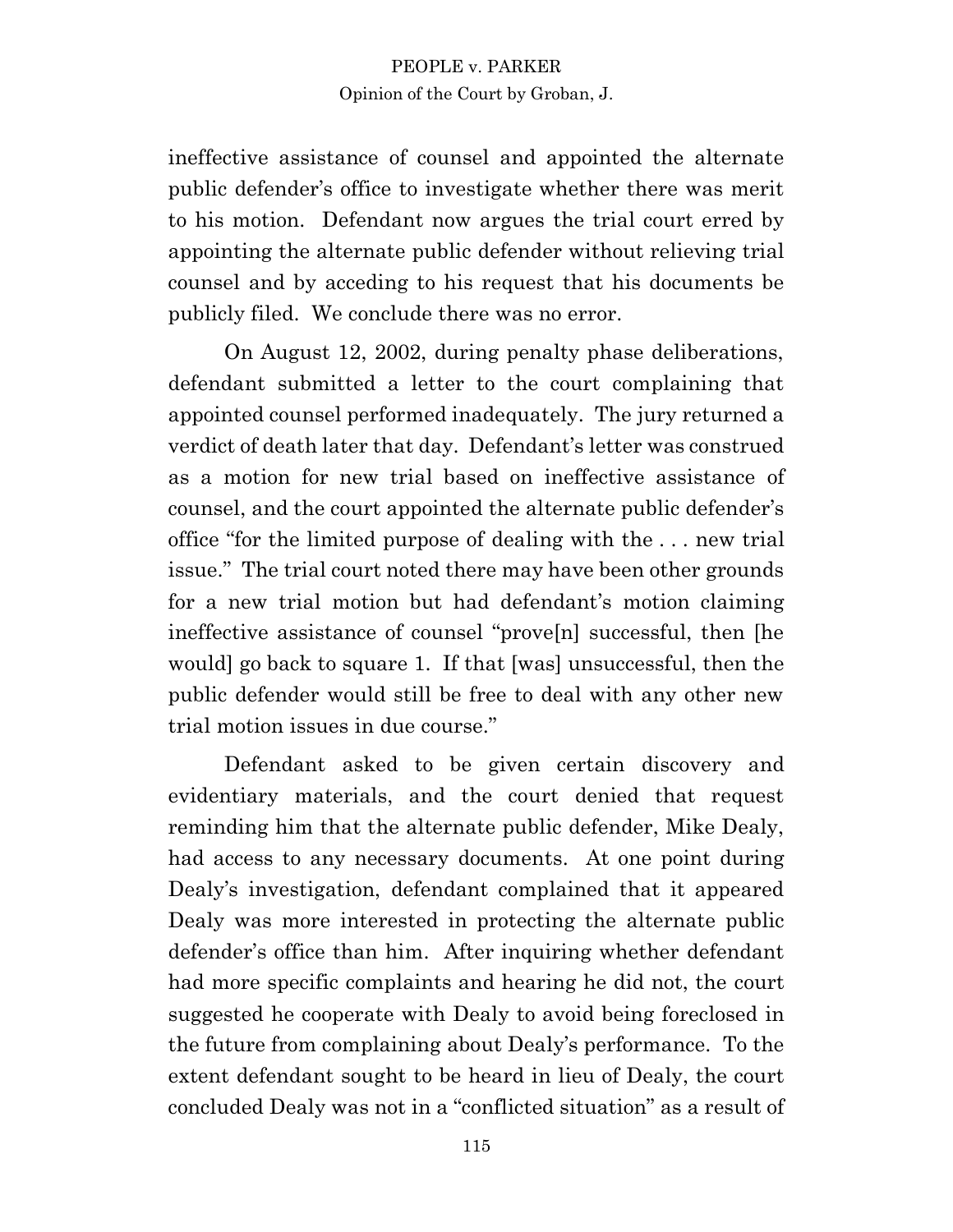his representation and denied defendant's request to represent himself. The court provided Dealy with additional time to review materials related to defendant's *Marsden* motions and the entirety of the trial transcripts and other materials.

After doing so, Dealy informed the court he would not be filing a motion for new trial based on ineffective assistance of counsel. Dealy explained the issues to be raised were more appropriately the subjects of appellate or habeas corpus claims, and that he did not want to "jeopardize [defendant's] appeal rights . . . [or] miss anything" by filing a new trial motion. Dealy assured the court he was not backing out of his representation.

Finding Dealy's refusal unusual, the trial court asked to hear from Dealy's supervisor regarding whether the office could not do the work it was appointed to do. Daniel Mangarin, chief trial deputy of the alternate public defender's office, assured the court that Dealy was experienced and capable, and that Dealy's decision not to file a motion for new trial was sound and in his client's best interest. Mangarin explained that the alternate public defender's office had concluded there were no colorable ineffective assistance of counsel issues to raise in such a motion, but Dealy had been reluctant to state as much on the record and potentially impair defendant's ability to raise postconviction claims. The court released the alternate public defender's office from the case, commenting: "What I wanted, and I think what I got, is an independent evaluation of any potential [ineffective assistance of counsel] issues. It appears, at this point, that I've had that not just by one but by two attorneys, two experienced defense attorneys, and they have expressed their professional view that there are no issues properly to be presented at this point."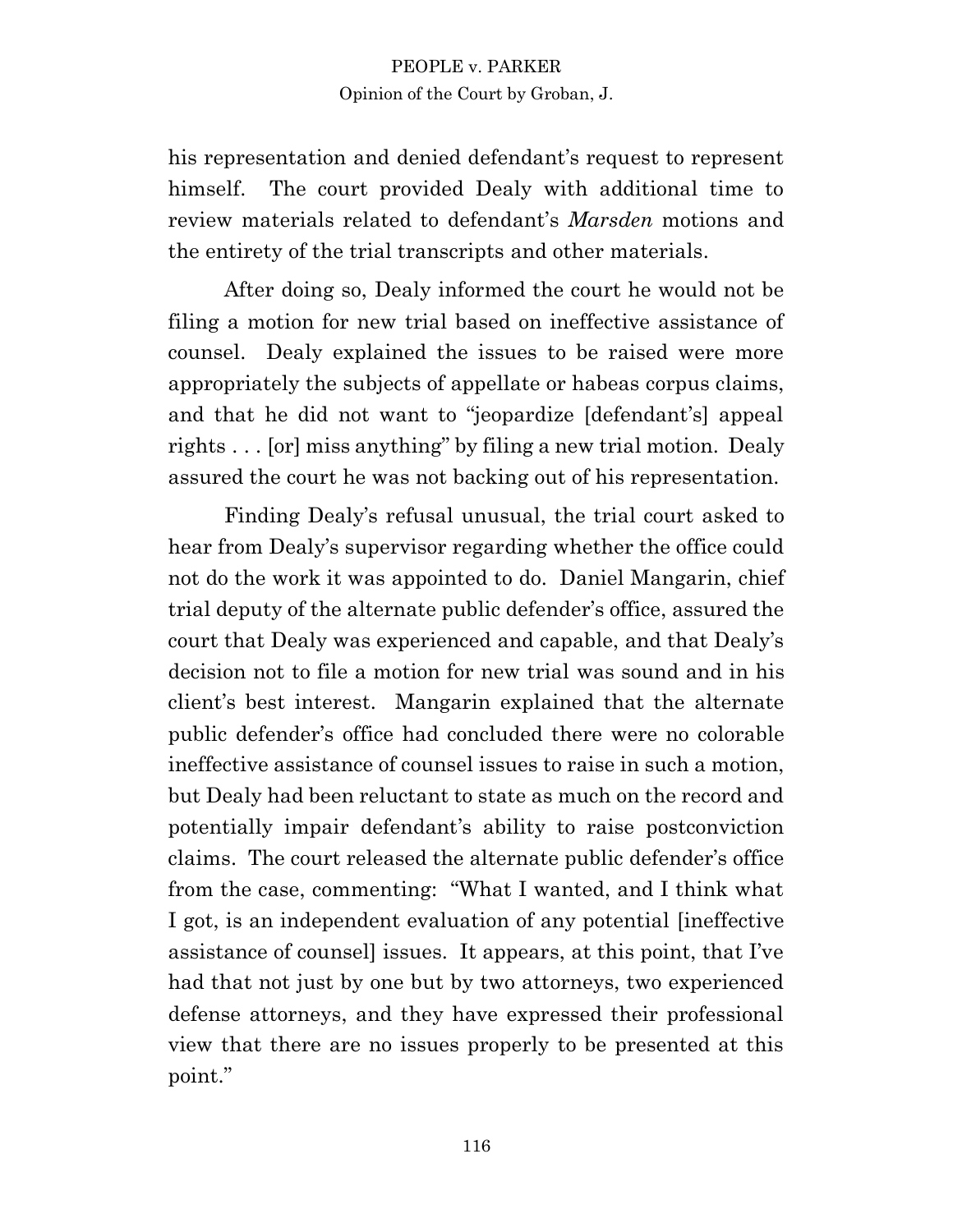Following Dealy's release, defendant's sealed, handwritten new trial motion was provided to appointed counsel and was subsequently unsealed and filed at defendant's request. On February 24, 2003, before the hearing on defendant's motion for modification of judgment, defendant submitted a second, lengthy handwritten document, which the court filed under seal and ordered served on all parties. Defendant began reading the document into the record and requested that an unsealed copy of it be made part of the record, which the court granted.

Defendant argues that appointing Dealy for the limited purpose of determining whether appointed trial counsel was ineffective ran afoul of this court's decision in *People v. Sanchez* (2011) 53 Cal.4th 80, 84, in which we explained that if a defendant makes a showing during a *Marsden* hearing that the right to counsel was substantially impaired, "substitute counsel must be appointed as attorney of record for all purposes." *People v. Sanchez* is, as the Attorney General notes, readily distinguishable as here there was no request to substitute counsel. Instead, defendant submitted a handwritten note in which he merely asserted ineffective assistance as a basis for a new trial, and there was no showing that defendant's right to counsel had been substantially impaired. *People v. Clark*, *supra*, 52 Cal.4th at pages 912–915 is instructive although like *Sanchez* — factually distinguishable from the instant case.

There, in response to a defendant's renewed request to substitute counsel, the trial court "grant[ed the] defendant's request for independent counsel to represent him," even though it had previously denied that request, explaining "it had reversed its earlier ruling 'just to make sure every possible point will be brought forth that legally can be brought forth' on defendant's behalf." (*People v. Clark*, *supra*, 52 Cal.4th at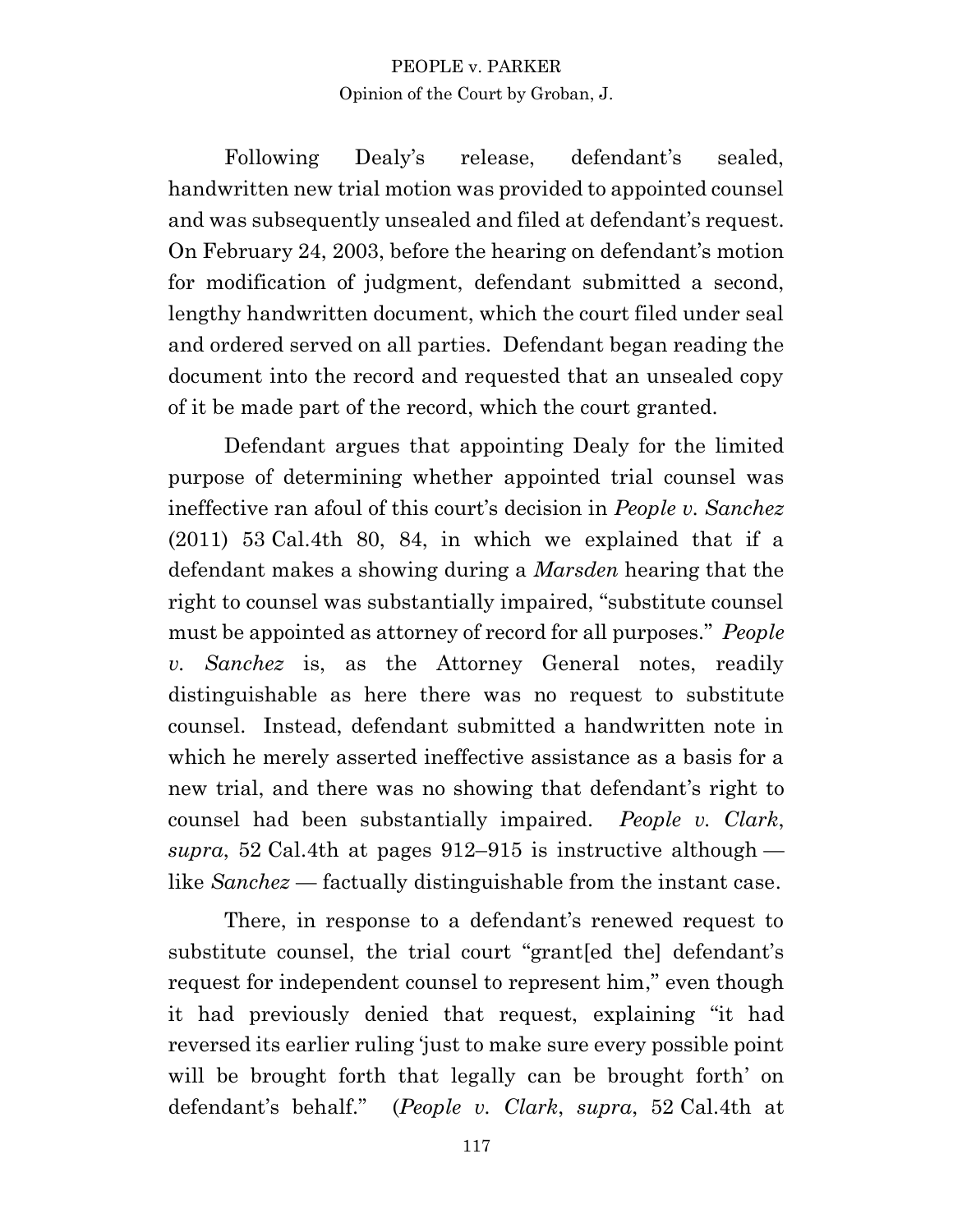p. 914.) Guilt phase proceedings continued unabated over the defendant's objection until independent counsel determined a *Marsden* motion was warranted. (*Id*. at pp. 914–915.)

"[W]e reject[ed] defendant's assertion that the court erred when it allowed trial to continue while" the defendant's motion to substitute counsel, which prompted the court to appoint independent counsel "was pending. It is well settled that a court 'must promptly consider a motion for substitution of counsel when the right to effective assistance "would be substantially impaired" if his request were ignored.' [Citations.] Here, however, the record shows that . . . defendant did not seek the discharge of his attorneys but rather requested appointment of independent counsel to assist him in bringing such a motion. Because there was no pending *Marsden* motion, the court did not err in proceeding with trial. (See *People v. Majors* (1998) 18 Cal.4th 385, 411–413 [75 Cal.Rptr.2d 684, 956 P.2d 1137] [the court did not err in failing to conduct a *Marsden* hearing before the penalty phase because no motion was before the court at that time].)" (*People v. Clark*, *supra*, 52 Cal.4th at p. 916.) Similarly here, defendant did not move under *Marsden* for substitution of counsel, and the cessation of proceedings was not warranted.

Defendant argues that the fact that separate counsel was appointed demonstrates defendant had an actual conflict of interest with his trial counsel. He claims the appointment of separate counsel left him without representation as trial counsel continued to bear responsibility for his case while having his integrity attacked, defense counsel's "hands [were] tied in respects that could not fully be explored on the record," and defendant was left to act as his own attorney, submitting motions he claims Dealy should have prepared. This claim lacks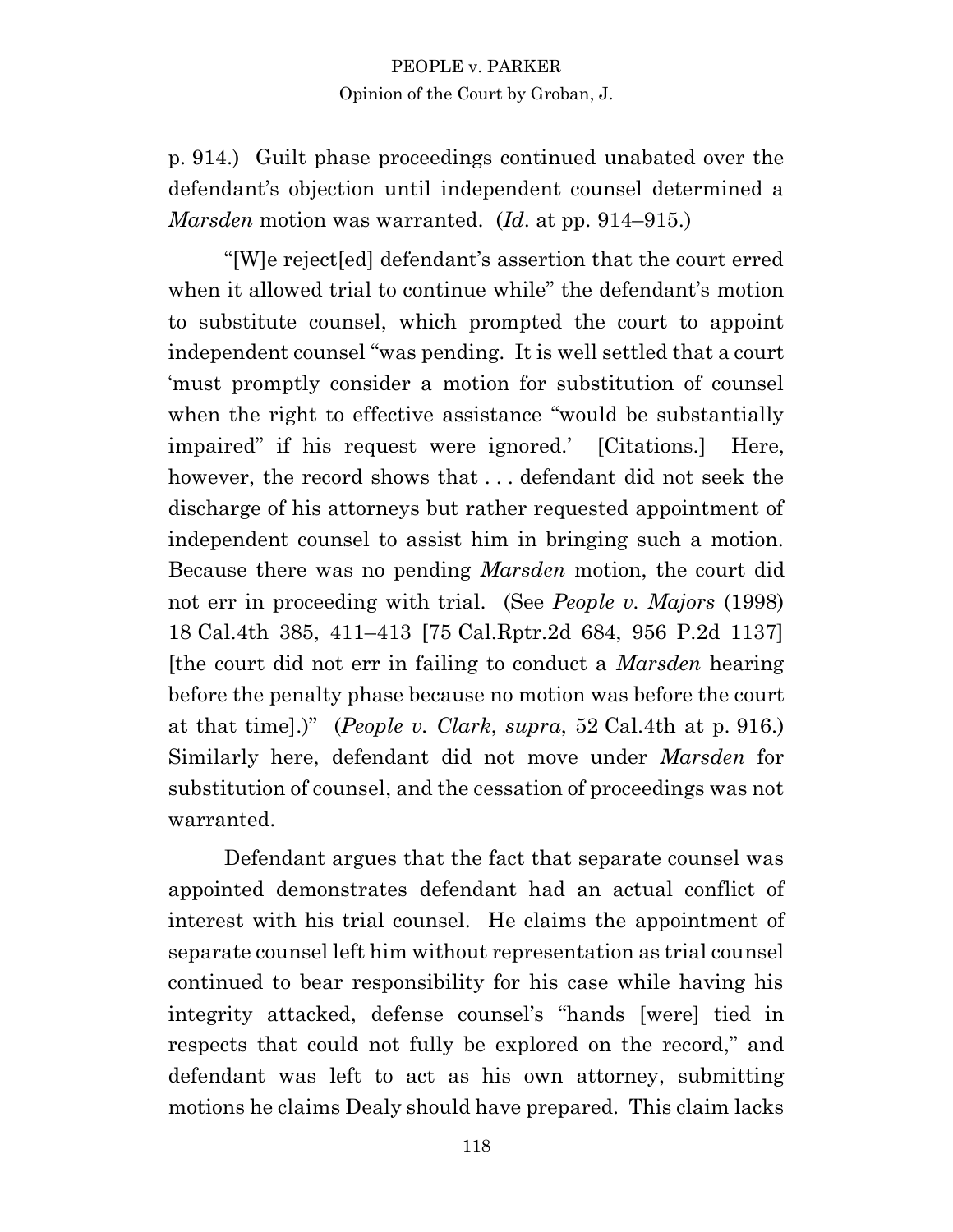merit. Separate counsel's appointment did not signal an apparent conflict of interest; indeed, his role was to investigate whether there was merit to defendant's contention that a new trial motion based on ineffective assistance of counsel was warranted. Defendant's right to seek new trial on grounds other than ineffective assistance of counsel was not impaired; the court took care to explain any new trial issues defendant's trial counsel wished to raise could be addressed after the alternate public defender's office completed its investigation. And defendant did not act as his own attorney — indeed, when he sought to be heard instead of Dealy, the trial court reminded him that he was represented, and any requests for documents he made of the court directly should instead be conducted via counsel.

Finally, defendant claims that the court erred by filing his handwritten documents because he was represented by counsel, and his pro se statements were written without benefit of his attorney, constituting a deprivation of the right to counsel. Defendant concedes no authority supports his argument, but urges us to conclude the trial court acted unreasonably by acceding to his requests to publicly file the documents. There is no basis to do so. As the Attorney General points out, the trial court made every effort to maintain the documents under seal. Before sentencing, defense counsel advised the documents remain sealed. At defendant's sentencing hearing, counsel explained it had advised defendant he would have an opportunity to address the court and should avail himself of it, noting he did not wish to interfere with defendant's ability to raise issues with counsel's performance. Eventually, after defendant began reading one of his filings aloud — rendering it part of the public record — the court acquiesced to his desire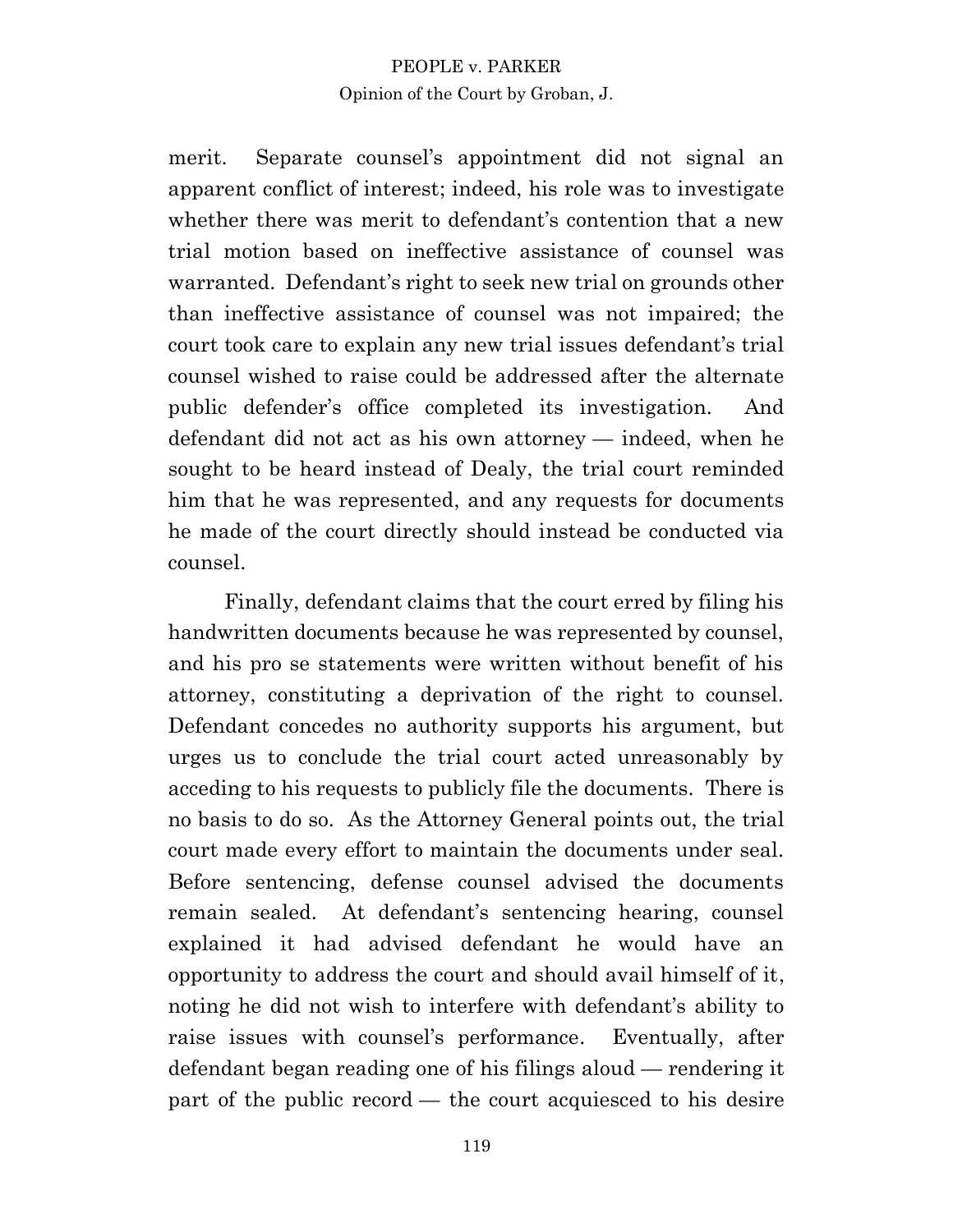that the documents be publicly filed. Defendant fails to explain how counsel's representation in this regard was inadequate, nor how the material was covered by the attorney-client privilege. Defendant's claim that the trial court erred by acceding to his request to publicly file the handwritten documents is unavailing.

## **D. Motion for New Trial**

Defendant claims the trial court improperly denied his motion for a new penalty trial or reduction of his sentence to life without the possibility of parole, alleging the cumulative effect of several erroneous rulings resulted in his sentence. Specifically, defendant claims the trial court erred by allowing the prosecution to introduce numerous photographs of the victim while alive, autopsy photographs of the victim, testimony from one of the victim's friends, rebuttal testimony from Chamberlain, and altered and sexually graphic images shown to her and the jury in connection with her testimony. We find no error.

" "" " "We review a trial court's ruling on a motion for a new trial under a deferential abuse-of-discretion standard." [Citations.] " 'A trial court's ruling on a motion for new trial is so completely within that court's discretion that a reviewing court will not disturb the ruling absent a manifest and unmistakable abuse of that discretion.'"'""" (*People v*. *Hoyt* (2020) 8 Cal.5th 892, 957.)

The trial court thoughtfully addressed each of defendant's claims. As to the photographs of the victim in life introduced during the penalty phase, the trial court confirmed it would "stand by the rulings" it had made to limit the number of photographs that could be introduced but reasoned the victim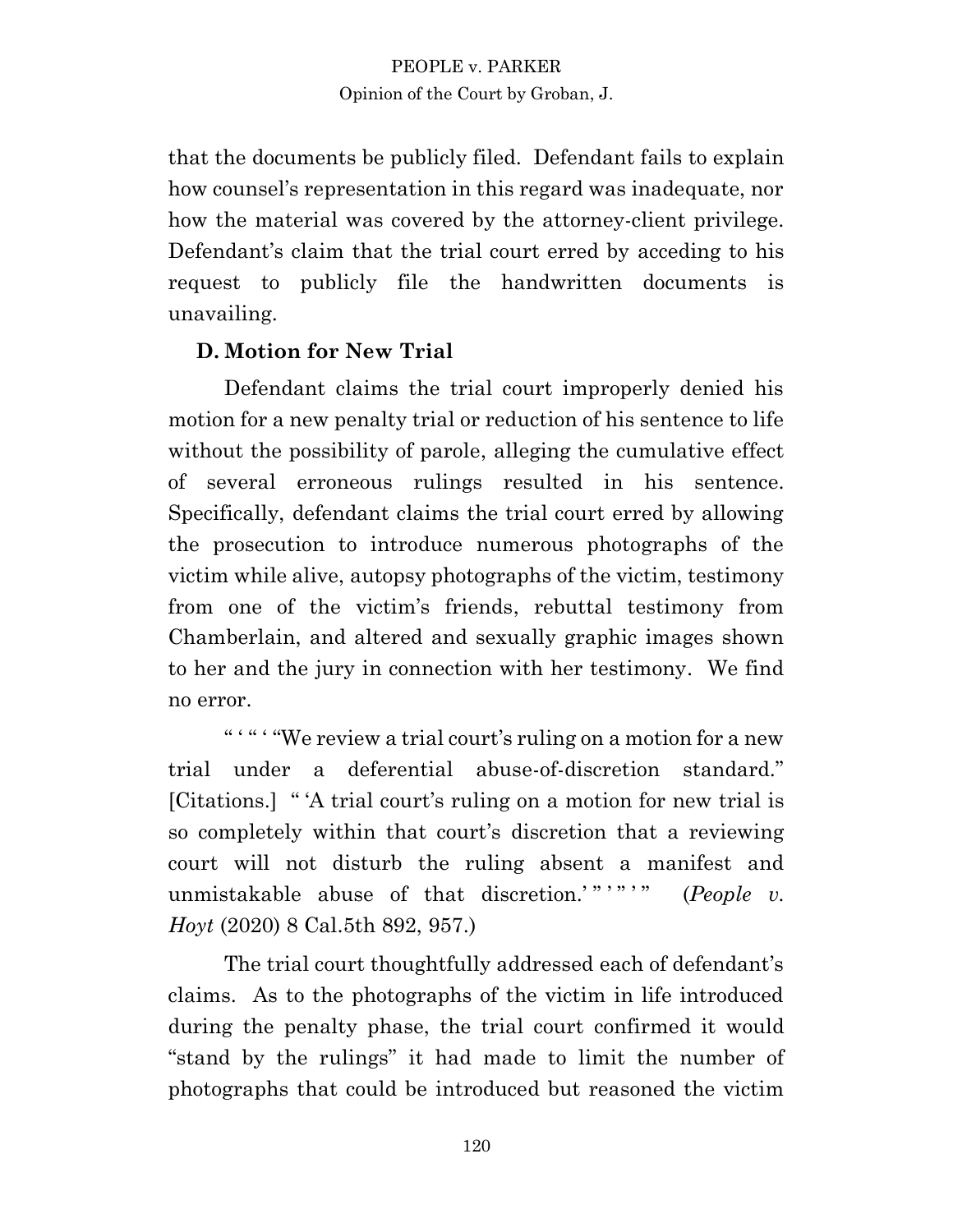impact evidence was generally "authorized by the U.S. Supreme Court." As to the autopsy photos of the victim and her hands, the court had excluded the "particularly upsetting" images under Evidence Code section 352 at the guilt phase but permitted the images' introduction at the penalty phase as "circumstances of the crime," confirming its continued view that the photos were admissible.

The trial court disagreed with defendant's argument that victim impact testimony must be limited to family members, finding that Gallego's friend, Stepanof, appropriately testified about their relationship and about a thank you note the victim had written to her. Finally, the court confirmed the probative value of Chamberlain's testimony and the introduction of altered, sexually graphic photographs, explaining the evidence was relevant to demonstrate defendant's capacity to "maintain a relatively normal relationship" while engaging in behavior indicative of his "dark side which resulted in his being here in this case."

After addressing each of defendant's arguments, the court clarified its role to independently reweigh the evidence in ruling on a motion to modify the judgment. It did so, explaining its view on each of "the statutory factors, [section 190.3, factors] (A) through  $(K)$ , and outlining what — which of those factors I believe are important to this decision." It did so at some length, concluding that after "weighing all these factors, all of these, balances [*sic*] the horror and the calculated character of the crime against [defendant's] lack of a prior record and the undeniable darkness of his childhood. . . . that the weight of the evidence supports the jury's verdict." The court did not manifestly or unmistakably abuse its discretion in reaching these conclusions, and we will not upset the ruling on appeal.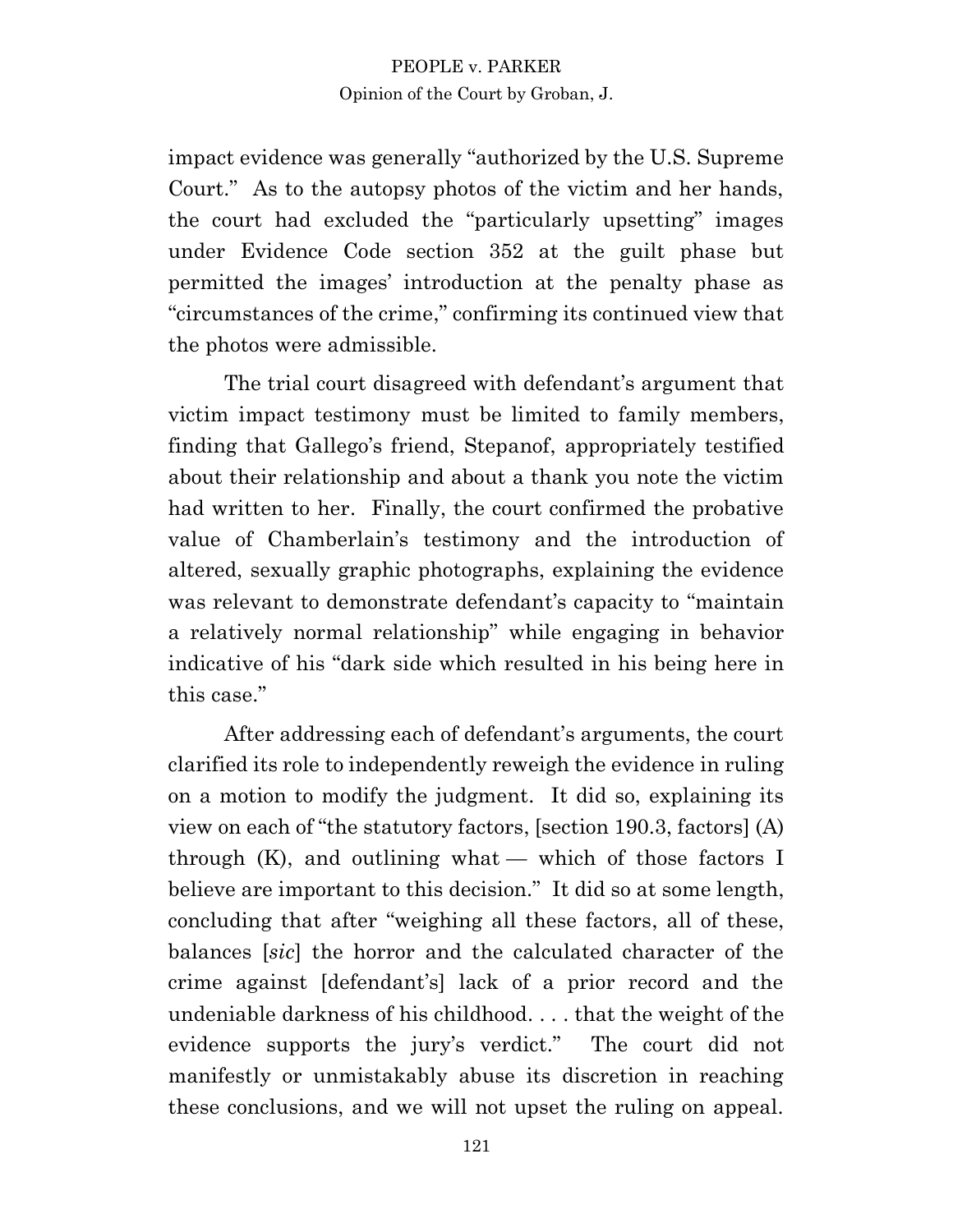(*People v. Hoyt*, *supra*, 8 Cal.5th at p. 957; see *People v. Zamudio* (2008) 43 Cal.4th 327, 365 [video montage of images of victim while alive admissible penalty phase evidence]; *People v. Caro*, *supra*, 7 Cal.5th at p. 502 [no error admitting autopsy photo of victim]; *People v. Pollock*, *supra*, 32 Cal.4th at p. 1181 [no error admitting victim impact evidence from nonfamily member].)

# **E. Death Penalty Is Not Arbitrary or Capriciously Imposed**

Defendant argues death was arbitrarily and capriciously imposed based on the county in which he was capitally charged, rendering his sentence and confinement unlawful under the Eighth and Fourteenth Amendments to the federal Constitution and under the California Constitution. As defendant acknowledges, we have previously rejected this contention, explaining that "'[a] prosecutor's discretion to select those eligible cases in which the death penalty is sought does not offend the federal or state Constitution.' " (*People v. Silveria and Travis*, *supra*, 10 Cal.5th at p. 327.) "Nor does such discretion 'create a constitutionally impermissible risk of arbitrary outcomes that differ from county to county.'" (*Ibid.*) Defendant unpersuasively argues that unequal charging standards among the state's counties violates *Bush v. Gore* (2000) 531 U.S. 98, but in that case the equal protection challenge was expressly limited to the Florida vote recount process due to that issue's complexity. (*Id*. at p. 109; see also *People v. Clark* (2016) 63 Cal.4th 522, 645 [rejecting contention that *Bush v. Gore* is violated by prosecutorial discretion to determine death-eligible cases.)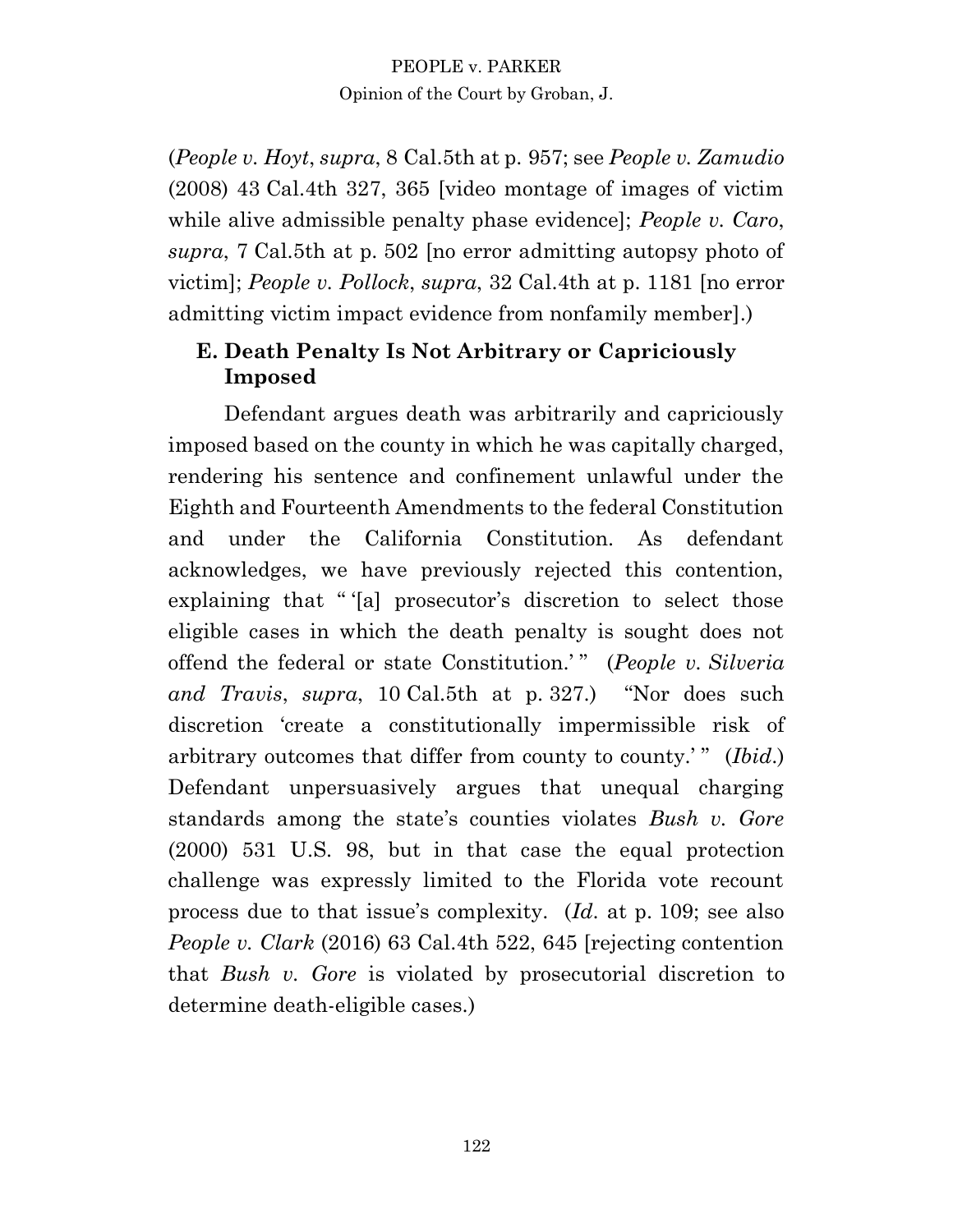# **F. Constitutionality of Death Penalty Statute**

Defendant raises several challenges to California's death penalty statutory scheme, which, as he concedes, we have previously rejected. We decline his request to reconsider those conclusions, and we do not find persuasive his contention that the challenges, considered in the aggregate, compel a different conclusion.

Section 190.2 is not impermissibly broad. We have held that "California's death penalty law 'adequately narrows the class of murderers subject to the death penalty' and does not violate the Eighth Amendment. [Citation.] Section 190.2, which sets forth the circumstances in which the penalty of death may be imposed, is not impermissibly broad in violation of the Eighth Amendment." (*People v. Lopez* (2018) 5 Cal.5th 339, 370; see also *People v. McDaniel* (2021) 12 Cal.5th 97, 155 (*McDaniel*).) Defendant next claims that his constitutional rights were violated by the arbitrary and capricious nature of section 190.3, factor (a). We also "have repeatedly rejected the claim that section 190.3, factor (a), which requires the jury to consider as evidence in aggravation the circumstances of the capital crime, arbitrarily and capriciously imposes the death penalty under the Fifth, Sixth, Eighth, and Fourteenth Amendments to the United States Constitution." (*People v. Capers* (2019) 7 Cal. 5th 989, 1013; see *McDaniel*, at p. 155.)

Defendant argues the death penalty statutory scheme violates the Sixth, Eighth, and Fourteenth Amendments to the federal Constitution because the jury need not find unanimously or beyond a reasonable doubt that aggravating factors existed or substantially outweighed mitigating factors. " '[T]his court has repeatedly rejected arguments that the federal Constitution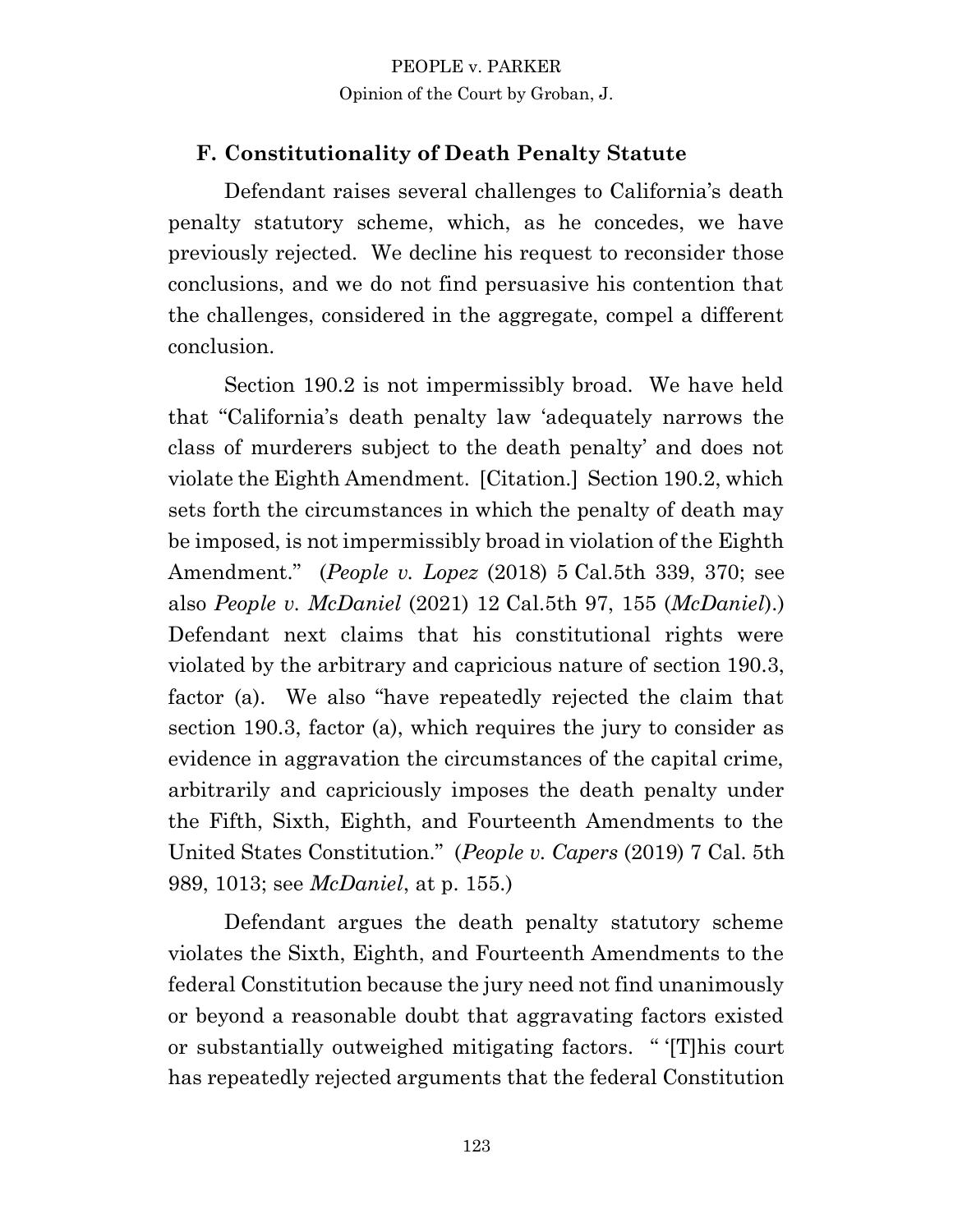requires the penalty phase jury to make unanimous written findings beyond a reasonable doubt that the aggravating factors exist, that they outweigh the factors in mitigation, and that death is the appropriate penalty.'" (*People v. Steskal*, *supra*, 11 Cal.5th at p. 379; see also *McDaniel*, *supra*, 12 Cal.5th at p. 155.)

"Likewise, we have held that the high court's decision in *Hurst v. Florida* (2016) 577 U.S. 92 . . . does not alter our conclusion under the federal Constitution or under the Sixth Amendment about the burden of proof or unanimity regarding aggravating circumstances, the weighing of aggravating and mitigating circumstances, or the ultimate penalty determination. [Citations.] And we have concluded that *Hurst*  does not cause us to reconsider our holdings that imposition of the death penalty does not constitute an increased sentence within the meaning of *Apprendi* [*v. New Jersey* (2000)] 530 U.S. 466, or that the imposition of the death penalty does not require factual findings within the meaning of *Ring v. Arizona* (2002) 536 U.S. 584 [153 L.Ed. 2d 556, 122 S.Ct. 2428]. [Citation] . . . [N]either *Ring* nor *Hurst* decided the standard of proof that applies to the ultimate weighing consideration." (*McDaniel*, *supra*, 12 Cal.5th at pp. 155–156.)

California's death penalty statutory scheme does not categorically forbid intercase proportionality review, nor is such review a constitutionally required safeguard. (*People v. Linton* (2013) 56 Cal.4th 1146, 1215; *People v. Winbush*, *supra*, 2 Cal.5th at p. 490 ["Intercase proportionality review, comparing defendant's case to other murder cases to assess relative culpability, is not required by the due process, equal protection, fair trial, or cruel and unusual punishment clauses of the federal Constitution"].)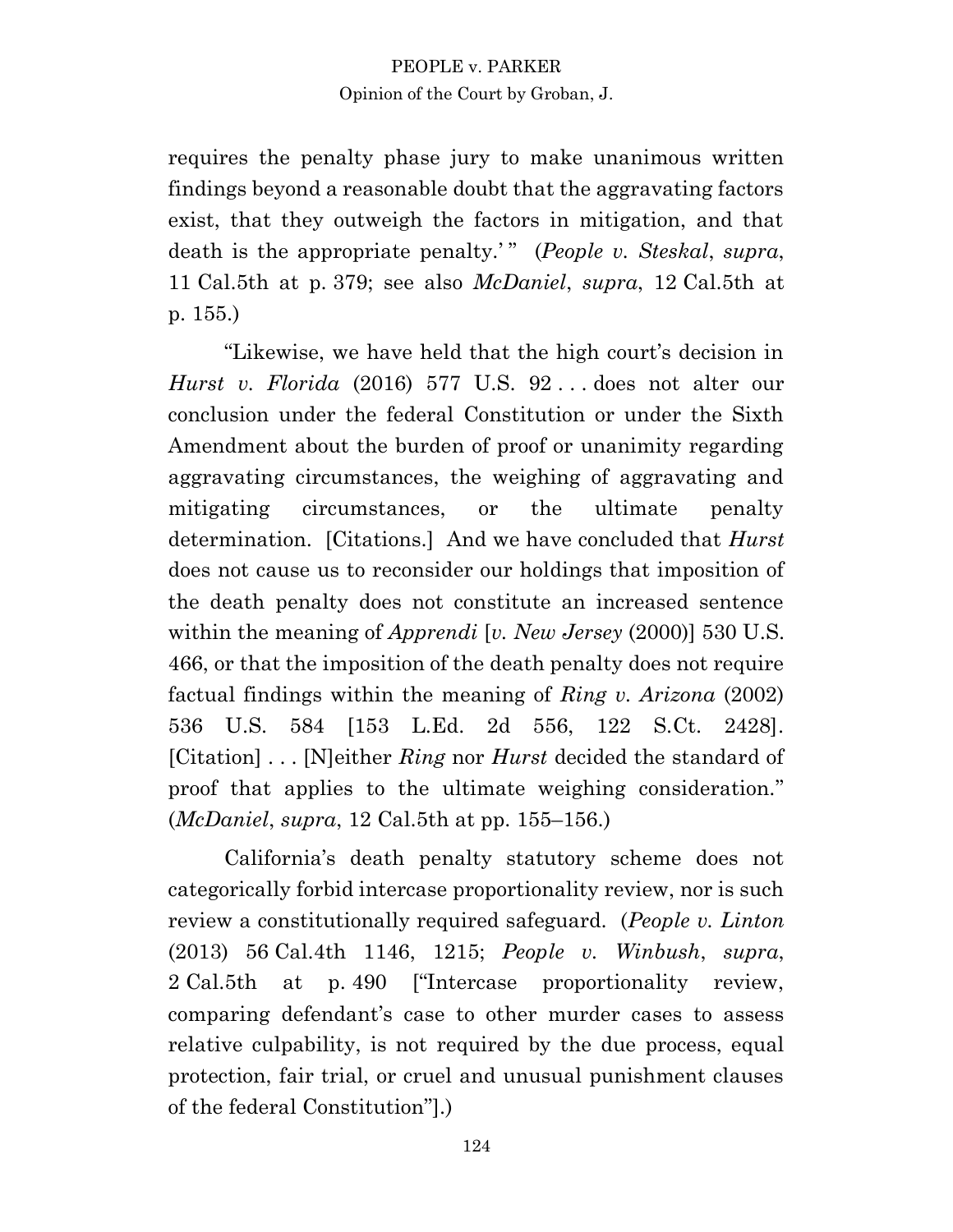The jury's consideration of unadjudicated criminal activity as a factor in aggravation under section 190.3, factor (b) does not violate due process or the Fifth, Sixth, Eighth, or Fourteenth Amendments, or render the death sentence unreliable. (*People v. Spencer* (2018) 5 Cal.5th 642, 695.)

The use of adjectives in the list of mitigation factors, including "extreme" and "substantial," does not prevent the jury's consideration of mitigation in violation of the Fifth, Sixth, Eighth, or Fourteenth Amendments to the United States Constitution. (*People v. Mora and Rangel*, *supra*, 5 Cal.5th at p. 519.)

State law does not require jurors to be instructed that statutory mitigating factors be considered only in mitigation. (*People v. Landry* (2016) 2 Cal.5th 52, 123; *People v. Duff* (2014) 58 Cal.4th 527, 570 [the trial court was not constitutionally required to instruct the jury that mitigating factors could be considered only as mitigating factors, and the absence of evidence supporting any factor should not be viewed as an aggravating factor].)

California's capital sentencing scheme does not violate the equal protection clause of the federal Constitution by providing significantly fewer procedural protections for person facing a death sentence than one charged with a noncapital crime. (*People v. Fayed*, *supra*, 9 Cal.5th at p. 214.) Capital defendants and noncapital defendants " 'are not similarly situated,' " and it is therefore "permissible for noncapital defendants to have more procedural protections than capital defendants." (*People v. Capers*, *supra*, 7 Cal.5th at p. 1017.)

Finally, defendant contends that California's "very broad death scheme" violates both international law and the federal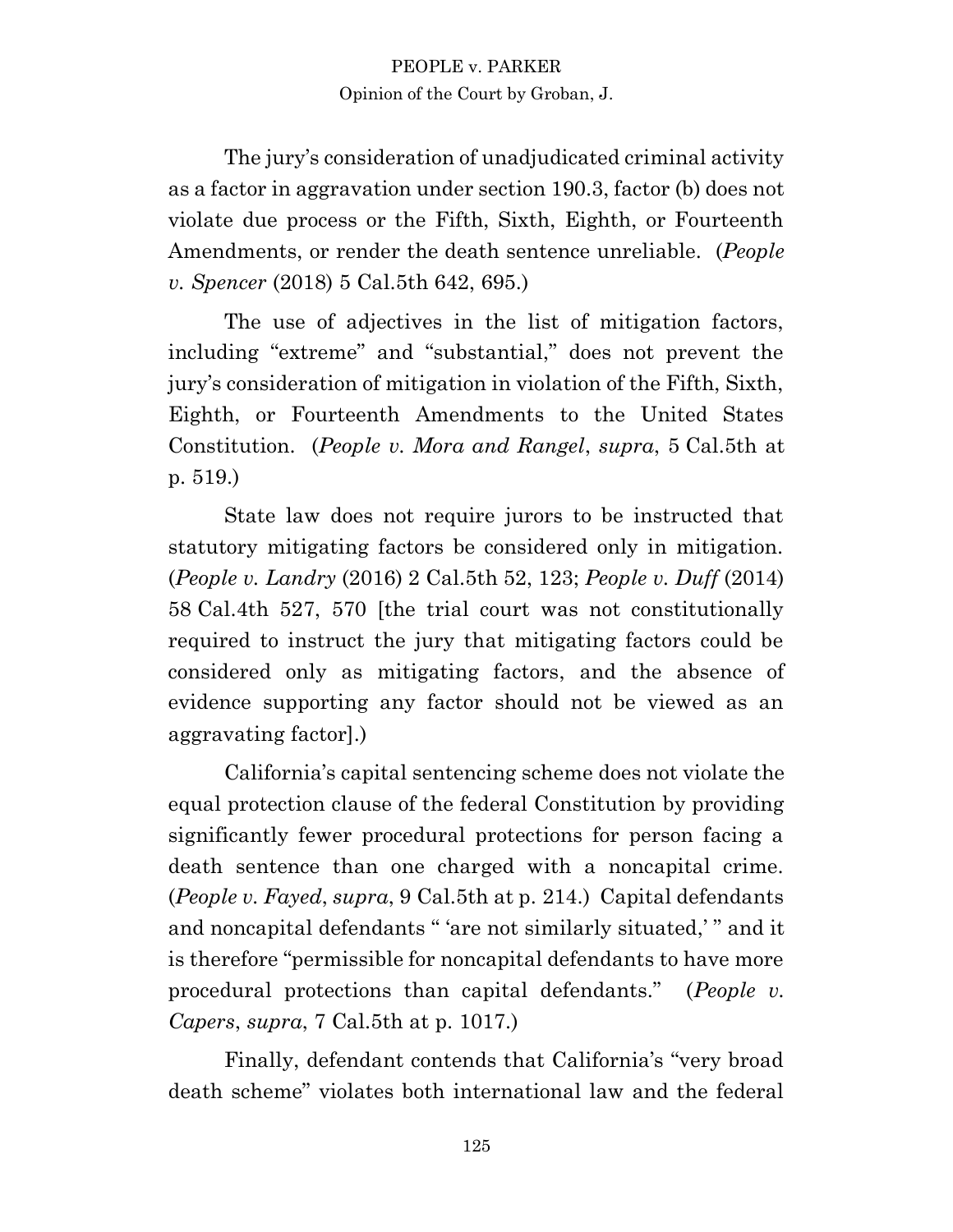Constitution. We have previously rejected this contention, concluding, " '[T]he imposition of the death penalty under California's law does not violate international law or prevailing norms of decency.'" (*People v. Baker* (2021) 10 Cal.5th 1044, 1114, quoting *People v. Krebs* (2019) 8 Cal.5th 265, 351.)

#### **DISPOSITION**

We affirm the judgment.

**GROBAN, J.**

**We Concur: CANTIL-SAKAUYE, C. J. CORRIGAN, J. LIU, J. KRUGER, J. JENKINS, J. PETROU, J. \***

**<sup>\*</sup>** Associate Justice of the Court of Appeal, First Appellate District, Division Three, assigned by the Chief Justice pursuant to article VI, section 6 of the California Constitution.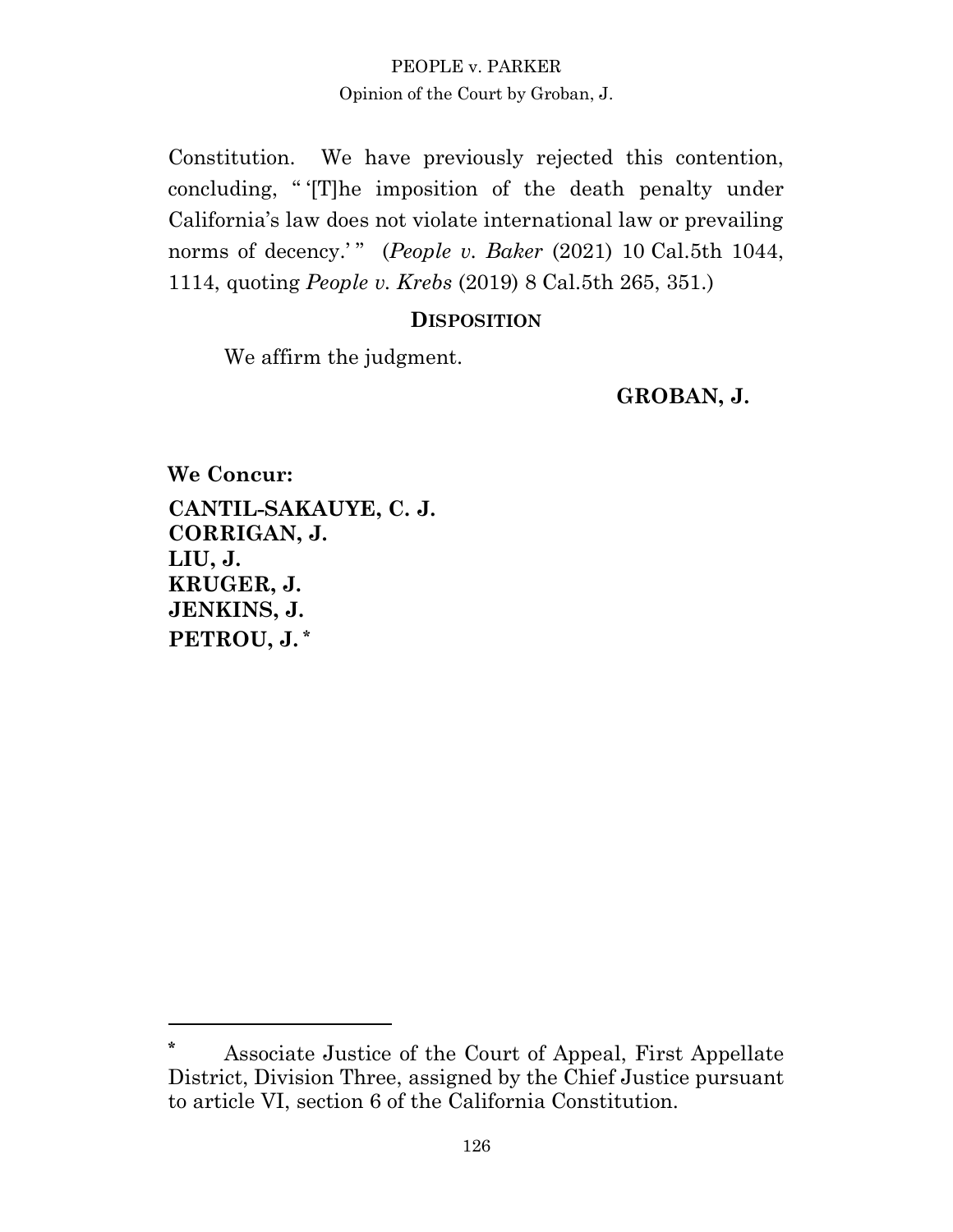*See next page for addresses and telephone numbers for counsel who argued in Supreme Court.*

**\_\_\_\_\_\_\_\_\_\_\_\_\_\_\_\_\_\_\_\_\_\_\_\_\_\_\_\_\_\_\_\_\_\_\_\_\_\_\_\_\_\_\_\_\_\_\_\_\_\_\_\_\_\_\_\_\_\_** 

**\_\_\_\_\_\_\_\_\_\_\_\_\_\_\_\_\_\_\_\_\_\_\_\_\_\_\_\_\_\_\_\_\_\_\_\_\_\_\_\_\_\_\_\_\_\_\_\_\_\_\_\_\_\_\_\_\_\_** 

**\_\_\_\_\_\_\_\_\_\_\_\_\_\_\_\_\_\_\_\_\_\_\_\_\_\_\_\_\_\_\_\_\_\_\_\_\_\_\_\_\_\_\_\_\_\_\_\_\_\_\_\_\_\_\_\_\_\_** 

**\_\_\_\_\_\_\_\_\_\_\_\_\_\_\_\_\_\_\_\_\_\_\_\_\_\_\_\_\_\_\_\_\_\_\_\_\_\_\_\_\_\_\_\_\_\_\_\_\_\_\_\_\_\_\_\_\_\_** 

**Name of Opinion** People v. Parker

**Procedural Posture** (see XX below) **Original Appeal** XX **Original Proceeding Review Granted (published) Review Granted (unpublished) Rehearing Granted**

**Opinion No.** S113962 **Date Filed:** May 19, 2022

**Court:** Superior **County:** San Diego **Judge:** Michael D. Wellington

#### **Counsel:**

Kathryn K. Andrews, under appointment by the Supreme Court, for Defendant and Appellant.

Xavier Becerra and Rob Bonta, Attorneys General, Gerald A. Engler, Chief Assistant Attorney General, Julie L. Garland, Assistant Attorney General, Holly D. Wilkens, Theodore Cropley, Quisteen S. Shum and Kristen Ramirez, Deputy Attorneys General, for Plaintiff and Respondent.